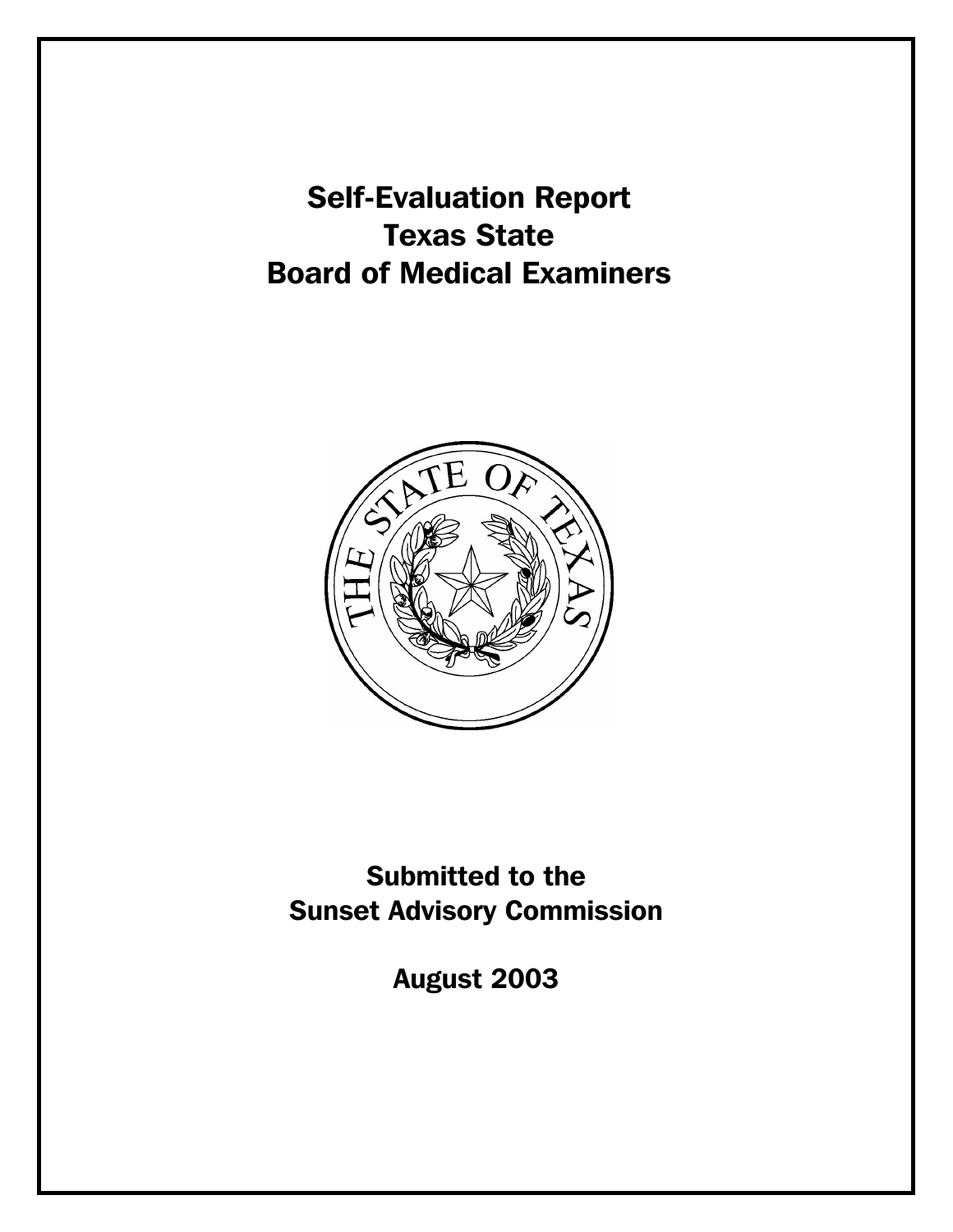# TEXAS STATE BOARD OF MEDICAL EXAMINERS SUNSET REPORT 2003

# TABLE OF CONTENTS

| I.           |                                                                                                                                                                               |                                      |
|--------------|-------------------------------------------------------------------------------------------------------------------------------------------------------------------------------|--------------------------------------|
| II.          |                                                                                                                                                                               |                                      |
| III.         |                                                                                                                                                                               |                                      |
| IV.          |                                                                                                                                                                               |                                      |
| V.           |                                                                                                                                                                               |                                      |
| VI.          | 1. Central Administration<br>2. Finance<br>3. Public Education<br>4. Computer Services<br>5. Customer Information Center<br>6. Physician Licensure                            | 45<br>48<br>51<br>55<br>58<br>61     |
| VII.         | 7. Physician Assistant and Acupuncture<br>8. Surgical Assistants<br>9. Permits and Registration<br>10. Complaints and Investigations<br>11. Litigation<br>12. Compliance      | 64<br>68<br>71<br>75<br>79<br>82     |
|              |                                                                                                                                                                               |                                      |
| VIII.<br>IX. | 1. Administrative Penalties<br>2. Hearings and Compliance Costs<br>3. Peer Action Reporting<br>4. Peer Review Evidence<br>5. Corrective Actions<br>6. Consistence of Statutes | 98<br>99<br>100<br>101<br>102<br>103 |
| X.           |                                                                                                                                                                               |                                      |

<u> The Communication of the Communication of the Communication of the Communication of the Communication of the Co</u>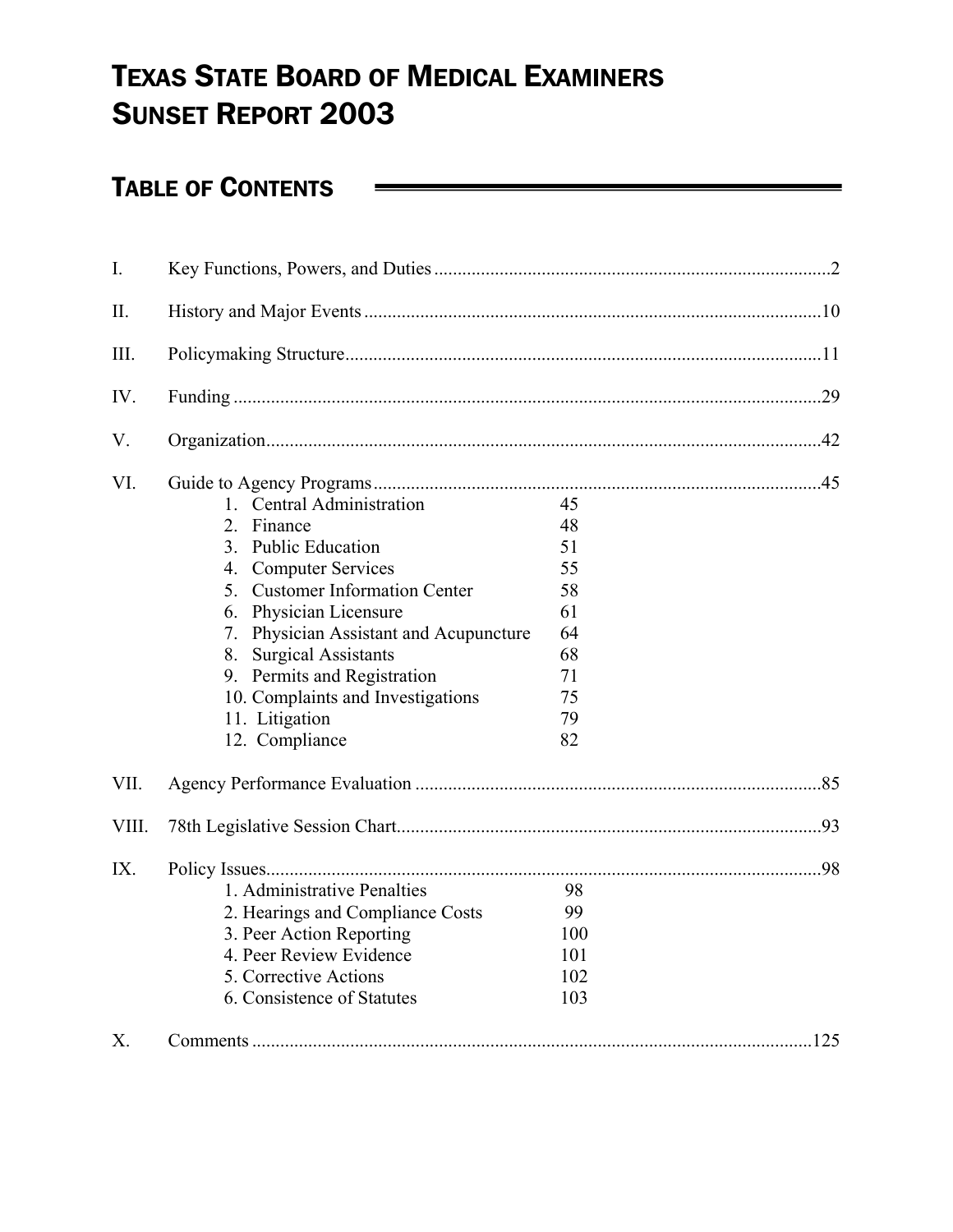## **Texas State Board of Medical Examiners Self-Evaluation Report**

## I. Key Functions, Powers, and Duties

Please provide the following information about the overall operations of the agency. More detailed information about individual programs will be requested in a later section.

### A. Provide an overview of the agency's mission, key functions, powers, and duties. Specify **which duties are statutory.**

The mission of the Texas State Board of Medical Examiners is to protect and enhance the public's health, safety and welfare by establishing and maintaining standards of excellence used in the regulation of the practice of medicine and ensuring quality health care for the citizens of Texas through licensure, discipline and education.

All key functions of TSBME are statutory and include the following:

Licensure of qualified physicians, physician assistants, acupuncturists, and surgical assistants.

Annual (biennial beginning January 2005) registration of physicians, physician assistants, acupuncturists and surgical assistants.

Investigation of complaints against licensees.

Litigation of complaints to assure appropriate disciplinary actions.

Compliance monitoring to assure persons under disciplinary orders meet stated requirements.

Certification of acudetox specialists, nonprofit health care entities.

Registration of non-certified radiologic technicians.

Regulation of office-based anesthesia standards.

Regulation of prescriptive authority through registration of physician assistants and advanced practice nurses.

Provide verification of licensure information to public and health care entities.

Provide information to licensees and public including toll-free number, and agency newsletter. Administrative functions to support statutory programs and comply with statutory state agency requirements.

## **B.** Does the agency's enabling law correctly reflect the agency's mission, key functions, **powers, and duties?**

The statutory name of the agency does not accurately reflect its functions and powers. The name creates confusion for the public and even elected officials because the term "medical examiner" is generally associated with the functions of a coroner's office. Furthermore, the powers and functions of the agency are much broader than the name implies. "Board of Medicine" would be a more appropriate name for the agency.

The statutes regarding the functions, powers and duties of TSBME were strengthened and updated via SB 104 in the  $78<sup>th</sup>$  legislature. There are statutory issues addressed in Section IX Policy Issues.

## **C. Please explain why these functions are needed. Are any of these functions required by federal law?**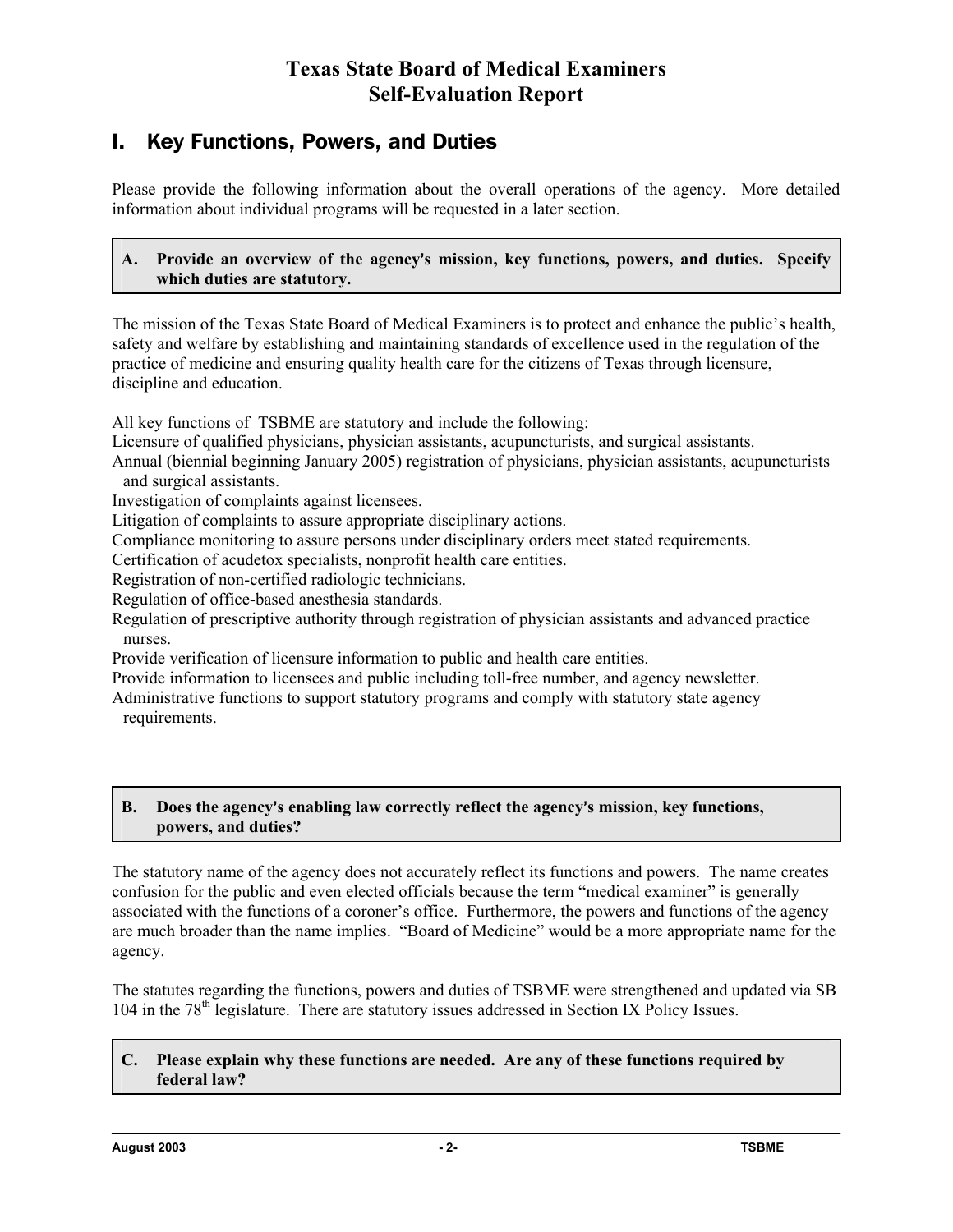Licensure, certification and registration functions are necessary to protect the public from the harm of unlicensed and unqualified practice.

Annual registration promotes continued competency of licensed professionals.

Discipline, including investigation, litigation and compliance monitoring, are necessary to enforce the practice statutes and protect the public.

 License verification, public information, and administrative functions are necessary to implement the regulatory functions.

Federal statute requires the reporting to National Practitioners Databank regarding disciplinary actions against licensees. Federal mandate to regulate violations of federal drug laws by physicians.

## **D. In general, how do other states carry out similar functions?**

There are a variety of models for regulation of the practice of medicine and no two states are identical, but all states perform the same regulatory functions in some manner.

## **E. Describe any major agency functions that are outsourced.**

The only major agency function outsourced is the drug testing function of compliance monitoring. The agency also participates with other HPC member agencies in outsource contracts for copy shop and courier services. Prior to the advent of online registration, data entry of physician profile information was performed by a vendor.

## **F. Discuss anticipated changes in federal law and outstanding court cases as they impact the agency**=**s key functions.**

- 1. The majority of the provisions of the federal Health Insurance Portability and Accountability Act (HIPAA) went into effect in April 2003 with remaining provisions to take effect in October 2003. The Board anticipates that it will receive numerous complaints for alleged HIPAA violations as HIPAA is implemented and enforced.
- 2. *Texas State Board of Medical Examiners v. Gregg Abbott, Attorney General of Texas, Cause No. GN302004.*
	- The Board is currently in litigation regarding an appeal of several open records determinations made by the Attorney General's Open Records Division. In this cause action the Board is appealing the AG's determination that all information gathered in relation to an application for physician licensure is subject to disclosure pursuant to the Public Information Act. The Board contends that licensure investigative files are confidential pursuant to Sections of 155.007(g), 155.058(a), and 164.007(c) of the Medical Practice Act. The appeal was filed in district court on June 6, 2003 and is still in the early stages of litigation. If the district court does not rule in the Board's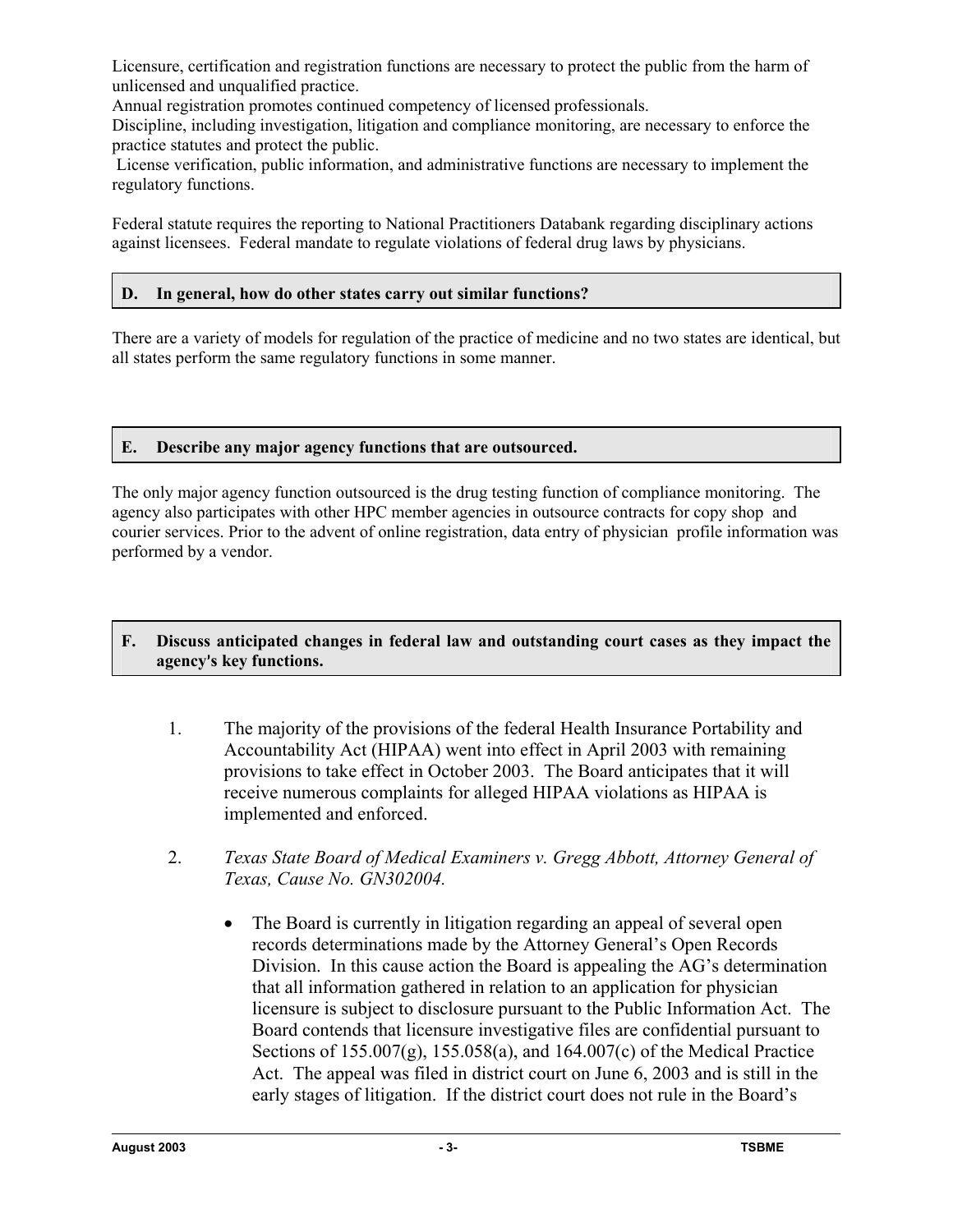favor this could have a serious impact on the Board's ability to obtain documentation from third parties and create delays in the Board's processing of the licensure applications.

- 3. *Hugo Ramirez, M.D. v. Texas State Board of Medical Examiners,* Third Court of Appeals, Cause. No. 03-02-0424-CV.
	- Dr. Ramirez's license was revoked in 1987 for violations of the Medical Practice Act in relation to the care of seven patients. Dr.Ramirez has unsuccessfully applied for reinstatement of his license five times and currently has a case pending with the Board on his  $6<sup>th</sup>$  reinstatement application. The Board's rules provide that findings of fact and conclusions of law from the original revocation order may not be relitigated in relation to applications for reinstatement. Dr. Ramirez sought declaratory judgment in district court with regard to his request for reinstatement for the purpose of requesting an injunction to restrain the Board from applying the rule in his pending contested case at the State Office of Administrative Hearings. After a trial on the merits, the trial court denied all relief requested and entered a Final Judgment dated April 12, 2002. Dr. Ramirez appealed the district court's opinion to the Court of Appeals where the matter is still pending. If the Court of Appeals does not rule in the Board's favor and therefore has to relitigate the initial revocation order, not only will the relitigation process be expensive and waste of energy resources, but it would set a very unfortunate precedent.

**G. Please fill in the following chart, listing citations for all state and federal statutes that grant authority to or otherwise significantly impact the agency.** Do not include general state statutes that apply to all agencies, such as the Public Information (Open Records) Act, the Open Meetings Act, or the Administrative Procedure and Texas Register Act. Provide the same information for Attorney General opinions from FY 1999 - 2003, or earlier significant Attorney General opinions, that affect the agency's operations.

| (Agency Name)<br><b>Exhibit 1: Statutes/Attorney General Opinions</b>                                                                                                                            |                                                                                                                          |  |  |
|--------------------------------------------------------------------------------------------------------------------------------------------------------------------------------------------------|--------------------------------------------------------------------------------------------------------------------------|--|--|
| <b>Statutes</b>                                                                                                                                                                                  |                                                                                                                          |  |  |
| <b>Citation/Title</b>                                                                                                                                                                            | <b>Authority/Impact on Agency</b><br>(e.g., "provides authority to license and regulate nursing<br>home administrators") |  |  |
| 42 U.S.C. 11131<br>Health Care Quality Improvement Act of 1986 – require<br>reports to be made relating to medical peer review, medical<br>malpractice claims, and Board actions and information |                                                                                                                          |  |  |
| Tex. Occ. Code §53                                                                                                                                                                               | Provides for consequences of a criminal conviction related<br>to the practice of medicine                                |  |  |
| Tex. Occ. Code §101                                                                                                                                                                              | Provides for the Health Professions Council                                                                              |  |  |
| Tex. Health & Safety Code 481                                                                                                                                                                    | <b>Texas Controlled Substances Act</b>                                                                                   |  |  |
| Tex. Health & Safety Code 483                                                                                                                                                                    | Texas Dangerous Drug Act                                                                                                 |  |  |
| Federal Comprehensive Drug Abuse Prevention and<br>21 U.S.C.A. §801<br>Control Act of 1970                                                                                                       |                                                                                                                          |  |  |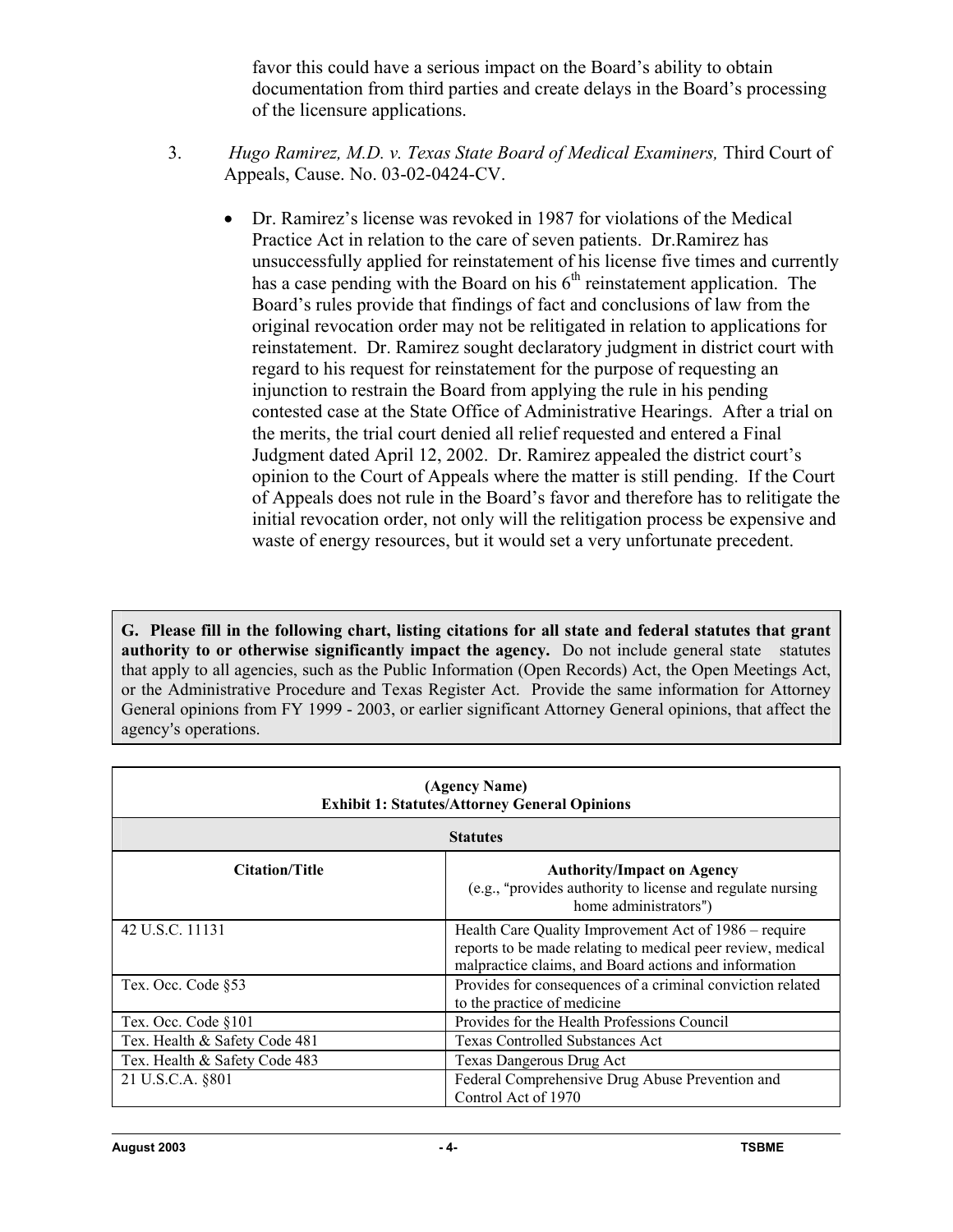| Tex. Health & Safety Code 161                                | <b>Reporting Requirements</b>                                                     |
|--------------------------------------------------------------|-----------------------------------------------------------------------------------|
| Tex. Health & Safety Code 241                                | Texas Hospital Licensing Law - authority to credential and                        |
|                                                              | evaluate health care service                                                      |
| Tex. Rev. Civ. Stat. Art 4590i                               | Medical Liability and Insurance Improvement Act-                                  |
|                                                              | Disclosure requirements                                                           |
| Tex. Fam Code 32                                             | <b>Consent Requirements for Minors</b>                                            |
| Tex. Health & Safety Code 3313                               | <b>Consent Requirements for Incapacitated Adults</b>                              |
| Tex. Health & Safety Code 166                                | <b>Advance Directives Act</b>                                                     |
| Tex. Health & Safety Code 611                                | Patient right to access mental health information                                 |
| Tex. Penal Code 22                                           | <b>Assault and Battery</b>                                                        |
| Emergency Medical Treatment and Active Labor<br>Act (EMTALA) | Regarding "patient dumping"                                                       |
| Tex. Health & Safety Code 241                                | Hospital Licensing Law - Transfer of Patients                                     |
| Tex. Health & Safety Code 170                                | <b>Abortion Requirements</b>                                                      |
| Tex. Fam. Code 33                                            | Parental notification requirement for abortion performed on<br>a minor            |
| Tex. Health & Safety Code 245                                | Texas Abortion Facility Reporting and Licensing Act                               |
| Tex. Fam. Code 264                                           | Death of a child under age six                                                    |
| Tex. Code Crim. Proc. Art. 49.25                             | Inquests and autopsies                                                            |
| Tex. Code Crim. Proc. Art. 49.13                             | Autopsy with consent                                                              |
| Tex. Penal Code 42.08                                        | Criminal liability for "abuse of corpse"                                          |
| Tex. Health & Safety Code 692                                | <b>Texas Anatomical Gift Act</b>                                                  |
| Tex. Health & Safety Code 692                                | Determination of time of death                                                    |
| Tex. Health & Safety Code 571                                | Texas Mental Health Code - to provide each person having                          |
|                                                              | sever mental illness access to humane care and treatment                          |
| Treatment Facilities Marketing Practices Act                 | Protect public from fraud, deceit, and misleading marketing                       |
|                                                              | practices related to provision of psychiatric and chemical                        |
|                                                              | dependency services.                                                              |
| 21 U.S.C.A. 821                                              | Federal Controlled Substances Act - Drug Enforcement                              |
|                                                              | Administration                                                                    |
| Tex. Health & Safety Code 81                                 | Communicable Diseases and Prevention Control Act                                  |
| Tex. Health & Safety Code 84                                 | Occupational Disease Reporting Act                                                |
| 42 U.S.C. 1320a-7b                                           | Illegal Remuneration Law or Anti-Kickback Law -                                   |
|                                                              | intended to preserve physician's medical judgment and                             |
|                                                              | patient's right to choose his or her own health care provider                     |
| 42 U.S.C. 1395nn                                             | Stark Law - Bans certain physician referrals                                      |
| Tex. Occ. Code 102                                           | Prohibits solicitation of patients                                                |
| Tex. Rev. Civ. Stat. Art. 6132b                              | Texas Revised Partnership Act                                                     |
| Tex. Rev. Civ. Stat. Art. 1528f                              | Texas Professional Association Act                                                |
| Tex. Rev. Civ. Stat. Art. 1528n                              | Professional Limited Liability Companies                                          |
| Tex. Rev. Civ. Stat. Art. 1528e                              | Texas Professional Corporation Act                                                |
| Tex. Rev. Civ. Stat. Art. 1396-1.01                          | Texas Non-Profit Corporation Act                                                  |
| Tex. Ins. Code ch 20A                                        | Texas Health Maintenance Organization Act                                         |
| Tex. Civ. Prac & Rem. Cod 88                                 | Duty to health insurance carriers, health maintenance                             |
|                                                              | organizations, or other managed care entities for health care                     |
|                                                              | plans to exercise ordinary care when making "health care<br>treatment decisions". |
| Tex. Fam. Code 261                                           | Investigation of report of child abuse or neglect                                 |
| Tex. Hum. Res. Code 48                                       | Criminal offense resulting from injury to a child, elderly, or                    |
|                                                              | disabled persons                                                                  |
|                                                              | <b>Attorney General Opinions</b>                                                  |
| <b>Attorney General Opinion No.</b>                          | <b>Impact on Agency</b>                                                           |
| JC-0379                                                      | While the technique called Tui Na, which involves some                            |

manipulation of the spinal area, may be an energy flow exercise within the meaning of §205.001 of the Texas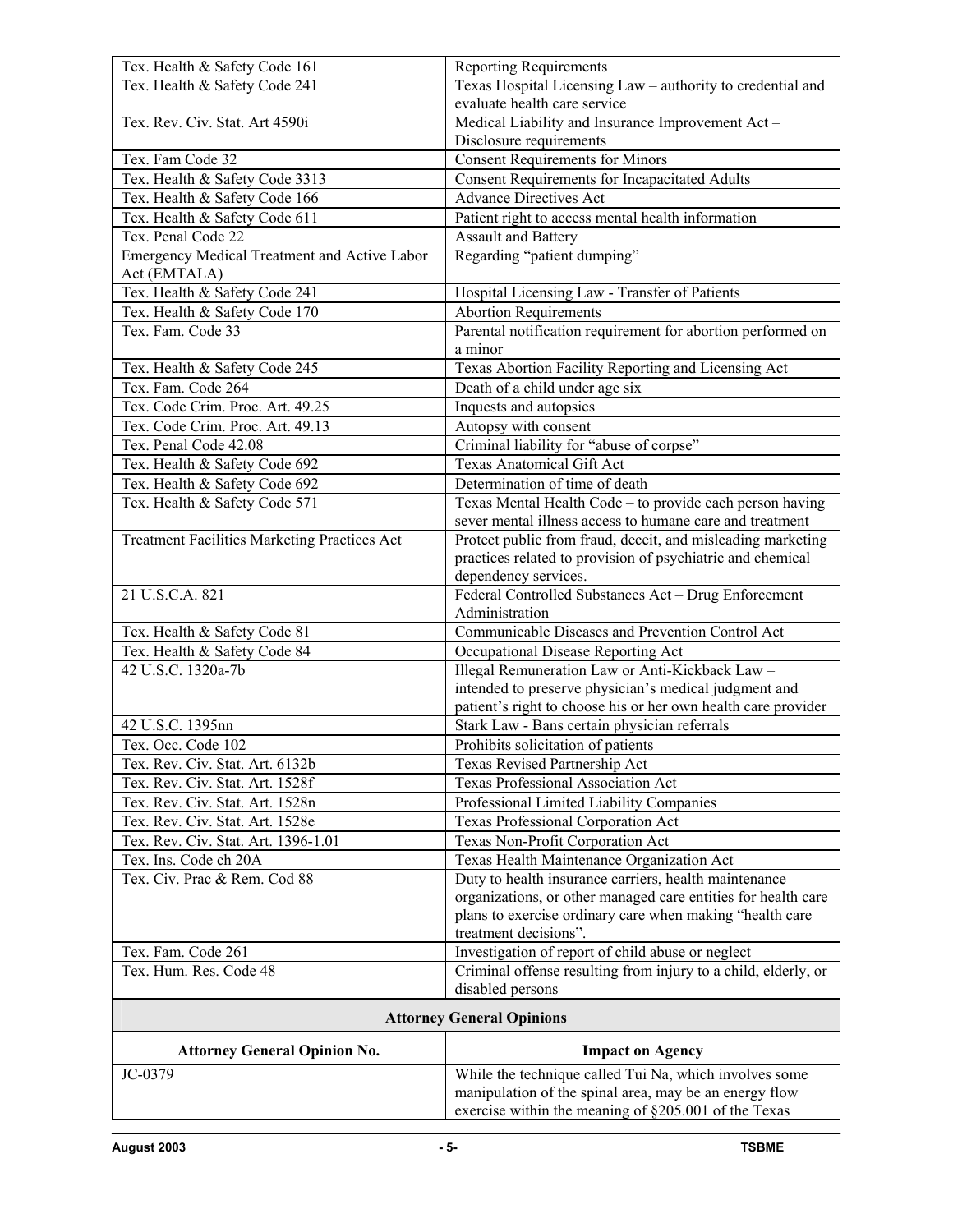|                           | Occupations Code, the administration of such exercise is                                                               |
|---------------------------|------------------------------------------------------------------------------------------------------------------------|
|                           | not within the statutory definition of the practice of<br>acupuncture                                                  |
| JC-0342                   | The Texas Legislature has authorized the TSBME to adopt                                                                |
|                           | rules that prohibit use of all testimonials in physician                                                               |
|                           | advertising by deeming any health profession advertising                                                               |
|                           | containing a testimonial to be false, deceptive, or                                                                    |
|                           | misleading in §101.201(b)(4) of the Occupations Code.                                                                  |
| JC-0280                   | In accordance with a request from the Equal Employment                                                                 |
|                           | Opportunity Commission ("EEOC"), the Board of Medical                                                                  |
|                           | Examiners must transfer to the EEOC information that                                                                   |
|                           | relates to a charge the EEOC is investigating under the                                                                |
|                           | Americans with Disabilities Act, 42 U.S.C. §§ 12101 -                                                                  |
|                           | 12213 (1994 & Supp. 1997). To the extent section 164.007                                                               |
|                           | of the Occupations Code deems the information strictly<br>confidential, section 164.007 is preempted by federal law.   |
|                           | Compare Tex. Occ. Code. Ann. §164.007(c) (Vernon                                                                       |
|                           | 2000), with 42 U.S.C. §2000e-8(a) (1994).                                                                              |
| JC-0108                   | Pursuant to the Medical Practice Act, the governing body of                                                            |
|                           | a hospital district acts as a medical peer review committee                                                            |
|                           | when it decides whether a physician should receive hospital                                                            |
|                           | privileges, evaluates the competence of a physician, or                                                                |
|                           | evaluates the quality of medical and health care services at                                                           |
|                           | the district's hospital, to the extent that the evaluation                                                             |
|                           | involves discussions or records that specifically identify an                                                          |
|                           | individual patient or physician. Section 161.032(a) of the                                                             |
|                           | Texas Health and Safety Code exempts a hospital district's<br>proceedings as a medical peer review committee from the  |
|                           | requirements of the Open Meetings Act.                                                                                 |
| DM-471                    | The practice of acupuncture, as defined by V.T.C.S. article                                                            |
|                           | 4495b, is not an "incisive or surgical procedure" excluded                                                             |
|                           | from the scope of the practice of chiropractic. The                                                                    |
|                           | conclusion reached in Attorney General Opinion DM-415                                                                  |
|                           | with respect to the practice of acupuncture by chiropractors                                                           |
|                           | is superseded by statute.                                                                                              |
| Letter Opinion No. 98-025 | The TSBME is not prohibited from requiring applicants for<br>licensure by reciprocity to have passed an accepted       |
|                           | licensing examination within three attempts. A statute and                                                             |
|                           | board rules establishing an examination limit may lawfully                                                             |
|                           | be applied to an applicant for licensure by reciprocity who                                                            |
|                           | took the examination and became licensed in another state                                                              |
|                           | before the statute and rules became effective.                                                                         |
| DM-443                    | The decision by the Board of Medical Examiners that                                                                    |
|                           | needle electromyography constitutes the practice of                                                                    |
|                           | medicine and is within the scope of practice of a licensed                                                             |
|                           | physician is a reasonable one. The decision by the Board of<br>Physical Therapy Examiners that electromyography is     |
|                           | within the scope of practice of a licensed physical therapist                                                          |
|                           | is a reasonable one. Insofar as electromyography                                                                       |
|                           | constitutes the practice of medicine, the Board of Medical                                                             |
|                           | Examiners has the authority to regulate the activity. Insofar                                                          |
|                           | as electromyography is within the scope of practice of a                                                               |
|                           |                                                                                                                        |
|                           | licensed physical therapist, the Board of Physical Therapy                                                             |
|                           | has that authority. Accordingly, the development of any                                                                |
|                           | general rules regulating this activity would require the                                                               |
|                           | cooperation of both boards, and is not within the province                                                             |
|                           | of either board exclusively. Physical therapists would, in<br>their practice, be governed by the rules of the Board of |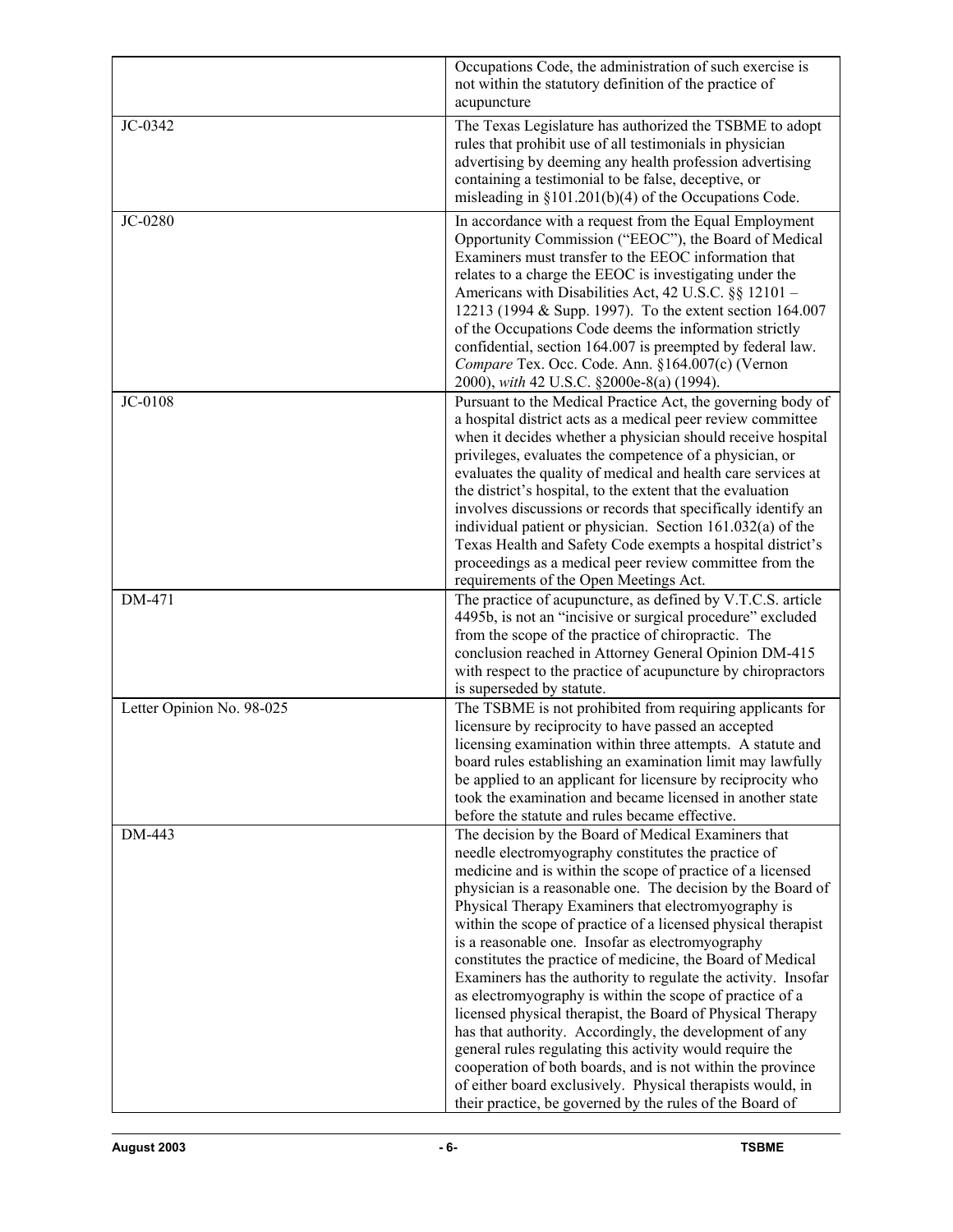|           | Physical Therapy Examiners, doctors by those of the Board<br>of Medical Examiners.                                         |
|-----------|----------------------------------------------------------------------------------------------------------------------------|
| JC-0458   | The United States Supreme Court has held that the                                                                          |
|           | government may freely regulate commercial speech that                                                                      |
|           | concerns unlawful activity or is misleading, but that                                                                      |
|           | commercial speech that falls into neither of those categories                                                              |
|           | may be regulated only if the government satisfies a three                                                                  |
|           | prong test: $(1)$ the government has a substantial interest in                                                             |
|           | regulating the speech; (2) the restriction directly and                                                                    |
|           | materially advances that interest; and (3) the regulation is                                                               |
|           | narrowly drawn. Because section 101.201(b)(4) of the                                                                       |
|           | Texas Occupations Code imposes an absolute ban on the                                                                      |
|           | use of testimonials regarding health care professionals, a<br>court would probably find that it fails to satisfy the third |
|           | prong of this test and, therefore, contravenes the First                                                                   |
|           | Amendment to the United States Constitution.                                                                               |
| JC-0304   | Because the phrase "a nonprofit corporation under the                                                                      |
|           | Act" in section 162.001(b) of the Occupations Code can                                                                     |
|           | reasonably be read as the Board of Medical Examiners has                                                                   |
|           | interpreted it, i.e., a nonprofit corporation organized under                                                              |
|           | the Texas Non-Profit Corporation Act, and is in harmony                                                                    |
|           | with the rest of the statute, we accept that interpretation and                                                            |
|           | it is controlling.                                                                                                         |
| JC-0285   | An executive session of a public meeting of a governmental                                                                 |
|           | body held in compliance with section 551.101 of the<br>Government Code, which requires a quorum of the                     |
|           | governmental body to announce the executive session after                                                                  |
|           | first convening in open session, may be continued until the                                                                |
|           | following day, so long as, before convening the second-day                                                                 |
|           | executive session, the governmental body first meets in                                                                    |
|           | open session and complies with the requirements of section                                                                 |
|           | 551.101 of the Government Code.                                                                                            |
| JC-0097   | The Texas Optometry Act, Texas Revised Civil Statutes                                                                      |
|           | article 4552-1.02, forbids a therapeutic optometrist to                                                                    |
|           | perform surgery. As amended by the Seventy-sixth                                                                           |
|           | Legislature, the Act expressly defines "surgery." Attorney<br>General Opinion DM-425 (1996) defined "surgery" under        |
|           | the Act according to the term's ordinary meaning. To the                                                                   |
|           | extent it defined "surgery" according to the term's ordinary                                                               |
|           | meaning, Attorney General Opinion DM-425 is superseded                                                                     |
|           | by statute.                                                                                                                |
| LO-98-110 | The use of a needle to inject substances or for any purpose                                                                |
|           | other than the drawing of blood for diagnostic testing or for                                                              |
|           | the practice of acupuncture is not within the scope of                                                                     |
|           | practice of a licensed Texas chiropractor. A chiropractor                                                                  |
|           | may be found to be in violation of V.T.C.S. article 4512b,                                                                 |
|           | prohibiting the prescription by a chiropractor of dangerous<br>drugs, if the chiropractor prescribes a drug that does not  |
|           | bear, but is required to bear, a legend stating that federal                                                               |
|           | law prohibits dispensing the drug without a prescription. A                                                                |
|           | drug that bears a prescription legend falls within the                                                                     |
|           | definition of "dangerous drug" found in Health and Safety                                                                  |
|           | Code section 483.001(2).                                                                                                   |
| DM-423    | The Board of Medical Examiners has the authority to                                                                        |
|           | determine whether hyperbaric oxygen therapy constitutes                                                                    |
|           | the practice of medicine, the power to regulate the                                                                        |
|           | performance of such therapy, and the power to make rules                                                                   |
|           | which limit the ability of physicians to delegate                                                                          |
|           | performance of such therapy or which establish standards                                                                   |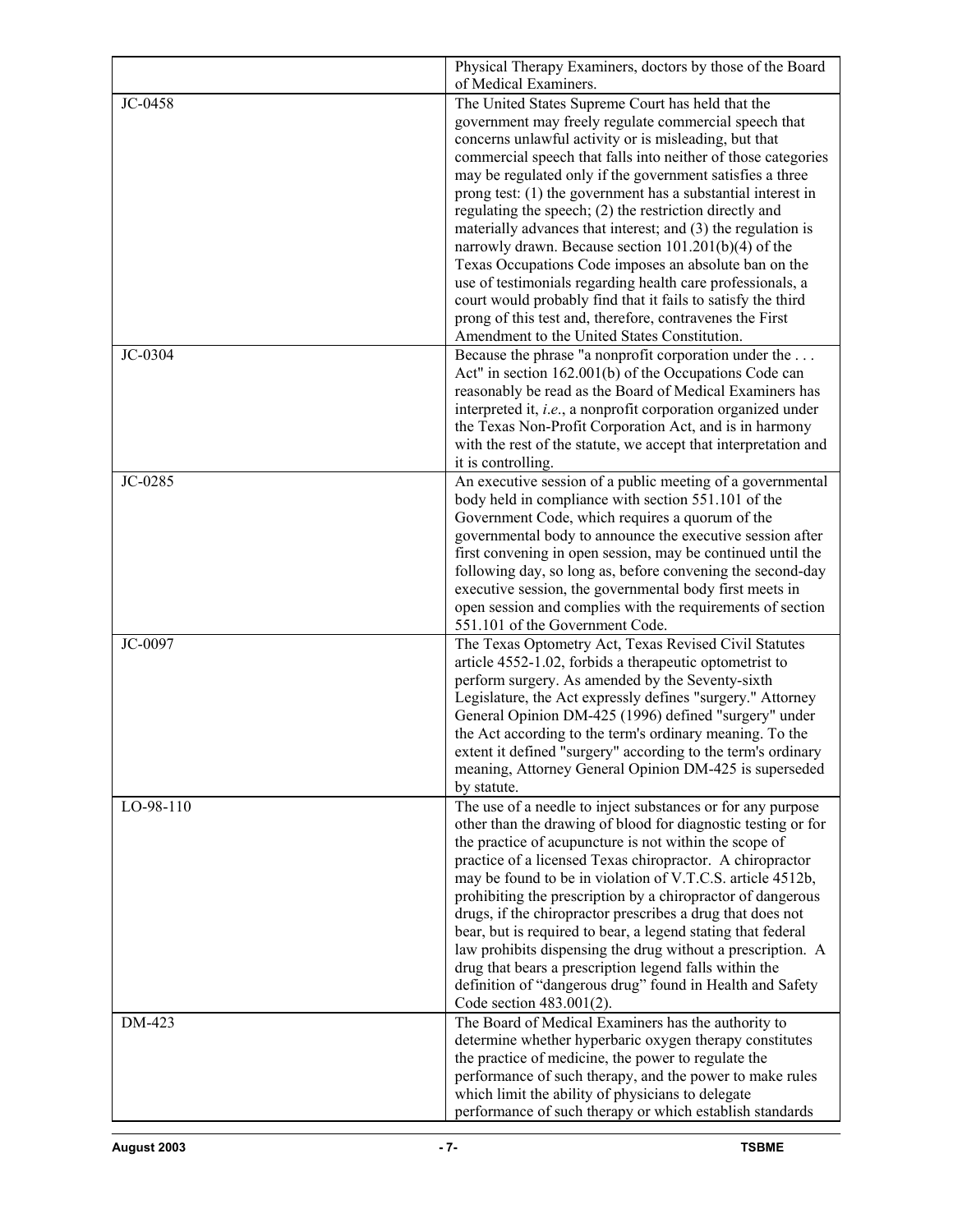| DM-415 | for supervision of such therapy when a delegation has been<br>made. Whether hyperbaric oxygen therapy is within the<br>practice of podiatry depends upon the resolution of factual<br>questions. However, if hyperbaric oxygen therapy is within<br>the practice of podiatry, its practice by podiatrists is<br>regulated by the Board of Podiatric Medical Examiners, not<br>the Board of Medical Examiners.<br>Only a health care professional whose license clearly                                                                                                                                                                                                                                                                                                                                                                                                                                                                                                                                                     |
|--------|----------------------------------------------------------------------------------------------------------------------------------------------------------------------------------------------------------------------------------------------------------------------------------------------------------------------------------------------------------------------------------------------------------------------------------------------------------------------------------------------------------------------------------------------------------------------------------------------------------------------------------------------------------------------------------------------------------------------------------------------------------------------------------------------------------------------------------------------------------------------------------------------------------------------------------------------------------------------------------------------------------------------------|
|        | encompasses the practice of acupuncture is excepted from<br>the training and examination requirements set forth for<br>acupuncturists in V.T.C.S. article 4495b, subchapter F. The<br>practice of chiropractic, as delineated in V.T.C.S. article<br>4512b, section 1, does not clearly encompass the practice of<br>acupuncture. Accordingly, V.T.C.S. article 4512b, section<br>1, which authorizes a chiropractor to perform only<br>nonsurgical, nonincisive procedures, does not authorize a<br>chiropractor to practice acupuncture.                                                                                                                                                                                                                                                                                                                                                                                                                                                                                 |
|        | Thus, the practice of acupuncture is not within the scope of<br>practice for a licensed Texas chiropractor. Conversely, a<br>licensed chiropractor must obtain a license to practice<br>acupuncture if the chiropractor desires to practice<br>acupuncture.                                                                                                                                                                                                                                                                                                                                                                                                                                                                                                                                                                                                                                                                                                                                                                |
| DM-336 | Subchapter F of the Medical Practice Act, V.T.C.S. art.<br>4495b, authorizes the Texas State Board of Acupuncture<br>Examiners to recommend to the Texas State Board of<br>Medical Examiners rules authorizing acupuncturists to use<br>certain titles. Conversely, the board may recommend a rule<br>limiting acupuncturists' use of such titles. Of course,<br>pursuant to section $6.11(a)(7)$ of the Medical Practice Act,<br>the Texas State Board of Acupuncture Examiners may not<br>recommend to the Texas State Board of Medical Examiners<br>a rule authorizing an acupuncturist to use the title<br>"physician" or "surgeon" or a combination or derivative of<br>those terms, nor may the board recommend a rule that is<br>contrary to other law. Likewise, if, regardless of whether<br>the board promulgates rules approving or limiting the titles<br>an acupuncturist may use, an acupuncturist may not select a<br>designation that contravenes article 4459b, section<br>$6.11(a)(7)$ or any other law. |
|        | A healing art practitioner's proper use of the title "doctor"<br>under section 4 of the Healing Art Identification Act,<br>V.T.C.S. article 4590e, does not constitute a violation of<br>V.T.C.S. article 4512p, section 4. An acupuncturist may use<br>the title "doctor" in accordance with section 4 of the<br>Healing Art Identification Act. However, the board may not<br>recommend to the Texas State Board of Medical Examiners<br>a rule regarding an acupuncturist's use of the title "doctor."                                                                                                                                                                                                                                                                                                                                                                                                                                                                                                                  |
|        | Whether an acupuncturist's use of the titles "Oriental<br>Medical Doctor" and "O.M.D." would mislead or tend to<br>deceive the public so as to violate article 4512p, section 4,<br>for example, section $4(b)(5)$ , is a question involving the<br>determination of fact issues. The board may, of course,<br>recommend to the Texas Board of Medical Examiners a<br>rule limiting acupuncturists' use of the titles "Oriental<br>Medical Doctor" and "O.M.D."                                                                                                                                                                                                                                                                                                                                                                                                                                                                                                                                                            |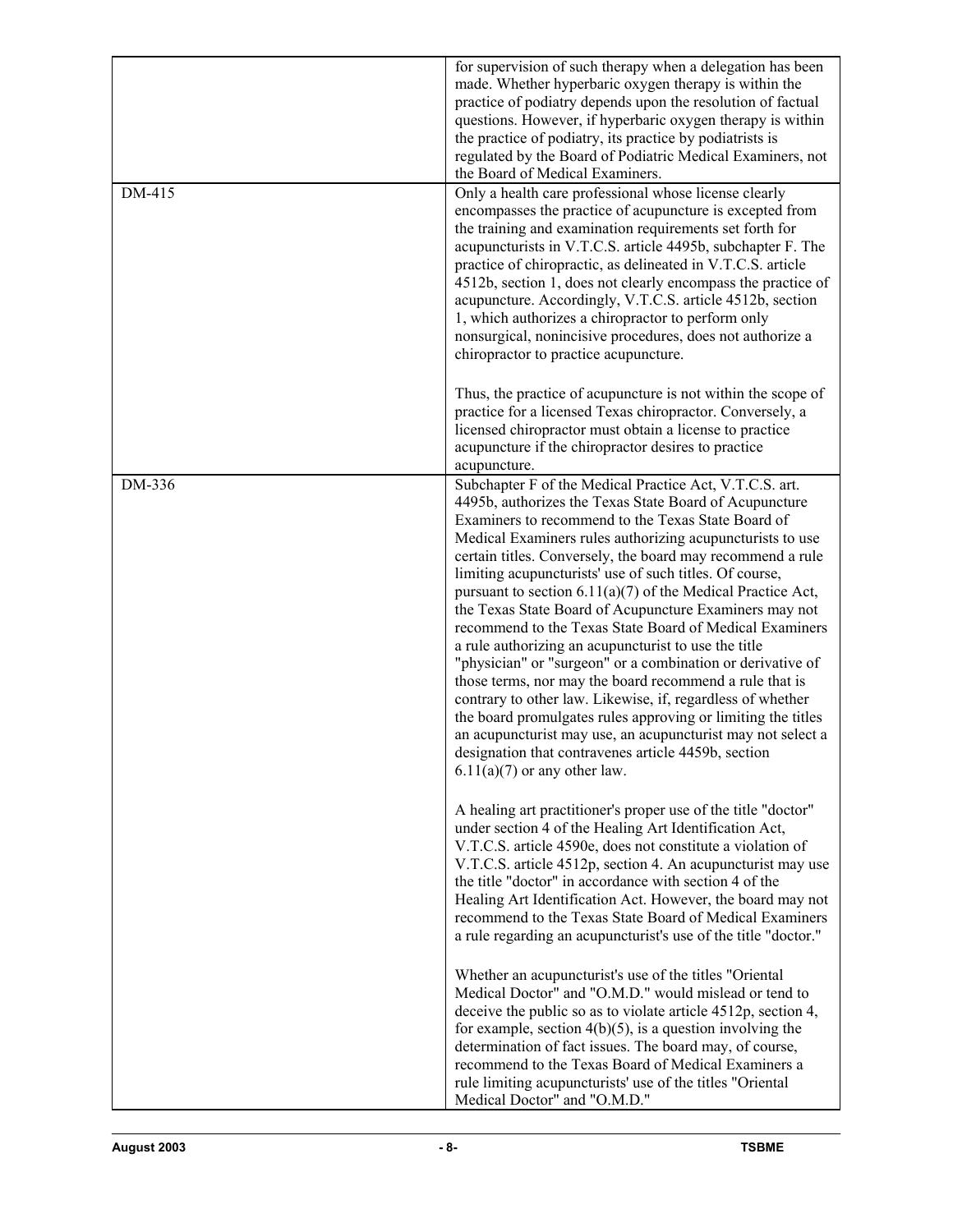| 03-4205 | Occupations Code § 164.007(c). Section 164.007(c) applies<br>to investigatory records gathered by the board during an<br>investigation of a license holder. You indicate that the<br>submitted information constitutes the board's investigative<br>information relating to two licensed physicians. Based on |
|---------|---------------------------------------------------------------------------------------------------------------------------------------------------------------------------------------------------------------------------------------------------------------------------------------------------------------|
|         | your representation, we conclude that you must withhold<br>this information under section 552.101 in conjunction with<br>section $164.007(c)$ of the Occupations Code.                                                                                                                                        |

**H. Please fill in the following chart:**

| <b>Texas State Board of Medical Examiners</b><br><b>Exhibit 2: Agency Contacts</b>          |                        |                                  |              |                                       |  |  |
|---------------------------------------------------------------------------------------------|------------------------|----------------------------------|--------------|---------------------------------------|--|--|
| <b>E-mail Address</b><br><b>Address</b><br>Telephone &<br><b>Name</b><br><b>Fax Numbers</b> |                        |                                  |              |                                       |  |  |
| <b>Agency Head</b>                                                                          | Donald Patrick, MD, JD | P.O. Box 2018<br>Austin TX 78768 | 512-305-7015 | Donald.Patrick@<br>tsbme.state.tx.us  |  |  |
| <b>Agency's Sunset</b><br>Liaison                                                           | Jerry Walker           | P.O. Box 2018<br>Austin TX 78768 | 512-305-7114 | jerry.walker<br>$@$ tsbme.state.tx.us |  |  |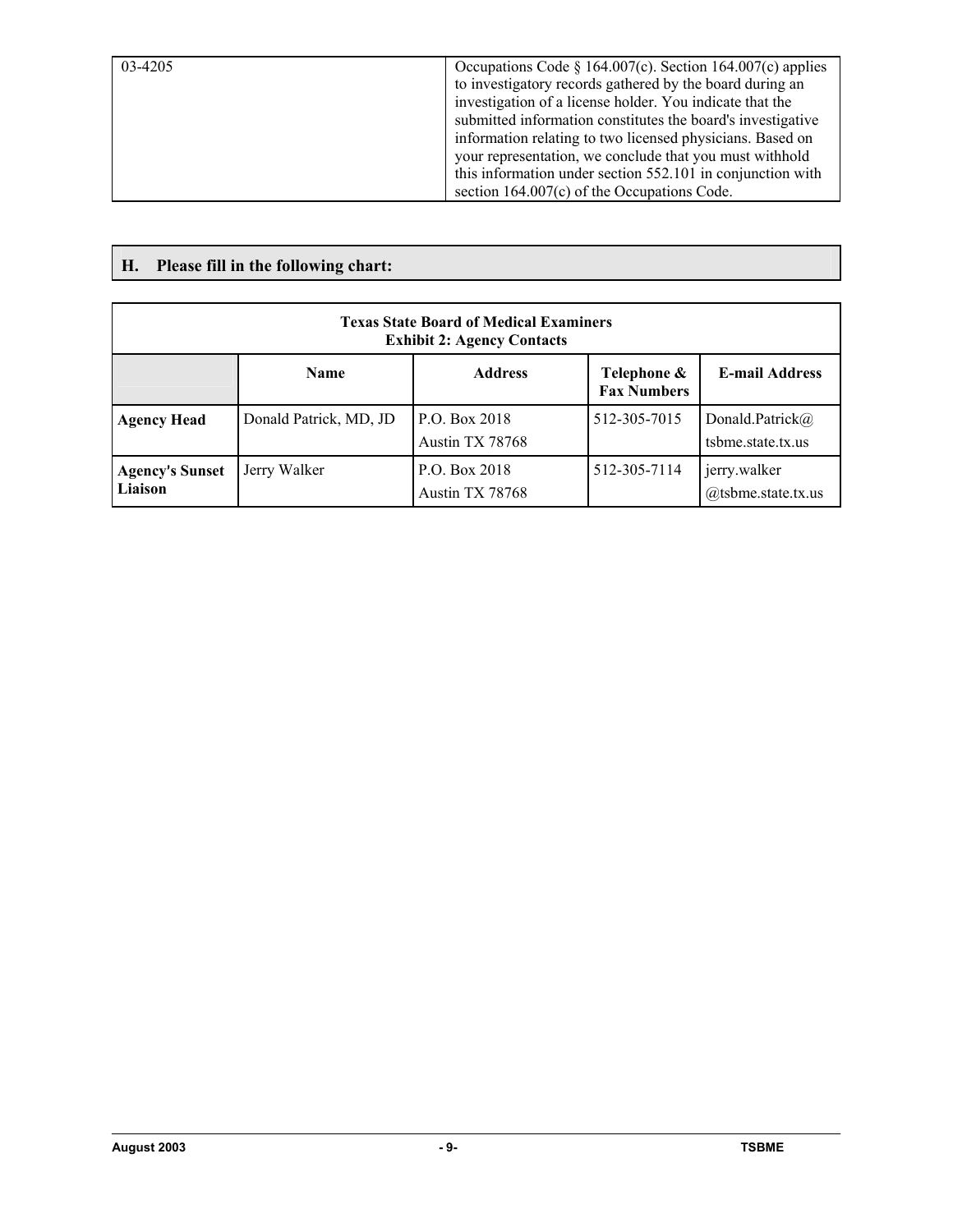## **Provide a time line discussion of the agency**=**s history, briefly describing the key events in the development of the agency, including:**

- $\bullet$  the date the agency was established;
- the original purpose and responsibilities of the agency;
- $\bullet$  major changes in responsibilities or statutory authority;
- agency/policymaking body name and composition changes;
- $\bullet$  the impact of state/federal legislation, mandates, and funding;
- $\bullet$  the impact of significant state/federal litigation that specifically affects the agency's operations; and
- key organizational events, and areas of change and impact on the agency's organization (e.g., a major reorganization of the agency's divisions or program areas).

## See **History and Major Events Examples** or **click here to link directly to the examples**.

## **Timeline**

- 1837 Law enacted establishing board of medical censors
- 1848 Board dissolved by the Legislature
- 1873 Regulatory law for physicians passed, establishing board of examiners in each county
- 1875 Constitution set up minimum qualifications for the practice of medicine
- 1876 Legislature required each district court to set up a board of three licensed doctors
- 1907 Texas Medical Practice Act passed by the Legislature, setting up a board of 11 physicians members, appointed by the Governor and confirmed by the Senate.
- 1931 Legislature increased the board to 12 physician members serving six-year terms
- 1981 Legislature changed the makeup of the board to nine allopathic physicians, three osteopathic physicians and three public members
- 1993 Legislature added three public members, bringing the number of board members to 18
- 1993 Legislature created the Physician Assistant Advisory Council, an advisory board to the medical board
- 1993 Legislature created the Texas State Board of Acupuncture Examiners, made up of nine members: four acupuncturists, two physicians and three public members
- 1995 Legislature passed the Physician Assistant Licensing act, which changed the PA Advisory Council to the Texas State Board of Physician Assistant Examiners, made up of nine members: three physicians, three physician assistants and three public members
- 1997 Legislature amended the Medical Practice Act to require that non-certified radiologic technicians be registered under the supervision of a licensed physician
- 2001 Legislature added the licensing of Surgical Assistants to the agency's functions
- 2003 Legislature strengthened board's disciplinary powers, to be funded by additional physician registration fees; required the board to collect registration fees biennially rather than annually (SB 104). Legislature also added one public member for a total of 7 public members and 19 board members.

Reorganizations of agency staff and processes have occurred as the agency evolved in response to changes in statute and personnel. During the current biennium, TSBME

reorganized all major functions of the agency. The Licensure Division was incorporated into the Customer Affairs Division to promote customer service within our licensing operations. Investigation, litigation, and compliance staff and procedures were reorganized to ensure speedier resolutions and meet the mandates of SB 104.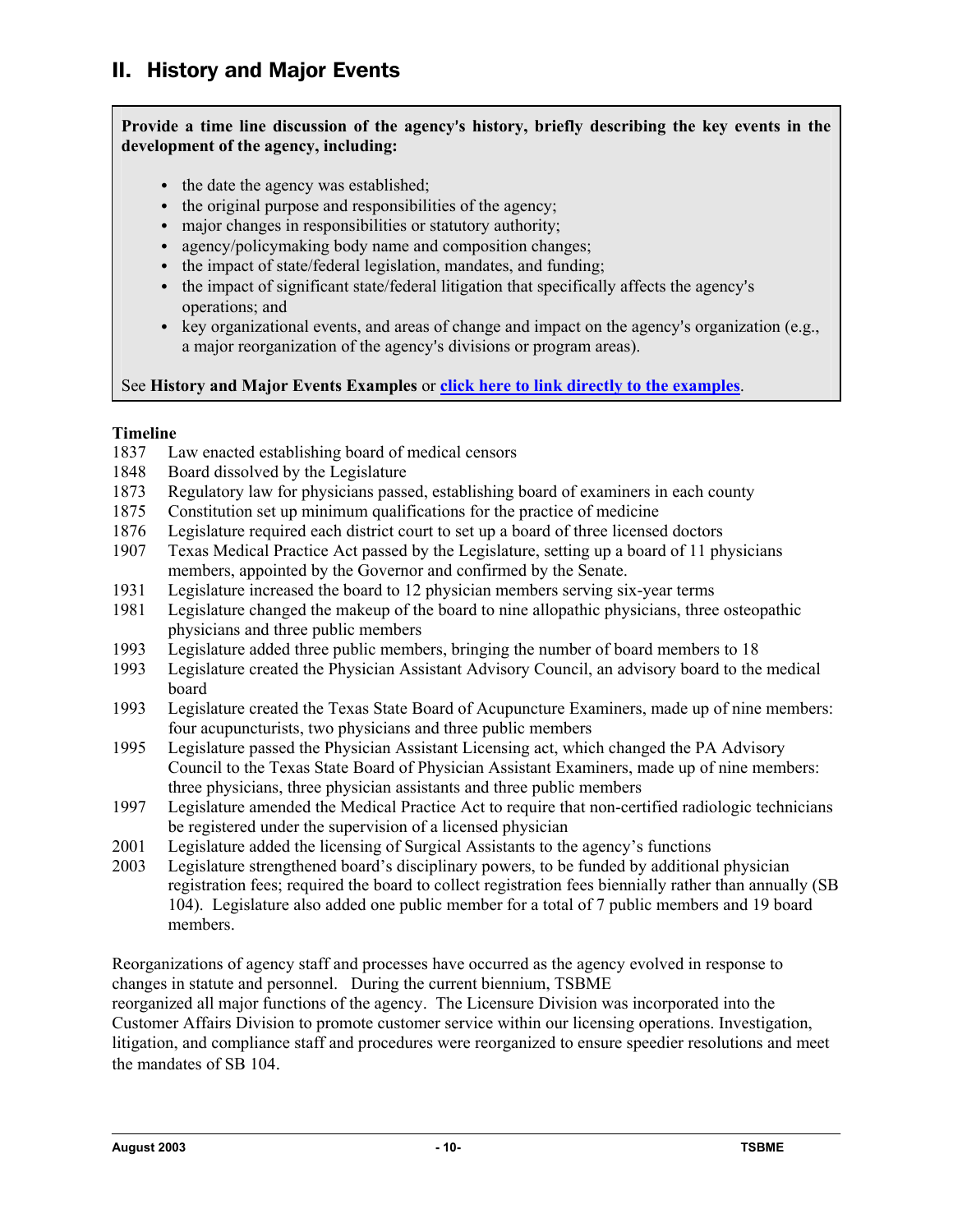# III.1. Policymaking Structure – Board of Medical Examiners

## **A. Please complete the following chart:**

| <b>Texas State Board of Medical Examiners</b><br><b>Exhibit 3: Texas State Board of Medical Examiners</b> |                                                                                                  |                                                                       |                                                                                                                                              |                                                      |                          |
|-----------------------------------------------------------------------------------------------------------|--------------------------------------------------------------------------------------------------|-----------------------------------------------------------------------|----------------------------------------------------------------------------------------------------------------------------------------------|------------------------------------------------------|--------------------------|
| <b>Member Name</b>                                                                                        | Term/<br>Appointment<br>Dates/<br>Appointed by ___<br>(e.g., Governor, Lt.<br>Governor, Speaker) | Qualification<br>(e.g., public<br>member, industry<br>representative) | <b>Address</b>                                                                                                                               | <b>Telephone</b><br>&<br>Fax<br><b>Numbers</b>       | E-mail<br><b>Address</b> |
| Lee S. Anderson,<br>M.D.                                                                                  | 6-year term, May<br>1997-April 2003,<br>appointed by<br>Governor                                 | Licensed<br>Physician (M.D.)                                          | Retina<br>Consultants<br>1350 South<br>Main, Ste<br>3200<br>Fort Worth,<br>TX 76104                                                          | phone<br>817/332-<br>1782<br>fax<br>817/336-<br>8619 |                          |
| Jose M. Benavides,<br>M.D.                                                                                | 6-year term, July<br>1999-April 2005,<br>appointed by<br>Governor                                | Licensed<br>Physician (M.D.)                                          | University of<br><b>Texas Health</b><br>Science<br>Center at San<br>Antonio<br>7703 Floyd<br>Curl Drive<br>San Antonio,<br>TX 78284-<br>7879 | phone<br>210/358-<br>3656<br>fax<br>210/358-<br>5840 |                          |
| Patricia S.<br>Blackwell                                                                                  | 6-year term, January<br>2002-April 2007,<br>appointed by<br>Governor                             | <b>Public Member</b>                                                  | 3614 Andrews<br>Hwy.<br>Midland, TX<br>79703                                                                                                 | phone<br>915/694-<br>7175<br>fax<br>915/683-<br>4971 |                          |
| Peter Chang, M.D.                                                                                         | 6-year term, May<br>1997-April 2003,<br>appointed by<br>Governor                                 | Licensed<br>Physician (M.D.)                                          | Summit<br>Medical<br>Group<br>4126<br>Southwest<br>Freeway, Ste<br>400<br>Houston, TX<br>77027-7388                                          | phone<br>713/479-<br>1100<br>fax<br>713/629-<br>6032 |                          |
| David E. Garza,<br>D.O.                                                                                   | 6-year term, August<br>1999-April 2005,<br>appointed by<br>Governor                              | Licensed<br>Physician (D.O.)                                          | P.O. Box<br>450447<br>Laredo, TX<br>78045                                                                                                    | phone<br>956/717-<br>2971<br>fax<br>956/712-<br>3672 |                          |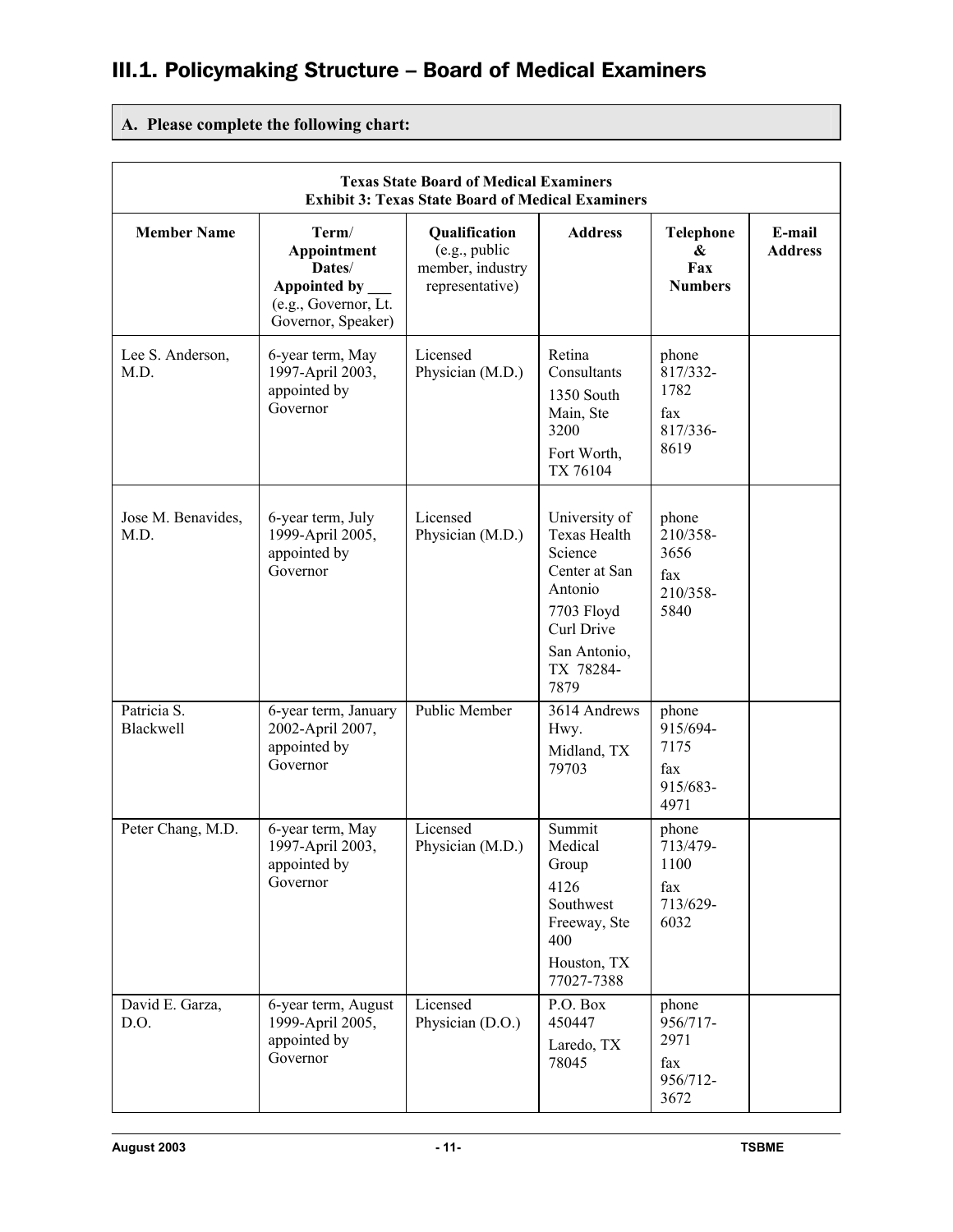| Edward S. Hicks,<br>Sr.     | 6-year term, May<br>1997-April 2003,<br>appointed by<br>Governor          | Public Member                | 3026 S. Padre<br><b>Island Drive</b><br>Corpus<br>Christi, TX<br>78415            | phone<br>361/854-<br>1955<br>fax<br>$361/225 -$<br>1955 |  |
|-----------------------------|---------------------------------------------------------------------------|------------------------------|-----------------------------------------------------------------------------------|---------------------------------------------------------|--|
| Roberta M. Kalafut,<br>D.O. | 6-year term, January<br>2002-April 2007,<br>appointed by<br>Governor      | Licensed<br>Physician (D.O.) | Spine and<br>Joint Center<br>1888 Antilley<br>Road<br>Abilene, TX<br>79606        | phone<br>325/795-<br>1894<br>fax<br>325/795-<br>9537    |  |
| Thomas D. Kirksey,<br>M.D.  | 6-year term, May<br>1995-April 2007,<br>appointed by<br>Governor          | Licensed<br>Physician (M.D.) | P.O. Box<br>50548<br>Austin, TX<br>78763                                          | phone<br>512/476-<br>7109<br>fax<br>512/478-<br>7608    |  |
| Eddie J. Miles, Jr.         | 6-year term,<br>October 1997-April<br>2007, appointed by<br>Governor      | Public Member                | 7603 Forest<br>Moon<br>San Antonio,<br>TX 78233                                   | phone<br>210/590-<br>0714<br>fax<br>210/335-<br>2884    |  |
| Elvira Pascua-Lim,<br>M.D.  | 6-year term,<br>November 2000-<br>April 2007,<br>appointed by<br>Governor | Licensed<br>Physician (M.D.) | P.O. Box<br>75145<br>Lubbock, TX<br>79464                                         | phone<br>806/785-<br>9080<br>fax<br>806/785-<br>2842    |  |
| John W. Pate, Jr.,<br>M.D.  | 6-year term, January<br>2002-April 2007,<br>appointed by<br>Governor      | Licensed<br>Physician (M.D.) | 1700 Curie<br>Drive, Ste<br>3500<br>El Paso, TX<br>79902                          | phone<br>915/533-<br>4461<br>fax<br>915/533-<br>3214    |  |
| Larry Price, D.O.           | 6-year term, April<br>1997-April 2003,<br>appointed by<br>Governor        | Licensed<br>Physician (D.O.) | Scott and<br>White Clinic<br>2401 S. 31st<br><b>Street</b><br>Temple, TX<br>76508 | phone<br>254/724-<br>2111<br>fax<br>254/724-<br>2661    |  |
| Joyce A. Roberts,<br>M.D.   | 6-year term, July<br>1999-April 2005,<br>appointed by<br>Governor         | Licensed<br>Physician (M.D.) | 175 Spur 3007<br>Scroggins, TX<br>75480                                           | phone<br>903/860-<br>3711<br>fax<br>903/860-<br>3721    |  |
| Nancy M. Seliger            | 6-year term, August<br>1999-April 2005,<br>appointed by<br>Governor       | Public Member                | 3810 DeAnn<br>Amarillo, TX<br>79121                                               | phone<br>806/353-<br>7406<br>fax<br>806/353-<br>0616    |  |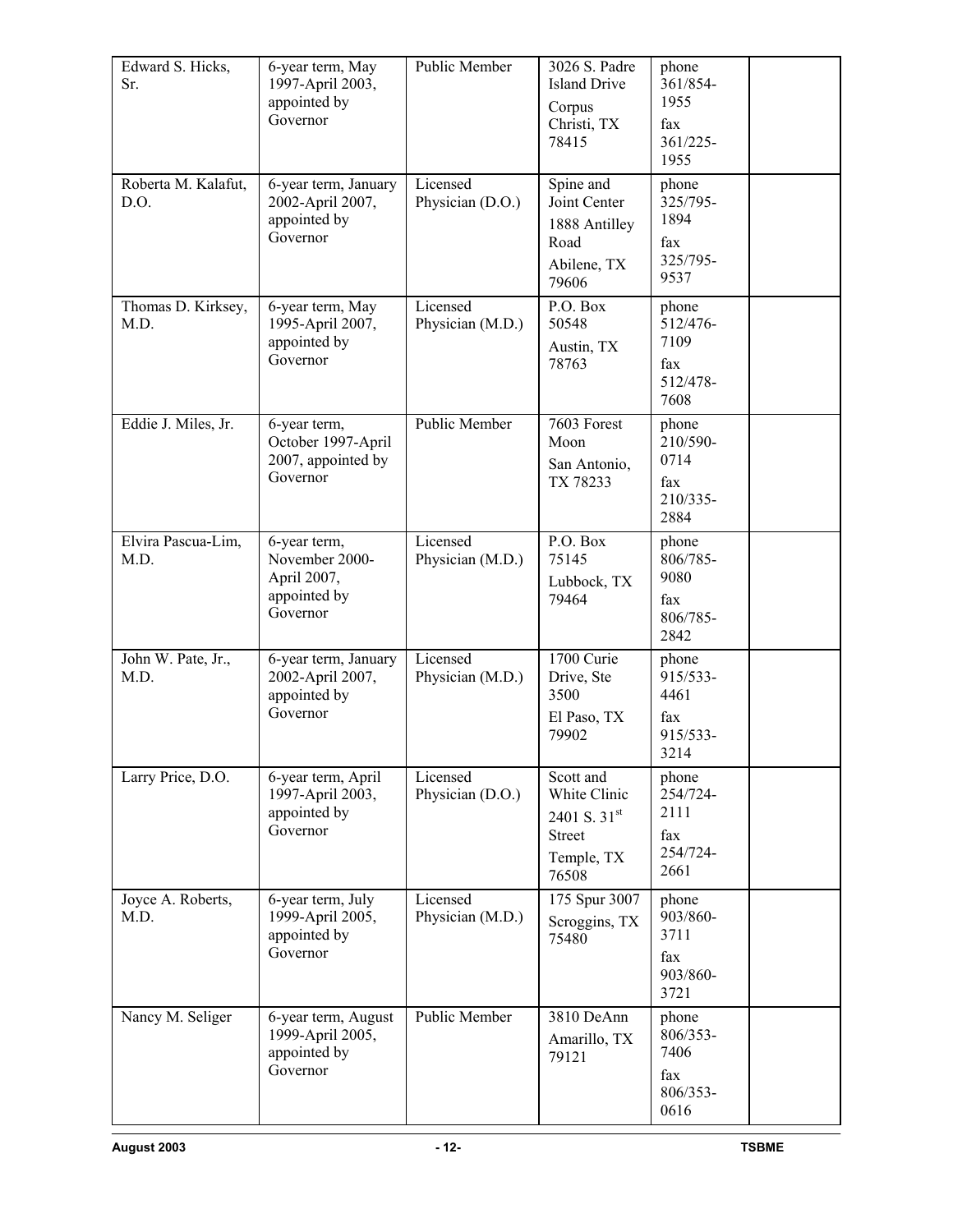| Paulette B. Southard              | 6-year term, July<br>1999-April 2005,<br>appointed by<br>Governor         | Public Member                | P.O. Box 3307<br>Alice, TX<br>78333-3307                      | phone<br>361/664<br>9793<br>fax<br>361/664-<br>0617  |  |
|-----------------------------------|---------------------------------------------------------------------------|------------------------------|---------------------------------------------------------------|------------------------------------------------------|--|
| Janet Tornelli-<br>Mitchell, M.D. | 6-year term, May<br>1997-April 2003,<br>appointed by<br>Governor          | Licensed<br>Physician (M.D.) | Cooper Clinic<br>12200 Preston<br>Road<br>Dallas, TX<br>75230 | phone<br>972/239-<br>7223<br>fax<br>972/239-<br>5107 |  |
| Teddy Turner, J.D.                | 6-year term,<br>November 1995-<br>April 2003,<br>appointed by<br>Governor | Public Member                | 1101 Silver<br>Hill Driver<br>Austin, TX<br>78746             | phone<br>512/732-<br>7358<br>no fax                  |  |
| l vacancy                         |                                                                           |                              |                                                               |                                                      |  |

## **B. How is the chair of the policymaking body appointed?**

The President of the Board is appointed by the Governor.

## **C. Describe the primary role and responsibilities of the policymaking body.**

The primary role and responsibilities of the policymaking body are to make final decisions regarding board policy, approve board rules, grant licenses, and approve disciplinary actions against licensees.

## **D. List any special circumstances or unique features about the policymaking body or its responsibilities.**

The Board of Medical Examiners has oversight authority over the State Board of Physician Assistant Examiners in the area of rulemaking. The Board of Medical Examiners also has oversight authority over the State Board of Acupuncture Examiners in the areas of rulemaking, granting licenses, and approval of disciplinary actions.

There is also a Surgical Assistants Advisory Committee which makes recommendations regarding regulation of surgical assistants to the Board of Medical Examiners through its Ad Hoc Surgical Assistants Committee.

### **E. In general, how often does the policymaking body meet? How many times did it meet in FY 2002? in FY 2003?**

The Board of Medical Examiners generally meets six times per year. In FY02 and FY03, the Board of Medical Examiners met six times in each fiscal year.

## F. What type of training do the agency's policymaking body members receive?

Prior to serving, Board members receive training in the following areas: 1) enabling statute of the board (Medical Practice Act); 2) agency programs; 3) board rules; 4) role and functions of the board and the departments of the agency; 5) agency budget; 6) agency audit; 7) requirements of open meetings, open records, and administrative procedure laws; 8) requirements of other applicable laws and policies relating to public officials, including conflict of interest laws and ethics policies; 9) travel reimbursement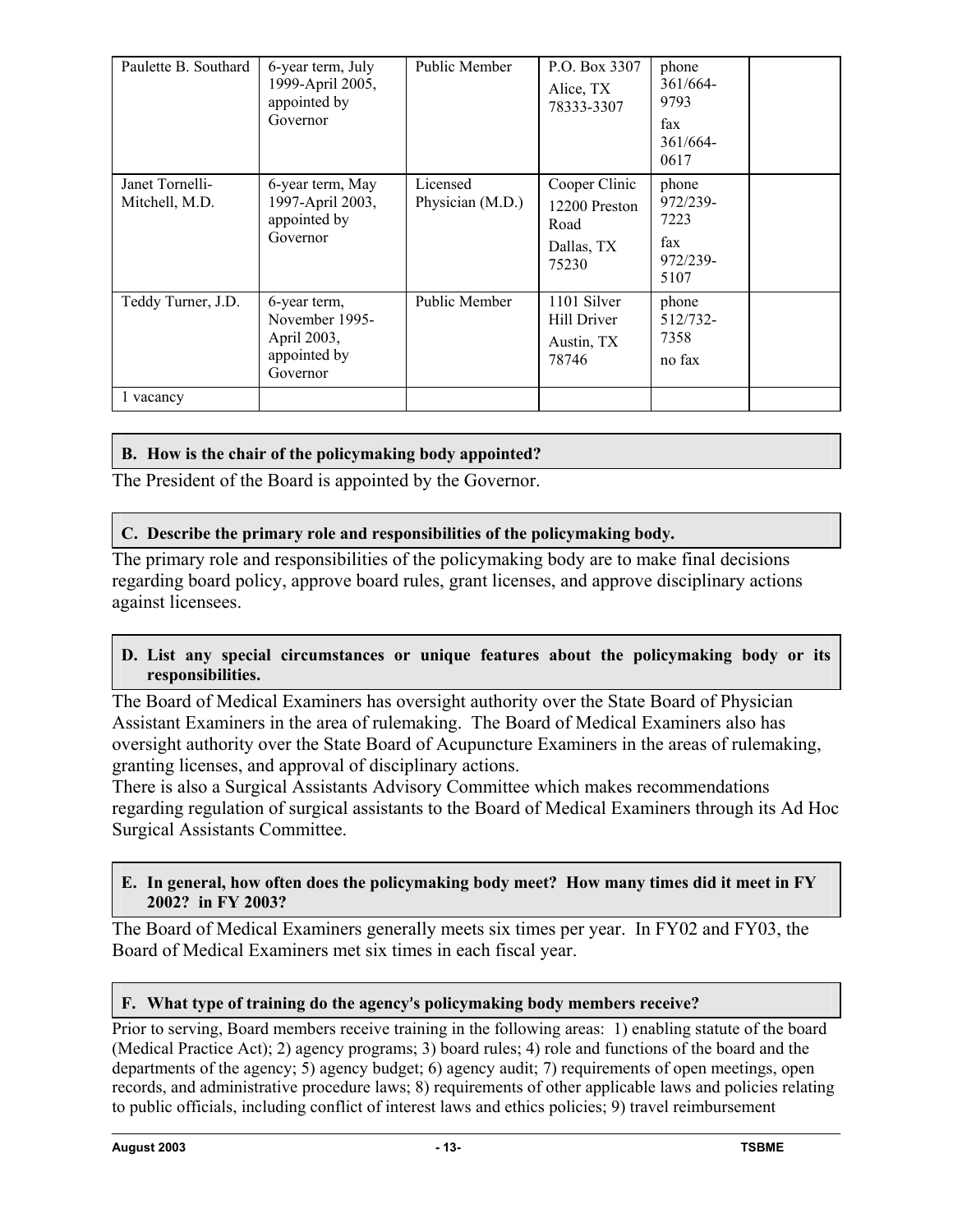procedures; 10) what to expect at a board meeting; 11) how much time is involved in serving on the board; and 12) working with other governmental agencies, including the legislature.

### **G. Does the agency have policies that describe the respective roles of the policymaking body and agency staff in running the agency? If so, please describe these policies.**

 Board Rule Chapter 161, General Provisions, establishes the role of the Board and its committees as the policy-making body. The formal communication link between the Board and staff is through the Executive Committee of the Board to the Executive Management Team of the agency (EMT) which is composed of the Executive Director, the Deputy Executive Director and the General Counsel. The EMT, in turn, manages the execution of policy decisions through the agency's Senior Management Team composed of division directors and other key managers.

**H. If the policymaking body uses subcommittees or advisory committees to carry out its duties, please fill in the following chart. See Exhibit 4 Example or click here to link directly to the example.**

| <b>Texas State Board of Medical Examiners</b><br><b>Exhibit 4: Subcommittees and Advisory Committees</b> |                                                                                                                                   |                                                                                                                                                                                                                                                                                                                                                                                                                                                                                                                                                                                                                                                                                                                                                                                                                                                                                                                                                                             |                                     |  |  |  |
|----------------------------------------------------------------------------------------------------------|-----------------------------------------------------------------------------------------------------------------------------------|-----------------------------------------------------------------------------------------------------------------------------------------------------------------------------------------------------------------------------------------------------------------------------------------------------------------------------------------------------------------------------------------------------------------------------------------------------------------------------------------------------------------------------------------------------------------------------------------------------------------------------------------------------------------------------------------------------------------------------------------------------------------------------------------------------------------------------------------------------------------------------------------------------------------------------------------------------------------------------|-------------------------------------|--|--|--|
| Name of<br>Subcommittee or<br><b>Advisory</b><br><b>Committee</b>                                        | Size/Composition/Ho<br>w are members<br>appointed?                                                                                | <b>Purpose/Duties</b>                                                                                                                                                                                                                                                                                                                                                                                                                                                                                                                                                                                                                                                                                                                                                                                                                                                                                                                                                       | <b>Legal Basis for</b><br>Committee |  |  |  |
| <b>Disciplinary Process</b><br><b>Review Committee</b>                                                   | 6-9 members (at least 1<br>M.D., 1 D.O., and 1<br>public member),<br>appointed by Board<br>President                              | (A) oversee the disciplinary process and<br>give guidance to the board and board<br>staff regarding means to improve the<br>disciplinary process and more effectively<br>enforce the Medical Practice Act and<br>board rules;<br>(B) monitor the effectiveness,<br>appropriateness and timeliness of the<br>disciplinary process and enforcement of<br>the Medical Practice Act and board rules;<br>(C) make recommendations regarding<br>resolution and disposition of specific<br>cases and approve, adopt, modify, or<br>reject recommendations from board staff<br>or board representatives regarding actions<br>to be taken on pending cases;<br>(D) approve dismissals of complaints and<br>closure of investigations; and<br>(E) make recommendations to the board<br>staff and the board regarding policies,<br>priorities, budget, and any other matters<br>related to the disciplinary process and<br>enforcement of the Medical Practice Act<br>and board rules. | Tex Occ Code<br>Ann §153.005        |  |  |  |
| <b>Executive Committee</b>                                                                               | President, Vice<br>President, Secretary-<br>Treasurer, plus any<br>other members the<br><b>Board President deems</b><br>necessary | (A) ensure records are maintained of all<br>committee actions;<br>(B) delegate tasks to other committees;<br>(C) take action on matters of urgency that<br>may arise between board meetings;<br>(D) assist in the presentation of<br>information concerning the board and the                                                                                                                                                                                                                                                                                                                                                                                                                                                                                                                                                                                                                                                                                               | Tex Occ Code<br>Ann §153.005        |  |  |  |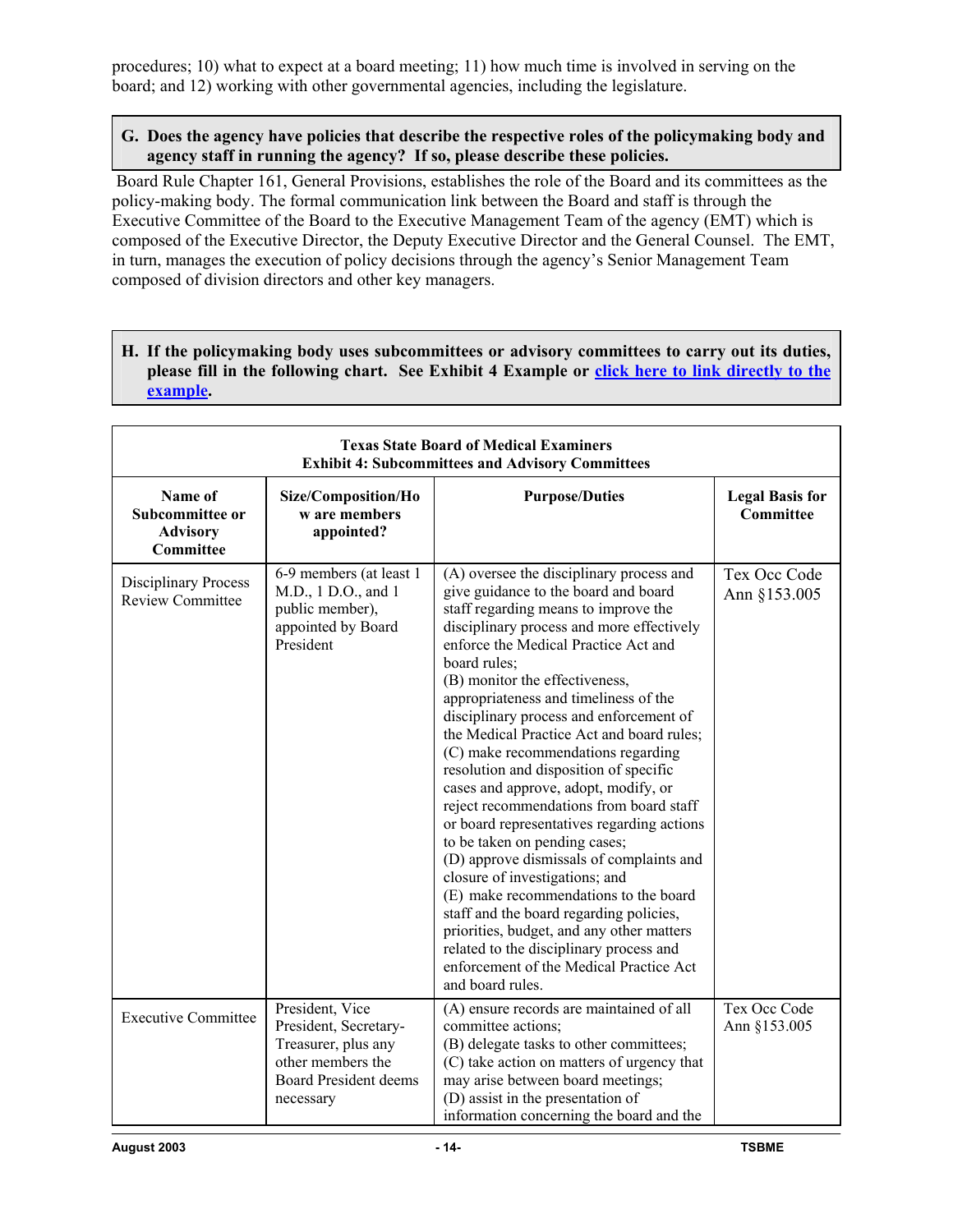|                          |                                                                                                     | regulation of the practice of medicine to<br>the Legislature and other state officials;<br>(E) review staff reports regarding<br>finances and the budget; F) formulate and<br>make recommendations to the board<br>concerning future board goals and<br>objectives and the establishment of<br>priorities and methods for their<br>accomplishment;<br>(G) study and make recommendations to<br>the board regarding the roles and<br>responsibilities of the board offices and<br>committees;<br>(H) study and make recommendations to<br>the board regarding ways to improve the<br>efficiency and effectiveness of the<br>administration of the board;<br>(I) study and make recommendations to<br>the board regarding board rules or any<br>area of a board function that, in the<br>judgment of the committee, needs<br>consideration; and<br>(J) make recommendations to the board<br>regarding matters brought to the attention<br>of the executive committee. |                              |
|--------------------------|-----------------------------------------------------------------------------------------------------|---------------------------------------------------------------------------------------------------------------------------------------------------------------------------------------------------------------------------------------------------------------------------------------------------------------------------------------------------------------------------------------------------------------------------------------------------------------------------------------------------------------------------------------------------------------------------------------------------------------------------------------------------------------------------------------------------------------------------------------------------------------------------------------------------------------------------------------------------------------------------------------------------------------------------------------------------------------------|------------------------------|
| <b>Finance Committee</b> | 5-7 members (at least 1<br>M.D., 1 D.O., and 1<br>public member)<br>appointed by Board<br>President | (A) review staff reports regarding<br>finances and the budget;<br>(B) assist in the presentation of budget<br>needs to the Legislature and other state<br>officials;<br>(C) recommend proper fees for the<br>agency to charge; and<br>(D) consider and make recommendations<br>to the board regarding any aspect of                                                                                                                                                                                                                                                                                                                                                                                                                                                                                                                                                                                                                                                 | Tex Occ Code<br>Ann §153.005 |
| Legislative<br>Committee | 5-7 members (at least 1<br>M.D., 1 D.O., and 1<br>public member)<br>appointed by Board<br>President | board finances.<br>(A) review and make recommendations<br>to the board regarding proposed<br>legislative changes concerning the<br>Medical Practice Act and the regulation<br>of medicine;<br>(B) establish communication with<br>members of the Legislature, trade<br>associations, consumer groups, and<br>related groups;<br>(C) assist in the organization,<br>preparation, and delivery of information<br>and testimony to members and<br>committees of the Legislature; and<br>(D) make recommendations to the board<br>regarding matters brought to the attention<br>of the legislative committee.                                                                                                                                                                                                                                                                                                                                                           | Tex Occ Code<br>Ann §153.005 |
| Licensure Committee      | 6-9 members (at least 1<br>M.D., 1 D.O., and 1<br>public member)<br>appointed by Board<br>President | (A) review applications for licensure and<br>permits, make determinations of<br>eligibility and report to the board its<br>recommendations as provided by the<br>Medical Practice Act and board rules;<br>(B) review board rules regarding                                                                                                                                                                                                                                                                                                                                                                                                                                                                                                                                                                                                                                                                                                                          | Tex Occ Code<br>Ann §153.005 |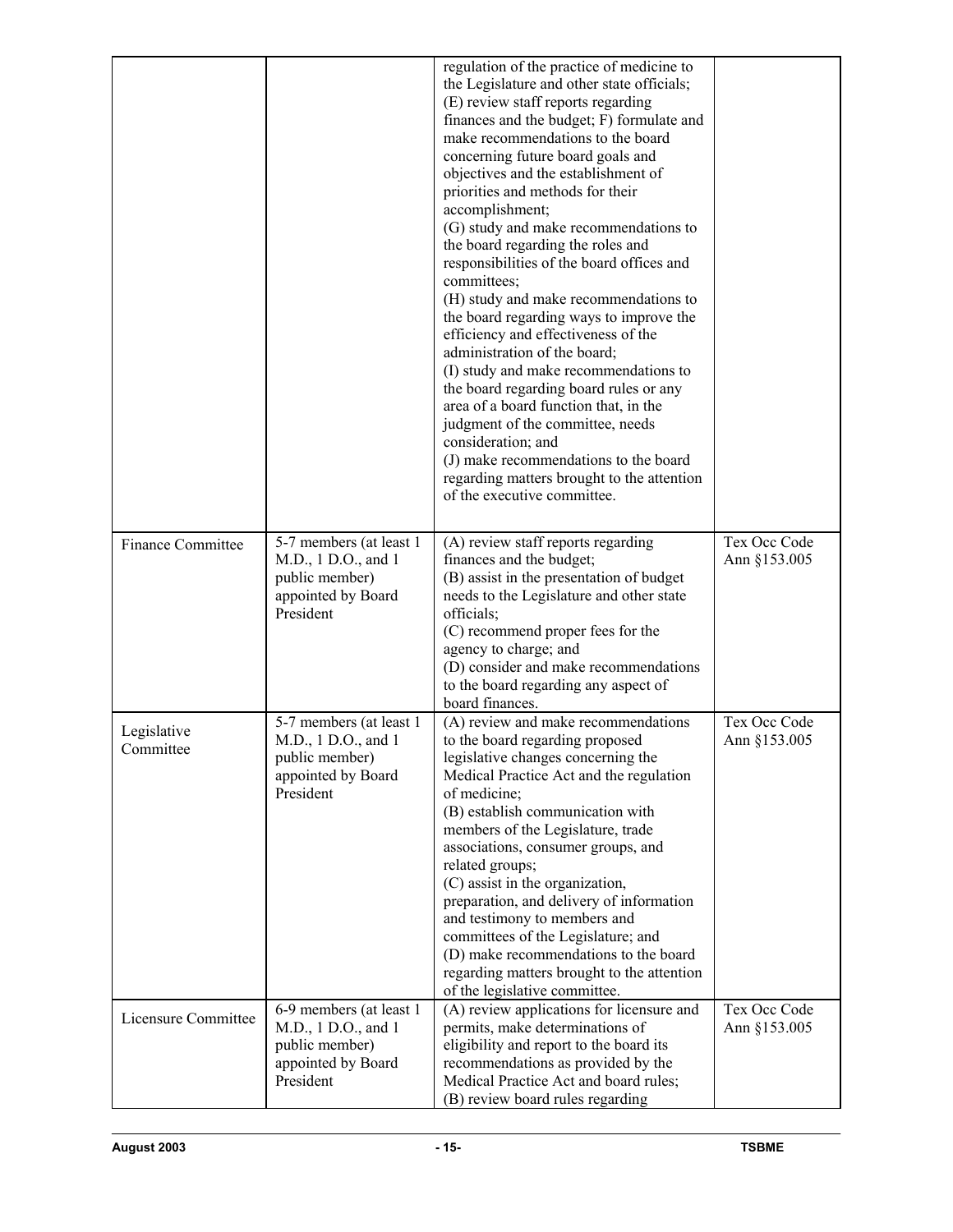| licensure and make recommendations to        |  |
|----------------------------------------------|--|
| the board regarding changes or               |  |
| implementation of such rules;                |  |
| (C) evaluate each examination accepted       |  |
| by the board and develop each                |  |
| examination administered by the board;       |  |
| (D) investigate and report to the board      |  |
| any problems in the administration of        |  |
| examinations and recommend and               |  |
| implement ways of correcting identified      |  |
| problems;                                    |  |
| (E) make recommendations to the board        |  |
| regarding postgraduate training permits      |  |
| and issues concerning physicians in          |  |
| training;                                    |  |
| (F) maintain communication with Texas        |  |
| medical schools;                             |  |
| (G) develop rules with regard to             |  |
| international medical schools in the areas   |  |
| of curriculum, faculty, facilities,          |  |
| academic resources, and performance of       |  |
| graduates;                                   |  |
| (H) study and make recommendations           |  |
| regarding documentation and verification     |  |
| of records from all applicants for           |  |
| licensure or permits;                        |  |
| (I) review applications for acudetox         |  |
| specialist certification, make               |  |
| determinations of eligibility, and report to |  |
| the board its recommendations as             |  |
| provided by Texas Occupations Code           |  |
| Annotated, 205.303;                          |  |
| (J) review applications for acupuncture      |  |
| licensure recommended by the Texas           |  |
| State Board of Acupuncture Examiners,        |  |
| make determinations of eligibility, and      |  |
| report to the board its recommendations;     |  |
| (K) review applications for approval and     |  |
| certification of non-profit health           |  |
| organizations pursuant to the Medical        |  |
| Practice Act;                                |  |
| (L) review applications and reports for      |  |
| continued approval and certification of      |  |
| non-profit health organizations pursuant     |  |
| to the Medical Practice Act;                 |  |
| (M) make initial determinations and          |  |
| recommendations to the board regarding       |  |
| approval, denial, revocation,                |  |
| decertification, or continued approval and   |  |
| certification of non-profit health           |  |
| organizations pursuant to the Medical        |  |
| Practice Act;                                |  |
| (N) review board rules regarding non-        |  |
| profit health organizations, and make        |  |
| recommendations to the board regarding       |  |
| changes or implementation of such rules;     |  |
| and                                          |  |
| (O) make recommendations to the board        |  |
| regarding matters brought to the attention   |  |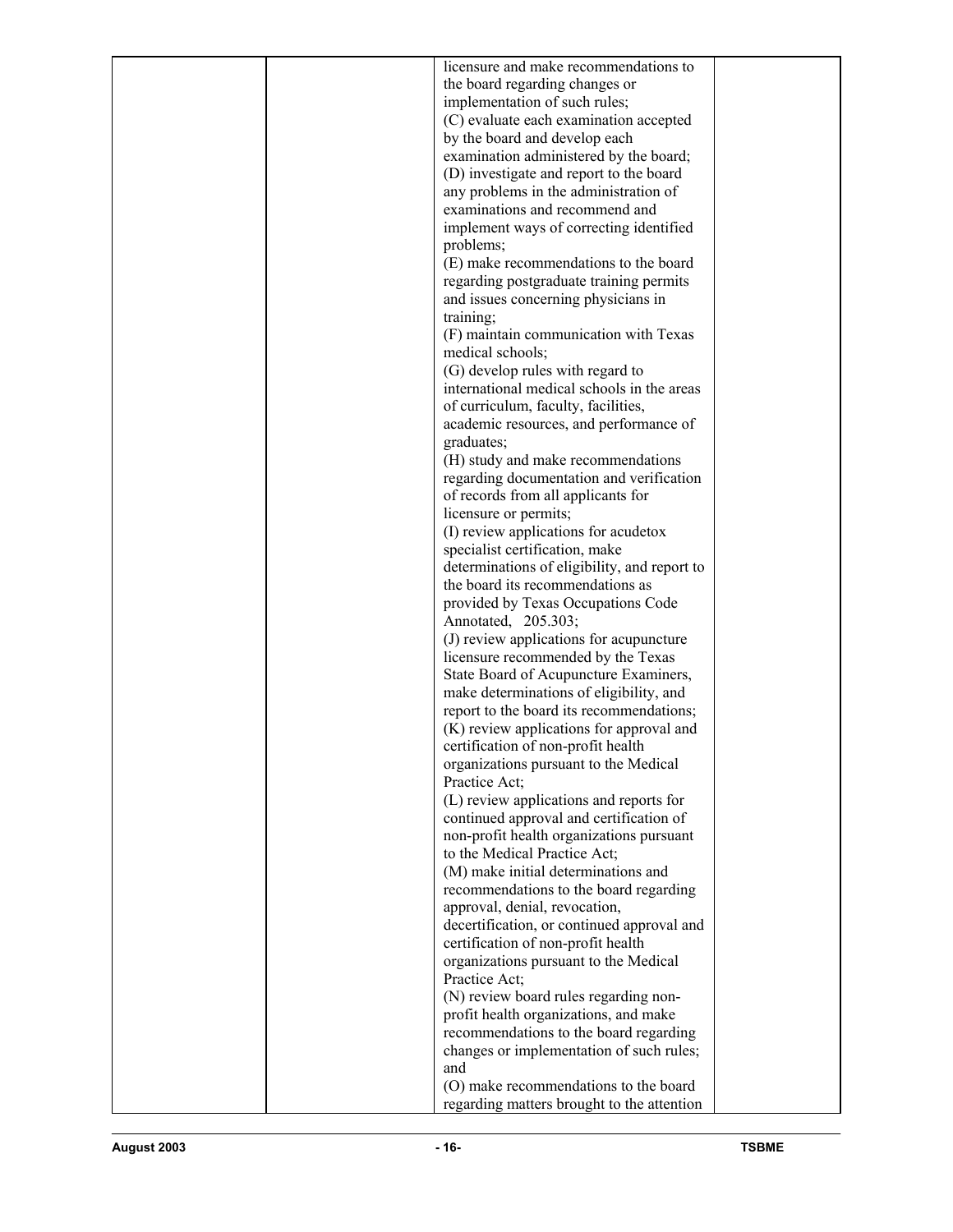|                                            |                                                                                                     | of the licensure committee.                                                                                                                                                                                                                                                                                                                                                                                                                                                                                                                                                                                                                                                                                                                |                              |
|--------------------------------------------|-----------------------------------------------------------------------------------------------------|--------------------------------------------------------------------------------------------------------------------------------------------------------------------------------------------------------------------------------------------------------------------------------------------------------------------------------------------------------------------------------------------------------------------------------------------------------------------------------------------------------------------------------------------------------------------------------------------------------------------------------------------------------------------------------------------------------------------------------------------|------------------------------|
| Public<br>Information/Profile<br>Committee | 5-7 Members (at least 1<br>M.D., 1 D.O., and 1<br>public member)<br>appointed by Board<br>President | (A) develop information for distribution<br>to the public;<br>(B) review and make recommendations to<br>the board in regard to press releases,<br>newsletters, web-sites and other<br>publications;<br>(C) study and make recommendations to<br>the board regarding all aspects of public<br>information and public relations;<br>(D) receive information from the public<br>concerning the regulation of medicine<br>pursuant to a published agenda item and<br>board rules;<br>(E) study and make recommendation to<br>the board regarding all aspects of<br>physician profiles; and<br>(F) make recommendations to the board<br>regarding matters brought to the attention<br>of the public information/physician<br>profile committee. | Tex Occ Code<br>Ann §153.005 |
| <b>Standing Orders</b><br>Committee        | 5-7 members (at least 1<br>M.D., 1 D.O., and 1<br>public member)<br>appointed by Board<br>President | (A) review and make recommendations<br>to the board regarding board rules<br>pertaining to standing orders;<br>(B) study and make recommendations to<br>the board regarding issues concerning or<br>referred by the Texas State Board of<br>Acupuncture Examiners or other<br>acupuncture issues;<br>(C) study and make recommendations to<br>the board regarding issues concerning or<br>referred by the Texas State Board of<br>Physician Assistant Examiners;<br>(D) study and make recommendations to<br>the board concerning ethical issues<br>related to the practice of medicine; and<br>(E) make recommendations to the board<br>regarding matters brought to the attention<br>of the standing orders committee.                   | Tex Occ Code<br>Ann §153.005 |
| Telemedicine<br>Committee                  | 5-7 members (at least 1<br>M.D., 1 D.O., and 1<br>public member)<br>appointed by Board<br>President | (A) review, study, and make<br>recommendations to the board<br>concerning the practice of telemedicine,<br>including but not limited to licensure,<br>regulation, and/or discipline of<br>telemedicine license holders or<br>applicants;<br>(B) review, study, and make<br>recommendations to the board<br>concerning interstate and intrastate<br>telemedicine issues;<br>(C) review, study, and make<br>recommendations to the board<br>concerning board rules regarding or<br>affecting the practice of telemedicine;<br>and<br>(D) review, study, and make<br>recommendations to the board<br>concerning any other issue brought to the<br>attention of the committee.                                                                 | Tex Occ Code<br>Ann §153.005 |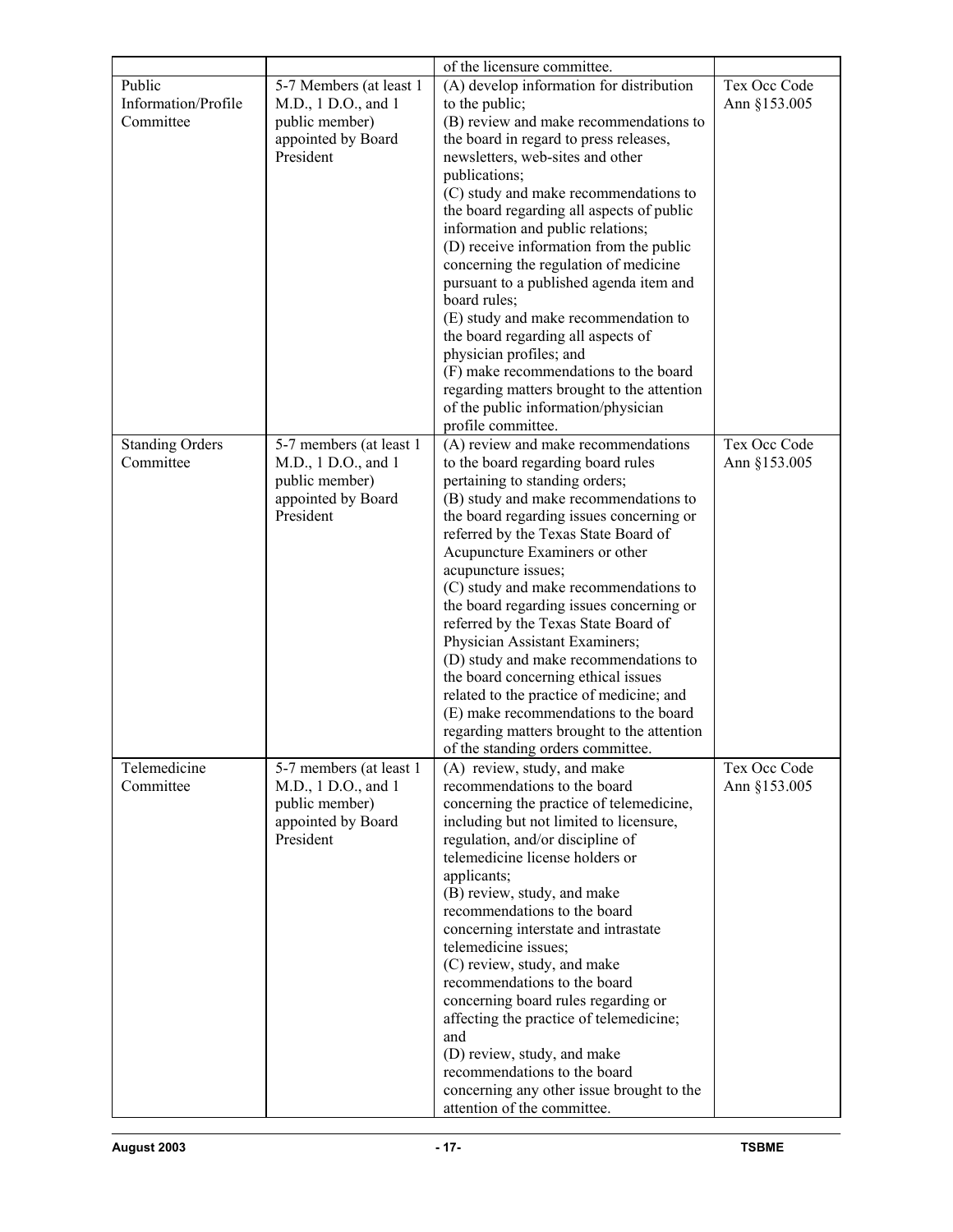## **I. How does the policymaking body obtain input from the public regarding issues under the jurisdiction of the agency? How is this input incorporated into the operations of the agency?**

A. Rulemaking. When the board proposes new rules or amendments to existing rules, a public hearing is held at one of its regularly scheduled board meetings to solicit comments on the rule. In addition, the board reviews its rules every four years and publishes notice of the rule review in the Texas Register.

B. Request by the Public to Speak to the Board. If someone from the public wishes to address the board on any subject, there is a procedure outlined in board rule §199.2.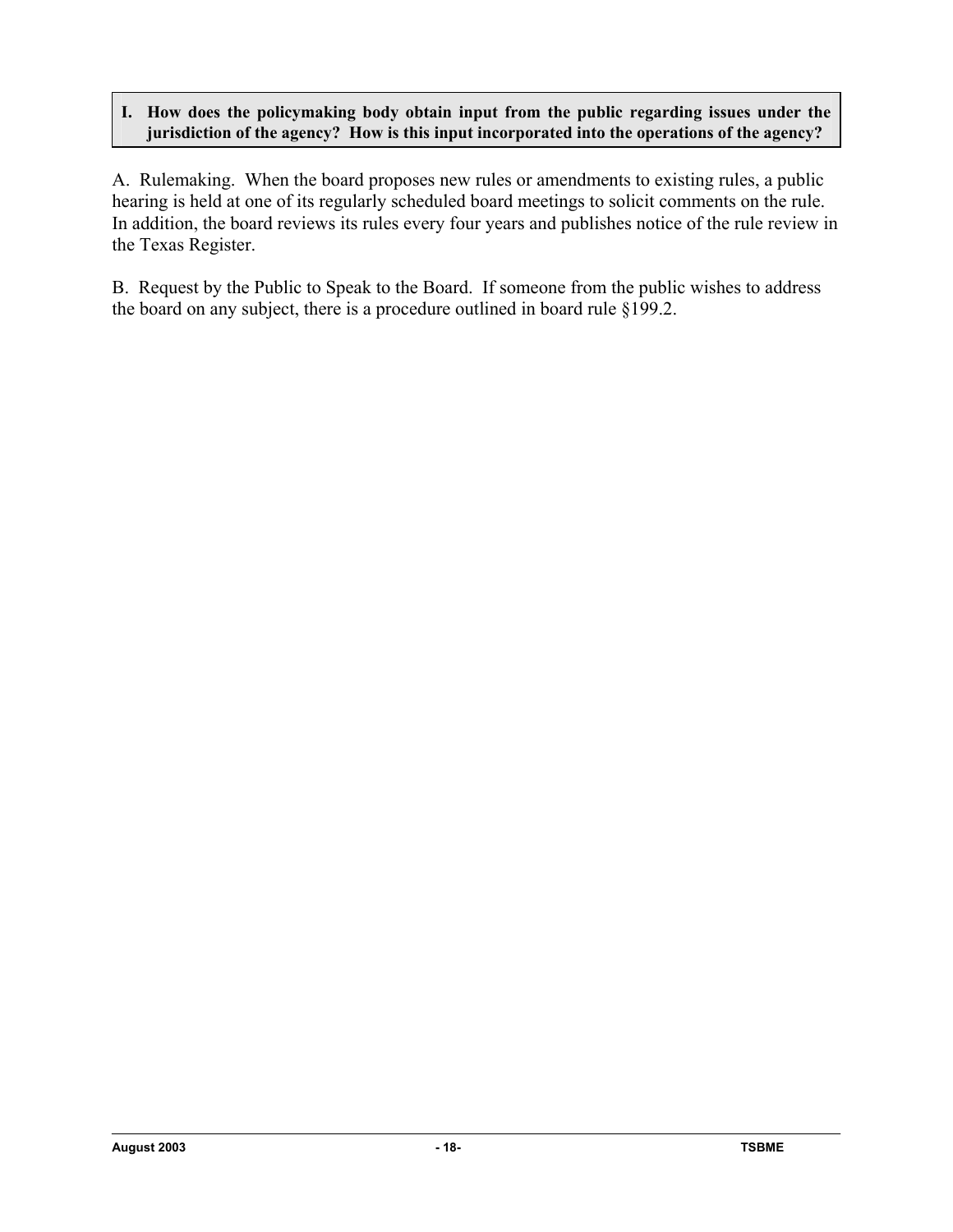# III. 2 Policymaking Structure – Acupuncture Board

## **A. Please complete the following chart:**

| <b>Texas State Board of Medical Examiners</b><br><b>Exhibit 3: Texas State Board of Acupuncture Examiners</b> |                                                                                                |                                                                       |                                                                                                                                |                                                                            |                          |
|---------------------------------------------------------------------------------------------------------------|------------------------------------------------------------------------------------------------|-----------------------------------------------------------------------|--------------------------------------------------------------------------------------------------------------------------------|----------------------------------------------------------------------------|--------------------------|
| <b>Member Name</b>                                                                                            | Term/<br>Appointment<br>Dates/<br>Appointed by _<br>(e.g., Governor, Lt.<br>Governor, Speaker) | Qualification<br>(e.g., public<br>member, industry<br>representative) | <b>Address</b>                                                                                                                 | Telephone<br>&<br>Fax<br><b>Numbers</b>                                    | E-mail<br><b>Address</b> |
| Sheng Ting Chen                                                                                               | 6-year term, March<br>2003-February<br>2009, appointed by<br>Governor                          | <b>Public Member</b>                                                  | 1212 W. Ben<br>White<br>Austin, TX<br>78704                                                                                    | phone<br>512/442-<br>2961<br>fax<br>$512/441 -$<br>4477                    |                          |
| Pedro (Pete) V.<br>Garcia                                                                                     | 6- year term,<br>October 1999-<br>January 2003,<br>appointed by<br>Governor                    | Public Member                                                         | University<br>Medical<br><b>Center Patient</b><br>Accounting<br>P.O. Box 5980<br>602 Indiana<br>Avenue<br>Lubbock, TX<br>79408 | phone<br>806/761-<br>0849<br>fax<br>806/472-<br>6803                       |                          |
| Everett G. Heinze,<br>Jr., M.D.                                                                               | 6-year term, August<br>1997-January 2003,<br>appointed by<br>Governor                          | Licensed<br>Physician                                                 | Austin<br>Diagnostic<br>Clinic<br>12221 N.<br>Mopac<br>Expressway<br>Austin, TX<br>78758                                       | phone<br>512/901-<br>3024<br>$\ensuremath{\text{fax}}$<br>512/901-<br>3911 |                          |
| Hoang Xiong Ho,<br>L.Ac.                                                                                      | 6-year term, March<br>2003-February<br>2007, appointed by<br>Governor                          | Licensed<br>Acupuncturist                                             | Ho<br>Acupuncture<br>Center<br>7300 Blanco<br>Rd., Ste 712<br>San Antonio,<br>TX 78230                                         | phone<br>210/366-<br>0959                                                  |                          |
| Meng-Sheng Linda<br>Lin, L.Ac.                                                                                | 6-year term,<br>September 1999-<br>January 2001,<br>appointed by<br>Governor                   | Licensed<br>Acupuncturist                                             | Mend-Sheng<br>Linda Lin<br>Acupuncture<br>Clinic<br>2007 North<br>Collins Blvd.,<br>Ste 307<br>Richardson,<br>TX 75080         | phone<br>972/644-<br>2608<br>fax 972-<br>644-2608                          |                          |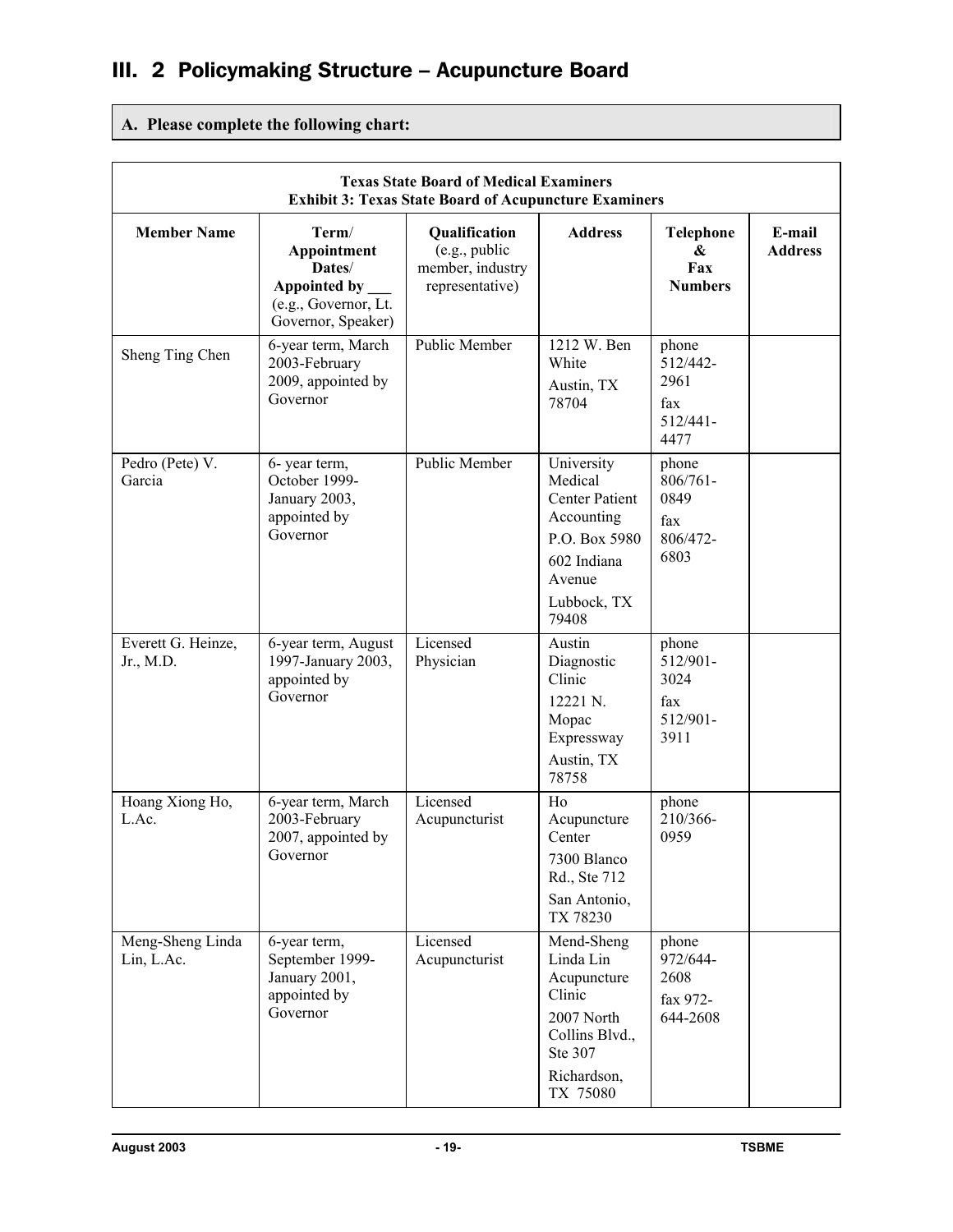| Dee Ann Newbold,<br>L.Ac.   | 6-year term, May<br>1999-January 2005,<br>appointed by<br>Governor    | Licensed<br>Acupuncturist | Acupuncture<br>Medical and<br>Research<br>Centre<br>1600 West<br>$38^{th}$ , #402<br>Austin, TX<br>78731 | phone<br>512/371-<br>1121<br>fax<br>$512/371-$<br>1181 |  |
|-----------------------------|-----------------------------------------------------------------------|---------------------------|----------------------------------------------------------------------------------------------------------|--------------------------------------------------------|--|
| Terry Glenn<br>Rascoe, M.D. | 6-year term, March<br>2003-February<br>2007, appointed by<br>Governor | Licensed<br>Physician     | Scott and<br>White Clinic<br>2401 S. $31^{st}$<br><b>Street</b><br>Temple, TX<br>76508                   | phone<br>254/742-<br>3700<br>fax<br>254/742-<br>3740   |  |
| Claire H. Smith             | 6-year term, May<br>1999-January 2005,<br>appointed by<br>Governor    | Public Member             | 4440<br><b>Northcrest</b><br>Dallas, TX<br>75229                                                         | phone<br>214/357-<br>4408<br>fax<br>214/357-<br>9843   |  |
| 1 vacancy                   |                                                                       |                           |                                                                                                          |                                                        |  |

## **B. How is the chair of the policymaking body appointed?**

The Presiding Officer of the Board is appointed by the Governor.

## **C. Describe the primary role and responsibilities of the policymaking body.**

The primary role and responsibilities of the Board of Acupuncture Examiners are to make recommendations to the Board of Medical Examiners regarding: 1) proposed board rules relating to the practice of acupuncture; 2) granting of acupuncture licenses; and 3) approval of disciplinary actions against acupuncture licensees.

## **D. List any special circumstances or unique features about the policymaking body or its responsibilities.**

The Board of Medical Examiners has oversight authority over the State Board of Acupuncture Examiners in the areas of rulemaking, granting licenses, and approval of disciplinary actions.

## **E. In general, how often does the policymaking body meet? How many times did it meet in FY 2002? in FY 2003?**

The Board of Acupuncture Examiners generally meets four times per year. In FY02, the Board of Acupuncture Board met five times. In FY03, the Board of Acupuncture Board met four times.

## F. What type of training do the agency's policymaking body members receive?

Prior to serving, Board members receive training in the following areas: 1) enabling statute of the board; 2) agency programs; 3) board rules; 4) role and functions of the board and the departments of the agency; 5) agency budget; 6) agency audit; 7) requirements of open meetings, open records, and administrative procedure laws; 8) requirements of other applicable laws and policies relating to public officials, including conflict of interest laws and ethics policies; 9) travel reimbursement procedures; 10) what to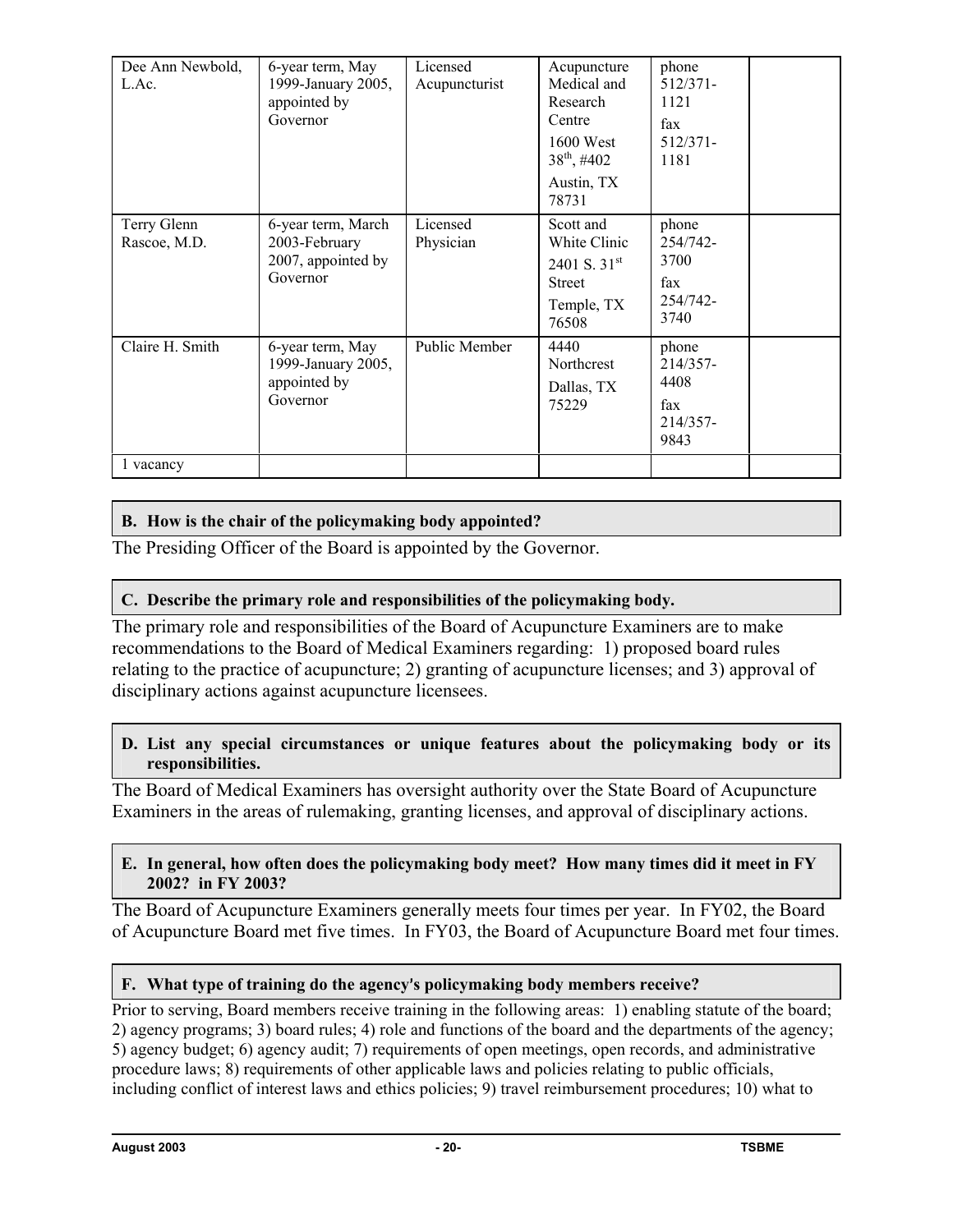expect at a board meeting; 11) how much time is involved in serving on the board; and 12) working with other governmental agencies, including the legislature.

### **G. Does the agency have policies that describe the respective roles of the policymaking body and agency staff in running the agency? If so, please describe these policies.**

The Board of Acupuncture Examiners does not have authority over the agency. The Board of Medical Examiners is the agency governing body.

**H. If the policymaking body uses subcommittees or advisory committees to carry out its duties, please fill in the following chart. See Exhibit 4 Example or click here to link directly to the example.**

| <b>Texas State Board of Medical Examiners</b><br><b>Texas State Board of Acupuncture Examiners</b><br><b>Exhibit 4: Subcommittees and Advisory Committees</b> |                                                                                                                            |                                                                                                                                                                                                                                                                                                                                                                                                                                                                                                                                                                                                                                                                                                                                                                                                                                                                                                                                                                                                                                                                                                                        |                                        |  |
|---------------------------------------------------------------------------------------------------------------------------------------------------------------|----------------------------------------------------------------------------------------------------------------------------|------------------------------------------------------------------------------------------------------------------------------------------------------------------------------------------------------------------------------------------------------------------------------------------------------------------------------------------------------------------------------------------------------------------------------------------------------------------------------------------------------------------------------------------------------------------------------------------------------------------------------------------------------------------------------------------------------------------------------------------------------------------------------------------------------------------------------------------------------------------------------------------------------------------------------------------------------------------------------------------------------------------------------------------------------------------------------------------------------------------------|----------------------------------------|--|
| Name of<br>Subcommittee or<br><b>Advisory</b><br><b>Committee</b>                                                                                             | Size/Composition/How<br>are members<br>appointed?                                                                          | <b>Purpose/Duties</b>                                                                                                                                                                                                                                                                                                                                                                                                                                                                                                                                                                                                                                                                                                                                                                                                                                                                                                                                                                                                                                                                                                  | <b>Legal Basis</b><br>for<br>Committee |  |
| Licensure Committee                                                                                                                                           | 3-5 members (at least 1<br>physician, 1<br>acupuncturist, and 1<br>public member)<br>appointed by the<br>presiding officer | (A) draft and review proposed rules<br>regarding licensure, and make<br>recommendations to the acupuncture<br>board regarding changes or<br>implementation of such rules;<br>(B) draft and review proposed application<br>forms for licensure, and make<br>recommendations to the acupuncture<br>board regarding changes or<br>implementation of such rules;<br>(C) oversee the application process for<br>licensure;<br>(D) receive and review applications for<br>licensure;<br>(E) present the results of reviews of<br>applications for licensure and make<br>recommendations to the acupuncture<br>board regarding licensure of applicants;<br>(F) oversee and make recommendations<br>to the acupuncture board regarding any<br>aspect of the examination process<br>including the approval of an appropriate<br>licensure examination and the<br>administration of such an examination;<br>(G) draft and review proposed rules<br>regarding any aspect of the examination;<br>(H) make recommendations to the<br>acupuncture board regarding matters<br>brought to the attention of the Licensure<br>Committee. |                                        |  |
| Discipline and Ethics<br>Committee                                                                                                                            | 3-5 members (at least 1<br>physician, 1                                                                                    | (A) draft and review proposed rules<br>regarding the discipline of acupuncturists                                                                                                                                                                                                                                                                                                                                                                                                                                                                                                                                                                                                                                                                                                                                                                                                                                                                                                                                                                                                                                      |                                        |  |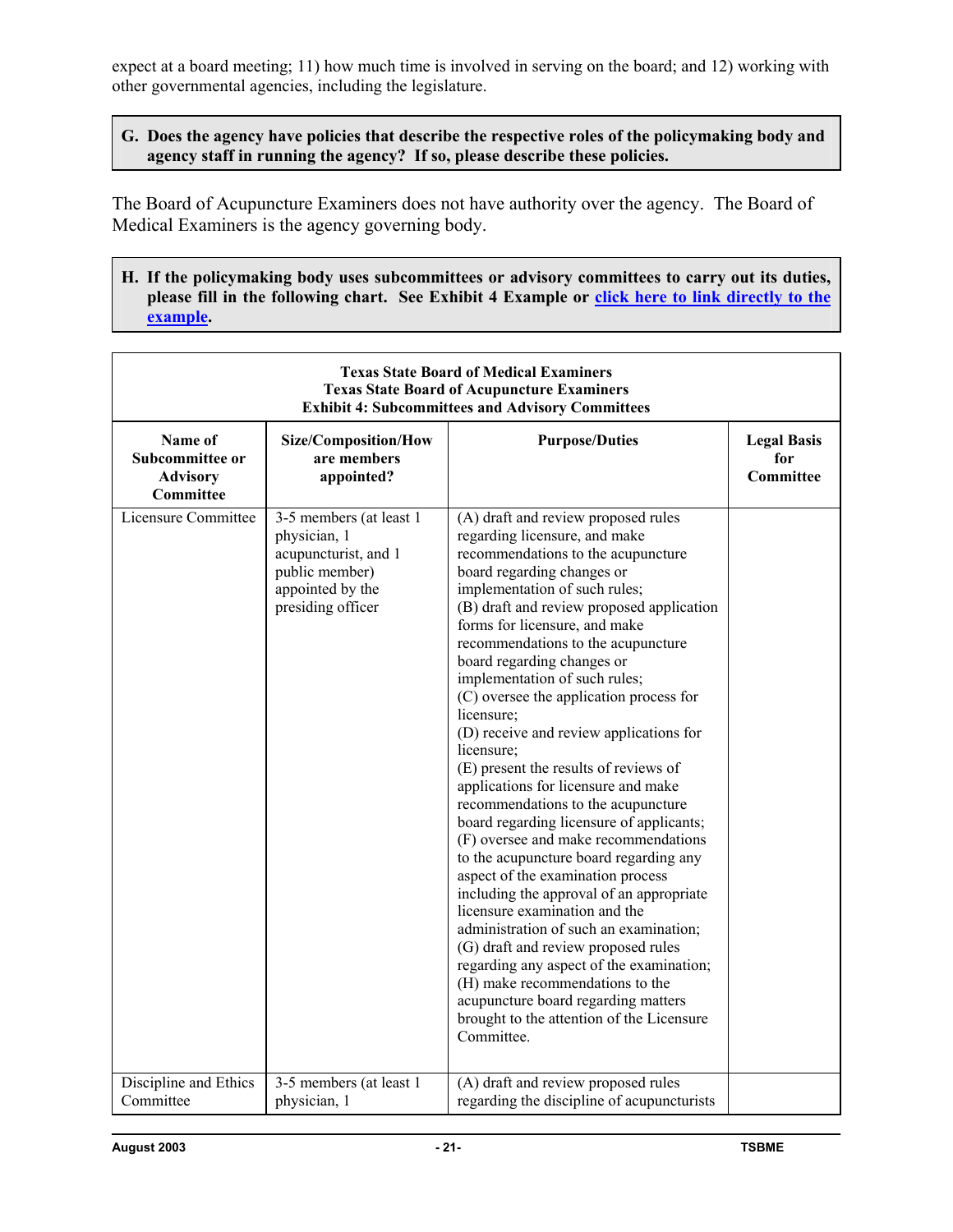|           | acupuncturist, and 1               | and enforcement of Subchapter H of the                                                     |  |
|-----------|------------------------------------|--------------------------------------------------------------------------------------------|--|
|           | public member)                     | Act:                                                                                       |  |
|           | appointed by the                   | (B) oversee the disciplinary process and                                                   |  |
|           | presiding officer                  | give guidance to the acupuncture board                                                     |  |
|           |                                    | and staff regarding methods to improve                                                     |  |
|           |                                    | the disciplinary process and more                                                          |  |
|           |                                    | effectively enforce Subchapter H of the<br>Act;                                            |  |
|           |                                    | (C) monitor the effectiveness,                                                             |  |
|           |                                    | appropriateness, and timeliness of the                                                     |  |
|           |                                    | disciplinary process;                                                                      |  |
|           |                                    | (D) make recommendations regarding                                                         |  |
|           |                                    | resolution and disposition of specific                                                     |  |
|           |                                    | cases and approve, adopt, modify, or                                                       |  |
|           |                                    | reject recommendations from staff or                                                       |  |
|           |                                    | representatives of the acupuncture board                                                   |  |
|           |                                    | regarding actions to be taken on pending                                                   |  |
|           |                                    | cases. Approve dismissals of complaints<br>and closure of investigations;                  |  |
|           |                                    | (E) draft and review proposed ethics                                                       |  |
|           |                                    | guidelines and rules for the practice of                                                   |  |
|           |                                    | acupuncture, and make recommendations                                                      |  |
|           |                                    | to the acupuncture board regarding the                                                     |  |
|           |                                    | adoption of such ethics guidelines and                                                     |  |
|           |                                    | rules;                                                                                     |  |
|           |                                    | (F) make recommendations to the                                                            |  |
|           |                                    | acupuncture board and staff regarding                                                      |  |
|           |                                    | policies, priorities, budget, and any other<br>matters related to the disciplinary process |  |
|           |                                    | and enforcement of Subchapter H of the                                                     |  |
|           |                                    | Act; and                                                                                   |  |
|           |                                    | (G) make recommendations to the                                                            |  |
|           |                                    | acupuncture board regarding matters                                                        |  |
|           |                                    | brought to the attention of the Discipline                                                 |  |
|           |                                    | and Ethics Committee.                                                                      |  |
| Education | 3-5 members (at least 1            | (A) draft and propose rules regarding                                                      |  |
| Committee | physician, 1                       | educational requirements for licensure in                                                  |  |
|           | acupuncturist, and 1               | Texas and make recommendations to the                                                      |  |
|           | public member)<br>appointed by the | acupuncture board regarding changes or<br>implementation of such rules;                    |  |
|           | presiding officer                  | (B) draft and propose rules regarding                                                      |  |
|           |                                    | training required for licensure in Texas                                                   |  |
|           |                                    | and make recommendations to the                                                            |  |
|           |                                    | acupuncture board regarding changes or                                                     |  |
|           |                                    | implementation of such rules;                                                              |  |
|           |                                    | (C) draft and propose rules regarding                                                      |  |
|           |                                    | continuing education requirements for                                                      |  |
|           |                                    | renewal of a Texas license and make<br>recommendations to the acupuncture                  |  |
|           |                                    | board regarding changes or                                                                 |  |
|           |                                    | implementation of such rules;                                                              |  |
|           |                                    | (D) consult with the Texas Higher                                                          |  |
|           |                                    | <b>Education Coordinating Board regarding</b>                                              |  |
|           |                                    | educational requirements for schools of                                                    |  |
|           |                                    | acupuncture, oversight responsibilities of                                                 |  |
|           |                                    | each entity, degrees which may be                                                          |  |
|           |                                    | offered by schools of acupuncture;<br>(E) maintain communication with                      |  |
|           |                                    | acupuncture schools;                                                                       |  |
|           |                                    |                                                                                            |  |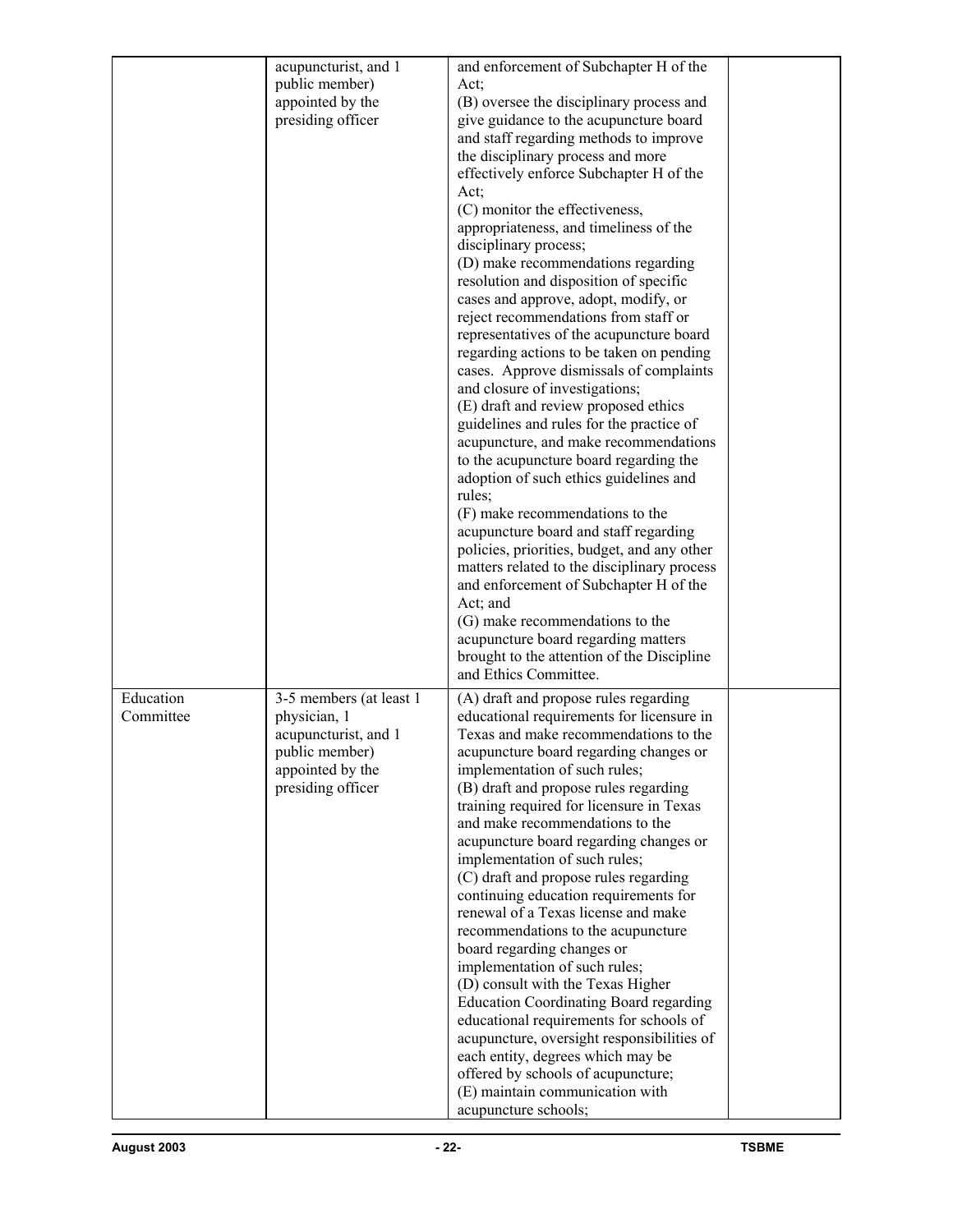|                            |                                                                                                                                                                                                                  | (F) plan and make visits to acupuncture<br>schools at specified intervals, with the<br>goal of promoting opportunities to meet<br>with the students so they may become<br>aware of the board and its functions;<br>(G) develop information regarding<br>foreign acupuncture schools in the areas<br>of curriculum, faculty, facilities,<br>academic resources, and performance of<br>graduates;<br>(H) draft and propose rules which would<br>set the requirements for degree programs<br>in acupuncture;<br>(I) be available for assistance with<br>problems relating to acupuncture school<br>issues which may arise within the<br>purview of the board;<br>(J) offer assistance to the Licensure<br>Committee in determining eligibility of<br>graduates of foreign acupuncture schools<br>for licensure;<br>(K) study and make recommendations<br>regarding documentation and verification<br>of records from foreign acupuncture<br>schools;<br>(L) make recommendations to the<br>acupuncture board regarding matters<br>brought to the attention of the Education<br>Committee.                                                  |  |
|----------------------------|------------------------------------------------------------------------------------------------------------------------------------------------------------------------------------------------------------------|-----------------------------------------------------------------------------------------------------------------------------------------------------------------------------------------------------------------------------------------------------------------------------------------------------------------------------------------------------------------------------------------------------------------------------------------------------------------------------------------------------------------------------------------------------------------------------------------------------------------------------------------------------------------------------------------------------------------------------------------------------------------------------------------------------------------------------------------------------------------------------------------------------------------------------------------------------------------------------------------------------------------------------------------------------------------------------------------------------------------------------------------|--|
| <b>Executive Committee</b> | Presiding Officer,<br><b>Assistant Presiding</b><br>Officer, Secretary-<br>Treasurer, and additional<br>members as necessary to<br>have a minimum of 2<br>acupuncturists, 1<br>physician, and 1 public<br>member | (A) review agendum for board meetings;<br>(B) ensure records are maintained of all<br>committee actions;<br>(C) review requests from the public to<br>appear before the board and to speak<br>regarding issues relating to acupuncture;<br>(D) review inquiries regarding policy or<br>administrative procedures;<br>(E) delegate tasks to other committees;<br>(F) take action on matters of urgency that<br>may arise between board meetings;<br>(G) assist the medical board in the<br>organization, preparation, and delivery of<br>information and testimony to the<br>Legislature and committees of the<br>Legislature;<br>(H) formulate and make<br>recommendations to the board<br>concerning future board goals and<br>objectives and the establishment of<br>priorities and methods for their<br>accomplishment;<br>(I) study and make recommendations to<br>the board regarding the role and<br>responsibility of the board offices and<br>committees;<br>(J) study and make recommendations to<br>the board regarding ways to improve the<br>efficiency and effectiveness of the<br>administration of the board pursuant to |  |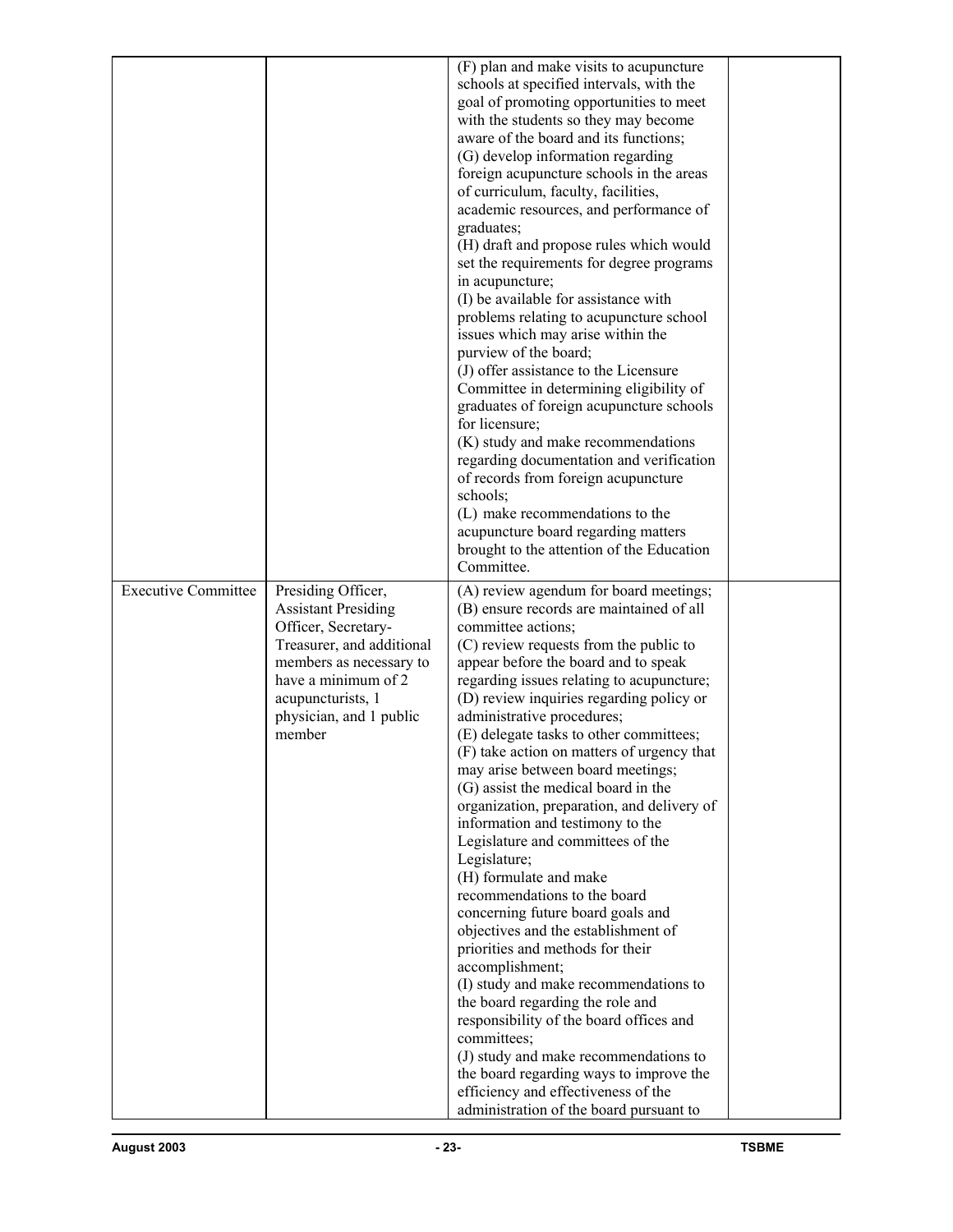| the Occupations Code, $205.102(b)$ ;<br>(K) make recommendations to the board |  |
|-------------------------------------------------------------------------------|--|
| regarding matters brought to the attention<br>of the executive committee.     |  |

### **I. How does the policymaking body obtain input from the public regarding issues under the jurisdiction of the agency? How is this input incorporated into the operations of the agency?**

The Board of Acupuncture Examiners, through its Executive Committee, has a procedure for allowing the public to address issues by making a request to speak at a regularly scheduled board meeting. The Executive Committee then makes a determination as to whether the issue warrants further review and/or research and assigns the issue to the appropriate board committee for action.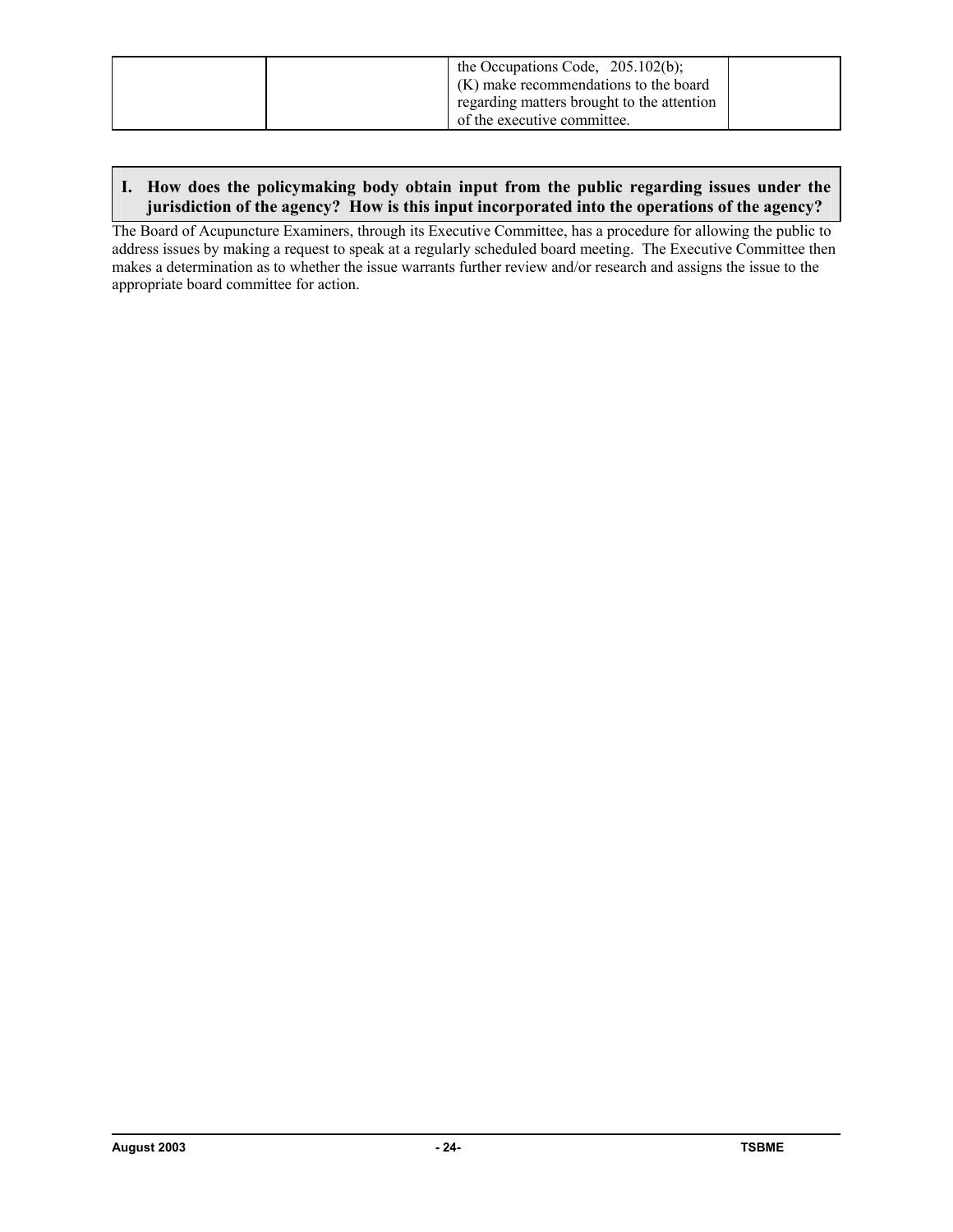# III. 3. Policymaking Structure – Physician Assistant Board

## **A. Please complete the following chart:**

| <b>Texas State Board of Medical Examiners</b><br><b>Exhibit 3: Texas State Board of Physician Assistant Examiners</b> |                                                                                                |                                                                       |                                                                                                                       |                                                      |                          |
|-----------------------------------------------------------------------------------------------------------------------|------------------------------------------------------------------------------------------------|-----------------------------------------------------------------------|-----------------------------------------------------------------------------------------------------------------------|------------------------------------------------------|--------------------------|
| <b>Member Name</b>                                                                                                    | Term/<br>Appointment<br>Dates/<br>Appointed by _<br>(e.g., Governor, Lt.<br>Governor, Speaker) | Qualification<br>(e.g., public<br>member, industry<br>representative) | <b>Address</b>                                                                                                        | <b>Telephone</b><br>&<br>Fax<br><b>Numbers</b>       | E-mail<br><b>Address</b> |
| Michael H. Belgard,<br>PA-C                                                                                           | 6-year term,<br>September 1997-<br>February 2003,<br>appointed by<br>Governor                  | Licensed<br>Physician<br>Assistant                                    | 109 East Main<br>San<br>Augustine, TX<br>75972                                                                        | phone<br>936/275-<br>2798<br>fax<br>936/275-<br>0152 |                          |
| G. Al Bendeck, PA-<br>C                                                                                               | 6-year term, July<br>1999-February<br>2005, appointed by<br>Governor                           | Licensed<br>Physician<br>Assistant                                    | Oasis Medical<br>Clinic<br>235 W. Garza<br><b>Street</b><br>Slaton, TX<br>79364                                       | phone<br>806/828-<br>3087<br>fax<br>806/828-<br>3138 |                          |
| Stephen D. Benold,<br>M.D.                                                                                            | 6-year term, June<br>1999-February<br>2005, appointed by<br>Governor                           | Licensed<br>Physician                                                 | 4018 Malaga<br>Drive<br>Georgetown,<br>TX 78626                                                                       | phone<br>512/08-<br>3039<br>fax<br>512/868-<br>3907  |                          |
| Margaret K. Bentley                                                                                                   | 6-year term,<br>September 2000-<br>February 2003,<br>appointed by<br>Governor                  | Public Member                                                         | 1420 Daventry<br>Drive<br>DeSoto, TX<br>75115                                                                         | phone<br>972/572-<br>0449<br>fax<br>972/644-<br>3650 |                          |
| Pamela W. Clark                                                                                                       | 6-year term, June<br>1999-February<br>2005, appointed by<br>Governor                           | Public Member                                                         | $\overline{\text{Coldwell}}$<br>Banker<br>Pacesetter<br>Steel<br>5034 Holly<br>Road<br>Corpus<br>Christi, TX<br>78411 | phone<br>361/992-<br>9231<br>fax<br>361/994-<br>2924 |                          |
| Dwight M. Deter,<br>PA-C                                                                                              | 6-year term, March<br>1994-February<br>2001, appointed by<br>Governor                          | Licensed<br>Physician<br>Assistant                                    | 6225 Loma De<br>Cristo<br>El Paso, TX<br>79912                                                                        | phone<br>915/533-<br>5486<br>fax<br>915/533-<br>9602 |                          |
| Tony G. Hedges,                                                                                                       | 6-year term,                                                                                   | Licensed                                                              | 104 East $21^{st}$                                                                                                    | phone                                                |                          |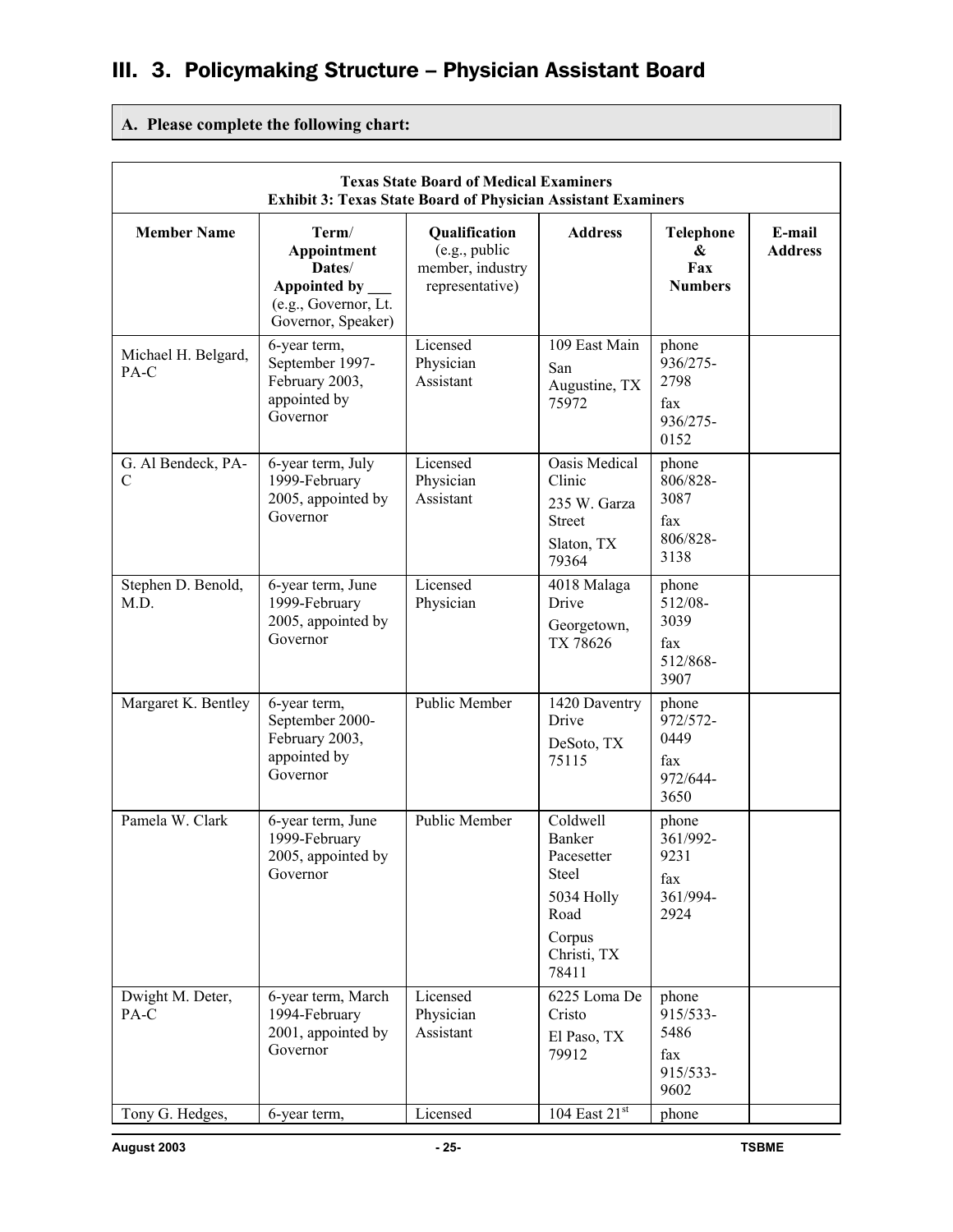| D.O.                | September 1995-<br>February 2001,<br>appointed by<br>Governor                 | Physician     | Street<br>Littlefield, TX<br>79339                                                                | 806/385-<br>6424<br>fax<br>806/385-<br>4305          |  |
|---------------------|-------------------------------------------------------------------------------|---------------|---------------------------------------------------------------------------------------------------|------------------------------------------------------|--|
| Timothy Webb        | 6-year term,<br>September 2000-<br>February 2001,<br>appointed by<br>Governor | Public Member | Law Offices<br>of Webb $\&$<br>Assoc.<br>3401<br>Louisiana St.<br>Ste 120<br>Houston, TX<br>77002 | phone<br>713/752-<br>0011<br>fax<br>713/752-<br>0013 |  |
| 1 physician vacancy |                                                                               |               |                                                                                                   |                                                      |  |

## **B. How is the chair of the policymaking body appointed?**

The Chairman of the Board is elected by the board members.

## **C. Describe the primary role and responsibilities of the policymaking body.**

The primary role and responsibilities of the policymaking body are to grant licenses and to approve disciplinary actions against physician assistant licensees. The board also makes recommendations to the Board of Medical Examiners regarding proposed rule changes.

### **D. List any special circumstances or unique features about the policymaking body or its responsibilities.**

The Board of Medical Examiners has oversight authority over the State Board of Physician Assistant Examiners in the area of rulemaking.

### **E. In general, how often does the policymaking body meet? How many times did it meet in FY 2002? in FY 2003?**

The Board of Physician Assistant Examiners generally meets four times per year. In FY02, the Board of Physician Assistant Examiners met five times. In FY03, the Board of Physician Assistant Examiners met four times.

## F. What type of training do the agency's policymaking body members receive?

Prior to serving, Board members receive training in the following areas: 1) enabling statute of the board (Physician Assistant Licensing Act); 2) agency programs; 3) board rules; 4) role and functions of the board and the departments of the agency; 5) agency budget; 6) agency audit; 7) requirements of open meetings, open records, and administrative procedure laws; 8) requirements of other applicable laws and policies relating to public officials, including conflict of interest laws and ethics policies; 9) travel reimbursement procedures; 10) what to expect at a board meeting; 11) how much time is involved in serving on the board; and 12) working with other governmental agencies, including the legislature.

### **G. Does the agency have policies that describe the respective roles of the policymaking body and agency staff in running the agency? If so, please describe these policies.**

The Board of Physician Assistant Examiners does not have authority over the agency. The Board of Medical Examiners is the agency governing body.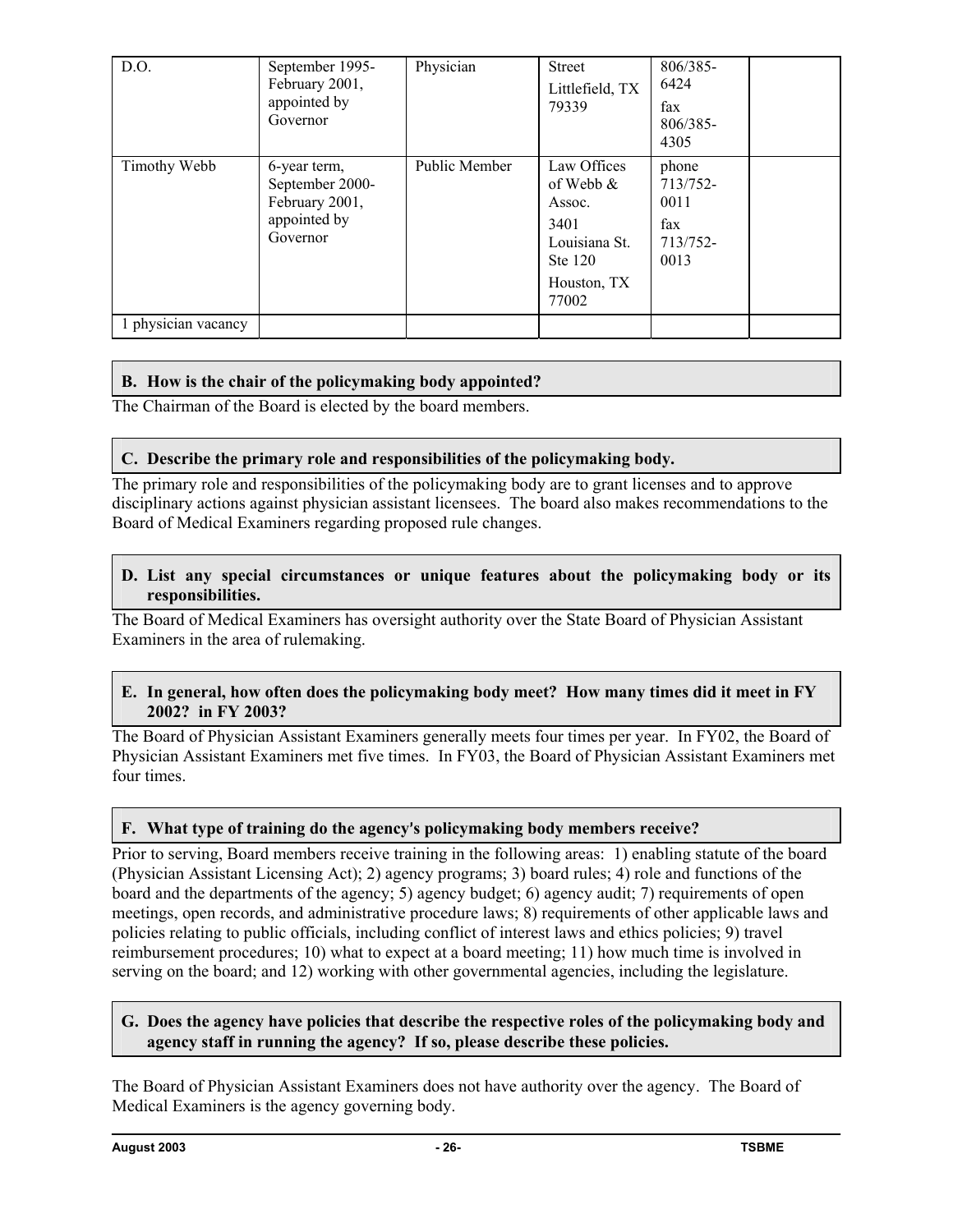**H. If the policymaking body uses subcommittees or advisory committees to carry out its duties,**  please fill in the following chart. See Exhibit 4 Example or click here to link directly to the **example.**

| (Agency Name)<br><b>Exhibit 4: Subcommittees and Advisory Committees</b> |                                                           |                                                                                                                                                                                                                                                                                                                                                                                                                                                                                                                                                                                                                                                                                                                                                                                                                                                         |                                     |  |
|--------------------------------------------------------------------------|-----------------------------------------------------------|---------------------------------------------------------------------------------------------------------------------------------------------------------------------------------------------------------------------------------------------------------------------------------------------------------------------------------------------------------------------------------------------------------------------------------------------------------------------------------------------------------------------------------------------------------------------------------------------------------------------------------------------------------------------------------------------------------------------------------------------------------------------------------------------------------------------------------------------------------|-------------------------------------|--|
| Name of<br>Subcommittee or<br><b>Advisory</b><br>Committee               | Size/Composition/How<br>are members<br>appointed?         | <b>Purpose/Duties</b>                                                                                                                                                                                                                                                                                                                                                                                                                                                                                                                                                                                                                                                                                                                                                                                                                                   | <b>Legal Basis for</b><br>Committee |  |
| Licensure Committee                                                      | 3-4 Members, appointed<br>by the Chairman of the<br>Board | (A) Draft and review proposed rules<br>regarding licensure, and make<br>recommendations to the board<br>regarding changes or implementation<br>of such rules.<br>(B) Draft and review proposed rules<br>pertaining to the overall licensure<br>process, and make recommendations to<br>the board regarding changes or<br>implementation of such rules.<br>(C) Receive and review applications<br>for licensure in the event the eligibility<br>for licensure of an applicant is in<br>question.<br>(D) Present the results of reviews of<br>applications for licensure, and make<br>recommendations to the board<br>regarding licensure of applicants whose<br>eligibility is in question.<br>(E) Make recommendations to the<br>board regarding matters brought to the<br>attention of the Licensure Committee.                                        | Tex Occ Code<br>Ann §204.101        |  |
| Disciplinary and<br>Ethics Committee                                     | 3-4 Members, appointed<br>by the Chairman of the<br>Board | (A) Draft and review proposed rules<br>regarding the discipline of physician<br>assistants and enforcement of the<br>Physician Assistant Licensing Act.<br>(B) Oversee the disciplinary process<br>and give guidance to the board and<br>staff regarding methods to improve the<br>disciplinary process and more<br>effectively enforce the Physician<br>Assistant Licensing Act.<br>(C) Monitor the effectiveness,<br>appropriateness, and timeliness of the<br>disciplinary process.<br>(D) Make recommendations regarding<br>resolution and disposition of specific<br>cases and approve, adopt, modify, or<br>reject recommendations from staff or<br>representatives of the board regarding<br>actions to be taken on pending cases.<br>Approve dismissals of complaints and<br>closure of investigations.<br>(E) Draft and review proposed ethics |                                     |  |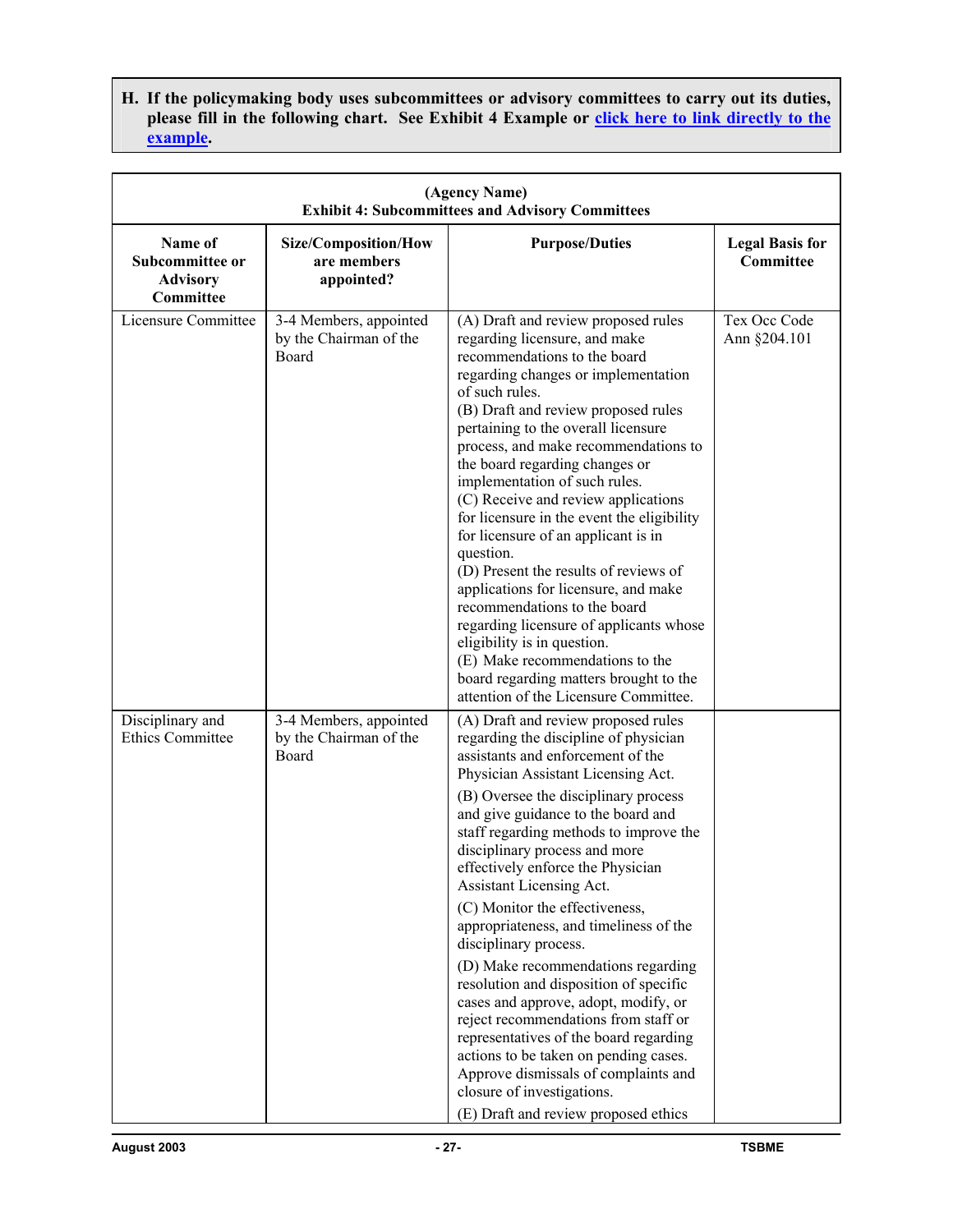|                                         |                                                                  | guidelines and rules for the practice of<br>physician assistants, and make<br>recommendations to the board<br>regarding the adoption of such ethics<br>guidelines and rules.<br>(F) Make recommendations to the<br>board and staff regarding policies,<br>priorities, budget, and any other<br>matters related to the disciplinary<br>process and enforcement of the<br>Physician Assistant Licensing Act.<br>(G) Make recommendations to the<br>board regarding matters brought to the<br>attention of the Disciplinary and Ethics<br>Committee                                                                                                                                                                                                                                                                                                                                                             |  |
|-----------------------------------------|------------------------------------------------------------------|--------------------------------------------------------------------------------------------------------------------------------------------------------------------------------------------------------------------------------------------------------------------------------------------------------------------------------------------------------------------------------------------------------------------------------------------------------------------------------------------------------------------------------------------------------------------------------------------------------------------------------------------------------------------------------------------------------------------------------------------------------------------------------------------------------------------------------------------------------------------------------------------------------------|--|
| Long Range<br><b>Planning Committee</b> | 3-4 Members, appointed<br>by the Chairman of the<br><b>Board</b> | (A) Formulate and make<br>recommendations to the board<br>concerning future board goals and<br>objectives and the establishment of<br>priorities and methods for their<br>accomplishment.<br>(B) Study and make recommendations<br>to the board regarding the role and<br>responsibility of the board officers and<br>committees.<br>(C) Study and make recommendations<br>to the board regarding ways to improve<br>the efficiency and effectiveness of the<br>administration of the board.<br>(D) Study and make recommendations<br>to the board regarding board rules or<br>any area of a board function that, in the<br>judgment of the committee needs<br>consideration.<br>(E) Study and make recommendations<br>to the board regarding legislative<br>changes pertinent to the practice of<br>Physician Assistants.<br>(F) Study and make recommendations<br>to the board regarding financial issues. |  |

## **I. How does the policymaking body obtain input from the public regarding issues under the jurisdiction of the agency? How is this input incorporated into the operations of the agency?**

Issues are assigned on a case-by-case basis to the appropriate committee by the Chairman of the Board. Issues not pertaining to Licensure or Disciplinary matters are handled by the Long Range Planning Committee or the full board.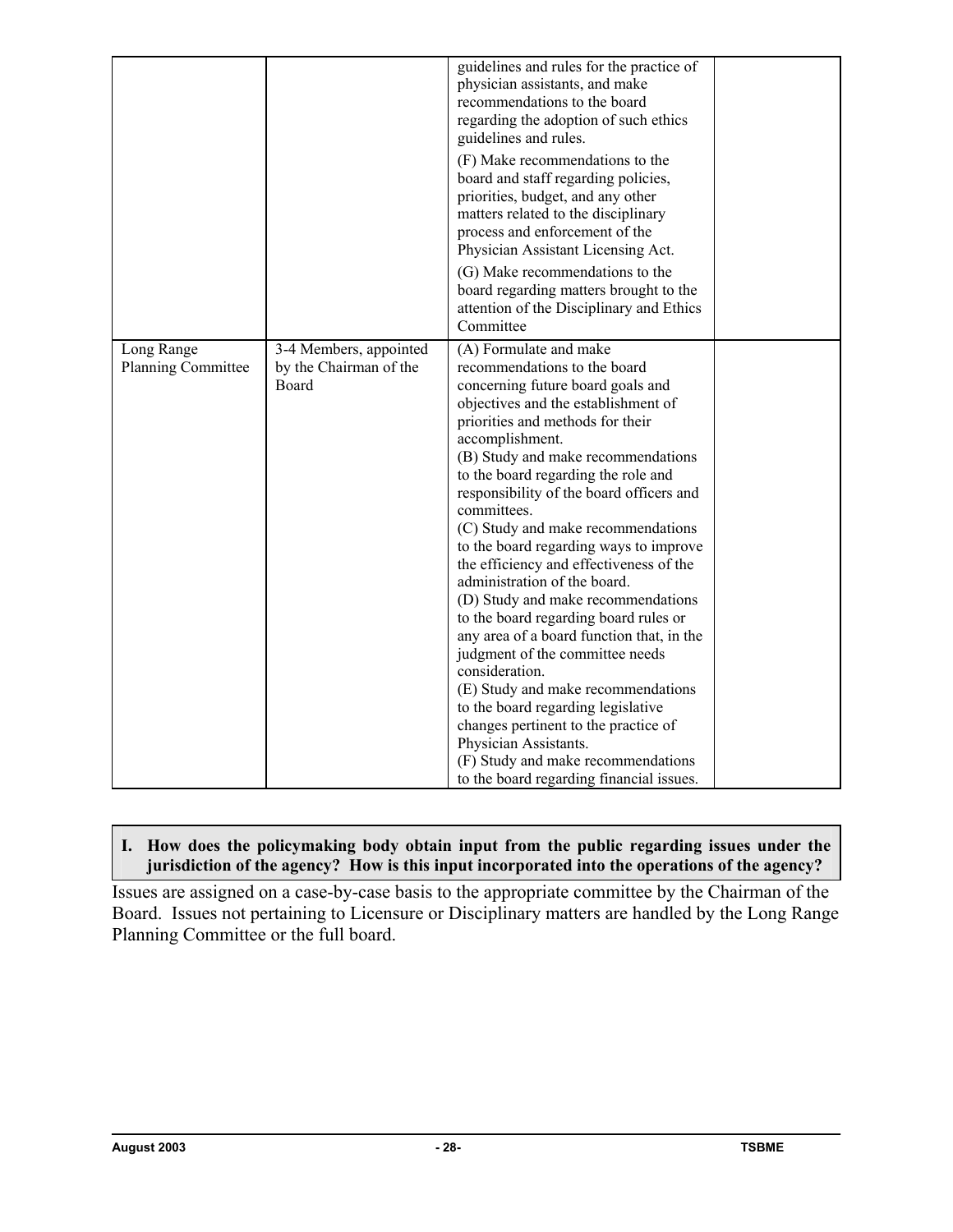## IV. Funding

## **A. Describe the agency**=**s process for determining budgetary needs and priorities.**

The agency budget is derived by using prior year expenditures as a starting point. Additional known expenditures are then adjusted into the budget. All budgetary needs and priorities are discussed within the Senior Management Team at the agency (composed of E.D, Deputy E.D, General Counsel, and all division directors). This team meets once a week. Budgetary needs are discussed as needed and forwarded to the Executive or Finance Committee of the Board if necessary.

### **PLEASE FILL IN EACH OF THE CHARTS BELOW, USING EXACT DOLLAR AMOUNTS.**

**B. Show the agency**=**s sources of revenue. Please include all local, state, and federal appropriations, all professional and operating fees, and all other sources of revenue collected by the agency. See Exhibit 5 Example or click here to link directly to the example.**

| <b>Texas State Board of Medical Examiners</b><br><b>Exhibit 5: Sources of Revenue – Fiscal Year 2002 (Actual)</b> |                 |  |  |  |
|-------------------------------------------------------------------------------------------------------------------|-----------------|--|--|--|
| <b>Source</b>                                                                                                     | Amount          |  |  |  |
| General Revenue                                                                                                   | 21,093,909.20   |  |  |  |
| <b>Appropriated Receipts</b>                                                                                      | 123, 138. 48    |  |  |  |
|                                                                                                                   |                 |  |  |  |
|                                                                                                                   |                 |  |  |  |
|                                                                                                                   |                 |  |  |  |
| <b>TOTAL</b>                                                                                                      | 21, 217, 047.68 |  |  |  |

**C. If you receive funds from multiple federal programs, show the types of federal funding sources. See Exhibit 6 Example or click here to link directly to the example.**

| <b>Texas State Board of Medical Examiners</b><br>Exhibit 6: Federal Funds - Fiscal Year 2002 (Actual) |                                            |                    |                      |                      |  |  |
|-------------------------------------------------------------------------------------------------------|--------------------------------------------|--------------------|----------------------|----------------------|--|--|
| <b>Type of Fund</b>                                                                                   | <b>State/Federal</b><br><b>Match Ratio</b> | <b>State Share</b> | <b>Federal Share</b> | <b>Total Funding</b> |  |  |
| N/A                                                                                                   |                                            |                    |                      | -( )-                |  |  |
|                                                                                                       |                                            |                    |                      |                      |  |  |
|                                                                                                       | TOTAL                                      |                    |                      | -0-                  |  |  |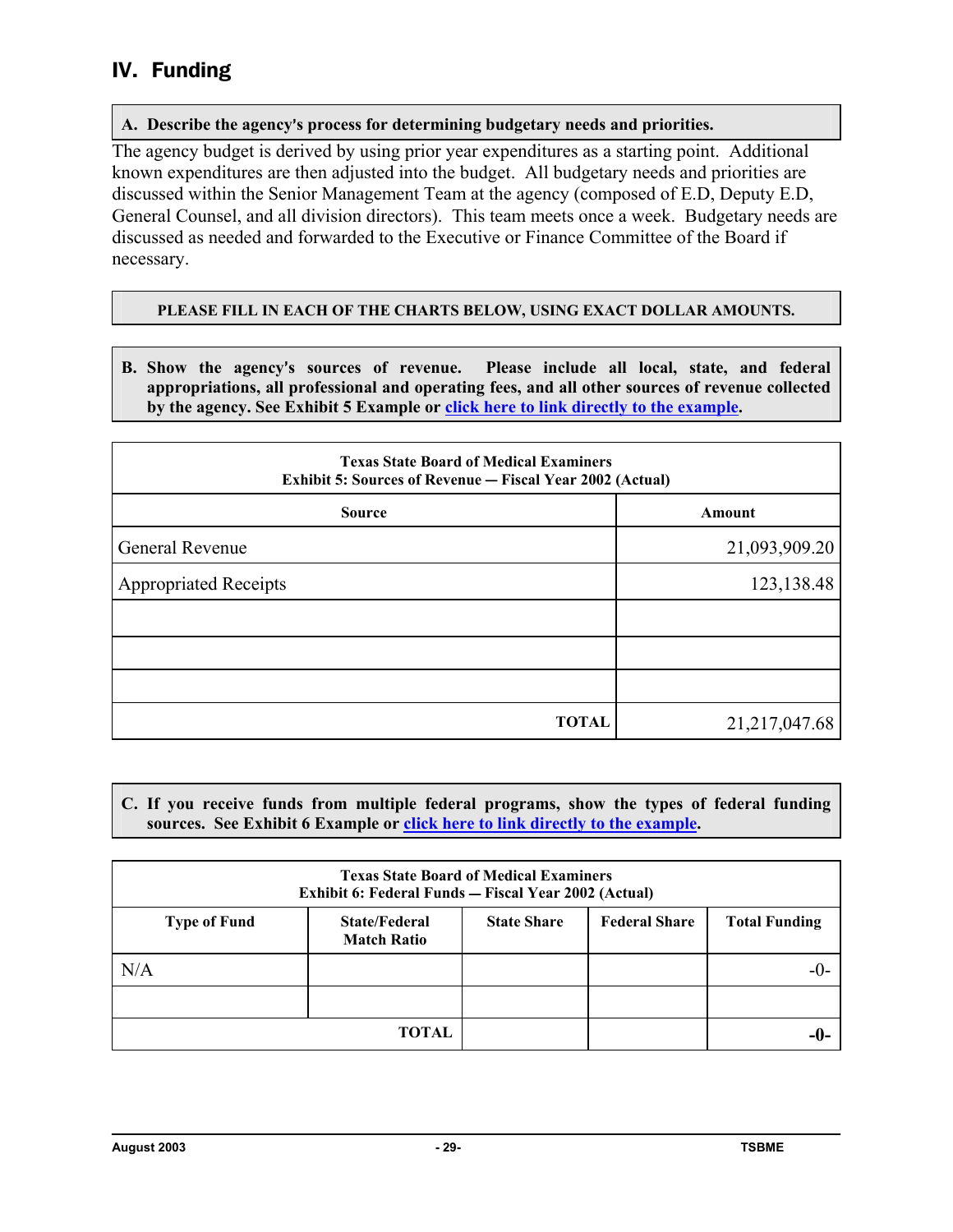**D. If applicable, please provide detailed information on fees collected by the agency. See Exhibit 7 Example or click here to link directly to the example.**

| <b>Texas State Board of Medical Examiners</b><br>Exhibit 7: Fee Revenue and Statutory Fee Levels - Fiscal Year 2002 |                                                |                                                          |                |                                                                                    |
|---------------------------------------------------------------------------------------------------------------------|------------------------------------------------|----------------------------------------------------------|----------------|------------------------------------------------------------------------------------|
| Description/<br>Program/<br><b>Statutory Citation</b>                                                               | Current<br>Fee/<br><b>Statutory</b><br>maximum | <b>Number of</b><br>persons or<br>entities<br>paying fee | Fee<br>Revenue | <b>Where Fee Revenue is</b><br><b>Deposited</b><br>(e.g., General Revenue<br>Fund) |
| Physician Licensure<br>Application Fee/<br>Licensing/<br>Sec. 153.051<br><b>Occupations Code</b>                    | \$600/\$900                                    | 2,508                                                    | \$1,504,630    | General Revenue Fund                                                               |
| Physician Institutional<br>Permit/<br>Licensing/<br>Sec. 153.051<br><b>Occupations Code</b>                         | \$45                                           | 755                                                      | \$33,990       | General Revenue Fund                                                               |
| Physician Annual<br>Registration/<br>Licensing/<br>Sec. 153.051<br><b>Occupations Code</b>                          | \$130/\$200                                    | 52,852                                                   | 6,870,784      | General Revenue Fund                                                               |
| Physician CME<br>Temporary License/<br>Licensing/<br>Sec. 153.051<br><b>Occupations Code</b>                        | \$50/\$200                                     | 14                                                       | \$715          | General Revenue Fund                                                               |
| Physician Duplicate<br>Wall Certificate/<br>Licensing/<br>Sec. 153.051<br><b>Occupations Code</b>                   | \$45/\$200                                     | 45                                                       | \$2,025        | General Revenue Fund                                                               |
| Physician Temporary<br>License/<br>Licensing/<br>Sec. 153.051<br><b>Occupations Code</b>                            | \$50/\$200                                     | 2,353                                                    | \$117,650      | General Revenue Fund                                                               |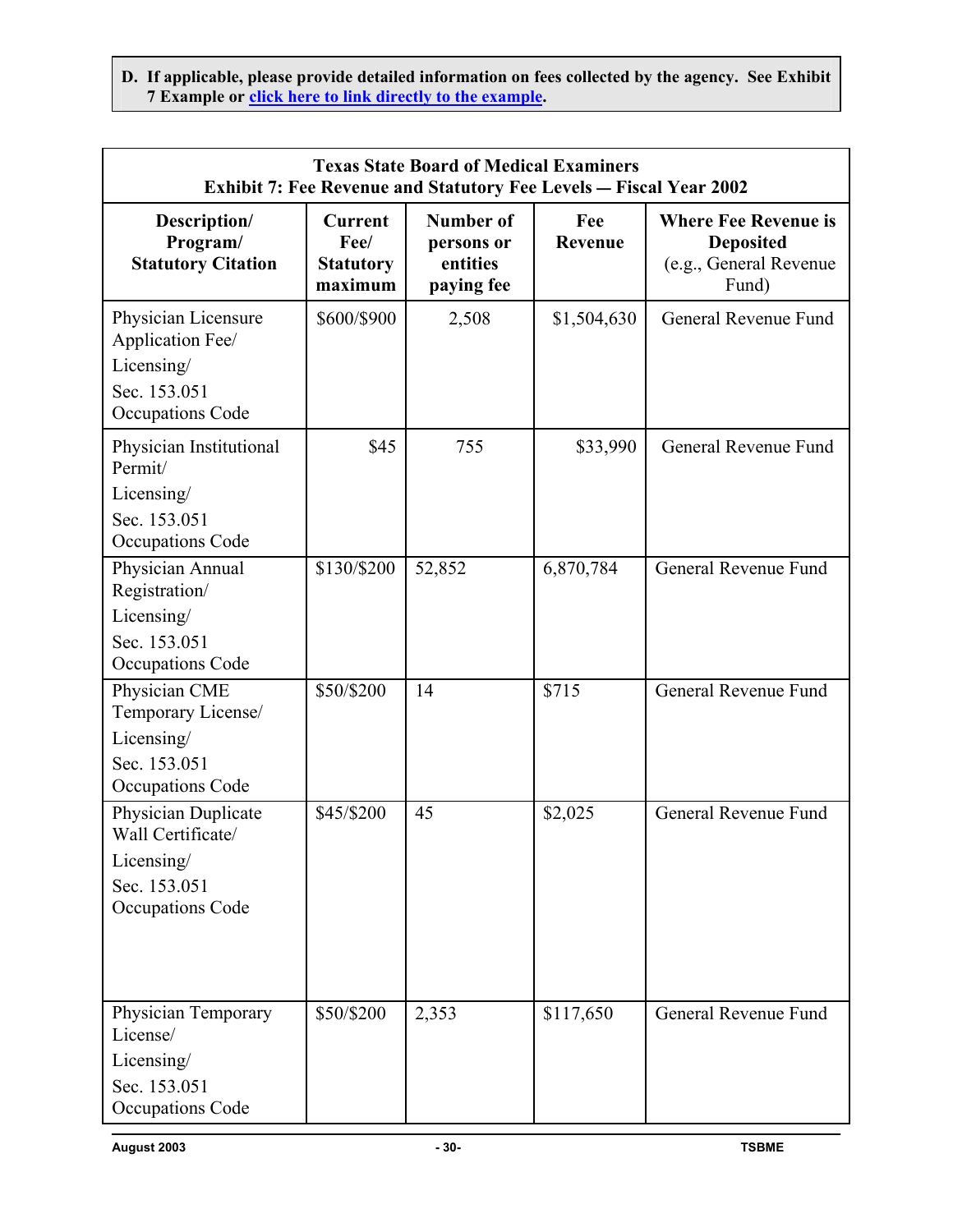| Physician Delinquent<br>Penalty Fee/<br>Licensing/<br>Sec. 153.051<br>Occupations Code     | \$50 < 90<br>days $\&$<br>\$100 > 90<br>days | 1,933 | \$96,650  | General Revenue Fund |
|--------------------------------------------------------------------------------------------|----------------------------------------------|-------|-----------|----------------------|
| Post Graduate Renewal<br>Permit Fee/                                                       | \$60/\$200                                   | 2,551 | \$153,075 | General Revenue Fund |
| Licensing/<br>Sec. 153.051<br>Occupations Code                                             |                                              |       |           |                      |
| Post Graduate 1st<br>Permit/                                                               | \$60/\$200                                   | 2,367 | \$142,035 | General Revenue Fund |
| Licensing/<br>Sec. 153.051<br>Occupations Code                                             |                                              |       |           |                      |
| Reinstatement for<br>Cause/                                                                | \$150/\$700                                  |       | $-0-$     | General Revenue Fund |
| Licensing/<br>Sec. 153.051<br>Occupations Code                                             |                                              |       |           |                      |
| Physician Visiting<br>Professor's Permit/<br>Licensing/                                    | \$110                                        | 39    | \$4,350   | General Revenue Fund |
| Sec. 153.051<br>Occupations Code                                                           |                                              |       |           |                      |
| Physician Faculty<br>Temporary Permit/<br>Licensing/<br>Sec. 153.051<br>Occupations Code   | \$110                                        | 256   | \$28,220  | General Revenue Fund |
| Post Graduate<br>Fellowship Approval/<br>Licensing $/$<br>Sec. 153.051<br>Occupations Code | \$250                                        | 31    | \$7,650   | General Revenue Fund |
| <b>Office Based Anesthesia</b><br>Fee/<br>Licensing/<br>Sec. 153.051<br>Occupations Code   | \$300/\$300                                  | 11    | \$3,330   | General Revenue Fund |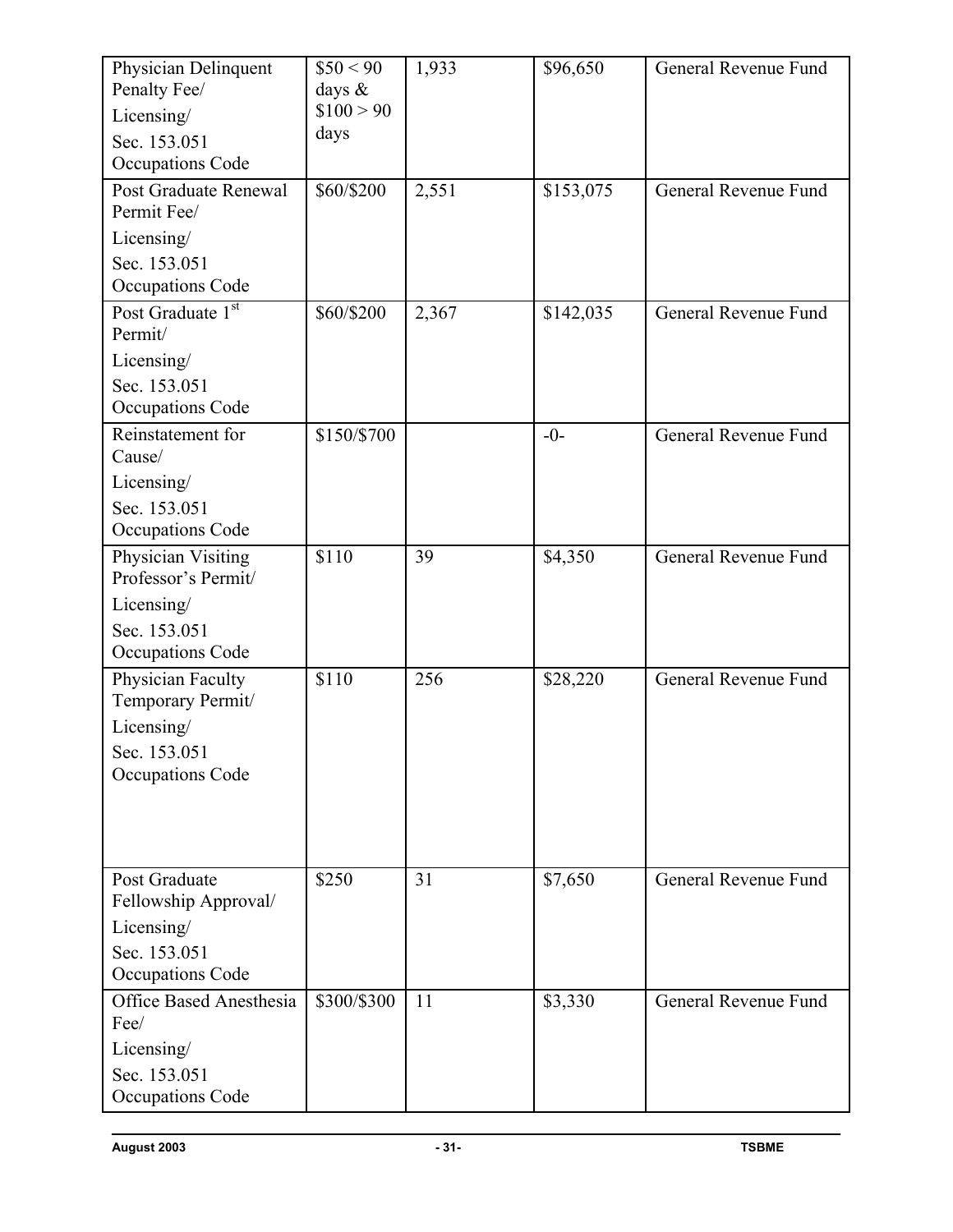| Endorsement Fee/                                   | \$40/\$200  | 40     | \$1,620      | General Revenue Fund |
|----------------------------------------------------|-------------|--------|--------------|----------------------|
| Licensing/                                         |             |        |              |                      |
| Sec. 153.051                                       |             |        |              |                      |
| Occupations Code                                   |             |        |              |                      |
| NCT Application/                                   | \$50        | 478    | \$23,945     | General Revenue Fund |
| Licensing/                                         |             |        |              |                      |
| Sec. 153.051                                       |             |        |              |                      |
| Occupations Code                                   |             |        |              |                      |
| <b>NCT</b> Registration                            | \$50        | 999    | \$49,950     | General Revenue Fund |
| Renewal/                                           |             |        |              |                      |
| Licensing/                                         |             |        |              |                      |
| Sec. 153.051<br>Occupations Code                   |             |        |              |                      |
| <b>NCT</b> Delinquent                              | \$25        | 191    | \$4,775      | General Revenue Fund |
| Penalty/                                           |             |        |              |                      |
| Licensing/                                         |             |        |              |                      |
| Sec. 153.051                                       |             |        |              |                      |
| Occupations Code                                   |             |        |              |                      |
| Physician                                          | Up to       | 37     | \$95,850     | General Revenue Fund |
| Administrative Penalty/                            | \$5,000 per |        |              |                      |
| Enforcement/                                       | violation   |        |              |                      |
| Sec. 165.003                                       |             |        |              |                      |
| Occupations Code                                   |             |        |              |                      |
| Professional Fee/                                  | \$200/\$200 | 55,213 | \$11,042,750 | General Revenue Fund |
| Licensing/                                         |             |        |              |                      |
| Sec. 153.053                                       |             |        |              |                      |
| Occupations Code                                   |             |        |              |                      |
|                                                    | \$2,500     | 12     | \$30,000     | General Revenue Fund |
| Non-Profit Organization<br>Permit Application Fee/ |             |        |              |                      |
| Licensing/                                         |             |        |              |                      |
| Sec. 153.051                                       |             |        |              |                      |
| Occupations Code                                   |             |        |              |                      |
| Non-Profit Organization                            | \$1,000     | 109    | \$109,000    | General Revenue Fund |
| <b>Biennial Permit</b>                             |             |        |              |                      |
| Renewal/                                           |             |        |              |                      |
| Licensing/                                         |             |        |              |                      |
| Sec. 153.051                                       |             |        |              |                      |
| Occupations Code                                   |             |        |              |                      |
| Non-Profit Organization                            | \$1,000     | 6      | \$6,000      | General Revenue Fund |
| Late Penalty Fee/                                  |             |        |              |                      |
| Licensing/                                         |             |        |              |                      |
| Sec. 153.051                                       |             |        |              |                      |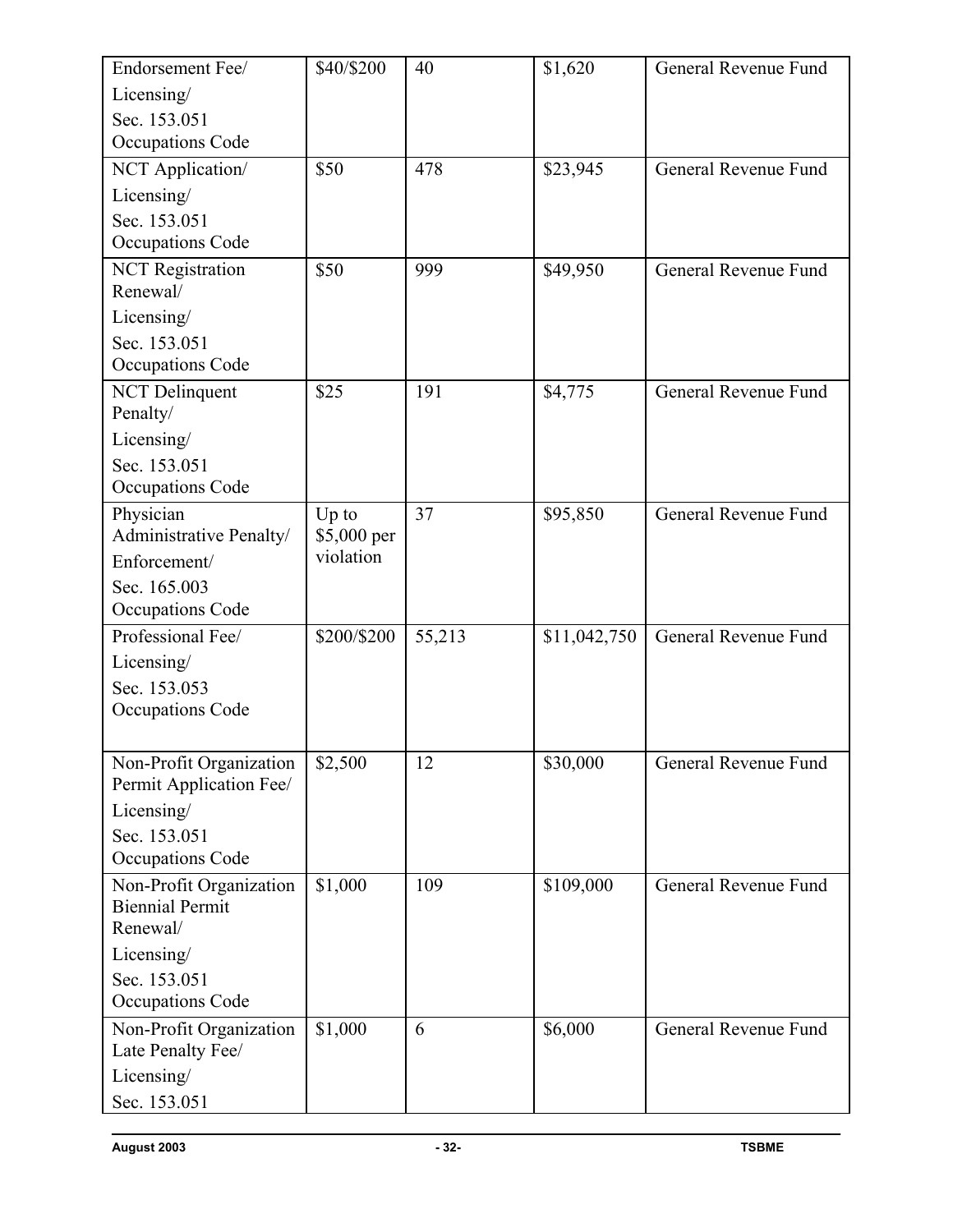| Occupations Code                                                               |             |              |           |                      |
|--------------------------------------------------------------------------------|-------------|--------------|-----------|----------------------|
| Physician Assistant<br><b>Licensure Application</b><br>Fee/                    | \$200       | 383          | \$76,650  | General Revenue Fund |
| Licensing/                                                                     |             |              |           |                      |
| Sec. 204.103<br><b>Occupations Code</b>                                        |             |              |           |                      |
| Physician Assistant<br>Annual Registration/                                    | \$150       | 2,752        | \$412,753 | General Revenue Fund |
| Licensing/                                                                     |             |              |           |                      |
| Sec. 204.103                                                                   |             |              |           |                      |
| <b>Occupations Code</b>                                                        |             |              |           |                      |
| Physician Assistant<br><b>CME</b> Temporary<br>License/                        | \$50        | 5            | \$288     | General Revenue Fund |
| Licensing/                                                                     |             |              |           |                      |
| Sec. 204.103                                                                   |             |              |           |                      |
| <b>Occupations Code</b>                                                        |             |              |           |                      |
| Physician Assistant<br>Temporary License/                                      | \$50        | 325          | \$16,295  | General Revenue Fund |
| Licensing/                                                                     |             |              |           |                      |
| Sec. 204.103                                                                   |             |              |           |                      |
| <b>Occupations Code</b>                                                        |             |              |           |                      |
|                                                                                | \$50        | 71           | \$3,550   | General Revenue Fund |
| Physician Assistant<br><b>Delinquent Penalty Fee</b><br>$(1-90 \text{ days})/$ |             |              |           |                      |
| Licensing/                                                                     |             |              |           |                      |
| Sec. 204.103                                                                   |             |              |           |                      |
| Occupations Code                                                               |             |              |           |                      |
| Physician Assistant<br><b>Delinquent Penalty Fee</b><br>$($ >90 days) $/$      | \$100       | 22           | \$2,250   | General Revenue Fund |
| Licensing/                                                                     |             |              |           |                      |
| Sec. 204.103                                                                   |             |              |           |                      |
| Occupations Code                                                               |             |              |           |                      |
| Physician Assistant<br>Reactivation Fee/                                       | \$150       | $\mathbf{1}$ | \$150     | General Revenue Fund |
| Licensing/                                                                     |             |              |           |                      |
| Sec. 204.103                                                                   |             |              |           |                      |
| Occupations Code                                                               |             |              |           |                      |
| Physician Assistant                                                            | Up to       |              | \$5,000   | General Revenue Fund |
| Administrative Penalty/                                                        | \$5,000 per |              |           |                      |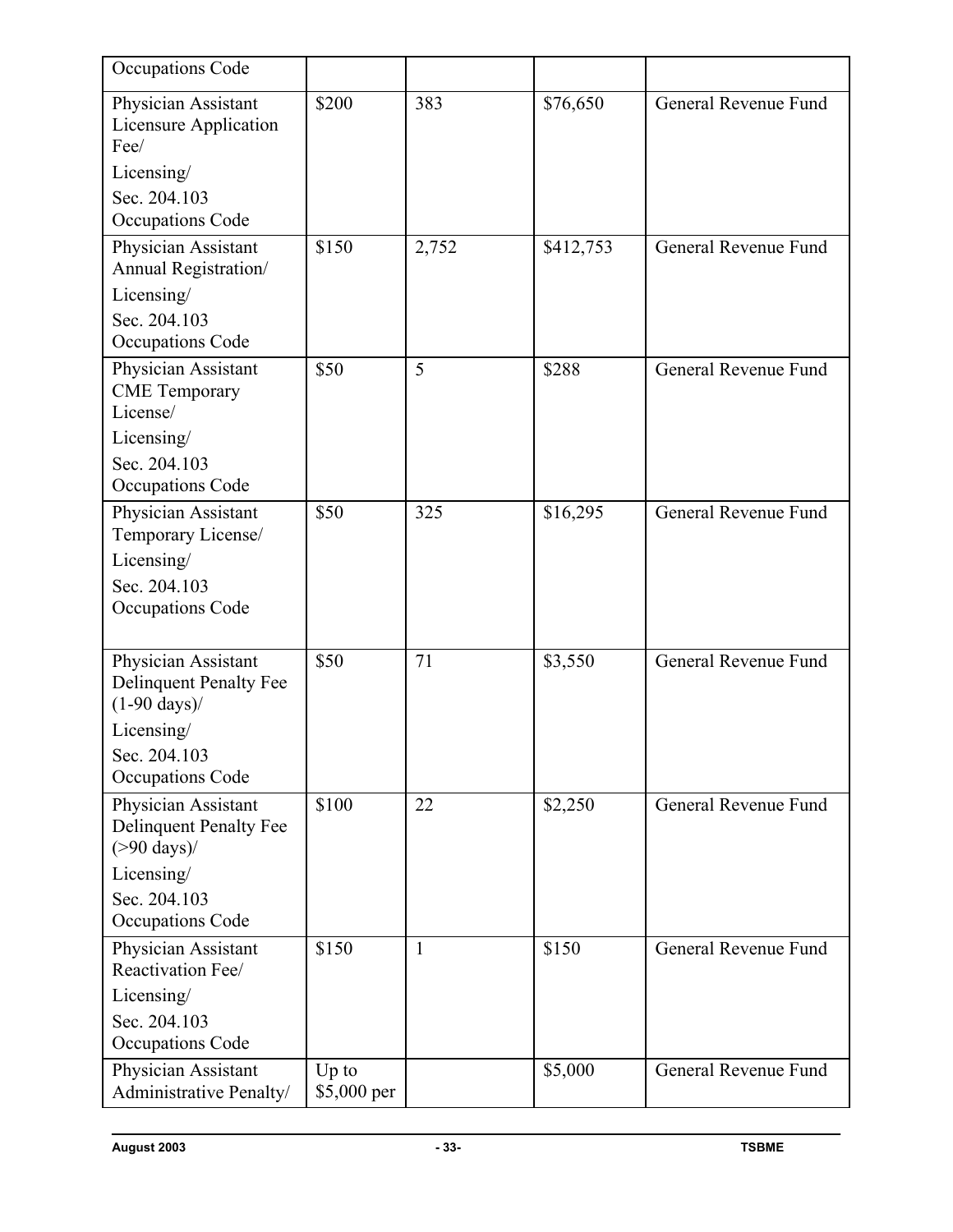| Enforcement/                                                                                                   | violation |                |           |                      |
|----------------------------------------------------------------------------------------------------------------|-----------|----------------|-----------|----------------------|
| Sec. 204.351<br><b>Occupations Code</b>                                                                        |           |                |           |                      |
| Acupuncture Licensure<br>Application Fee/<br>Licensing/<br>Sec. 205.103<br>Occupations Code                    | \$300     | 83             | \$24,920  | General Revenue Fund |
| <b>Acupuncture Annual</b><br>Registration/<br>Licensing/<br>Sec. 205.103<br><b>Occupations Code</b>            | \$250     | 477            | \$119,250 | General Revenue Fund |
| Acupuncture CAE<br>Program Registration/<br>Licensing/<br>Sec. 205.103<br><b>Occupations Code</b>              | \$50      | 13             | \$650     | General Revenue Fund |
| <b>Acupuncture Temporary</b><br>License/<br>Licensing/<br>Sec. 205.103<br><b>Occupations Code</b>              | \$50      | 72             | \$3,600   | General Revenue Fund |
| Acupuncture<br>Distinguished Professor<br>Temporary License/<br>Licensing/<br>Sec. 205.103<br>Occupations Code | \$50      | $\overline{7}$ | \$350     | General Revenue Fund |
| <b>Acupuncture Delinquent</b><br>Penalty Fee/<br>Licensing/<br>Sec. 205.103<br><b>Occupations Code</b>         | \$50      | 30             | \$1,500   | General Revenue Fund |
| <b>Acudetox Permit</b><br>Application Fee/<br>Licensing/<br>Sec. 205.103<br><b>Occupations Code</b>            | \$50      | 12             | \$600     | General Revenue Fund |
| <b>Acudetox Annual</b>                                                                                         | \$25      | 92             | \$2,300   | General Revenue Fund |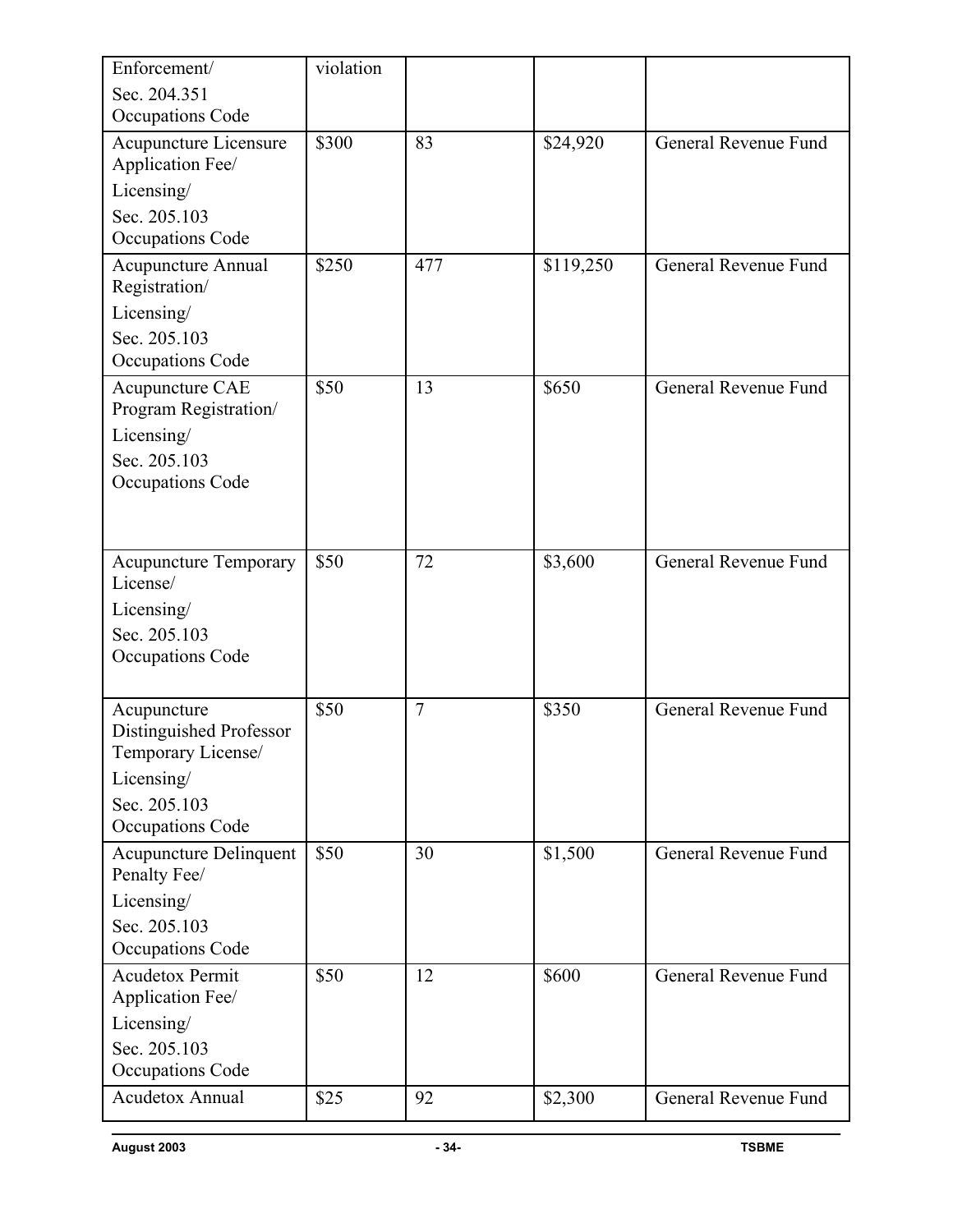| Permit Renewal/<br>Licensing/<br>Sec. 205.103<br><b>Occupations Code</b>                                                              |        |     |          |                              |
|---------------------------------------------------------------------------------------------------------------------------------------|--------|-----|----------|------------------------------|
| <b>Surgical Assistants</b><br>Application Fee/<br>Licensing/<br>Sec. 206.208<br><b>Occupations Code</b>                               | \$300  | 316 | \$94,800 | General Revenue Fund         |
| Open Records Request/<br>Indirect Administration/<br>Sec. 153.054<br>Occupations Code                                                 | Varies |     | \$4,828  | <b>Appropriated Receipts</b> |
| Sale of Date Products/<br>Indirect Administration/<br>Sec. 153.054<br>Occupations Code                                                | Varies |     | \$86,545 | <b>Appropriated Receipts</b> |
| Physician Licensure<br>Application Packet/<br>Indirect Administration/<br>Sec. 153.054<br>Occupations Code                            | \$20   | 966 | \$19,326 | <b>Appropriated Receipts</b> |
| Physician Assistant<br><b>Licensure Application</b><br>Packet/<br>Indirect Administration/<br>Sec. 153.054<br><b>Occupations Code</b> | \$20   | 509 | \$10,180 | <b>Appropriated Receipts</b> |
| <b>Acupuncture Licensure</b><br>Application Packet/<br>Indirect Administration/<br>Sec. 153.054<br>Occupations Code                   | \$20   | 115 | \$2,300  | <b>Appropriated Receipts</b> |

## E. Show the agency's expenditures by strategy. See Exhibit 8 Example or click here to link **directly to the example.**

| <b>Texas State Board of Medical Examiners</b><br><b>Exhibit 8: Expenditures by Strategy — Fiscal Year 2002 (Actual)</b> |        |  |
|-------------------------------------------------------------------------------------------------------------------------|--------|--|
| <b>Goal/Strategy</b>                                                                                                    | Amount |  |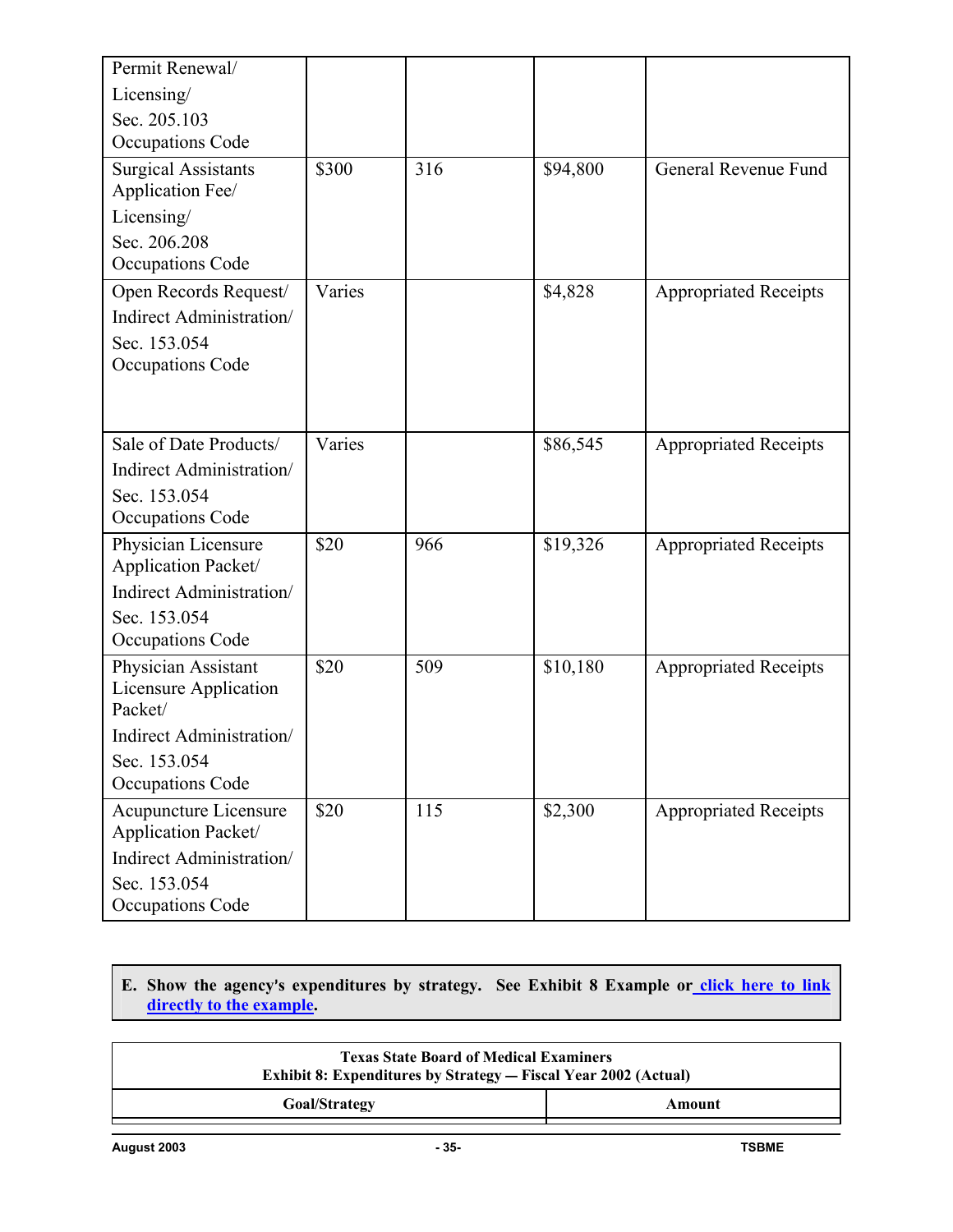| Goal A: Licensure/A.1.1 Strategy: Licensing                                       | 1,522,436.12 |
|-----------------------------------------------------------------------------------|--------------|
| Goal B: Enforce Acts/B1.1 Strategy: Enforcement                                   | 2,341,086.35 |
| Goal B: Enforce Acts/B.2.1 Strategy: Public Education                             | 187,736.46   |
| Goal C: Indirect Administration/C.1.1 Strategy:<br><b>Indirect Administration</b> | 1,221,952.49 |
| Rider-Contingency Appropriation for HB 1183                                       | 70,445.76    |
| Rider-Contingency Appropriation for SB 1166                                       | 11,670.00    |
| <b>GRAND TOTAL:</b>                                                               | 5,355,327.18 |

**F.** Show the agency's expenditures and FTEs by program. See Exhibit 9 Example or **click here to link directly to the example.**

| <b>Texas State Board of Medical Examiners</b><br>Exhibit 9: Expenditures and FTEs by Program - Fiscal Year 2002 (Actual) |                                            |                                                                    |                                            |                                       |                                            |  |
|--------------------------------------------------------------------------------------------------------------------------|--------------------------------------------|--------------------------------------------------------------------|--------------------------------------------|---------------------------------------|--------------------------------------------|--|
| Program                                                                                                                  | <b>Budgeted</b><br>FTEs,<br><b>FY 2002</b> | <b>Actual</b><br><b>FTEs</b><br>as of<br><b>August</b><br>31, 2002 | Federal<br><b>Funds</b><br><b>Expended</b> | <b>State Funds</b><br><b>Expended</b> | <b>Total Actual</b><br><b>Expenditures</b> |  |
| <b>Customer</b><br><b>Information Ctr.</b>                                                                               | 7.75                                       | 5.75                                                               | N/A                                        | 205,642.66                            | 205,642.66                                 |  |
| <b>Annual</b><br><b>Registration &amp;</b><br><b>Permits</b>                                                             | 5.50                                       | 5.25                                                               | N/A                                        | 268,409.65                            | 268,409.65                                 |  |
| Physician<br><b>Applications</b>                                                                                         | 16.00                                      | 13.50                                                              | N/A                                        | 522,527.18                            | 522,527.18                                 |  |
| Physician<br><b>Assistants &amp;</b><br>Acupuncture                                                                      | 4.50                                       | 4.25                                                               | N/A                                        | 195,447.48                            | 195,447.48                                 |  |
| <b>Physician Profile</b>                                                                                                 | 3.00                                       | 3.00                                                               | N/A                                        | 330,409.15                            | 330,409.15                                 |  |
| Compliance                                                                                                               | 7.33                                       | 7.00                                                               | N/A                                        | 331,083.23                            | 331,083.23                                 |  |
| <b>Investigations</b>                                                                                                    | 28.34                                      | 28.00                                                              | N/A                                        | 1,413,427.65                          | 1,413,427.65                               |  |
| Litigation                                                                                                               | 10.33                                      | 16.00                                                              | N/A                                        | 596,575.47                            | 596,575.47                                 |  |
| <b>Public</b><br><b>Information</b>                                                                                      | 3.25                                       | 3.25                                                               | N/A                                        | 187,736.46                            | 187,736.46                                 |  |
| Central<br><b>Administration</b>                                                                                         | 7.00                                       | 5.00                                                               | N/A                                        | 523,220.68                            | 523,220.68                                 |  |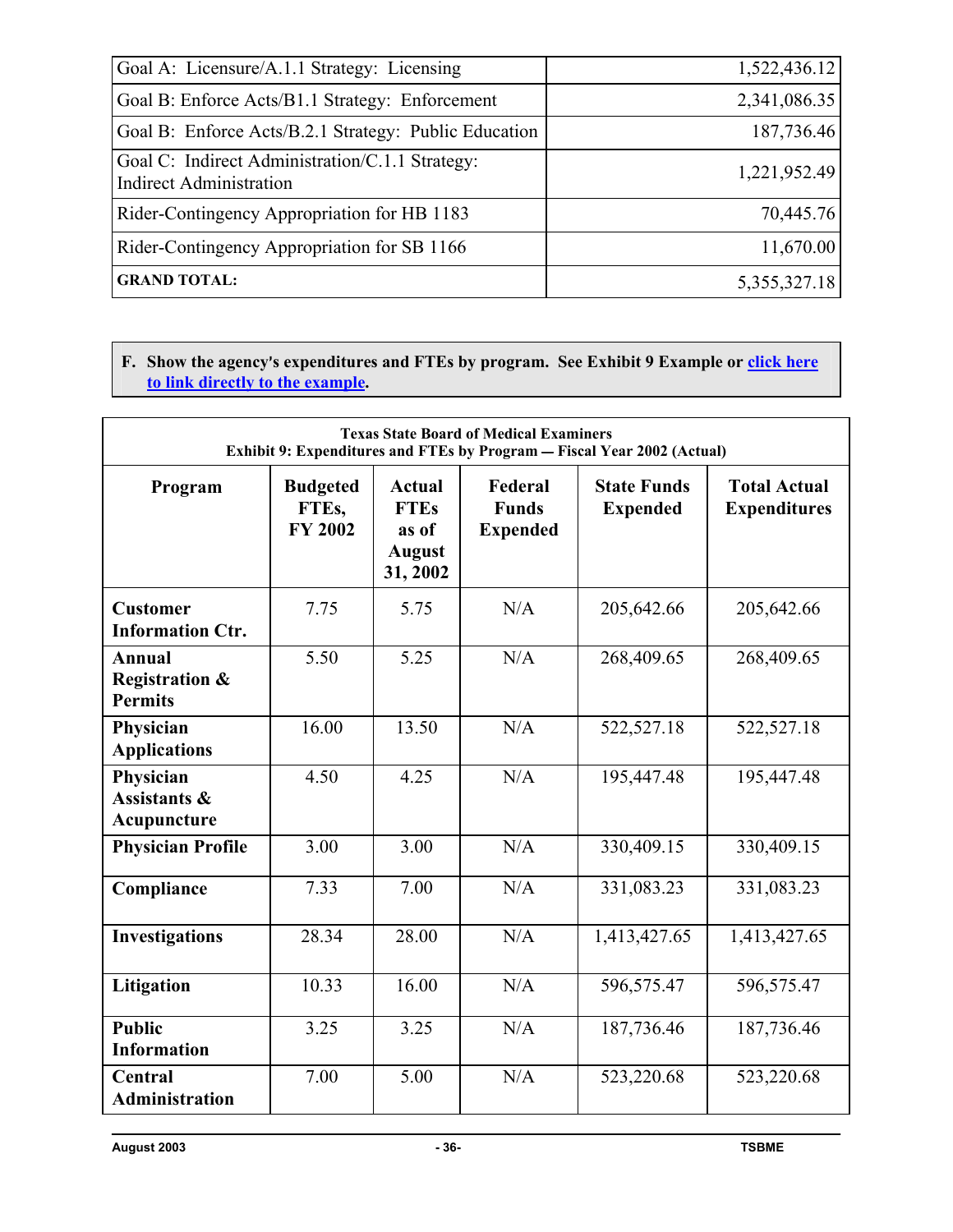| <b>Finance</b>                                   | 9.00   | 8.00   | N/A | 306,283.31      | 306,283.31      |
|--------------------------------------------------|--------|--------|-----|-----------------|-----------------|
| Computer<br><b>Services</b>                      | 6.00   | 5.50   | N/A | 388,062.91      | 388,062.91      |
| Rider-Surgical<br><b>Assistants (HB</b><br>1183) | 3.00   | 2.00   | N/A | 70,445.76       | 70,445.76       |
| <b>Rider-SB 1166</b>                             | 1.00   | 1.00   | N/A | 11,670.00       | 11,670.00       |
| <b>TOTAL</b>                                     | 112.00 | 107.50 |     | 5, 355, 327. 18 | 5, 355, 327. 18 |

G. Show the agency's objects of expense for each category of expense listed for your agency in **the General Appropriations Act FY 2004-2005. See Exhibit 10 Example or click here to link**  directly to the example. Add columns and rows as necessary.

| <b>Texas State Board of Medical Examiners</b><br>Exhibit 10: Objects of Expense by Program or Function -- Fiscal Year 2004 |                              |                                       |                                                        |                                                             |  |  |
|----------------------------------------------------------------------------------------------------------------------------|------------------------------|---------------------------------------|--------------------------------------------------------|-------------------------------------------------------------|--|--|
| <b>Object-of-Expense</b><br><b>Informational</b><br><b>Listing</b>                                                         | Licensing<br><b>Strategy</b> | <b>Enforcement</b><br><b>Strategy</b> | <b>Public</b><br><b>Information</b><br><b>Strategy</b> | <b>Indirect</b><br><b>Administration</b><br><b>Strategy</b> |  |  |
| Salaries & Wages                                                                                                           | 1,130,638                    | 1,808,659                             | 102,679                                                | 703,031                                                     |  |  |
| Other Personnel<br>Costs                                                                                                   | 24,593                       | 43,212<br>1,920                       |                                                        | 23,357                                                      |  |  |
| <b>Operating Costs</b>                                                                                                     | 842,900                      | 195,680<br>21,446                     |                                                        | 79,723                                                      |  |  |
| Professional Fees &<br>Services                                                                                            | 5,634                        | 174,434                               | $-0-$                                                  | $-0-$                                                       |  |  |
| Travel                                                                                                                     | 9,525                        | 82,143                                | $-0-$                                                  | 39,264                                                      |  |  |
| Capital Expenditures                                                                                                       | 4,307                        | 5,415                                 | $-0-$                                                  | 2,584                                                       |  |  |
| Total, FY 2004<br>Object-of-Expense<br><b>Informational</b><br><b>Listing</b>                                              | 2,017,597                    | 2,309,543                             | 126,045                                                | 847,959                                                     |  |  |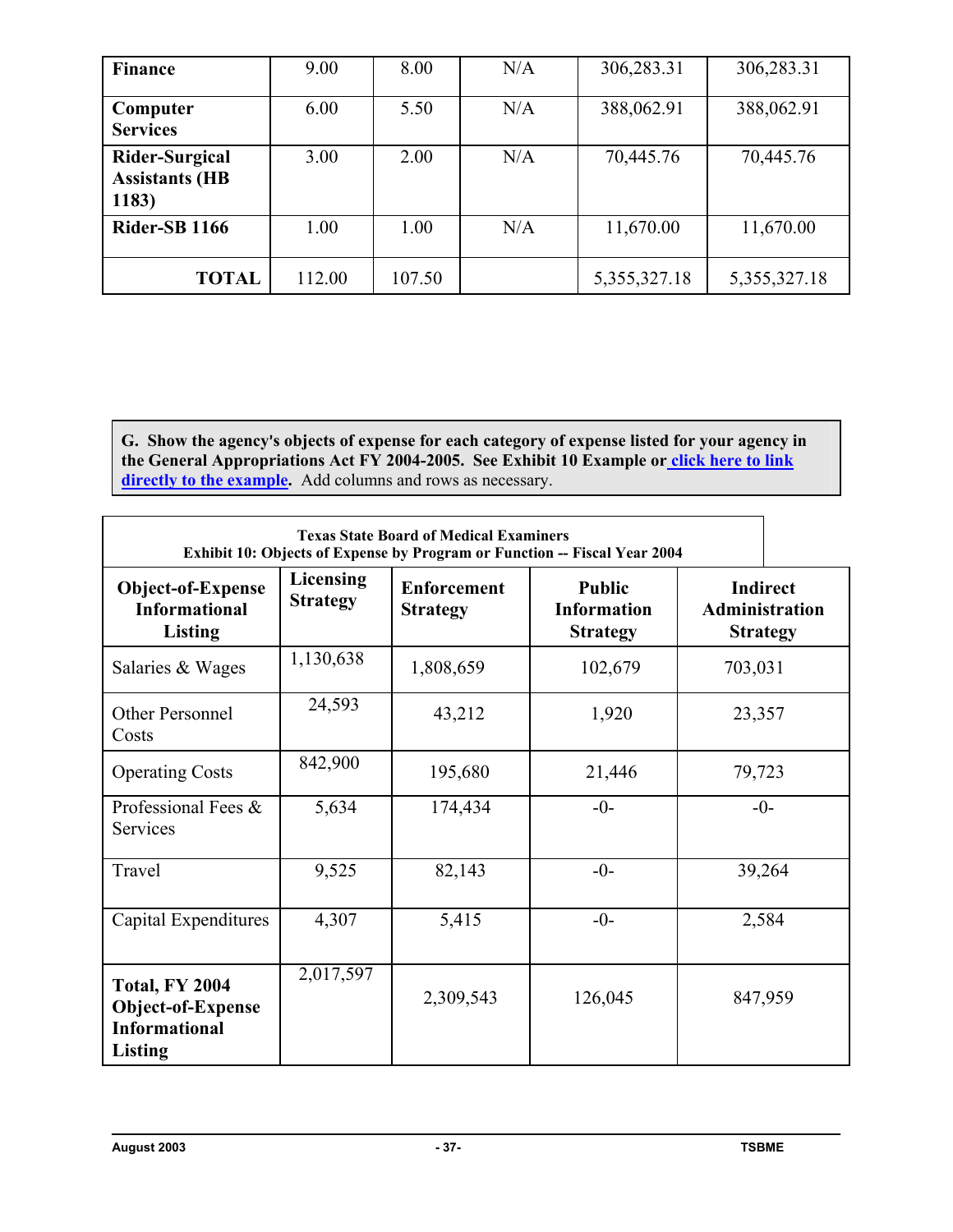|                                                                               | <b>Objects of Expense by Program or Function -- Fiscal Year 2005</b> |                                                                                                 |         |                                                      |  |  |  |  |
|-------------------------------------------------------------------------------|----------------------------------------------------------------------|-------------------------------------------------------------------------------------------------|---------|------------------------------------------------------|--|--|--|--|
| Object-of-Expense<br><b>Informational</b><br>Listing                          | Licensing<br><b>Strategy</b>                                         | <b>Public</b><br><b>Enforcement</b><br><b>Information</b><br><b>Strategy</b><br><b>Strategy</b> |         | <b>Indirect</b><br>Administration<br><b>Strategy</b> |  |  |  |  |
| Salaries & Wages                                                              | 1,130,638                                                            | 1,808,659                                                                                       | 102,679 | 703,031                                              |  |  |  |  |
| Other Personnel<br>Costs                                                      | 24,593                                                               | 43,212                                                                                          | 1,920   | 23,357                                               |  |  |  |  |
| <b>Operating Costs</b>                                                        | 842,407                                                              | 195,185                                                                                         | 22,433  | 79,724                                               |  |  |  |  |
| Professional Fees &<br><b>Services</b>                                        | 5,634                                                                | 174,434                                                                                         | $-0-$   | $-0-$                                                |  |  |  |  |
| Travel                                                                        | 9,525                                                                | 82,143                                                                                          | $-0-$   | 39,264                                               |  |  |  |  |
| Capital Expenditures                                                          | 4,307                                                                | 5,415                                                                                           | $-0-$   | 2,584                                                |  |  |  |  |
| <b>Total, FY 2005</b><br>Object-of-Expense<br><b>Informational</b><br>Listing | 2,017,104                                                            | 2,309,048                                                                                       | 127,032 | 847,960                                              |  |  |  |  |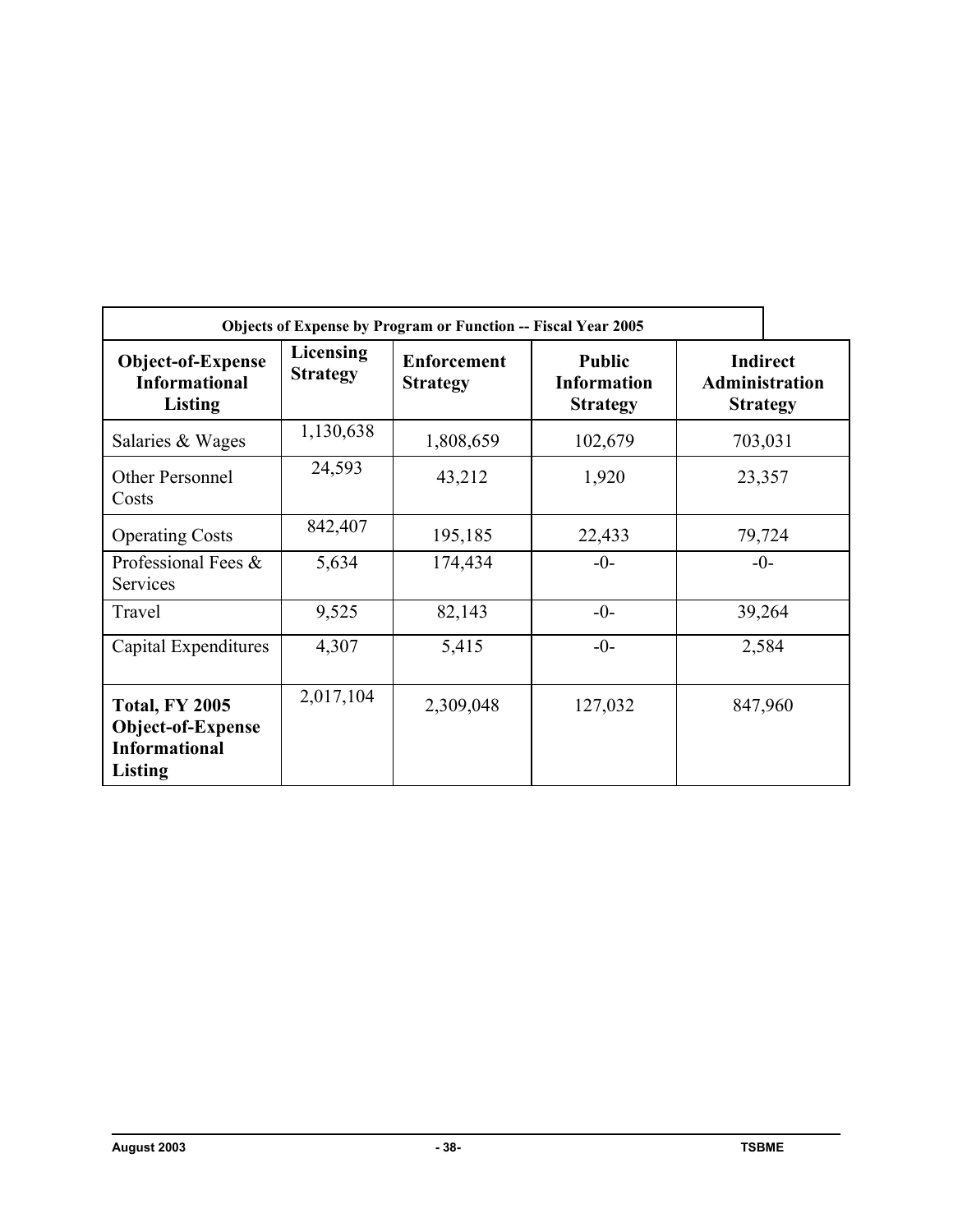H. Please fill in the following chart. See Exhibit 11 Example or click here to link directly to the **example.**

| <b>Texas State Board of Medical Examiners</b><br><b>Exhibit 11: Purchases from HUBs</b> |                         |                           |         |                       |  |  |  |  |  |
|-----------------------------------------------------------------------------------------|-------------------------|---------------------------|---------|-----------------------|--|--|--|--|--|
|                                                                                         | <b>FISCAL YEAR 2000</b> |                           |         |                       |  |  |  |  |  |
| Category                                                                                | <b>Total \$ Spent</b>   | <b>Total HUB \$ Spent</b> | Percent | <b>Statewide Goal</b> |  |  |  |  |  |
| <b>Heavy Construction</b>                                                               | N/A                     |                           |         | 11.9%                 |  |  |  |  |  |
| <b>Building Construction</b>                                                            | N/A                     |                           |         | 26.1%                 |  |  |  |  |  |
| <b>Special Trade</b>                                                                    | 376.00                  | $-0-$                     | 0%      | 57.2%                 |  |  |  |  |  |
| <b>Professional Services</b>                                                            | 661.00                  | $-0-$                     | 0%      | 20.0%                 |  |  |  |  |  |
| <b>Other Services</b>                                                                   | 221,096.00              | 56,327.00                 | 25.48%  | 33.0%                 |  |  |  |  |  |
| <b>Commodities</b>                                                                      | 101,840.00              | 4,625.00                  | 4.54%   | 12.6%                 |  |  |  |  |  |
| <b>TOTAL</b>                                                                            | 323,793.00              | 60,952.00                 | 18.82%  |                       |  |  |  |  |  |
|                                                                                         |                         | <b>FISCAL YEAR 2001</b>   |         |                       |  |  |  |  |  |
| Category                                                                                | <b>Total \$ Spent</b>   | <b>Total HUB \$ Spent</b> | Percent | <b>Statewide Goal</b> |  |  |  |  |  |
| <b>Heavy Construction</b>                                                               | N/A                     |                           |         | 11.9%                 |  |  |  |  |  |
| <b>Building Construction</b>                                                            | N/A                     |                           |         | 26.1%                 |  |  |  |  |  |
| <b>Special Trade</b>                                                                    | N/A                     |                           |         | 57.2%                 |  |  |  |  |  |
| <b>Professional Services</b>                                                            | 2,453.00                | $-0-$                     | 0%      | 20.0%                 |  |  |  |  |  |
| <b>Other Services</b>                                                                   | 794,808.00              | 44,508.00                 | 5.60%   | 33.0%                 |  |  |  |  |  |
| <b>Commodities</b>                                                                      | 453,605.00              | 25,805.00                 | 5.68%   | 12.6%                 |  |  |  |  |  |
| <b>TOTAL</b>                                                                            | 1,250,866.00            | 70,313.00                 | 5.62%   |                       |  |  |  |  |  |
|                                                                                         |                         | <b>FISCAL YEAR 2002</b>   |         |                       |  |  |  |  |  |
| Category                                                                                | <b>Total \$ Spent</b>   | <b>Total HUB \$ Spent</b> | Percent | <b>Statewide Goal</b> |  |  |  |  |  |
| <b>Heavy Construction</b>                                                               | N/A                     |                           |         | 11.9%                 |  |  |  |  |  |
| <b>Building Construction</b>                                                            | N/A                     |                           |         | 26.1%                 |  |  |  |  |  |
| <b>Special Trade</b>                                                                    | N/A                     |                           |         | 57.2%                 |  |  |  |  |  |
| <b>Professional Services</b>                                                            | 536.00                  | $-0-$                     | $0\%$   | 20.0%                 |  |  |  |  |  |
| <b>Other Services</b>                                                                   | 540,199.00              | 18,112.00                 | 3.35%   | 33.0%                 |  |  |  |  |  |
| <b>Commodities</b>                                                                      | 135,702.00              | 6,301.00                  | 4.64%   | 12.6%                 |  |  |  |  |  |
| <b>TOTAL</b>                                                                            | 676,437.00              | 24,413.00                 | 3.61%   |                       |  |  |  |  |  |

## **I. Does the agency have a HUB policy? How does the agency address performance shortfalls related to the policy?**

The agency adheres to state laws and purchasing requirements regarding selection of vendors, including use of HUB vendors. The agency does seek HUB vendors as part of the purchasing and procurement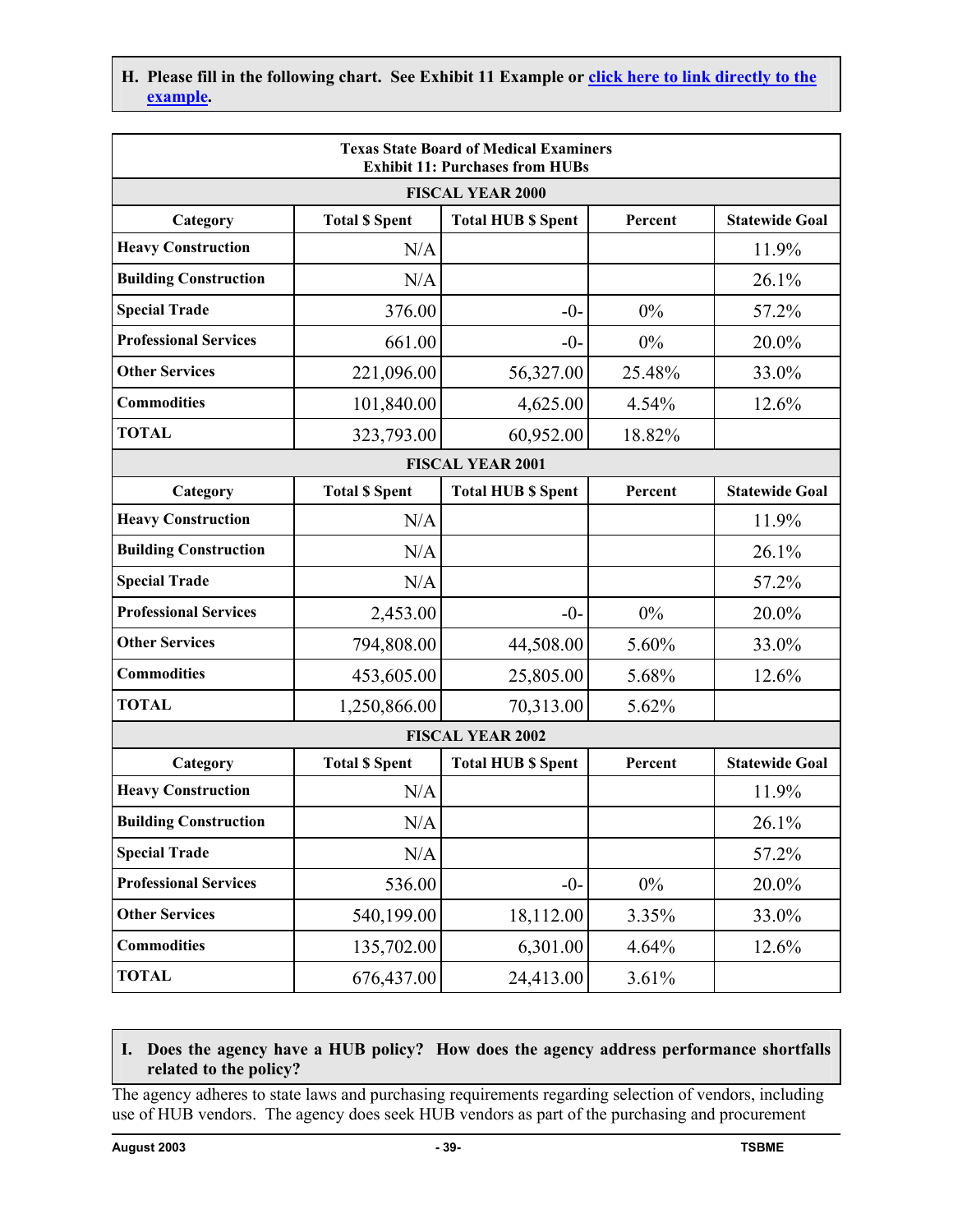policy and selects HUB vendors as much as possible to fulfill purchasing and/or contract needs. The agency does not have a separate, written HUB policy.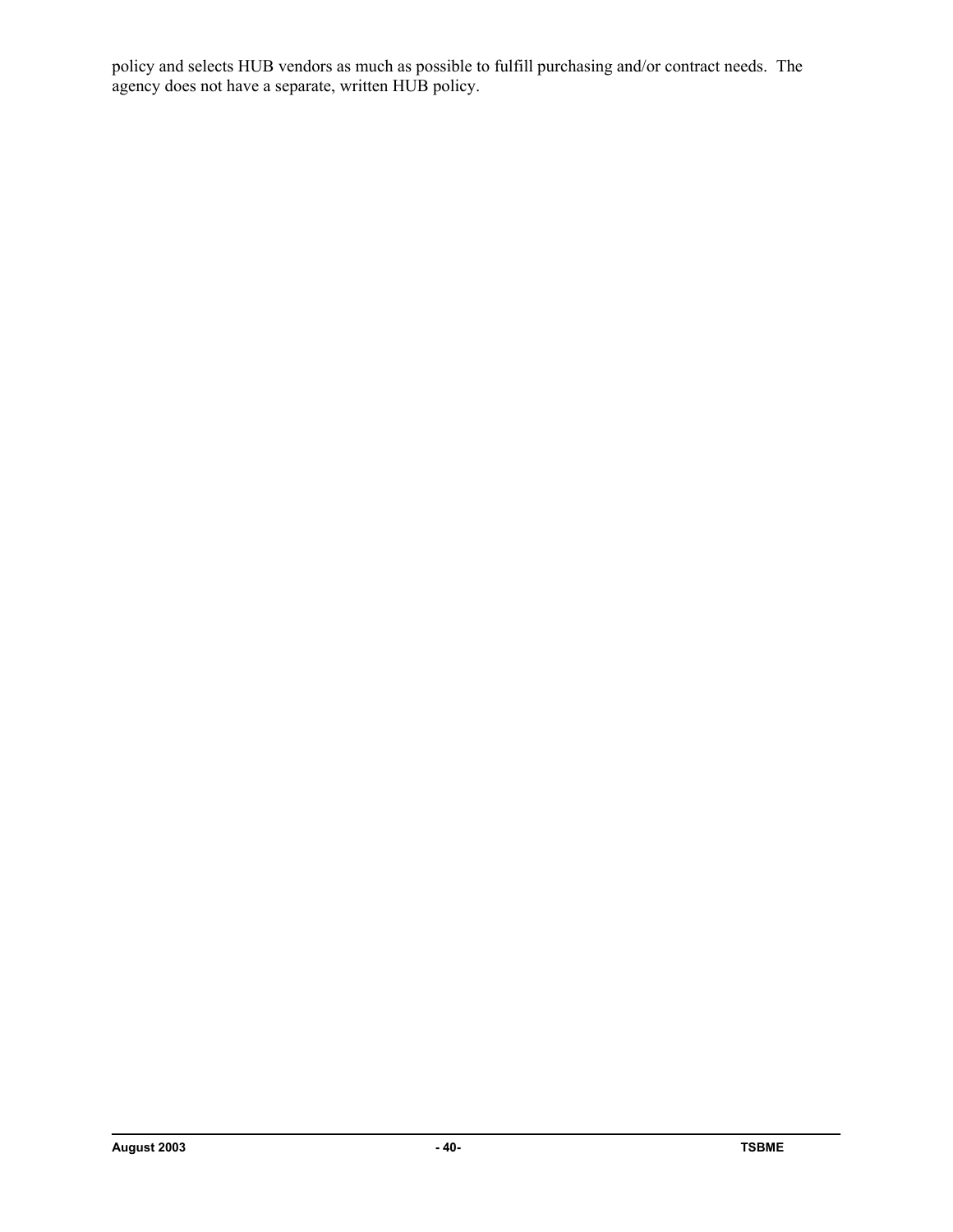# **J. For agency with contracts valued at \$100,000 or more:**

|                                                                                                                                                                                                                                                                                  | <b>Response / Agency Contact</b>                                                                                               |
|----------------------------------------------------------------------------------------------------------------------------------------------------------------------------------------------------------------------------------------------------------------------------------|--------------------------------------------------------------------------------------------------------------------------------|
| Does your agency follow a HUB subcontracting plan<br>to solicit bids, proposals, offers, or other applicable<br>expressions of interest for subcontracting opportunities<br>available under contracts of \$100,000 or more? (Tex.<br>Government Code, Sec. 2161.252; TAC 111.14) | The agency would rarely have a contract valued at<br>\$100,000 or more for which a subcontract vendor<br>would be appropriate. |

# **K. For agencies with biennial appropriations exceeding \$10 million:**

|                                                                                                                                                                                                                                                                                                            | <b>Response / Agency Contact</b>                                      |
|------------------------------------------------------------------------------------------------------------------------------------------------------------------------------------------------------------------------------------------------------------------------------------------------------------|-----------------------------------------------------------------------|
| Do you have a HUB coordinator? (Tex. Government<br>Code, Sec. 2161.062; TAC 111.126)                                                                                                                                                                                                                       | Designated HUB coordinator is Ossie Boneparte-<br>Torres, Purchaser I |
| Has your agency designed a program of HUB forums<br>in which businesses are invited to deliver presentations<br>that demonstrate their capability to do business with<br>your agency? (Tex. Government Code, Sec.<br>2161.066; TAC 111.127)                                                                | N <sub>0</sub>                                                        |
| Has you agency developed a mentor-protege program<br>to foster long-term relationships between prime<br>contractors and HUBs and to increase the ability of<br>HUBs to contract with the state or to receive<br>subcontracts under a state contract? (Tex. Government<br>Code, Sec. 2161.065; TAC 111.128) | No.                                                                   |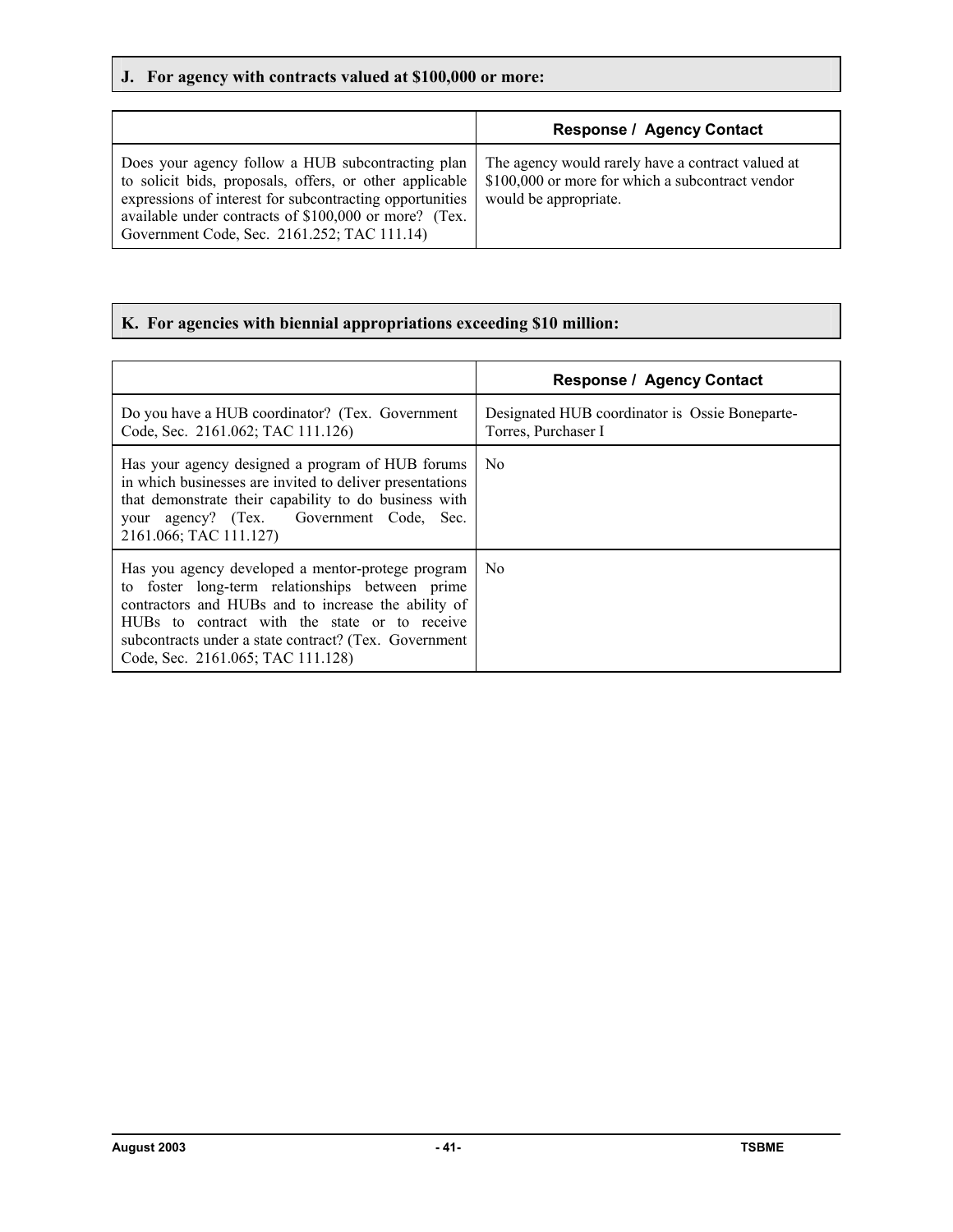# V. Organization

**A. Please fill in the chart below. If applicable, list field or regional offices. See Exhibit 12**  Example or **click here to link directly to the example.** 

| (Agency Name)<br>Exhibit 12: FTEs by Location - Fiscal Year 2002 |                          |                                                      |                                                          |  |  |  |
|------------------------------------------------------------------|--------------------------|------------------------------------------------------|----------------------------------------------------------|--|--|--|
| Headquarters, Region, or Field Office                            | Location                 | Number of<br><b>Budgeted FTEs,</b><br><b>FY 2002</b> | Number of<br><b>Actual FTEs</b><br>as of August 31, 2002 |  |  |  |
| Headquarters                                                     | Austin, Travis<br>County | 91                                                   | 87                                                       |  |  |  |
| <b>Field Offices</b>                                             | <b>Bexar County</b>      | $\overline{2}$                                       | $\overline{2}$                                           |  |  |  |
| <b>Field Offices</b>                                             | Dallas County            | 6                                                    | 6                                                        |  |  |  |
| <b>Field Offices</b>                                             | <b>Grayson County</b>    | $\overline{2}$                                       | $\overline{2}$                                           |  |  |  |
| <b>Field Offices</b>                                             | Harris County            | 7                                                    | $\overline{7}$                                           |  |  |  |
| <b>Field Offices</b>                                             | Lubbock County           | $\overline{2}$                                       | $\overline{2}$                                           |  |  |  |
| <b>Field Offices</b><br><b>Tarrant County</b>                    |                          | $\overline{2}$                                       | $\overline{2}$                                           |  |  |  |
|                                                                  | 112                      | 108                                                  |                                                          |  |  |  |

**B. What was the agency**=**s FTE cap for fiscal years 2002 - 2005?**

| Fiscal Year | FTE Cap |
|-------------|---------|
| 2002        | 112.0   |
| 2003        | 113.0   |
| 2004        | 133.0   |
| 2005        | 133.0   |

# **C. How many temporary or contract employees did the agency have as of August 31, 2002?**

The Agency did not have any contract employees on August 31, 2002.

**D. Please fill in the chart below. See Exhibit 13 Example or click here to link directly to the example.**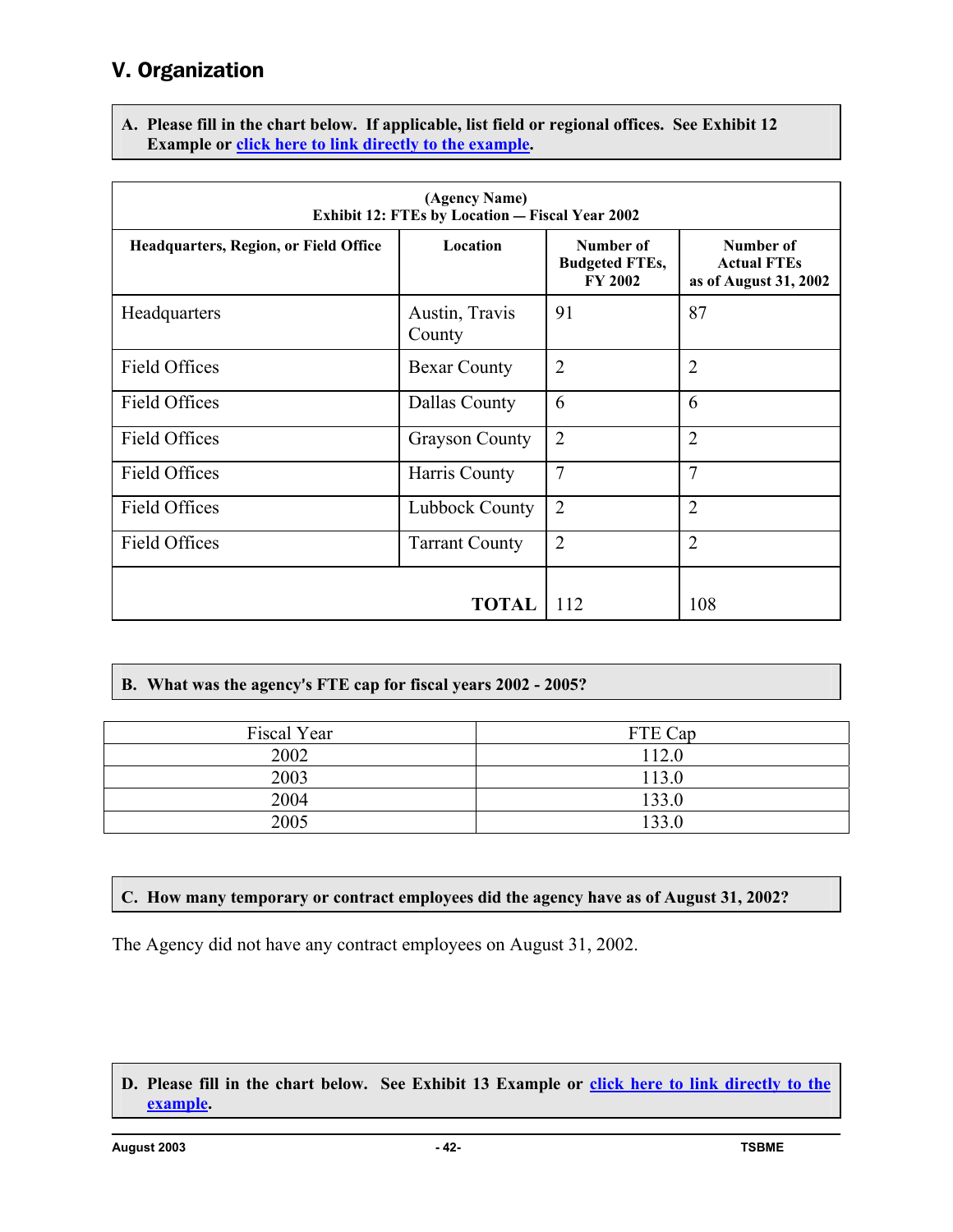| <b>Texas State Board of Medical Examiners</b><br><b>Exhibit 13: Equal Employment Opportunity Statistics</b> |                         |                  |                              |                                       |                                     |                  |                              |  |
|-------------------------------------------------------------------------------------------------------------|-------------------------|------------------|------------------------------|---------------------------------------|-------------------------------------|------------------|------------------------------|--|
|                                                                                                             | <b>FISCAL YEAR 2000</b> |                  |                              |                                       |                                     |                  |                              |  |
| Job                                                                                                         | Total                   |                  |                              | <b>Minority Workforce Percentages</b> |                                     |                  |                              |  |
| Category                                                                                                    | <b>Positions</b>        |                  | <b>Black</b>                 | Hispanic                              |                                     |                  | Female                       |  |
|                                                                                                             |                         | Agency           | Civilian<br>Labor<br>Force % | Agency                                | Civilian<br>Labor<br>Force %        | Agency           | Civilian<br>Labor<br>Force % |  |
| <b>Officials/Administration</b>                                                                             | 5                       | $\theta$         | 5%                           | $\theta$                              | 8%                                  | $\overline{2}$   | 26%                          |  |
| <b>Professional</b>                                                                                         | 59                      | 6                | 7%                           | 5                                     | 7%                                  | 37               | 44%                          |  |
| <b>Technical</b>                                                                                            | $\overline{7}$          | $\mathbf{1}$     | 13%                          | $\overline{2}$                        | 14%                                 | 5                | 41%                          |  |
| <b>Protective Services</b>                                                                                  | $\boldsymbol{0}$        | $\theta$         | 13%                          | $\theta$                              | 18%                                 | $\mathbf{0}$     | 15%                          |  |
| <b>Para-Professionals</b>                                                                                   | 17                      | $\overline{2}$   | 25%                          | $\overline{2}$                        | 30%                                 | 14               | 55%                          |  |
| <b>Administrative Support</b>                                                                               | 34                      | $\overline{7}$   | 16%                          | $\overline{7}$                        | 17%                                 | 29               | 84%                          |  |
| <b>Skilled Craft</b>                                                                                        | $\boldsymbol{0}$        | $\boldsymbol{0}$ | 11%                          | $\mathbf{0}$                          | 20%                                 | $\mathbf{0}$     | 8%                           |  |
| Service/Maintenance                                                                                         | $\boldsymbol{0}$        | $\boldsymbol{0}$ | 19%                          | $\boldsymbol{0}$                      | 32%                                 | $\boldsymbol{0}$ | 27%                          |  |
| <b>FISCAL YEAR 2001</b>                                                                                     |                         |                  |                              |                                       |                                     |                  |                              |  |
| Job                                                                                                         | Total                   |                  |                              | <b>Minority Workforce Percentages</b> |                                     |                  |                              |  |
| Category                                                                                                    | <b>Positions</b>        | <b>Black</b>     |                              |                                       | Hispanic                            |                  | Female                       |  |
|                                                                                                             |                         | Agency           | Civilian<br>Labor<br>Force % | Agency                                | <b>Civilian</b><br>Labor<br>Force % | Agency           | Civilian<br>Labor<br>Force % |  |
| Officials/Administration                                                                                    | 5                       | $\boldsymbol{0}$ | 5%                           | $\boldsymbol{0}$                      | 8%                                  | $\overline{2}$   | 26%                          |  |
| Professional                                                                                                | 55                      | $\overline{7}$   | 7%                           | 3                                     | 7%                                  | 37               | 44%                          |  |
| <b>Technical</b>                                                                                            | $\tau$                  | 1                | 13%                          | 1                                     | 14%                                 | 4                | 41%                          |  |
| <b>Protective Services</b>                                                                                  | $\overline{0}$          | $\theta$         | 13%                          | $\theta$                              | 18%                                 | $\boldsymbol{0}$ | 15%                          |  |
| <b>Para-Professionals</b>                                                                                   | 16                      | 1                | 25%                          | $\overline{c}$                        | 30%                                 | 14               | 55%                          |  |
| <b>Administrative Support</b>                                                                               | 36                      | 8                | 16%                          | 5                                     | 17%                                 | 30               | 84%                          |  |
| <b>Skilled Craft</b>                                                                                        | $\boldsymbol{0}$        | $\boldsymbol{0}$ | 11%                          | $\boldsymbol{0}$                      | 20%                                 | $\boldsymbol{0}$ | 8%                           |  |
| Service/Maintenance                                                                                         | $\boldsymbol{0}$        | $\boldsymbol{0}$ | 19%                          | $\boldsymbol{0}$                      | 32%                                 | $\boldsymbol{0}$ | 27%                          |  |
|                                                                                                             |                         |                  | <b>FISCAL YEAR 2002</b>      |                                       |                                     |                  |                              |  |
| Job                                                                                                         | <b>Total</b>            |                  |                              | <b>Minority Workforce Percentages</b> |                                     |                  |                              |  |
| Category                                                                                                    | <b>Positions</b>        |                  | <b>Black</b>                 | Hispanic                              |                                     |                  | Female                       |  |
|                                                                                                             |                         | Agency           | Civilian<br>Labor<br>Force % | Agency                                | Civilian<br>Labor<br>Force %        | Agency           | Civilian<br>Labor<br>Force % |  |
| Officials/Administration                                                                                    | $\overline{4}$          | $\boldsymbol{0}$ | 5%                           | $\boldsymbol{0}$                      | 8%                                  | $\overline{2}$   | 26%                          |  |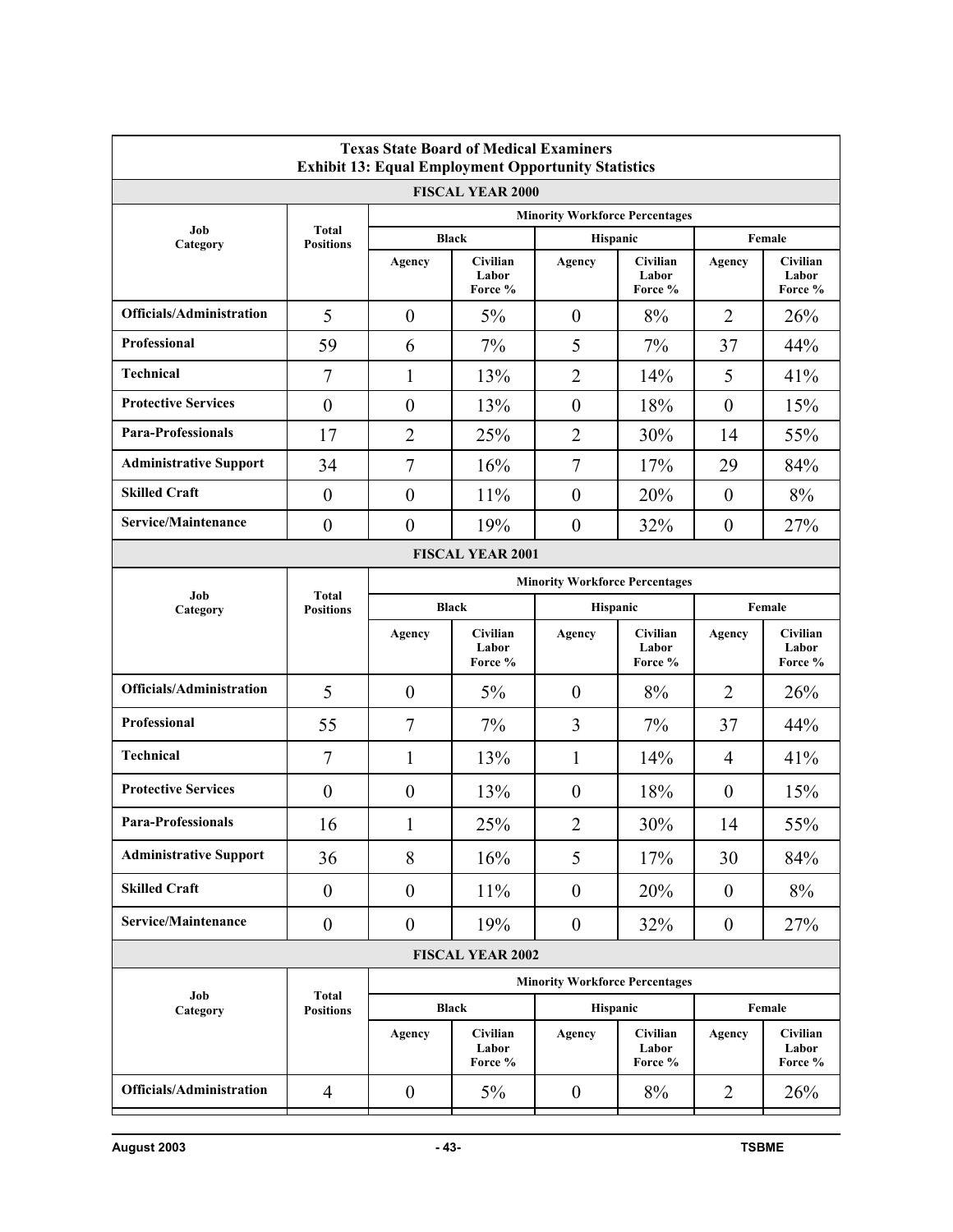| Professional                  | 58 | 7              | 7%  |          | 7%  | 38       | 44% |
|-------------------------------|----|----------------|-----|----------|-----|----------|-----|
| <b>Technical</b>              |    |                | 13% |          | 14% | 4        | 41% |
| <b>Protective Services</b>    |    | $\overline{0}$ | 13% |          | 18% | $\theta$ | 15% |
| <b>Para-Professionals</b>     | 19 | $\overline{0}$ | 25% | 2        | 30% | 15       | 55% |
| <b>Administrative Support</b> | 36 | 8              | 16% |          | 17% | 30       | 84% |
| <b>Skilled Craft</b>          |    | $\overline{0}$ | 11% | $\theta$ | 20% | $\theta$ | 8%  |
| Service/Maintenance           |    | 0              | 19% |          | 32% | $\theta$ | 27% |

**E. Does the agency have an equal employment opportunity policy? How does the agency address performance shortfalls related to the policy?**

The Agency does address equal employment opportunity in the Personnel Policy Manual. All employees and applicants for employment will receive an equal opportunity for employment or advancement without regard to race, color, religion, sex, national origin, age, or disability.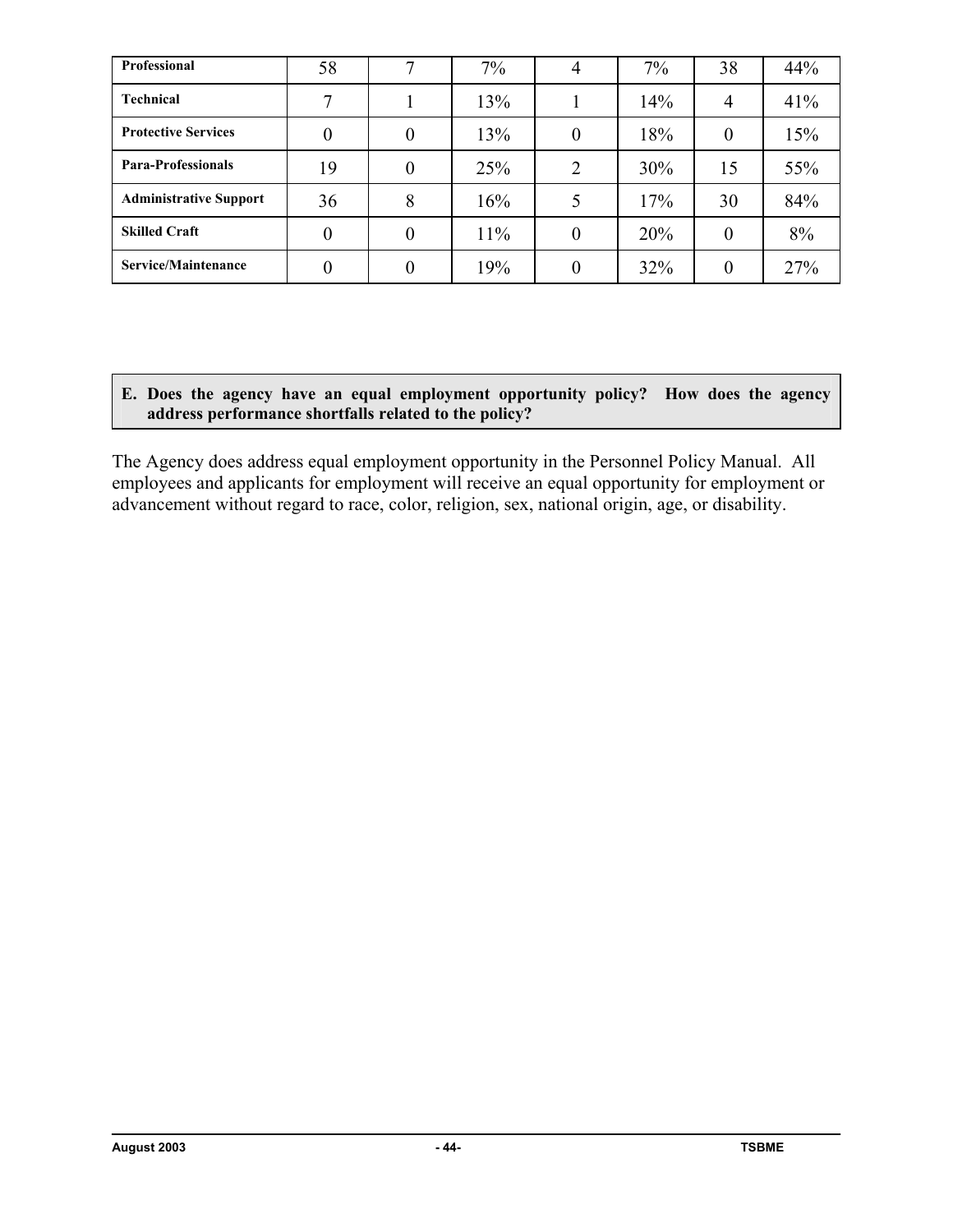# VI.1. Guide to Agency Programs - Central Administration

Please complete this section for each agency program (**or each agency function, activity, or service if more appropriate**). Copy and paste the question boxes as many times as needed to discuss each program, activity, or function. Please contact Sunset staff with any questions about applying this section to your agency.

### **A. Please complete the following chart.**

| (Agency Name)<br><b>Exhibit 14: Program or Function Information — Fiscal Year 2002</b> |                        |
|----------------------------------------------------------------------------------------|------------------------|
| <b>Name of Program or Function</b>                                                     | Central Administration |
| <b>Location/Division</b>                                                               | Central Administration |
| <b>Contact Name</b>                                                                    | Jerry Walker           |
| <b>Number of Budgeted FTEs, FY 2002</b>                                                |                        |
| Number of Actual FTEs as of August 31, 2002                                            |                        |

### **B. What are the key services of this function or program? Describe the major activities involved in providing all services.**

Support for three boards and one advisory committee Prepare agendas, minutes and rules for required postings Prepare and distribute meetings materials Facilitate meeting arrangements Legislative information Respond to legislative inquiries Track legislative issues and implementation of legislation Executive management Agency policies and procedures

#### **C. When and for what purpose was the program or function created? Describe any statutory or other requirements for this program or function.**

It is assumed that administrative functions have existed since the creation of the board.

#### **D. Describe any important history not included in the general agency history section, including a discussion of how the services or functions have changed from the original intent. Will there be a time when the mission will be accomplished and the program or function will no longer be needed?**

Agency administration will continue to be required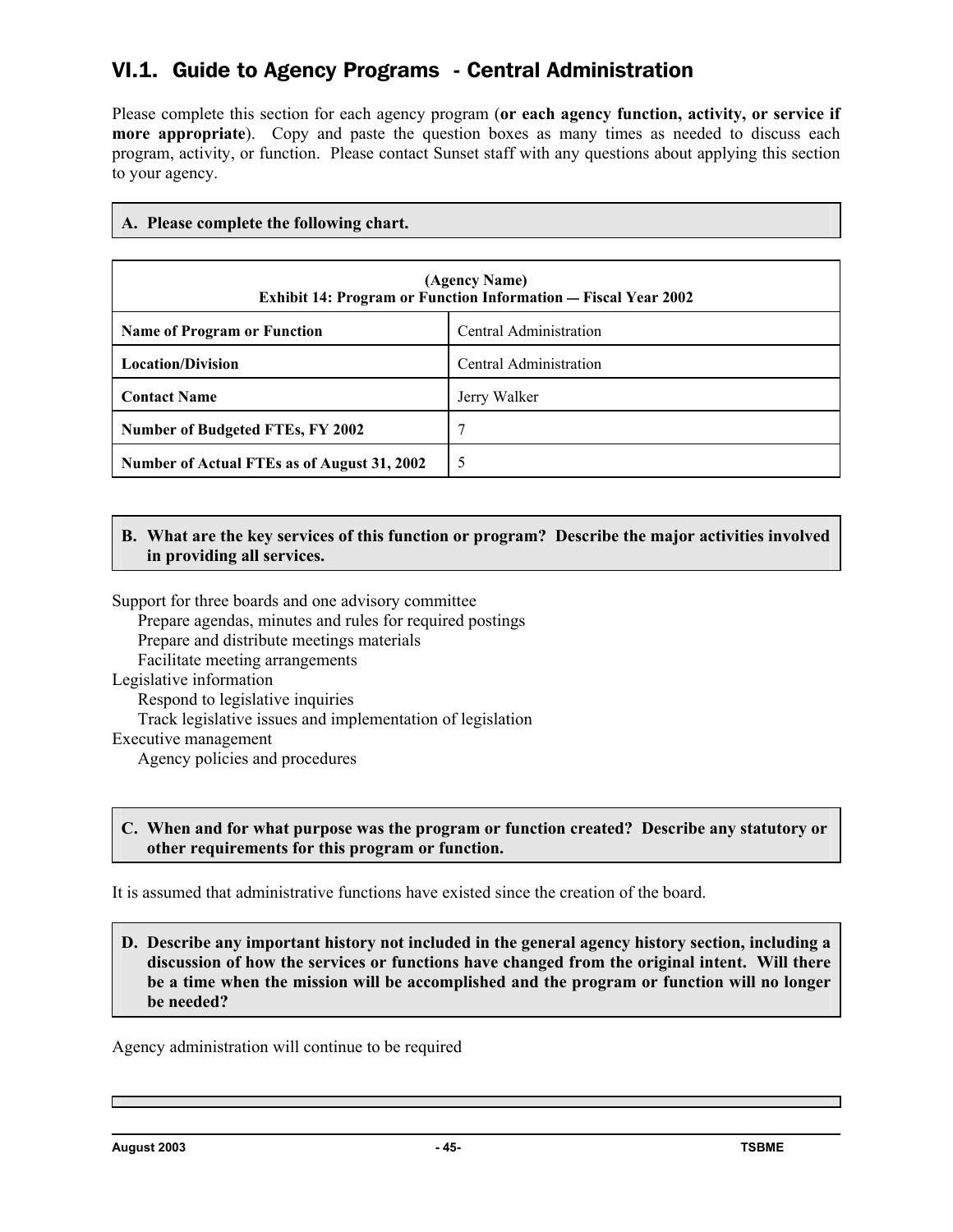#### **E. Describe who or what this program or function affects. List any qualifications or eligibility requirements for persons or entities affected. Provide a statistical breakdown of persons or entities affected.**

The program serves agency employees  $-113$  (133 for FY 04/05) Medical Board – 19 members as of 9/1/2003 Physician Assistant Board – 9 members Acupuncture Board - 9 members Surgical Assistants Advisory Board - 6

**F. Describe how the program or function is administered. Include flowcharts, timelines, or other illustrations as necessary to describe agency policies and procedures. List any field or regional services.**

The Central Administration functions are managed by the Deputy Executive Director who reports to the Executive Director.

**G. If the program or function works with local units of government, (e.g., Councils of Governments, Soil and Water Conservation Districts), please include a brief, general description of these entities and their relationship to the agency.**

NA

**H. Identify all funding sources and amounts for the program or function, including federal grants and pass-through monies. Describe any funding formulas or funding conventions. For state funding sources, please specify (e.g., general revenue, appropriations rider, budget strategy, fees/dues).**

Legislative appropriation of general revenue generated by agency fees.

**I. Are current and future funding resources appropriate to achieve program mission, goals, objectives, and performance targets? Explain.**

While funding is currently adequate, the restriction on out of state travel (Article IX, Section 5.09, Limitation on Travel Expenditures), which limits travel outside the state to the amount spent during fiscal year 2000. The amount spent for out of state travel during that fiscal year was not representative of the agency's needs or usual expenditures in that a major national training conference for agency staff and board members was held in Texas that year.

This travel restriction has reduced our ability to maintain current knowledge of issues and solutions in medical regulation and diminished the agency's influence in related national policy and legal initiatives.

**J. Identify any programs internal or external to the agency that provide identical or similar services or functions. Describe the similarities and differences.** 

There are no internal or external programs that provide the same services or functions.

**K. Discuss how the program or function is coordinating its activities to avoid duplication or**  conflict with the other programs listed in Question J and with the agency's customers. If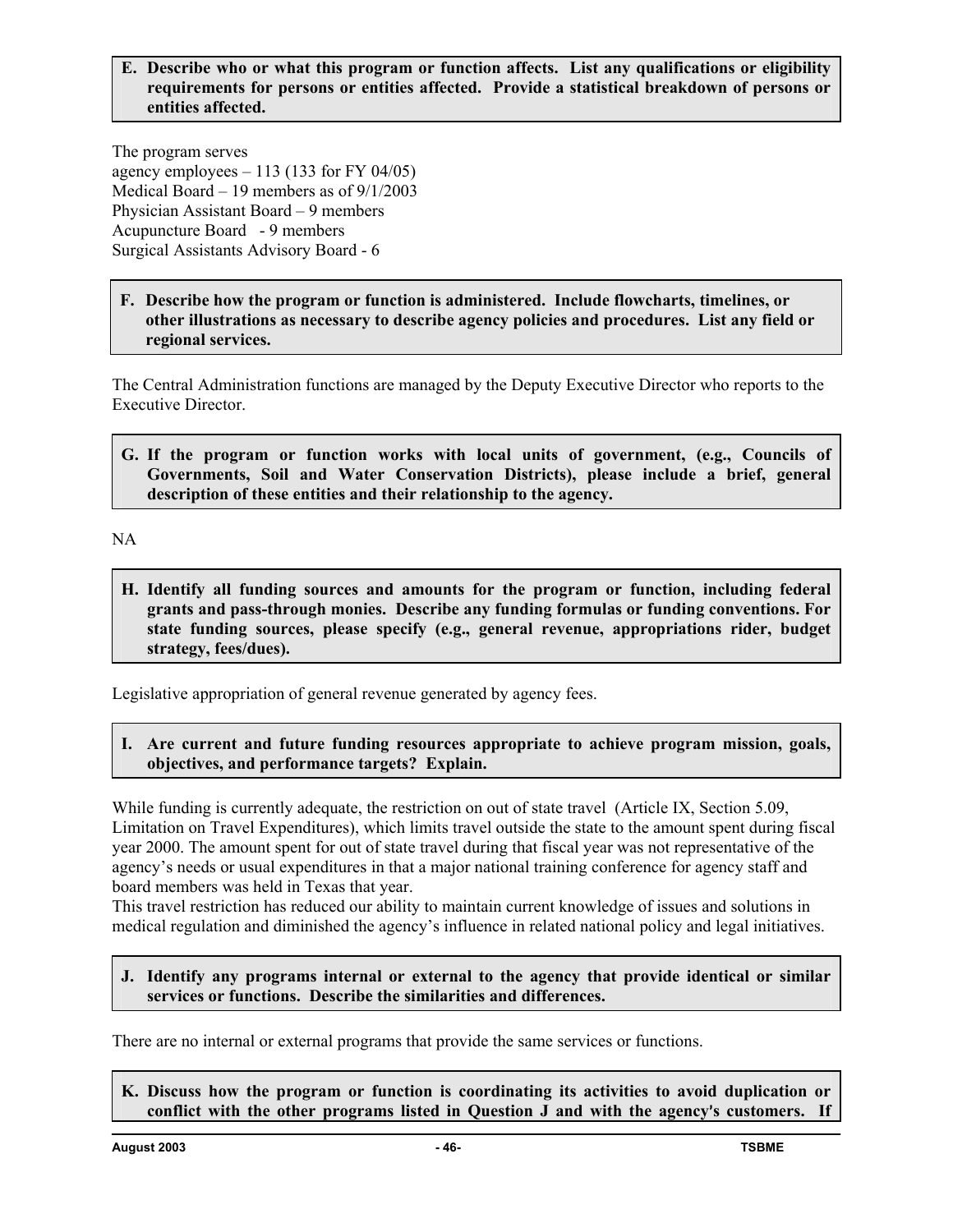## **applicable, briefly discuss any memorandums of understanding (MOUs), interagency agreements, or interagency contracts.**

N/A

- **L. Please provide any additional information needed to gain a preliminary understanding of the program or function.**
- **N. Please fill in the following chart for each regulatory program. The chart headings may be changed if needed to better reflect the agency**=**s practices.**

See Complaints and Investigations Program.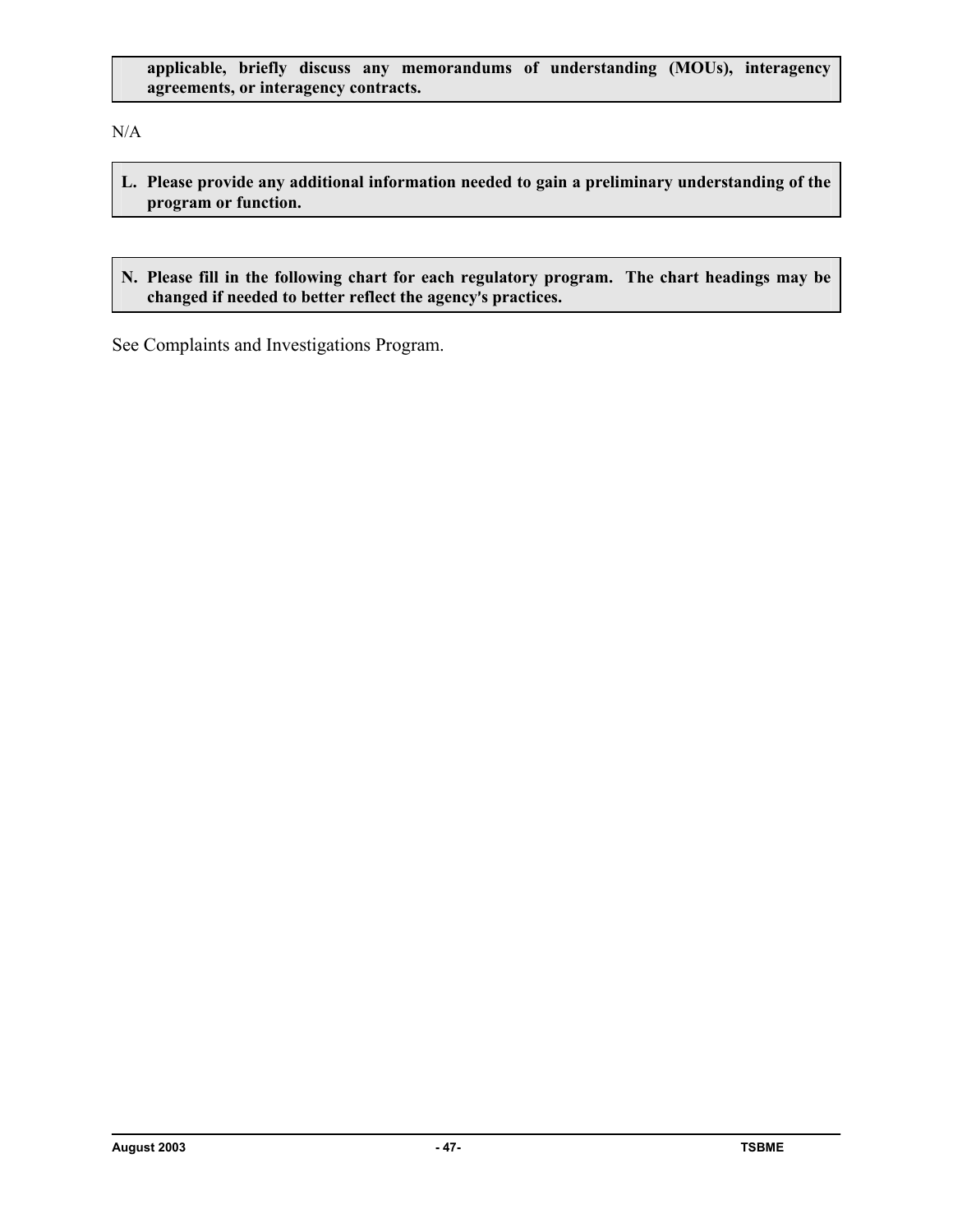# VI.2. Guide to Agency Programs – Finance

Please complete this section for each agency program (**or each agency function, activity, or service if more appropriate**). Copy and paste the question boxes as many times as needed to discuss each program, activity, or function. Please contact Sunset staff with any questions about applying this section to your agency.

## **A. Please complete the following chart.**

| <b>Texas State Board of Medical Examiners</b><br><b>Exhibit 14: Program or Function Information — Fiscal Year 2002</b> |                                          |
|------------------------------------------------------------------------------------------------------------------------|------------------------------------------|
| <b>Name of Program or Function</b>                                                                                     | <b>Indirect Administration</b>           |
| <b>Location/Division</b>                                                                                               | Headquarters/Finance $\&$ Administration |
| <b>Contact Name</b>                                                                                                    | Laurie Perez                             |
| <b>Number of Budgeted FTEs, FY 2002</b>                                                                                | 9.00                                     |
| <b>Number of Actual FTEs as of August</b><br>31, 2002                                                                  | 8.00                                     |

## **B. What are the key services of this function or program? Describe the major activities involved in providing all services.**

Key services of the Finance Division are support functions of the agency. Support functions provided include accounts payable, purchasing, facilities management, cash posting and updating, budgeting and planning, general accounting, mailroom operations (incoming  $\&$ outgoing mail), payroll, human resources, reporting, and reception area.

## **C. When and for what purpose was the program or function created? Describe any statutory or other requirements for this program or function.**

The Indirect Administration strategy was included by the 74<sup>th</sup> Legislative Session (1996-1997) biennium). There has always been a Finance Division; expenses were allocated among the strategies before the Indirect Administration strategy was created.

#### **D. Describe any important history not included in the general agency history section, including a discussion of how the services or functions have changed from the original intent. Will there be a time when the mission will be accomplished and the program or function will no longer be needed?**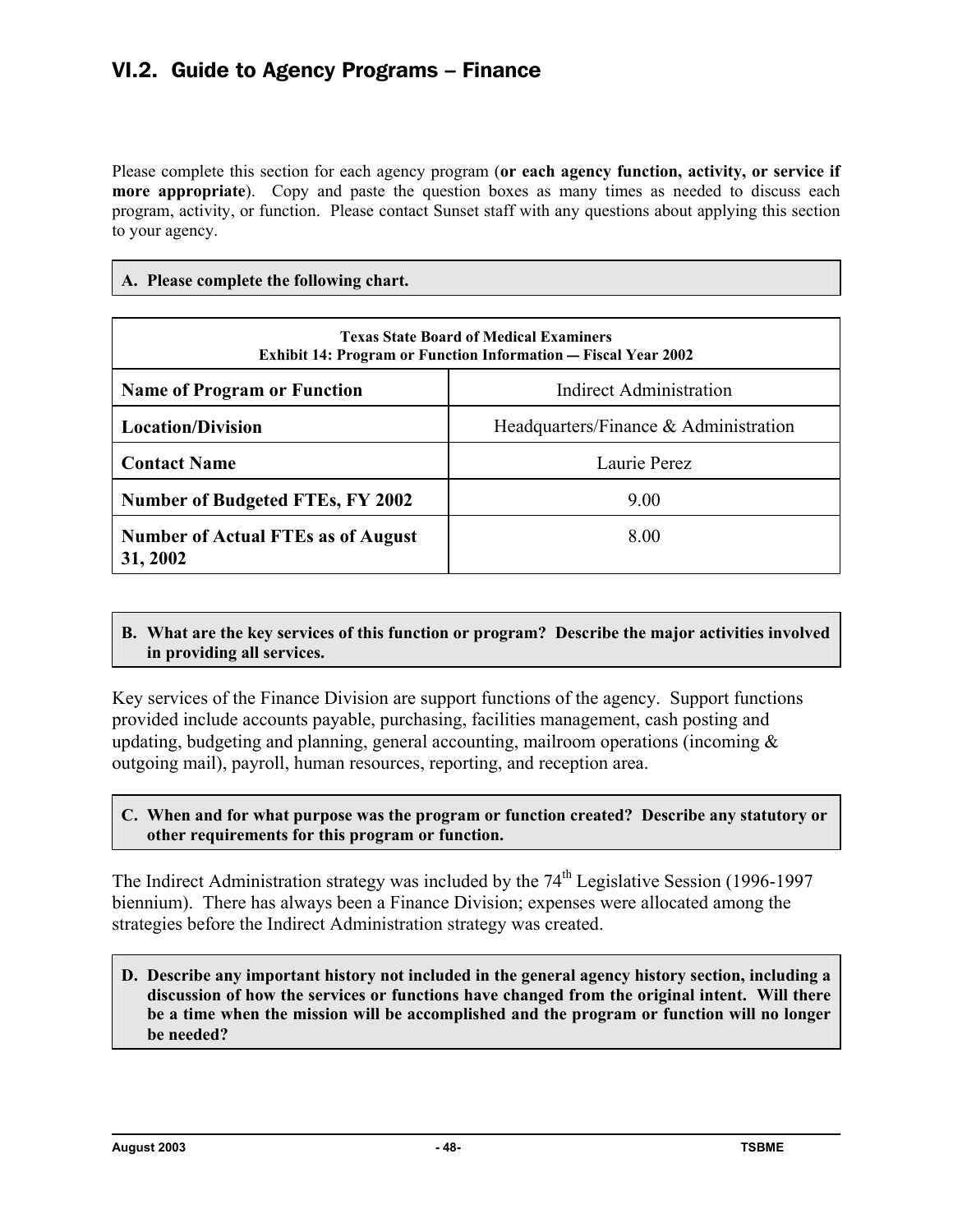The support functions within the Finance Division have increased along with the increase of the size of the agency. As the agency increases in size and complexity, so does the responsibility to support the agency.

# **E. Describe who or what this program or function affects. List any qualifications or eligibility requirements for persons or entities affected. Provide a statistical breakdown of persons or entities affected.**

The Finance Division supports all agency employees on the functions listed above. The division also interacts with many other state agencies with regard to financial and administrative matters. The Finance Division also provides all accounting support to the Health Professions Council. This includes accounts payable, payroll, general accounting, and reporting. This is accomplished through an interagency agreement. In the past, this agency shared functions with the Board of Nurse Examiners. Payroll and accounts payable functions were shared through an interagency agreement during a staff transition time.

### **F. Describe how the program or function is administered. Include flowcharts, timelines, or other illustrations as necessary to describe agency policies and procedures. List any field or regional services.**

All staff of the Finance Division is located within the headquarters building in Austin, Texas. Seven staff members report directly to the Director of Finance. Each staff members takes on specific responsibilities with the Finance Division to ensure support is given to the agency in an accurate, timely, and professional manner.

**G. If the program or function works with local units of government, (e.g., Councils of Governments, Soil and Water Conservation Districts), please include a brief, general description of these entities and their relationship to the agency.**

N/A

**H. Identify all funding sources and amounts for the program or function, including federal grants and pass-through monies. Describe any funding formulas or funding conventions. For state funding sources, please specify (e.g., general revenue, appropriations rider, budget strategy, fees/dues).**

The Finance Division is funded through the Indirect Administration strategy of the appropriations process with General Revenue.

# **I. Are current and future funding resources appropriate to achieve program mission, goals, objectives, and performance targets? Explain.**

Yes

**J. Identify any programs internal or external to the agency that provide identical or similar services or functions. Describe the similarities and differences.**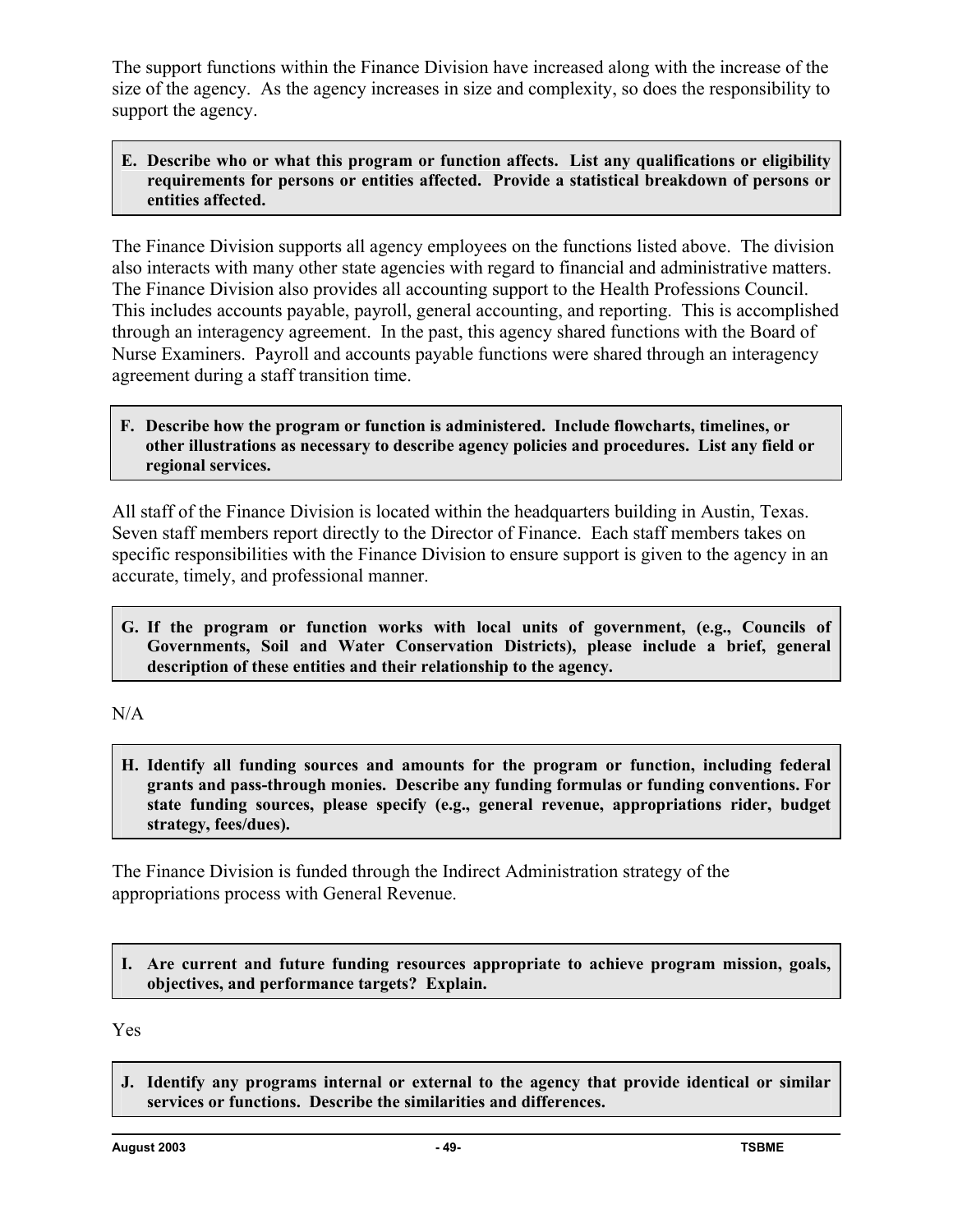**K. Discuss how the program or function is coordinating its activities to avoid duplication or**  conflict with the other programs listed in Question J and with the agency's customers. If **applicable, briefly discuss any memorandums of understanding (MOUs), interagency agreements, or interagency contracts.**

This agency has shared in interagency agreements with other HPC member agencies for copy shop services and courier services through outsourced contracts managed by TSBME.

**L. Please provide any additional information needed to gain a preliminary understanding of the program or function.**

**M. Regulatory programs relate to the licensing, registration, certification, or permitting of a person, business, or other entity. If this is a regulatory program, please describe:**

- why the regulation is needed;
- the scope of, and procedures for, inspections or audits of regulated entities;
- follow-up activities conducted when non-compliance is identified;
- sanctions available to the agency to ensure compliance; and
- procedures for handling consumer/public complaints against regulated entities.

See Complaints and Investigations Program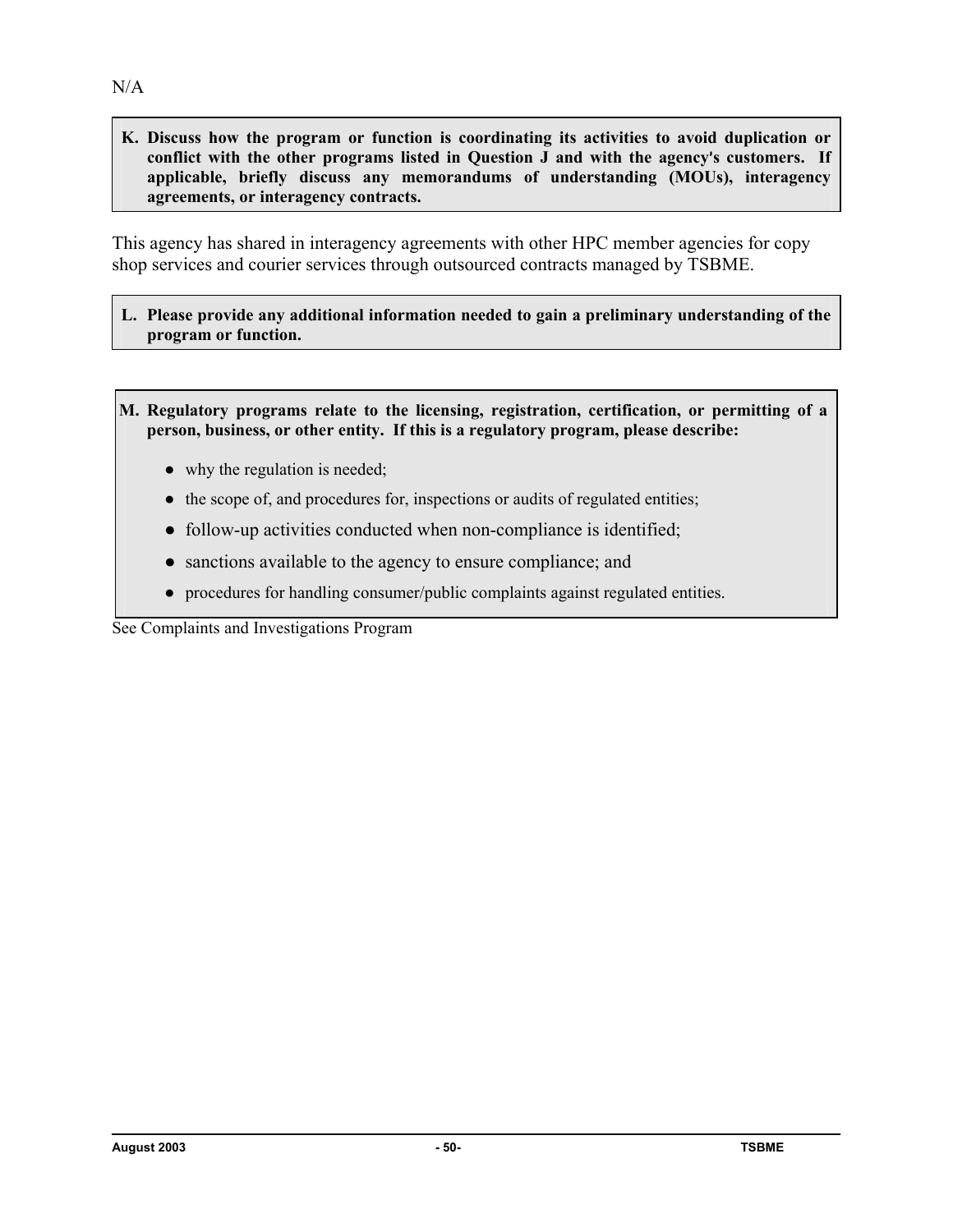# VI.3. Guide to Agency Programs - Public Education

| (Agency Name)<br><b>Exhibit 14: Program or Function Information - Fiscal Year 2002</b> |                         |
|----------------------------------------------------------------------------------------|-------------------------|
| <b>Name of Program or Function</b>                                                     | <b>Public Education</b> |
| <b>Location/Division</b>                                                               | Central Administration  |
| <b>Contact Name</b>                                                                    | Jane McFarland          |
| <b>Number of Budgeted FTEs, FY 2002</b>                                                | 3.25                    |
| Number of Actual FTEs as of August 31, 2002                                            | 3 2 5                   |

### **B. What are the key services of this function or program? Describe the major activities involved in providing all services.**

The public education program serves as the major point of contact with members of the news media and the primary source of information regarding agency programs. Functions include the following:

- Media relations: responding to inquiries; disseminating press releases; providing media interviews; coordinating media contact with senior staff and board members
- Preparing publications: gathering information, writing, editing, doing layout, design and pre-press for agency publications; working with printers and other means of dissemination; determining quantities; maintaining databases and coordinating mailing and other means of distribution.
- Presentations: preparing presentations for senior staff and board members; representing agency at meetings and functions.
- Public Information Committee: Providing support for the board's Public Information Committee; coordinating with members of the public who wish to address the board through the committee.
- Customer Outreach Plan: Developing coordinated plan for communication of agency's messages to various segments of its constituencies using various media including publications, presentations and the agency website.

## **C. When and for what purpose was the program or function created? Describe any statutory or other requirements for this program or function.**

The function was created to help the agency better fill its mission to protect the public by creating greater public awareness. Prior to creation of the public information officer position, the functions were carried out at a minimal level by various other staff members. The statutory basis is in Texas Occupations Code, **Chapter 154. Public Interest Information And Complaint Procedures** Board Rule 199, Public Information.

**D. Describe any important history not included in the general agency history section, including a discussion of how the services or functions have changed from the original intent. Will there be a time when the mission will be accomplished and the program or function will no longer be needed?**

The Public Information Officer position was created in 1994. The duties at that time were media relations, publications, and presentations. During an agency reorganization in 1999, the program was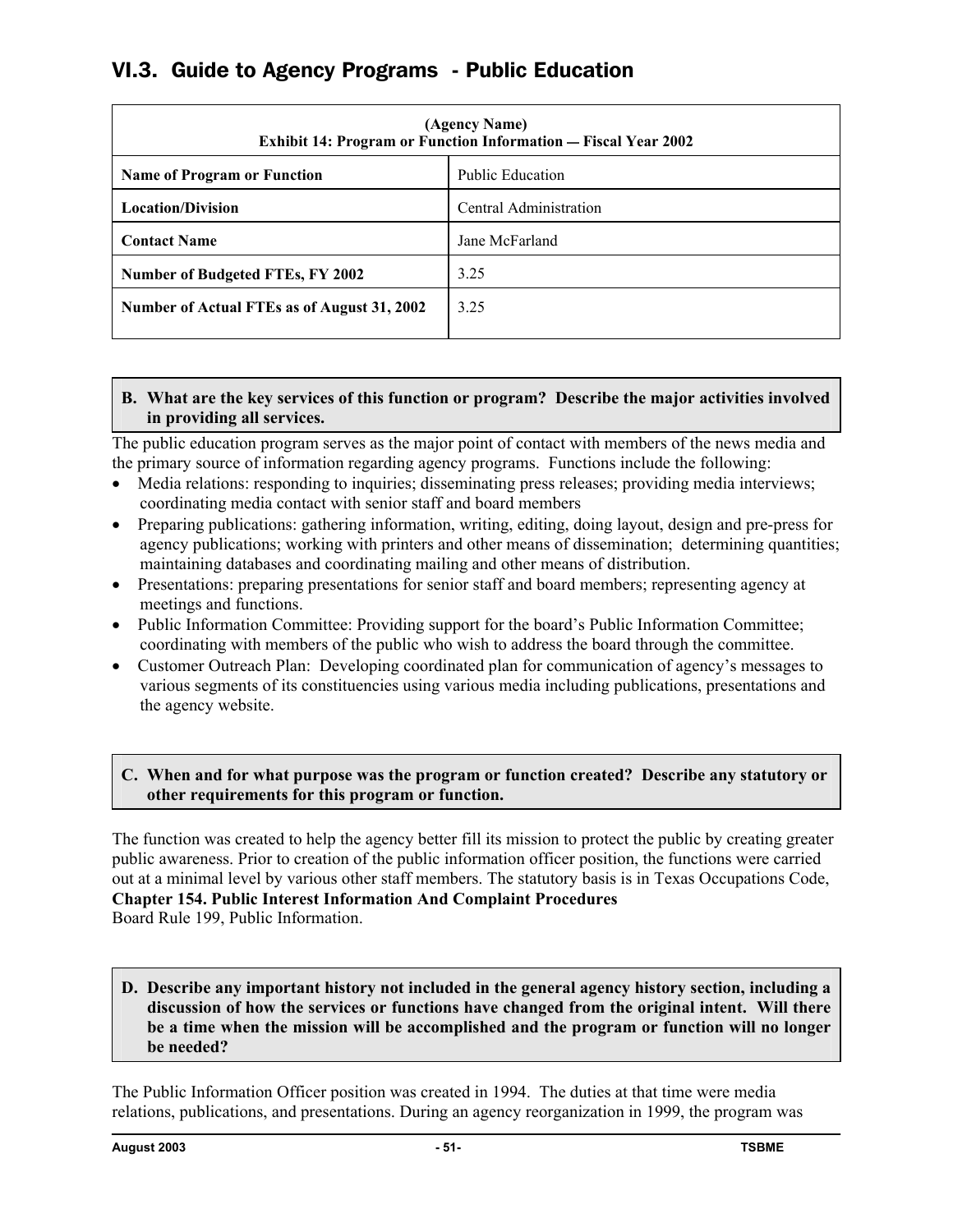moved to the Customer Affairs division and additional duties were added, including supervision of the agency's open records function and design and content of the agency web site. Two FTEs were moved from other departments to handle these functions. In 2002, the program reverted to its original functions and was moved into Central Administration to allow greater contact with the executive director and senior staff.

The mission will continue to be ongoing as there will always be a need to inform the public.

### **E. Describe who or what this program or function affects. List any qualifications or eligibility requirements for persons or entities affected. Provide a statistical breakdown of persons or entities affected.**

The Public Education Program affects the following: All agency staff and members of the boards Media from throughout the state, nation and other countries All licensees The public (indirectly through the media) Elected officials Health care entities and professional organizations

There are no eligibility requirements.

## **F. Describe how the program or function is administered. Include flowcharts, timelines, or other illustrations as necessary to describe agency policies and procedures. List any field or regional services.**

The program is administered under the agency's Executive Director. The Public Information Officer reports to the agency's Special Projects Manager who works under the direction of the Deputy Executive Director. The Public Information/Profile Committee of the Medical Board provides policy direction to the program.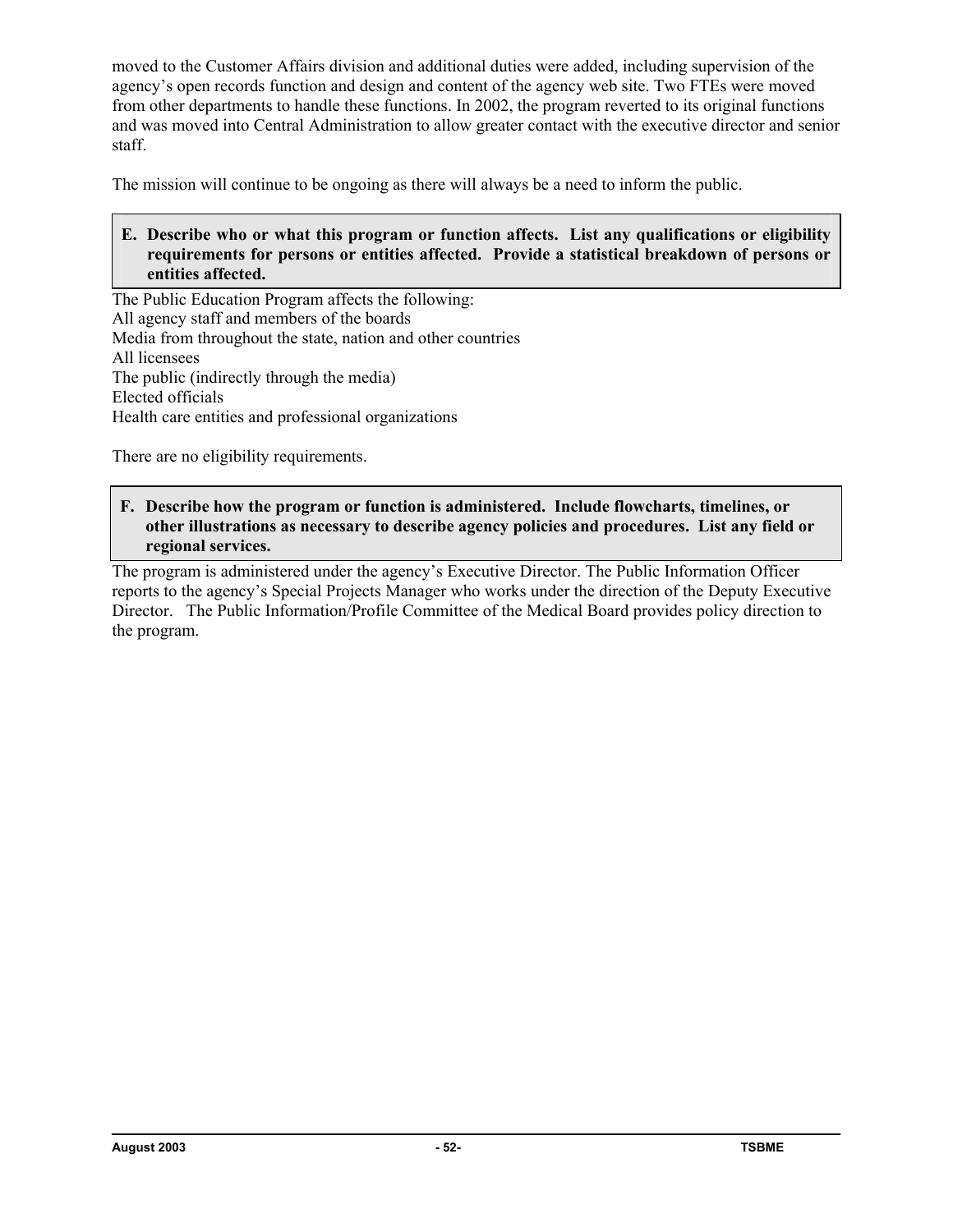**G. If the program or function works with local units of government, (e.g., Councils of Governments, Soil and Water Conservation Districts), please include a brief, general description of these entities and their relationship to the agency.**

NA

**H. Identify all funding sources and amounts for the program or function, including federal grants and pass-through monies. Describe any funding formulas or funding conventions. For state funding sources, please specify (e.g., general revenue, appropriations rider, budget strategy, fees/dues).**

Public Education is funded by general revenue appropriation in the agency's Enforcement Strategy 2.2.1

#### **I. Are current and future funding resources appropriate to achieve program mission, goals, objectives, and performance targets? Explain.**

Agency funding during the FY02/03 biennium was not sufficient to support public outreach and education programs at the same level as previous years. Publication of the agency newsletter was delayed and the number of pages reduced. Beginning in summer of 2003, the newsletter was produced only in electronic format through the agency's website. With passage of SB 104 by the  $78<sup>th</sup>$  Legislature, agency appropriations were increased and will provide for increased public education programs.

### **J. Identify any programs internal or external to the agency that provide identical or similar services or functions. Describe the similarities and differences.**

There is no other program that provides identical or similar functions. Most large state agencies provide information through a public information officer and each has unique knowledge of his/her agency.

**K. Discuss how the program or function is coordinating its activities to avoid duplication or**  conflict with the other programs listed in Question J and with the agency's customers. If **applicable, briefly discuss any memorandums of understanding (MOUs), interagency agreements, or interagency contracts.**

NA

**L. Please provide any additional information needed to gain a preliminary understanding of the program or function.**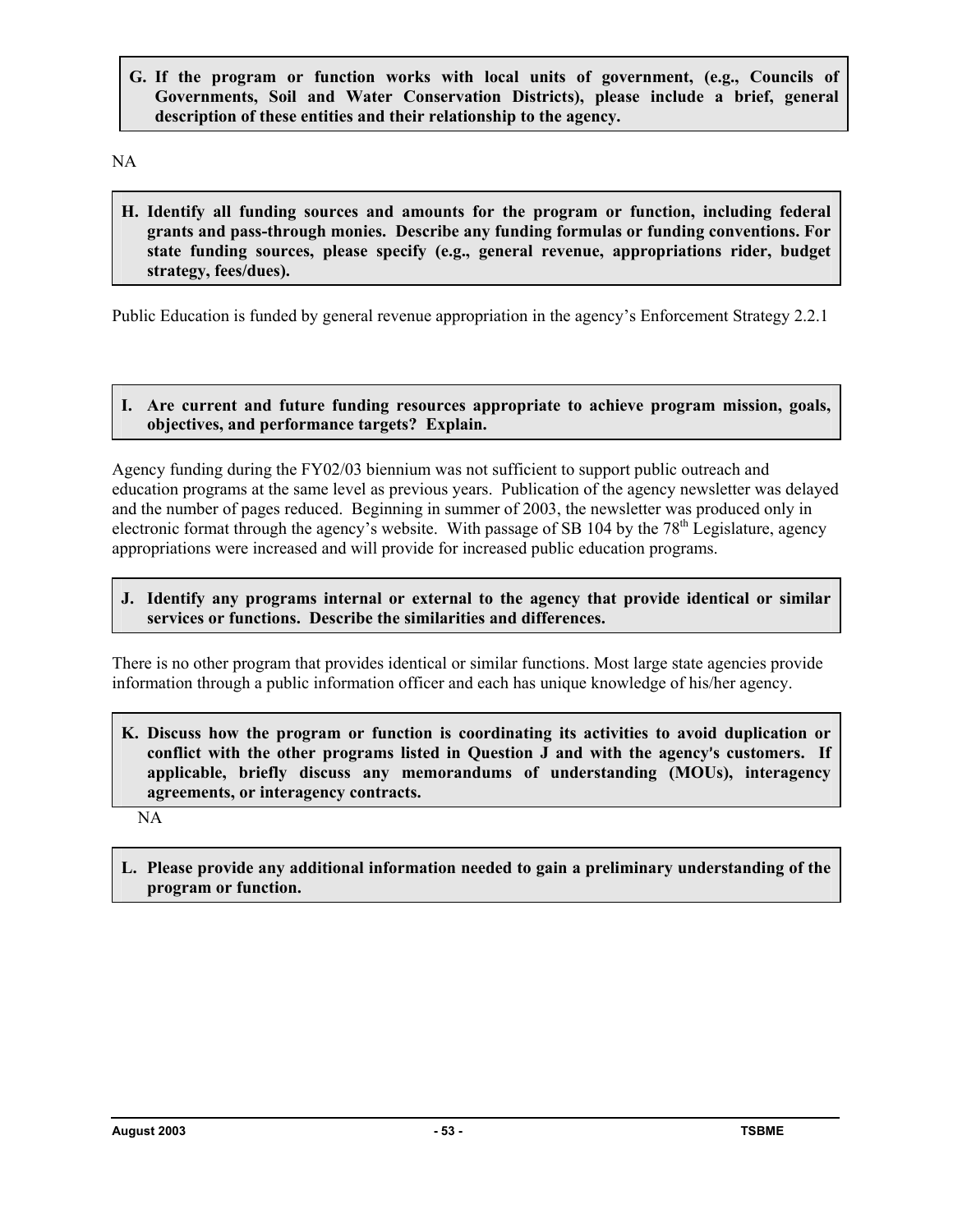- **M. Regulatory programs relate to the licensing, registration, certification, or permitting of a person, business, or other entity. If this is a regulatory program, please describe:**
	- why the regulation is needed;
	- the scope of, and procedures for, inspections or audits of regulated entities;
	- follow-up activities conducted when non-compliance is identified;
	- sanctions available to the agency to ensure compliance; and
	- procedures for handling consumer/public complaints against regulated entities.

# NA

**N. Please fill in the following chart for each regulatory program. The chart headings may be changed if needed to better reflect the agency**=**s practices.**

See Complaints and Investigations Program.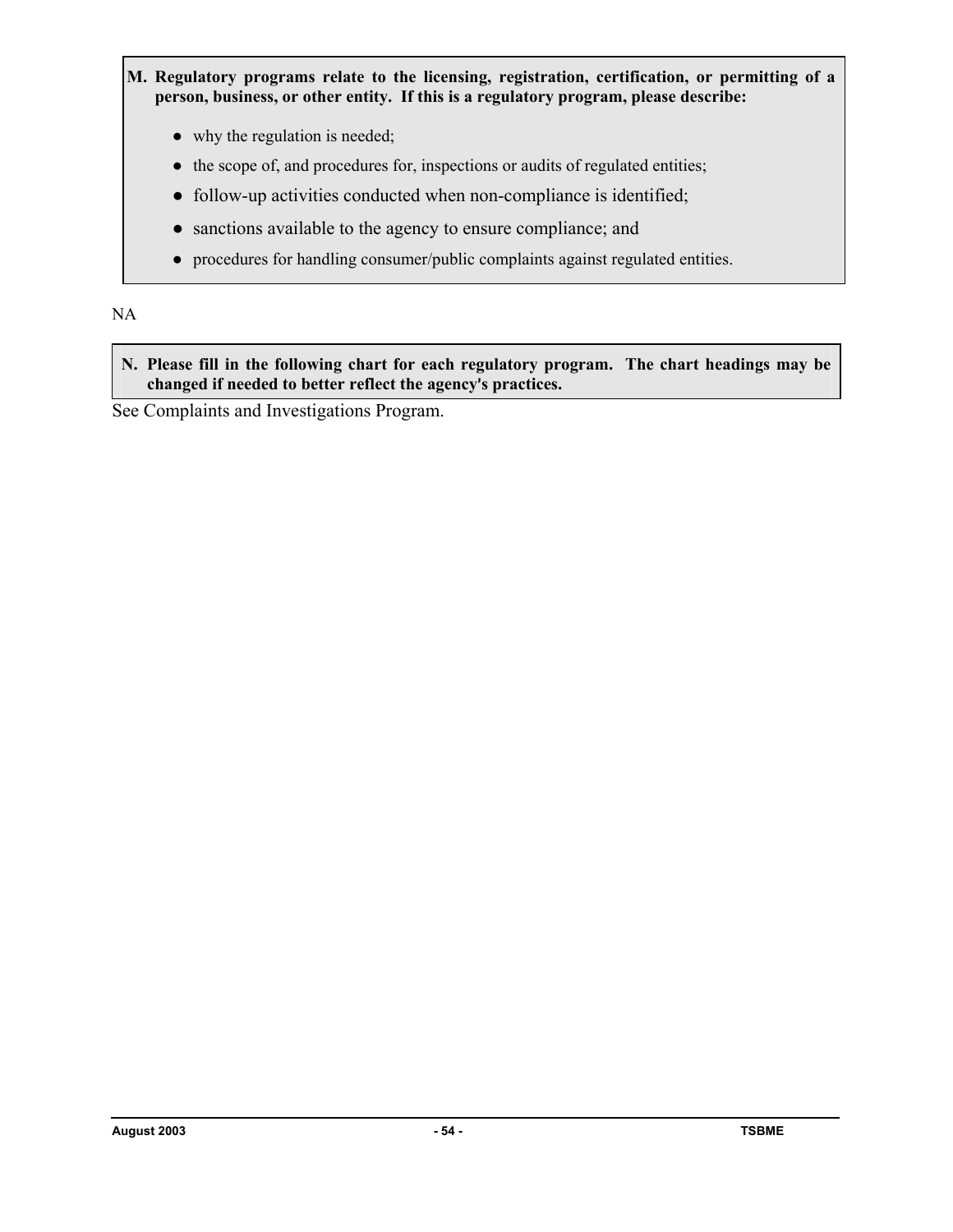# VI.4. Guide to Agency Programs - Computer Services

**A. Please complete the following chart.**

| <b>Texas State Board of Medical Examiners</b><br><b>Exhibit 14: Program or Function Information - Fiscal Year 2002</b> |                          |
|------------------------------------------------------------------------------------------------------------------------|--------------------------|
| <b>Name of Program or Function</b>                                                                                     | <b>Computer Services</b> |
| <b>Location/Division</b>                                                                                               | <b>Customer Affairs</b>  |
| <b>Contact Name</b>                                                                                                    | Jaime Garanflo           |
| <b>Number of Budgeted FTEs, FY 2002</b>                                                                                | 6.0                      |
| Number of Actual FTEs as of August 31, 2002                                                                            | 5.5                      |

#### **B. What are the key services of this function or program? Describe the major activities involved in providing all services.**

Computer Services provides programming and technical support services to the agency. A customwritten automated information system tracks all facets of the agency's services, from cash receipting, to licensure to enforcement. In addition, technical staff provide network administration, PC support, and technical programming services for the agency's web site.

#### **C. When and for what purpose was the program or function created? Describe any statutory or other requirements for this program or function.**

The program was created in the late 1980's when the agency's automated information functions were moved from a service provider to in-house staff. There are no statutory requirements for it.

**D. Describe any important history not included in the general agency history section, including a discussion of how the services or functions have changed from the original intent. Will there be a time when the mission will be accomplished and the program or function will no longer be needed?**

Originally the program consisted of two programmers and has grown over time to handle the increased automation needs of agency staff and customers.

#### **E. Describe who or what this program or function affects. List any qualifications or eligibility requirements for persons or entities affected. Provide a statistical breakdown of persons or entities affected.**

Most users are agency staff, located in Austin. The agency's field investigators also utilize PCs and the automated information system and are supported by Computer Services. The public is able to browse TSBME data and service information via the agency's web site.

#### **F. Describe how the program or function is administered. Include flowcharts, timelines, or other illustrations as necessary to describe agency policies and procedures. List any field or regional services.**

**August 2003 - 55 - TSBME**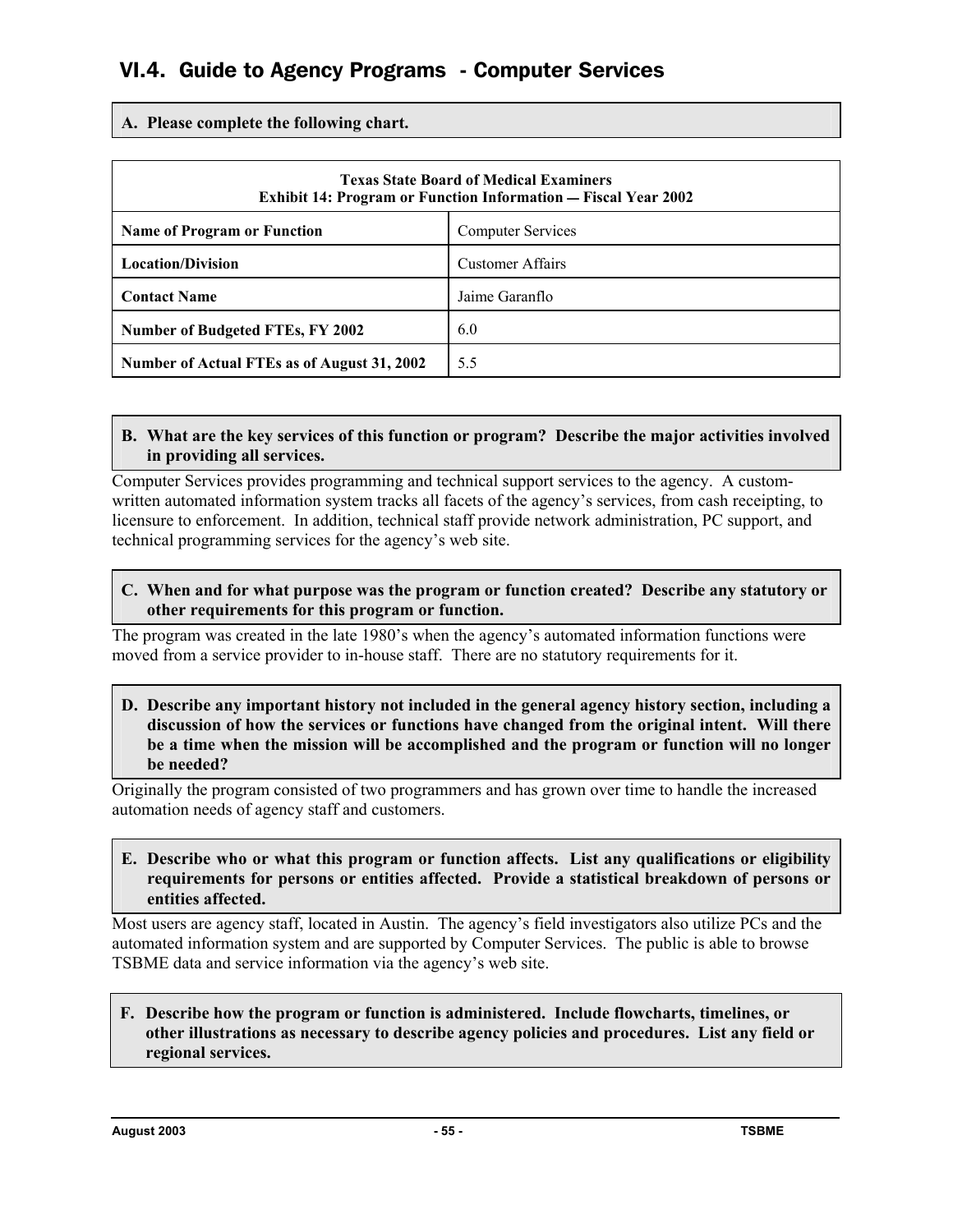This program is administered by the Customer Affairs Division of the agency. The manager of the department reports directly to the Director of Customer Affairs. Staff include the manager, 3 programmers, a network administrator and PC support specialist.

**G. If the program or function works with local units of government, (e.g., Councils of Governments, Soil and Water Conservation Districts), please include a brief, general description of these entities and their relationship to the agency.**

Not applicable.

**H. Identify all funding sources and amounts for the program or function, including federal grants and pass-through monies. Describe any funding formulas or funding conventions. For state funding sources, please specify (e.g., general revenue, appropriations rider, budget strategy, fees/dues).**

This program is funded through the agency's licensure strategy via funds appropriated by the legislature (general revenue).

- **I. Are current and future funding resources appropriate to achieve program mission, goals, objectives, and performance targets? Explain.**
- **J. Identify any programs internal or external to the agency that provide identical or similar services or functions. Describe the similarities and differences.**

None.

**K. Discuss how the program or function is coordinating its activities to avoid duplication or**  conflict with the other programs listed in Question J and with the agency's customers. If **applicable, briefly discuss any memorandums of understanding (MOUs), interagency agreements, or interagency contracts.**

Not applicable.

## **L. Please provide any additional information needed to gain a preliminary understanding of the program or function.**

Computer Services recently (July 2003) implemented a new automated information system, customwritten by in-house programming staff. It brings the system into the Windows environment, with a graphical user interface, and will allow for easier modification as statute and rules change over time. The program is in the midst of preparing for changes required due to the passage of SB 104 in the last legislative session, which expands Enforcement activities and creates new data reporting requirements..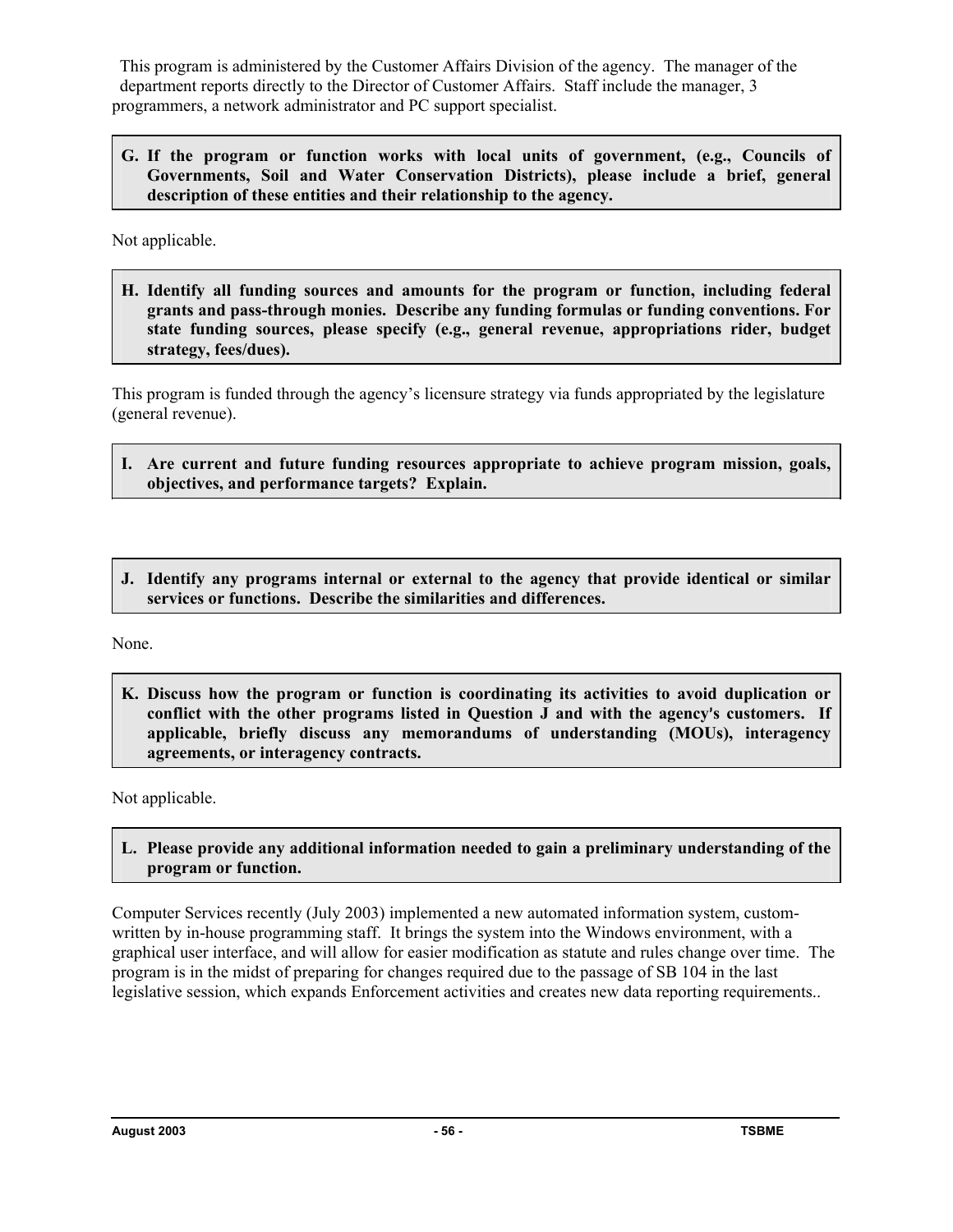- **M. Regulatory programs relate to the licensing, registration, certification, or permitting of a person, business, or other entity. If this is a regulatory program, please describe:**
	- why the regulation is needed;
	- the scope of, and procedures for, inspections or audits of regulated entities;
	- follow-up activities conducted when non-compliance is identified;
	- sanctions available to the agency to ensure compliance; and
	- procedures for handling consumer/public complaints against regulated entities.

## Not applicable.

**N. Please fill in the following chart for each regulatory program. The chart headings may be changed if needed to better reflect the agency**=**s practices.**

See Complaints and Investigations Program.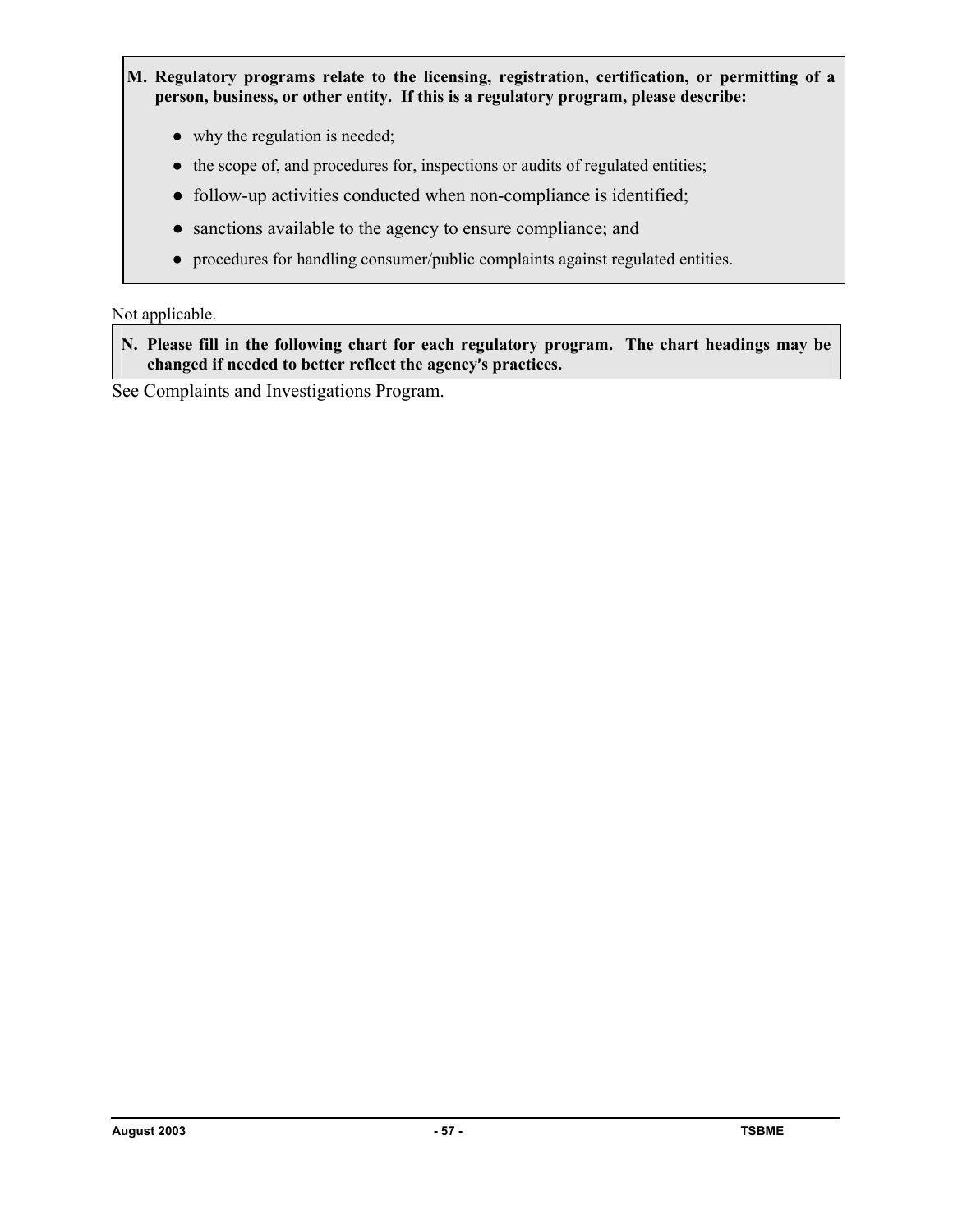# VI. 5. Guide to Agency Programs - Customer Information Center

**A. Please complete the following chart.**

| <b>Texas State Board of Medical Examiners</b><br><b>Exhibit 14: Program or Function Information — Fiscal Year 2002</b> |                                    |
|------------------------------------------------------------------------------------------------------------------------|------------------------------------|
| <b>Name of Program or Function</b>                                                                                     | <b>Customer Information Center</b> |
| <b>Location/Division</b>                                                                                               | <b>Customer Affairs</b>            |
| <b>Contact Name</b>                                                                                                    | Jaime Garanflo                     |
| Number of Budgeted FTEs, FY 2002                                                                                       | 7.75                               |
| Number of Actual FTEs as of August 31, 2002                                                                            | 5.75                               |

#### **B. What are the key services of this function or program? Describe the major activities involved in providing all services.**

The Customer Information Center (CIC) is the front line of the agency. The CIC representatives provide information about the agency's licensees, programs, rules and statute to members of the public and other customers. This information is provided by phone, electronically and in writing. Responsibility for the content and format of agency's web site and sale of data is also a part of this program.

As of 9/1/02, the CIC began screening applicants for physician licensure, and corresponding with the applicants to advise them of their status.

| <b>Total Calls - Verifications, Licensure, Permits, Hotline</b>     | 11,313     |
|---------------------------------------------------------------------|------------|
|                                                                     |            |
| In-House Written Verifications of Physicians                        | 5,216      |
| Automated (Dial up) HCE Verifications of Physicians                 | 5,438      |
| Automated (Dial up) Public Verifications of Physicians              | 21,536     |
| <b>TSBME Public Web-Based Verifications</b>                         | 10,834     |
| <b>TSBME Profile Verifications</b>                                  | N/A        |
| <b>Total Written/Automated Verifications</b>                        | 43,024     |
|                                                                     |            |
| <b>State Board Verifications</b>                                    | 266        |
| <b>Total - All Types of Verifications and Calls</b>                 | 54,336     |
|                                                                     |            |
| <b>Enforcement Complaint Brochures Mailed</b>                       | 664        |
|                                                                     |            |
| <b>Renewals</b>                                                     |            |
| Renewals for Permits Dept. (represents 45% of total sent by agency) | 168        |
|                                                                     |            |
| <b>Responses from General Agency E-Mail Account</b>                 | 526        |
|                                                                     |            |
| <b>Queued Calls</b>                                                 |            |
| Percentage of calls answered without going to queue                 | 59%        |
| Average speed of answer for calls in queue                          | 0:20       |
| <b>Products Sold</b>                                                |            |
| Data Products (Rev Cd 4457)                                         | \$7,259.19 |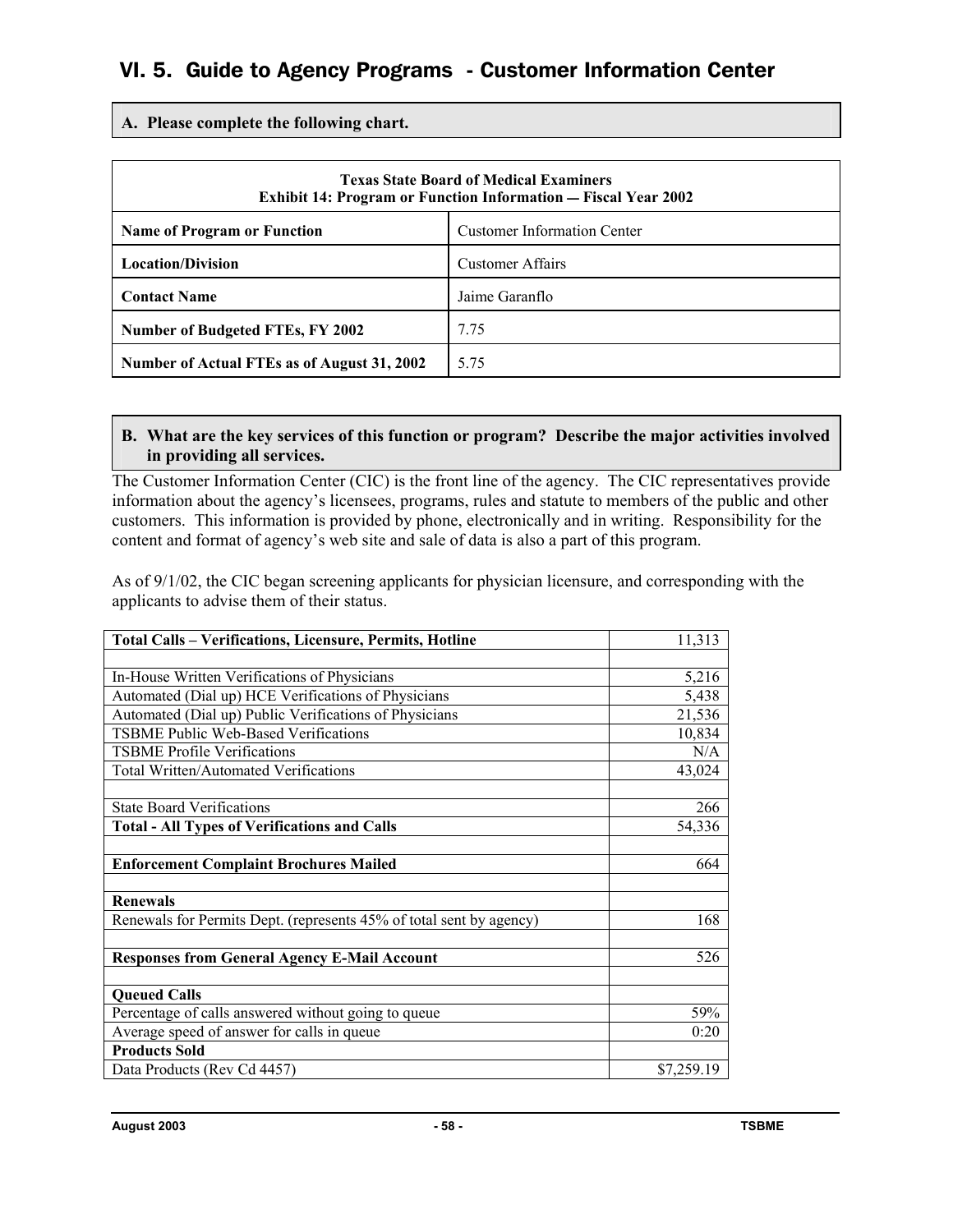**C. When and for what purpose was the program or function created? Describe any statutory or other requirements for this program or function.**

The CIC in its current format was created in 1999 following a study of the agency by KPMG. KPMG recommended a dedicated customer service function for a first line of incoming customer contact.

**D. Describe any important history not included in the general agency history section, including a discussion of how the services or functions have changed from the original intent. Will there be a time when the mission will be accomplished and the program or function will no longer be needed?**

Before the KPMG study, the CIC existed as the Verifications Department and handled only requests for information about licensees. The CIC has expanded since then and become an integral part of the agency. The CIC provides general information about all agency programs so that the program staff can concentrate on their detailed work. With the advent of the screening process, the agency was able to reduce the time to license physician applicants and improve communication with all parties. This program will always be needed within the agency.

#### **E. Describe who or what this program or function affects. List any qualifications or eligibility requirements for persons or entities affected. Provide a statistical breakdown of persons or entities affected.**

Entities served by this program include:

- Consumers of health care
- Complainants
- Licensees (physicians, physician assistants, acupuncturists, surgical assistants)
- Permit holders
- Applicants for licensure
- Health care entities
- Internal agency program staff
- Other state medical boards
- Other government agencies
- Law enforcement personnel

### **F. Describe how the program or function is administered. Include flowcharts, timelines, or other illustrations as necessary to describe agency policies and procedures. List any field or regional services.**

This program is administered by the Customer Affairs Division of the agency. The manager of the department reports to the Director of Customer Affairs. Staff include the manager, a lead representative and 5 CIC representative positions.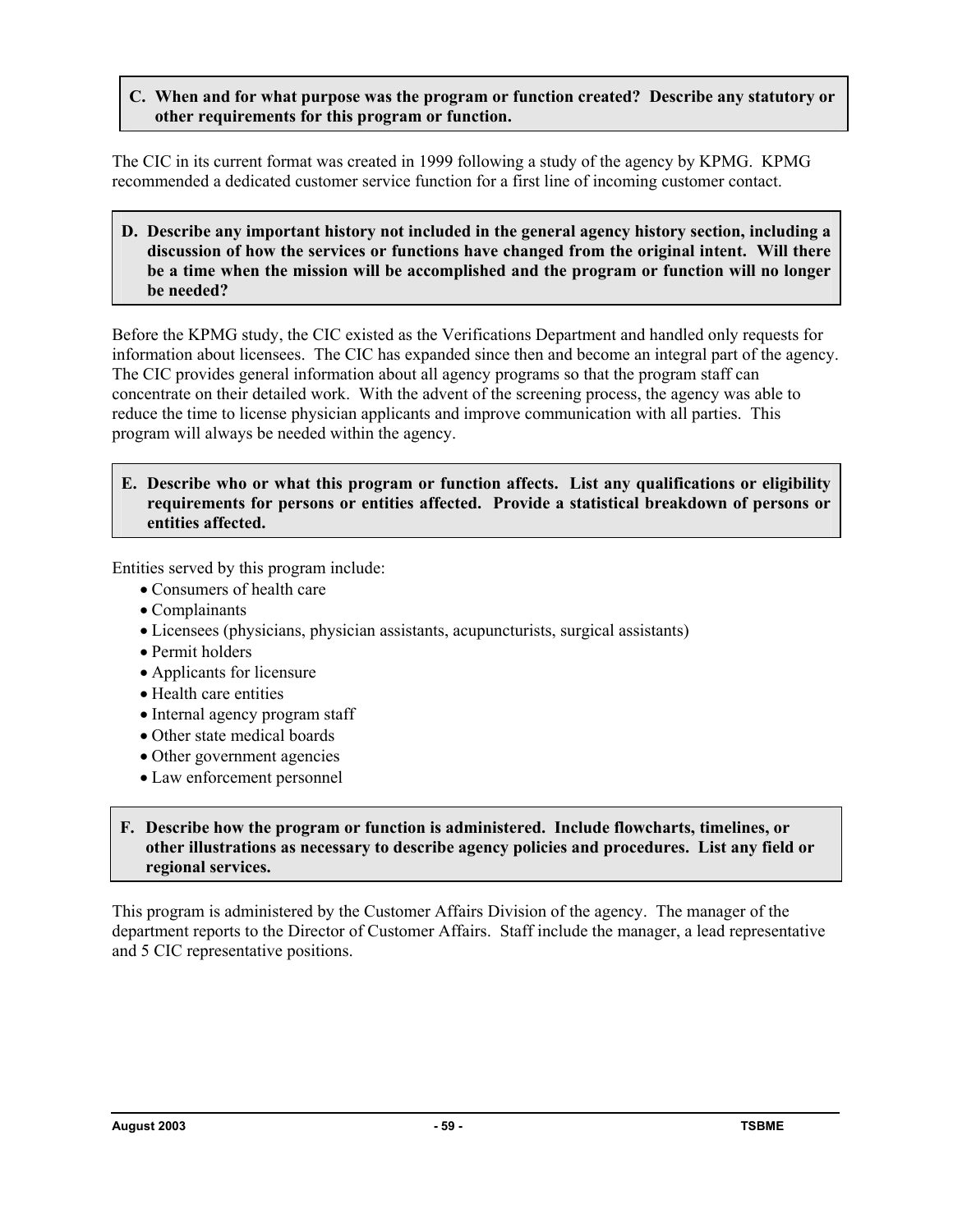**G. If the program or function works with local units of government, (e.g., Councils of Governments, Soil and Water Conservation Districts), please include a brief, general description of these entities and their relationship to the agency.**

Not applicable.

**H. Identify all funding sources and amounts for the program or function, including federal grants and pass-through monies. Describe any funding formulas or funding conventions. For state funding sources, please specify (e.g., general revenue, appropriations rider, budget strategy, fees/dues).**

This program is funded through the agency's licensure strategy via funds appropriated by the legislature (general revenue).

**I. Are current and future funding resources appropriate to achieve program mission, goals, objectives, and performance targets? Explain.**

The duties and responsibilities of the CIC representatives in this program have expanded considerably. Staff retention issues based in state benefits reduction and increased demands of the position will have to be addressed.

**J. Identify any programs internal or external to the agency that provide identical or similar services or functions. Describe the similarities and differences.** 

None.

**K. Discuss how the program or function is coordinating its activities to avoid duplication or conflict with the other programs listed in Question J and with the agency's customers. If applicable, briefly discuss any memorandums of understanding (MOUs), interagency agreements, or interagency contracts.**

Not applicable.

- **L. Please provide any additional information needed to gain a preliminary understanding of the program or function.**
- **M. Regulatory programs relate to the licensing, registration, certification, or permitting of a person, business, or other entity. If this is a regulatory program, please describe:**
	- why the regulation is needed;
	- the scope of, and procedures for, inspections or audits of regulated entities;
	- follow-up activities conducted when non-compliance is identified;
	- sanctions available to the agency to ensure compliance; and
	- procedures for handling consumer/public complaints against regulated entities.

Not applicable.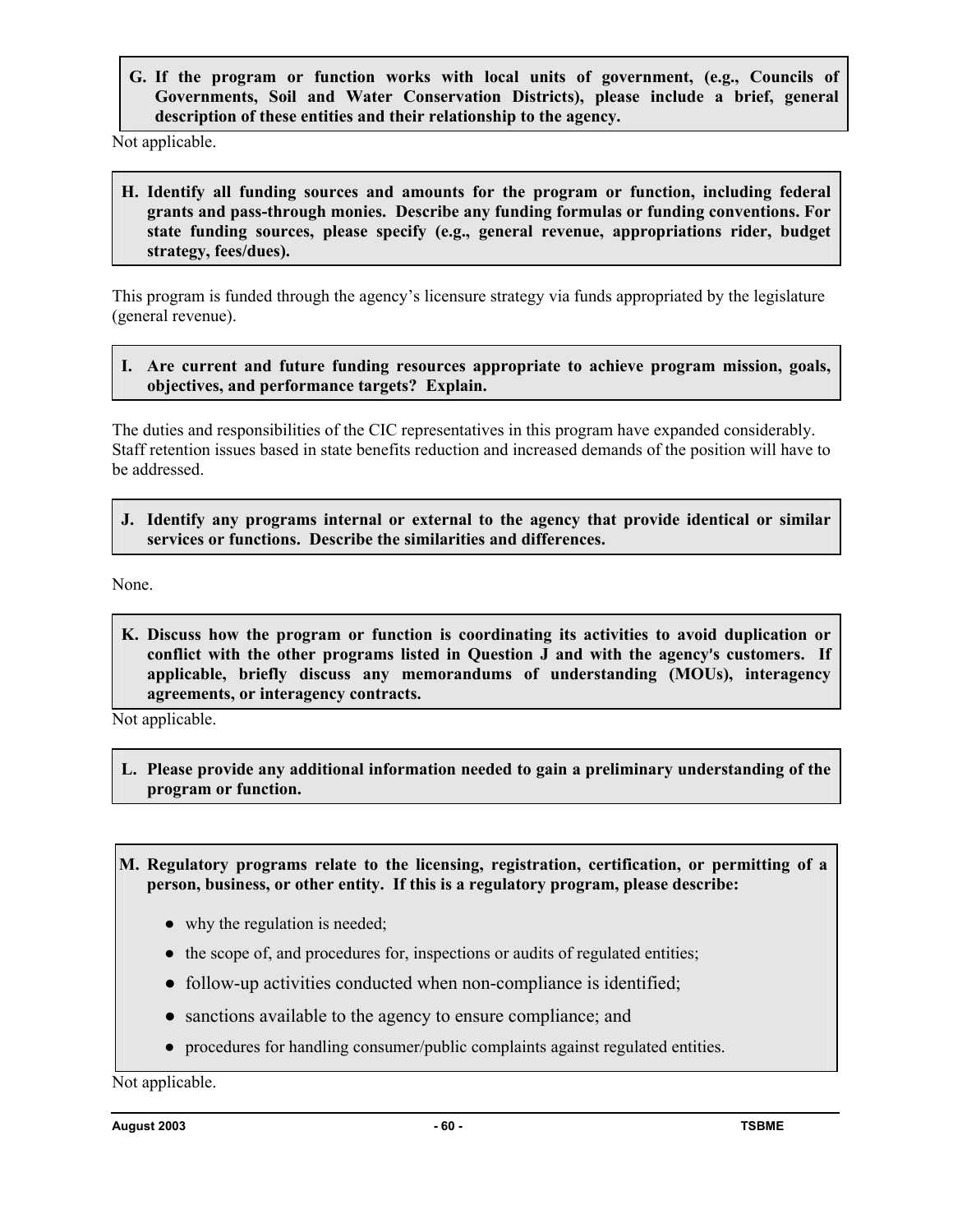# VI. 6. Guide to Agency Programs - Physician Licensure

**A. Please complete the following chart.**

| <b>Texas State Board of Medical Examiners</b><br><b>Exhibit 14: Program or Function Information — Fiscal Year 2002</b> |                         |
|------------------------------------------------------------------------------------------------------------------------|-------------------------|
| <b>Name of Program or Function</b>                                                                                     | Physician Licensure     |
| <b>Location/Division</b>                                                                                               | <b>Customer Affairs</b> |
| <b>Contact Name</b>                                                                                                    | Jaime Garanflo          |
| Number of Budgeted FTEs, FY 2002                                                                                       | 16                      |
| Number of Actual FTEs as of August 31, 2002                                                                            | 13.5                    |

### **B. What are the key services of this function or program? Describe the major activities involved in providing all services.**

This program administers the application processing and initial license issuance for physicians. Activities include:

- Communication with prospective applicants
- Data entry of application information
- Review, investigation and analysis of applications
- Recommendations of eligibility of applicants to Executive Director and Board
- On-going communication with applicants
- Administrative support to the Texas State Board of Medical Examiners
- Reports and recommendations to Executive Director and Board regarding rules

#### **C. When and for what purpose was the program or function created? Describe any statutory or other requirements for this program or function.**

Licenses to practice medicine are governed by Texas Occupations Code Chapter 155, Board Rules Chapter 163. The function has been in existence since the creation of the Texas State Board of Medical Examiners. The purpose of the program is to ensure that only qualified physicians become licensed in Texas.

#### **D. Describe any important history not included in the general agency history section, including a discussion of how the services or functions have changed from the original intent. Will there be a time when the mission will be accomplished and the program or function will no longer be needed?**

This function is on-going; there will not be a time when it is no longer needed.

## **E. Describe who or what this program or function affects. List any qualifications or eligibility requirements for persons or entities affected. Provide a statistical breakdown of persons or entities affected.**

Entities served by this program include:

• Patients in need of services to be provided by newly licensed physicians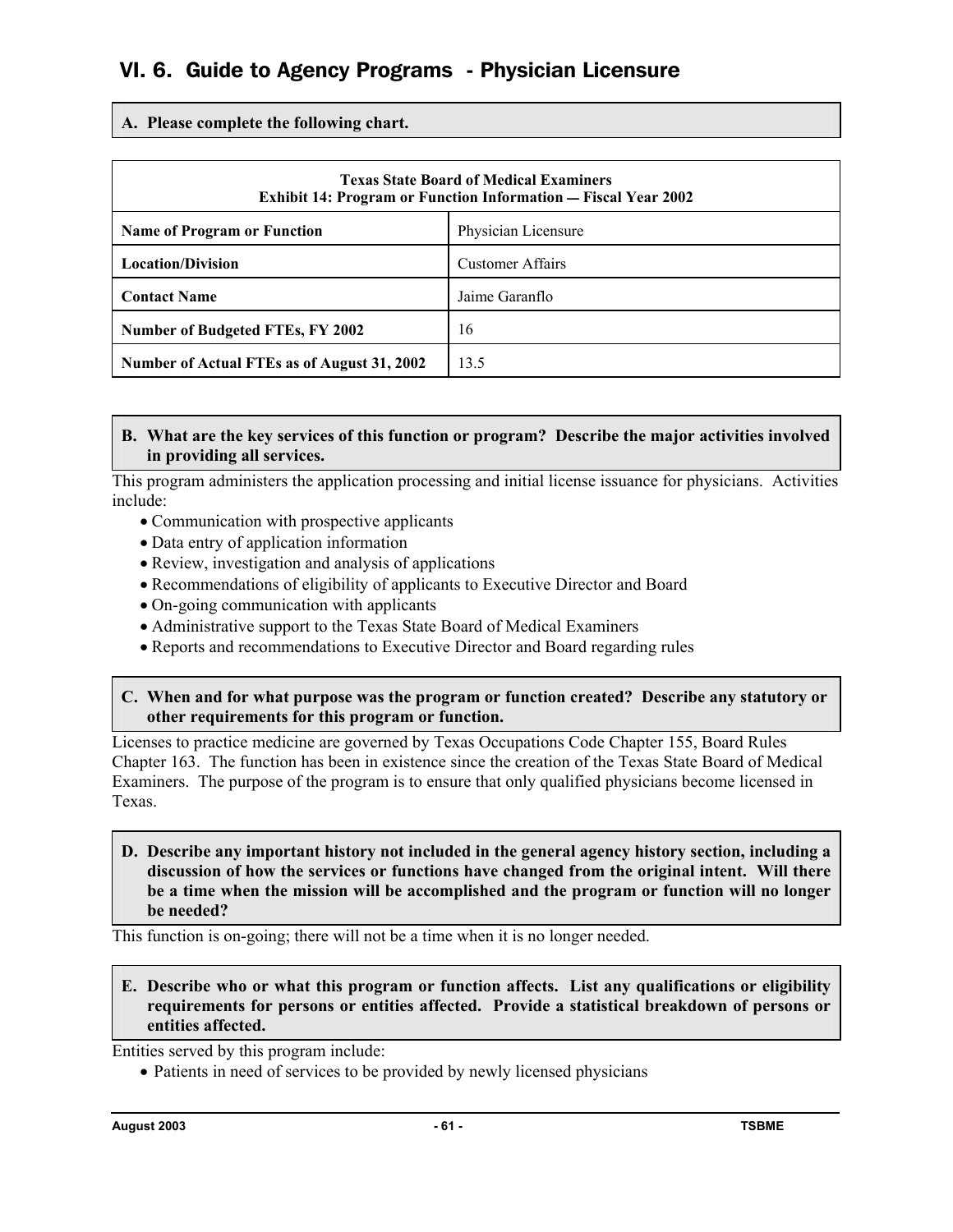- Entities employing/recruiting physicians
- Physician applicants
- Board and committee members

## **F. Describe how the program or function is administered. Include flowcharts, timelines, or other illustrations as necessary to describe agency policies and procedures. List any field or regional services.**

This program is administered by the Customer Affairs Division of the agency. The manager of the department reports to the Director of Customer Affairs. Staff include the manager, senior investigators and junior investigators. Applications are received by the mail room and forwarded to the program for data entry. The Customer Information Center screens the applications to determine if the required documents have been received. Once all documents are in, the files are forwarded to this program for investigation and content analysis. Staff advise the applicant of any items lacking to make a determination of eligibility. Questions related to an applicant's eligibility are presented to the Executive Director, who may make a determination or refer the applicant to a committee of a board for a determination.

**G. If the program or function works with local units of government, (e.g., Councils of Governments, Soil and Water Conservation Districts), please include a brief, general description of these entities and their relationship to the agency.**

Not applicable.

**H. Identify all funding sources and amounts for the program or function, including federal grants and pass-through monies. Describe any funding formulas or funding conventions. For state funding sources, please specify (e.g., general revenue, appropriations rider, budget strategy, fees/dues).**

This program is funded through the agency's licensure strategy via funds appropriated by the legislature (general revenue).

**I. Are current and future funding resources appropriate to achieve program mission, goals, objectives, and performance targets? Explain.**

Current funding resources are sufficient, however, additional resources would be needed in the future if services are to be expanded.

- **J. Identify any programs internal or external to the agency that provide identical or similar services or functions. Describe the similarities and differences.**
- **K. Discuss how the program or function is coordinating its activities to avoid duplication or**  conflict with the other programs listed in Question J and with the agency's customers. If **applicable, briefly discuss any memorandums of understanding (MOUs), interagency agreements, or interagency contracts.**
- **L. Please provide any additional information needed to gain a preliminary understanding of the**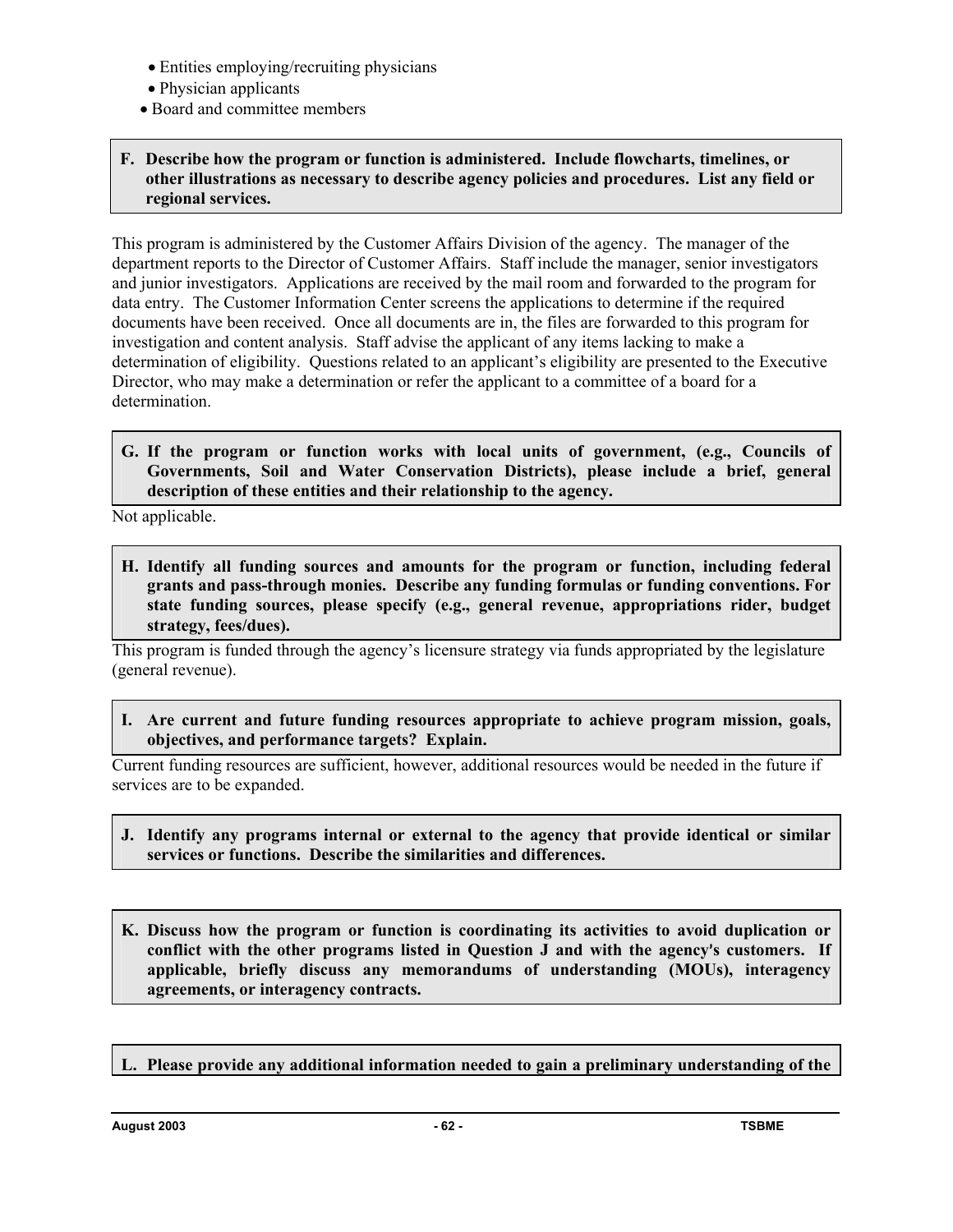## **M. Regulatory programs relate to the licensing, registration, certification, or permitting of a person, business, or other entity. If this is a regulatory program, please describe:**

- why the regulation is needed;
- the scope of, and procedures for, inspections or audits of regulated entities;
- follow-up activities conducted when non-compliance is identified;
- sanctions available to the agency to ensure compliance; and
- procedures for handling consumer/public complaints against regulated entities.

#### **Why Regulation is Needed**

• To ensure that the licensed physicians meet minimum qualifications for licensure and practice in compliance with the statute.

#### **Inspections, Audits**

Please see the guides for the Complaints and Investigations Program.

#### **Non-Compliance Activities**

Please see the guides for the Complaints and Investigations programs.

#### **Sanctions Available**

Please see the guides for the Complaints and Investigations programs.

#### **Complaint Procedures**

Please see the guides for the Complaints and Investigations programs.

#### **N. Please fill in the following chart for each regulatory program. The chart headings may be changed if needed to better reflect the agency**=**s practices.**

Please see Complaints and Investigations program.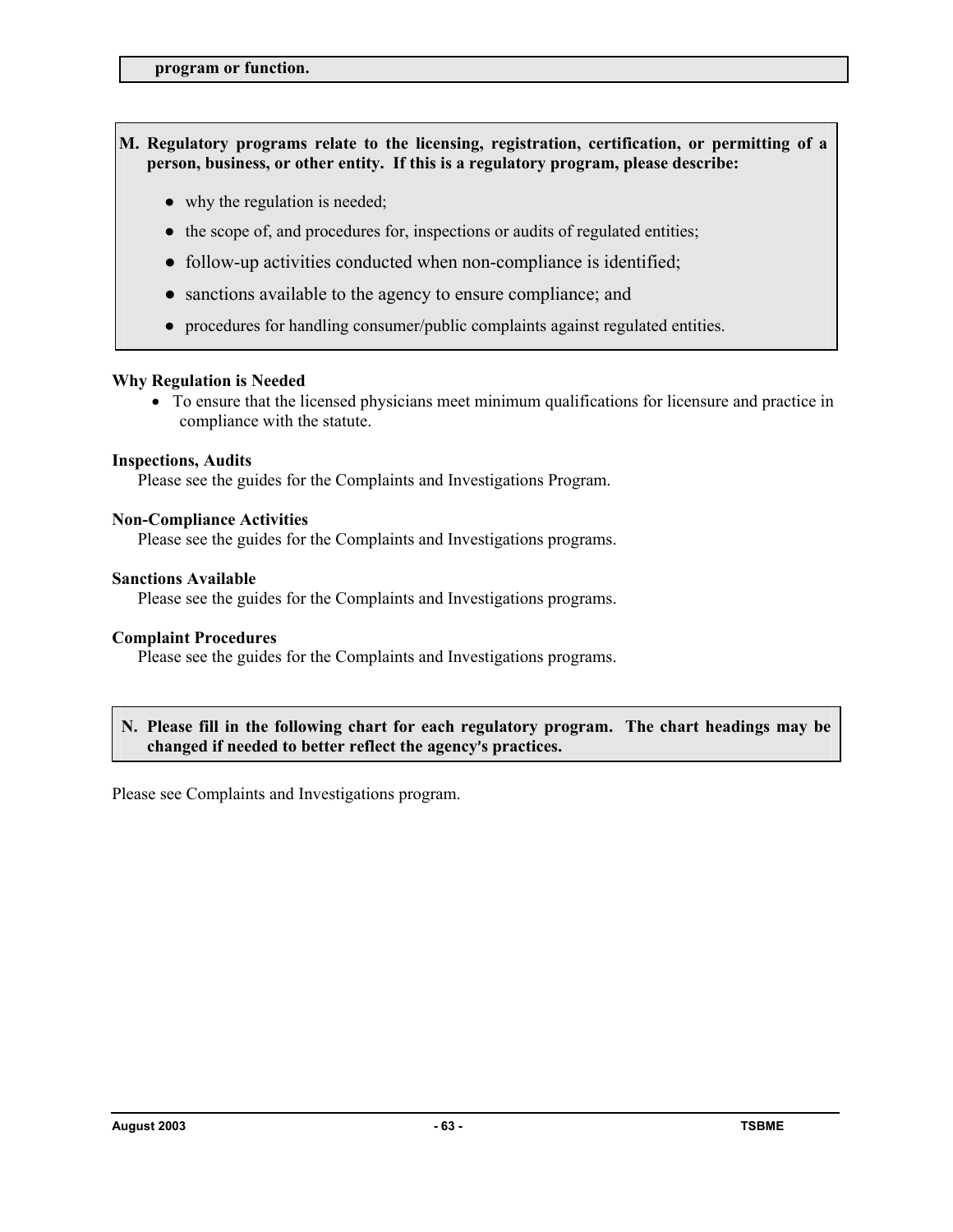# VI.7. Guide to Agency Programs - Physician Assistant and Acupuncture

**A. Please complete the following chart.**

| <b>Texas State Board of Medical Examiners</b><br><b>Exhibit 14: Program or Function Information — Fiscal Year 2002</b> |                         |
|------------------------------------------------------------------------------------------------------------------------|-------------------------|
| Physician Assistant and Acupuncture Program<br><b>Name of Program or Function</b>                                      |                         |
| <b>Location/Division</b>                                                                                               | <b>Customer Affairs</b> |
| <b>Contact Name</b>                                                                                                    | Jaime Garanflo          |
| <b>Number of Budgeted FTEs, FY 2002</b>                                                                                | 4.5                     |
| Number of Actual FTEs as of August 31, 2002                                                                            | 4.25                    |

## **B. What are the key services of this function or program? Describe the major activities involved in providing all services.**

This program administers the application processing and initial license issuance of physician assistants, acupuncturists and acudetox specialists. This program is also responsible for the initial and biennial certification of non-profit health organizations. The process for prescriptive delegation waivers became law last session, and this program also manages that process. Activities include:

- Communication with prospective applicants/organizations
- Data entry of application information
- Review, investigation and analysis of applications
- Recommendations of eligibility of applicants to Executive Director and Board
- On-going communication with applicants
- Biennial recertification of non-profit health care organizations
- Administrative support to the Texas State Board of Acupuncture Examiners, the Texas State Board of Physician Assistant Examiners, the Texas State Board of Medical Examiners and the Prescriptive Delegation Waiver Committee
- Reports and recommendations to Executive Director and Board regarding rules

#### **C. When and for what purpose was the program or function created? Describe any statutory or other requirements for this program or function.**

Physician assistants – Texas Occupations Code Chapter 204 (this statute was passed in 1993, creating the Texas State Board of Physician Assistant Examiners with 9 members), Board Rules Chapter 185. Prior to 1993, physician assistants were simply registered with the Texas State Board of Medical Examiners. The purpose of the current program is to ensure that only qualified physician assistants become licensed in Texas.

Acupuncturists – Texas Occupations Code Chapter 205 (this statute was passed in 1993, creating the Texas State Board of Acupuncture Examiners with 9 members), Board Rules Chapter 183. Prior to 1993, acupuncturists were simply registered with the Texas State Board of Medical Examiners. The purpose of the current program is to ensure that only qualified acupuncturists become licensed in Texas.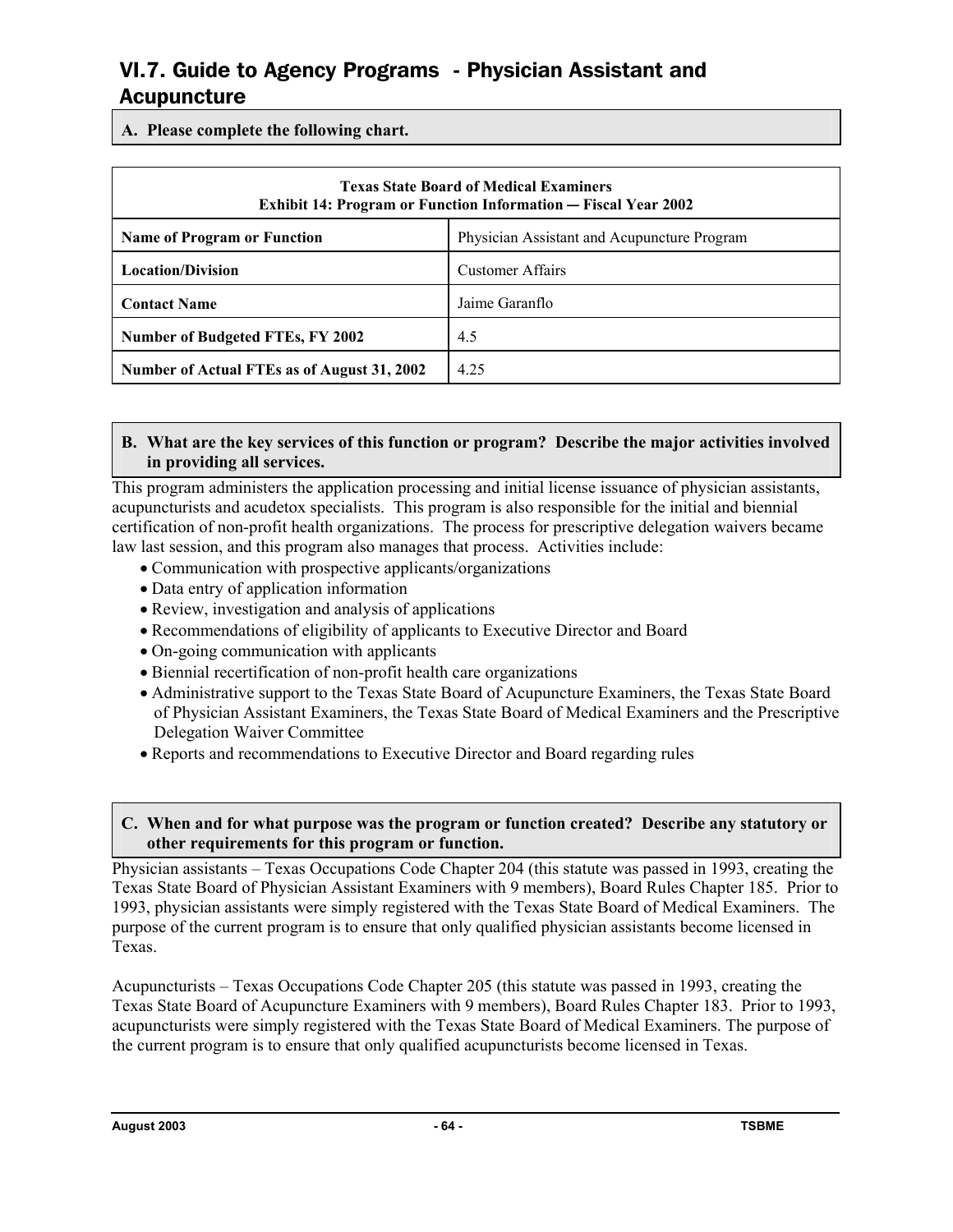Acudetox Specialists – Texas Occupations Code Chapter 205.303 (added in 1997 by the  $75<sup>th</sup>$ Legislature), Board Rules Chapter 183. The purpose of the program is to allow the practice of acupuncture for the treatment of alcoholism, substance abuse or chemical dependency by a non-licensed acupuncturist under certain conditions.

Prescriptive Delegation Waivers – Texas Occupations Code Chapter 157.0542 (added in 2001 by the  $77<sup>th</sup>$ Legislature), Board Rules Chapter 193.6. The purpose of the program is to allow waiver of site or supervision requirements for a physician to delegate the carrying out or signing of prescription drug orders to an advanced practice nurse or physician assistant.

Nonprofit Health Corporations – Texas Occupations Code Chapter 162.001-162.003 (added in 1981 by the  $67<sup>th</sup>$  Legislature), Board Rules Chapter 177. The purpose of the program is to allow certain nonprofit health corporations to employ physicians without the physicians violating the statute regarding corporate practice of medicine.

**D. Describe any important history not included in the general agency history section, including a discussion of how the services or functions have changed from the original intent. Will there be a time when the mission will be accomplished and the program or function will no longer be needed?**

These function are on-going; there will not be a time when they are completed.

**E. Describe who or what this program or function affects. List any qualifications or eligibility requirements for persons or entities affected. Provide a statistical breakdown of persons or entities affected.**

Entities served by this program include:

- Patients receiving the services of licensed physician assistants, licensed acupuncturists, and certified acudetox specialists
- Entities employing the licensees and certificate holders listed above
- Physician assistant applicants, acupuncturist applicants, acudetox specialist applicants, nonprofit health organization applicants
- Patients receiving services through a nonprofit health organization certified by the board
- Board and committee members

### **F. Describe how the program or function is administered. Include flowcharts, timelines, or other illustrations as necessary to describe agency policies and procedures. List any field or regional services.**

This program is administered by the Customer Affairs Division of the agency. The manager of the department reports to the Director of Customer Affairs. Staff include the manager and three staff positions. Applications are received by the mail room and forwarded to the program for data entry. Staff then perform initial review and advise the applicant of any items lacking to make a determination of eligibility. Questions related to an applicant's eligibility are presented to the Executive Director, who may make a determination or refer the applicant to a committee of a board for a determination.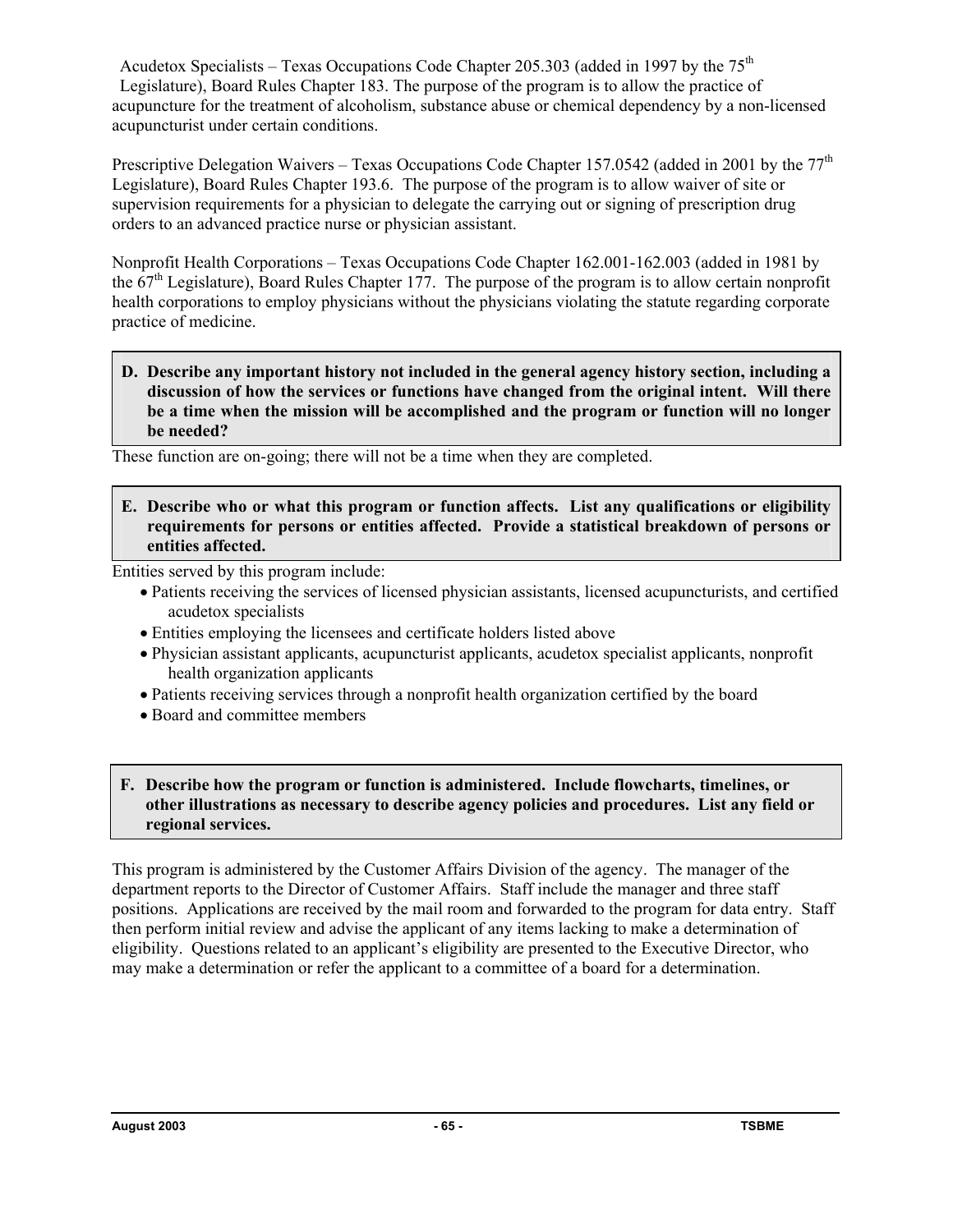**G. If the program or function works with local units of government, (e.g., Councils of Governments, Soil and Water Conservation Districts), please include a brief, general description of these entities and their relationship to the agency.**

Not applicable.

**H. Identify all funding sources and amounts for the program or function, including federal grants and pass-through monies. Describe any funding formulas or funding conventions. For state funding sources, please specify (e.g., general revenue, appropriations rider, budget strategy, fees/dues).**

This program is funded through the agency's licensure strategy via funds appropriated by the legislature (general revenue).

**I. Are current and future funding resources appropriate to achieve program mission, goals, objectives, and performance targets? Explain.**

Current funding resources are sufficient, however, additional resources would be needed in the future if services are to be expanded.

**J. Identify any programs internal or external to the agency that provide identical or similar services or functions. Describe the similarities and differences.** 

None.

**K. Discuss how the program or function is coordinating its activities to avoid duplication or**  conflict with the other programs listed in Question J and with the agency's customers. If **applicable, briefly discuss any memorandums of understanding (MOUs), interagency agreements, or interagency contracts.**

Not applicable.

**L. Please provide any additional information needed to gain a preliminary understanding of the program or function.**

**M. Regulatory programs relate to the licensing, registration, certification, or permitting of a person, business, or other entity. If this is a regulatory program, please describe:**

- why the regulation is needed;
- the scope of, and procedures for, inspections or audits of regulated entities;
- follow-up activities conducted when non-compliance is identified;
- sanctions available to the agency to ensure compliance; and
- procedures for handling consumer/public complaints against regulated entities.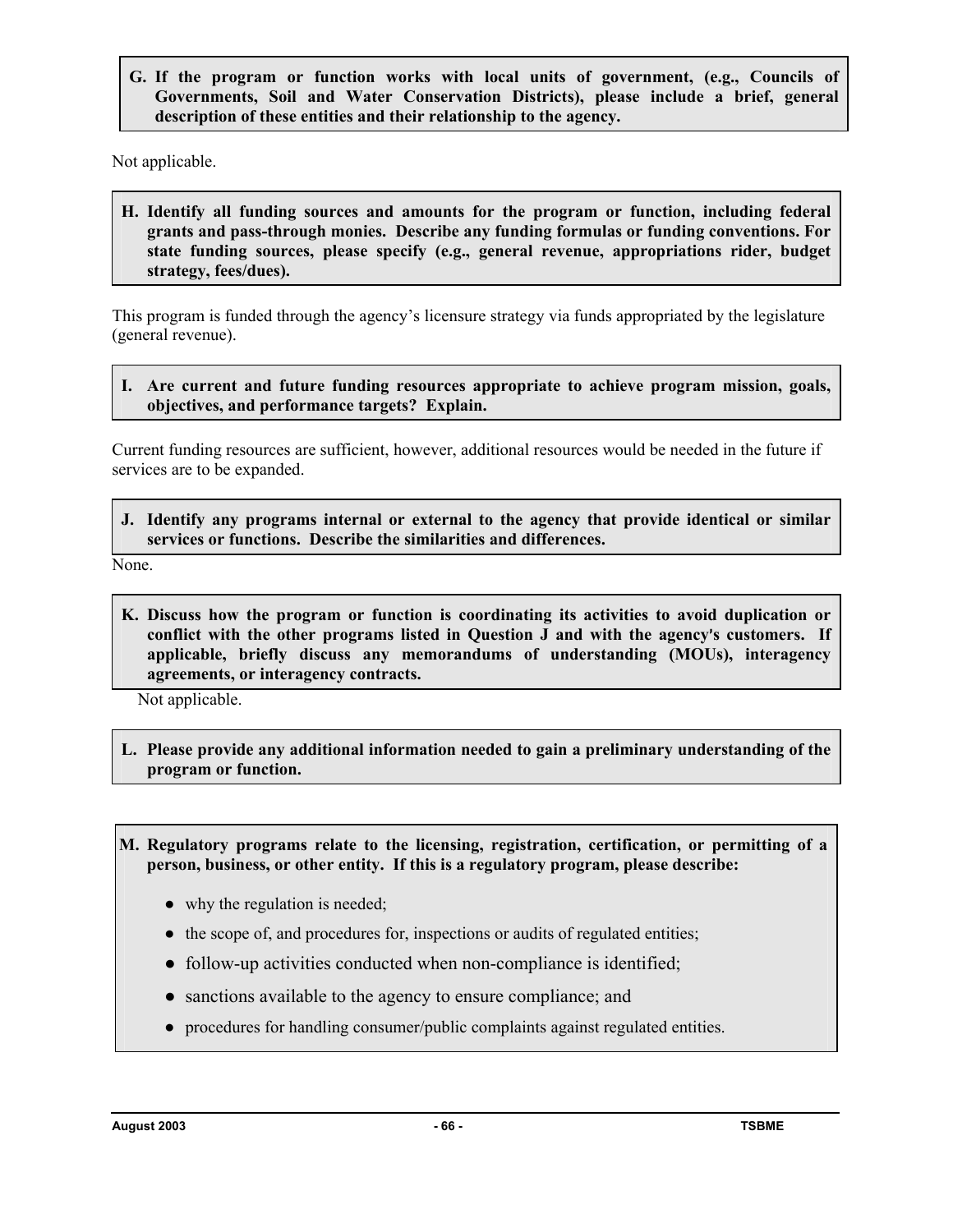#### **Why Regulation is Needed**

- To ensure that the licensed physician assistants, licensed acupuncturists, and certified acudetox specialists meet minimum qualifications for licensure and practice in compliance with the statute.
- To ensure that certified nonprofit health organizations meet eligibility criteria set out in statute.

#### **Inspections, Audits**

Please see the guides for the Complaints and Investigations programs.

#### **Non-Compliance Activities**

Please see the guides for the Complaints and Investigations programs.

#### **Sanctions Available**

Please see the guides for the Complaints and Investigations programs.

#### **Complaint Procedures**

Please see the guides for the Complaints and Investigations programs.

#### **N. Please fill in the following chart for each regulatory program. The chart headings may be changed if needed to better reflect the agency**=**s practices.**

Please see Complaints and Investigations program.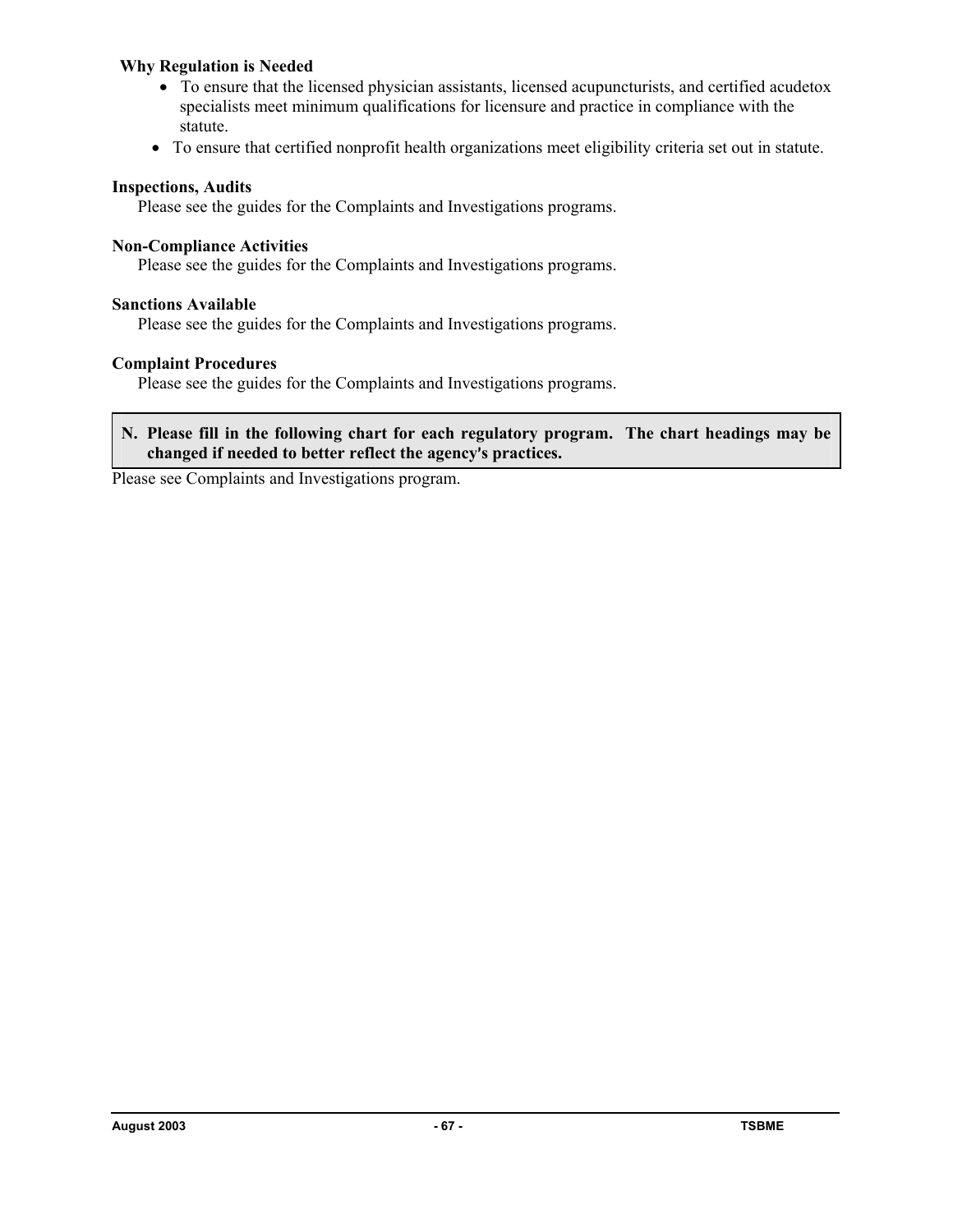# VI.8. Guide to Agency Programs - Surgical Assistants

| <b>Texas State Board of Medical Examiners</b><br><b>Exhibit 14: Program or Function Information — Fiscal Year 2002</b> |                            |
|------------------------------------------------------------------------------------------------------------------------|----------------------------|
| <b>Name of Program or Function</b>                                                                                     | <b>Surgical Assistants</b> |
| <b>Location/Division</b>                                                                                               | <b>Customer Affairs</b>    |
| <b>Contact Name</b>                                                                                                    | Jaime Garanflo             |
| Number of Budgeted FTEs, FY 2002                                                                                       | 3.0                        |
| Number of Actual FTEs as of August 31, 2002                                                                            | 2.0                        |

# **B. What are the key services of this function or program? Describe the major activities involved in providing all services.**

This program administers the application processing and initial license issuance of surgical assistants. The activities include:

- Communication with prospective applicants
- Data entry of application information
- Review, investigation and analysis of applications
- Recommendations of eligibility of applicants to Executive Director and Board
- On-going communication with applicants
- Administrative support to Surgical Assistants Advisory Committee and Surgical Assistants Ad Hoc Committee
- Reports and recommendations to Executive Director and Board regarding rules

#### **C. When and for what purpose was the program or function created? Describe any statutory or other requirements for this program or function.**

This program was created by the  $77<sup>th</sup>$  Legislature and became effective September 1, 2001. Chapter 206 of the Occupations Code lays out the provisions for licensing and enforcement of surgical assistants and is further defined in Board Rules, Chapter 184. It should be noted that although an individual may not use the title "Licensed Surgical Assistant" without holding a license as such, a license to practice as a surgical assistant is not required for an individual to practice surgical assisting, if that individual is acting under the delegated authority of a licensed physician.

**D. Describe any important history not included in the general agency history section, including a discussion of how the services or functions have changed from the original intent. Will there be a time when the mission will be accomplished and the program or function will no longer be needed?**

This is a relatively recent program, however, the number of applications received, other than those filing under the grandfathering provisions, has been extremely low. Between September 1, 2001 and August 31, 2002, the board received 375 applications, almost all of which qualified under the grandfathering provisions. Between September 1, 2002 (the deadline for filing under the grandfather provisions) and June 4, 2003, the board received only 15 surgical assistant applications. Because of this low number of applicants, the Surgical Assistants Ad Hoc Committee of the board recommended that this information be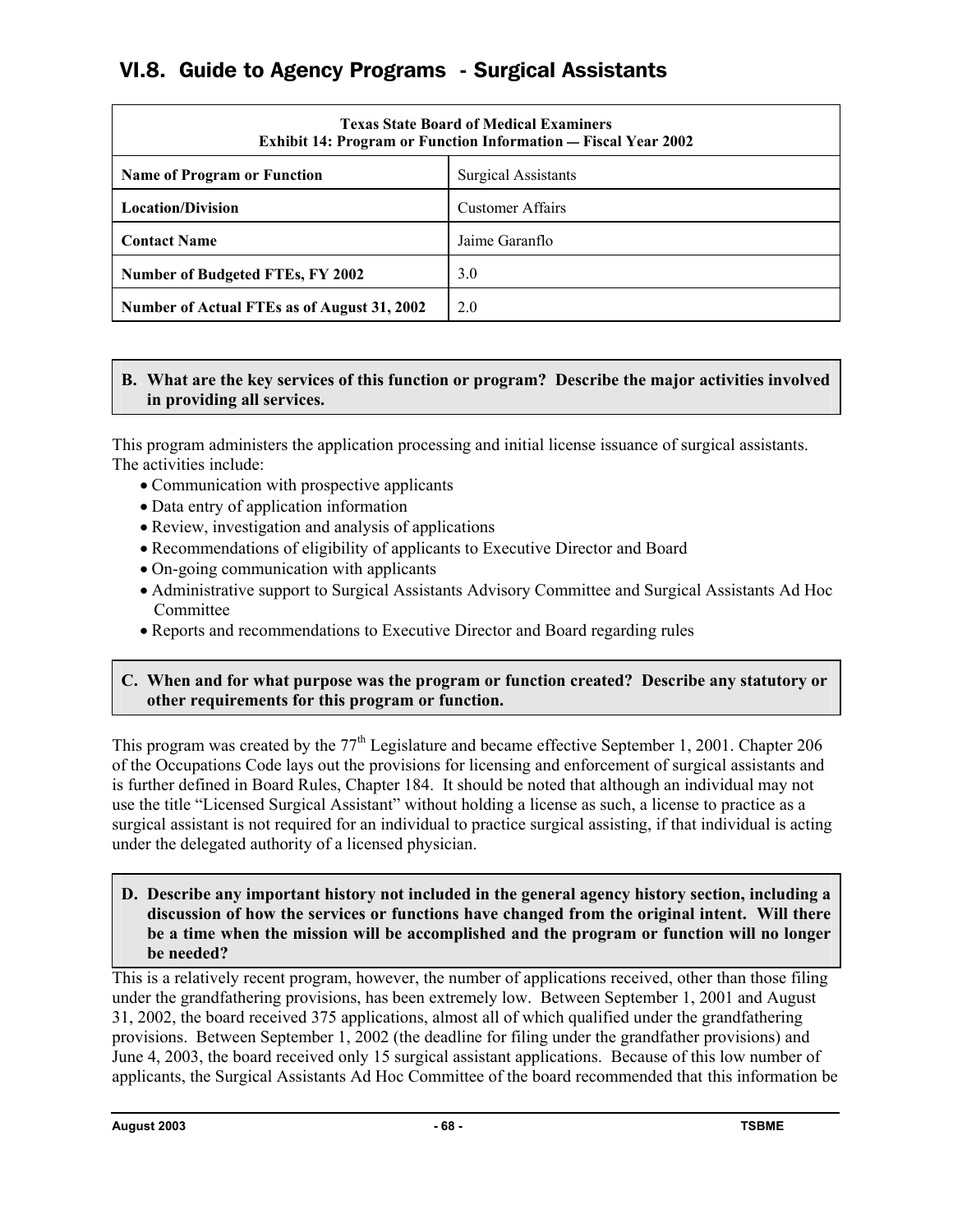brought to the attention of the Sunset Advisory Committee during the agency's review, and the full board ratified that recommendation.

#### **E. Describe who or what this program or function affects. List any qualifications or eligibility requirements for persons or entities affected. Provide a statistical breakdown of persons or entities affected.**

Entities served by this program include:

- Patients receiving the services of licensed surgical assistants
- Physicians and other entities employing licensed surgical assistants
- Surgical assistant applicants
- **F. Describe how the program or function is administered. Include flowcharts, timelines, or other illustrations as necessary to describe agency policies and procedures. List any field or regional services.**

This program is administered by the Customer Affairs Division of the agency. The manager of the department reports to the Director of Customer Affairs. Staff include the manager and two staff positions. Applications are received by the mail room and forwarded to the program for data entry. Staff then perform initial review and advise the applicant of any items lacking to make a determination of eligibility. Questions related to an applicant's eligibility are presented to the Executive Director, who may make a determination or refer the applicant to the board's Surgical Assistant Ad Hoc Committee for a determination.

**G. If the program or function works with local units of government, (e.g., Councils of Governments, Soil and Water Conservation Districts), please include a brief, general description of these entities and their relationship to the agency.**

Not applicable.

**H. Identify all funding sources and amounts for the program or function, including federal grants and pass-through monies. Describe any funding formulas or funding conventions. For state funding sources, please specify (e.g., general revenue, appropriations rider, budget strategy, fees/dues).**

This program is funded through the agency's licensure strategy via funds appropriated by the legislature (general revenue).

**I. Are current and future funding resources appropriate to achieve program mission, goals, objectives, and performance targets? Explain.**

Yes.

**J. Identify any programs internal or external to the agency that provide identical or similar services or functions. Describe the similarities and differences.** 

None.

**August 2003 - 69 - TSBME**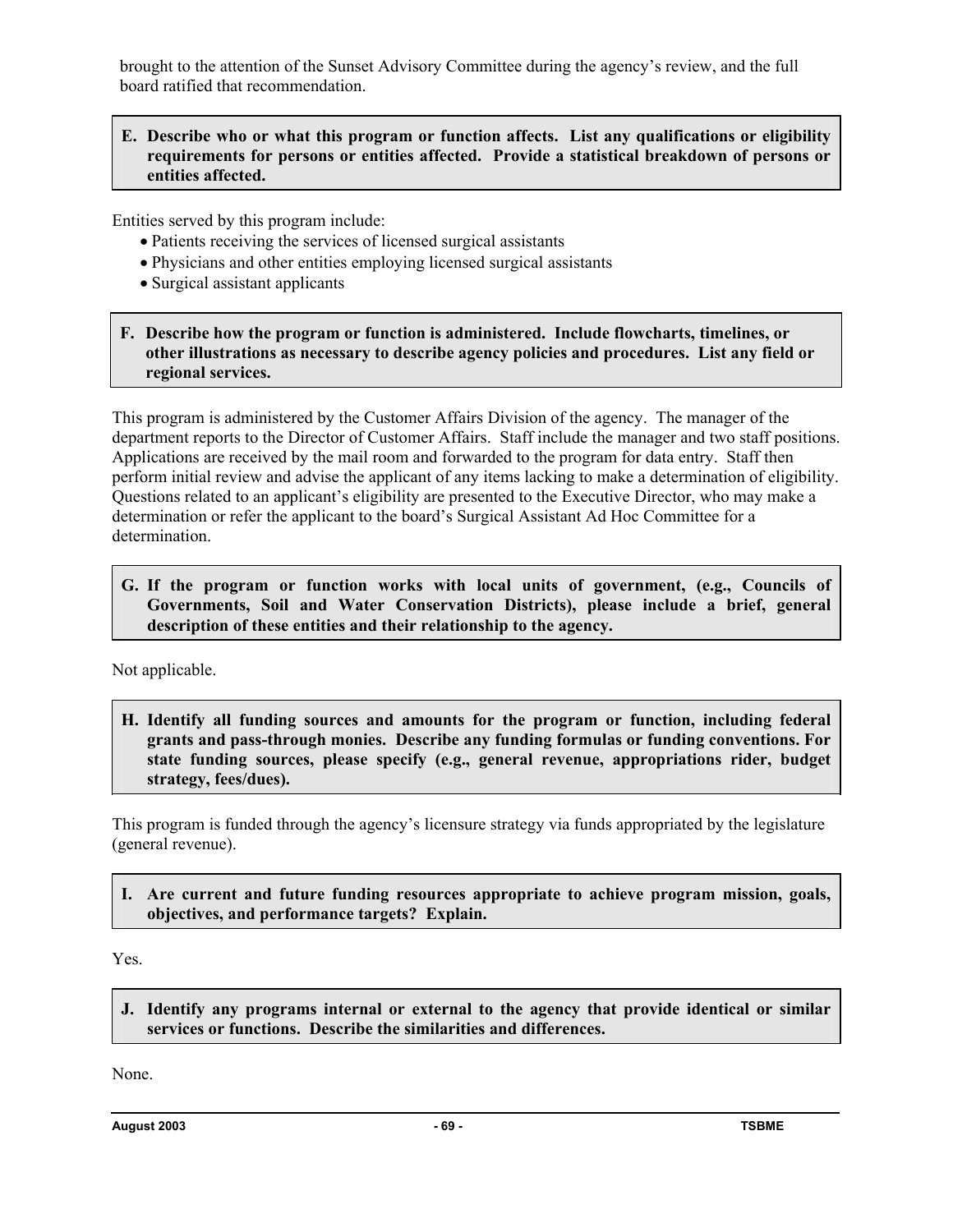**K. Discuss how the program or function is coordinating its activities to avoid duplication or conflict with the other programs listed in Question J and with the agency's customers. If applicable, briefly discuss any memorandums of understanding (MOUs), interagency agreements, or interagency contracts.**

Not applicable.

**L. Please provide any additional information needed to gain a preliminary understanding of the program or function.**

None.

**M. Regulatory programs relate to the licensing, registration, certification, or permitting of a person, business, or other entity. If this is a regulatory program, please describe:**

- why the regulation is needed;
- the scope of, and procedures for, inspections or audits of regulated entities;
- follow-up activities conducted when non-compliance is identified;
- sanctions available to the agency to ensure compliance; and
- procedures for handling consumer/public complaints against regulated entities.

# Why Regulation is Needed

To ensure that the licensed surgical assistants meet minimum qualifications for licensure and practice in compliance with the statute.

# Inspections, Audits

Please see the guides for the Complaints and Investigations programs.

# Non-Compliance Activities

Please see the guides for the Complaints and Investigations programs.

# Sanctions Available

Please see the guides for the Complaints and Investigations programs.

# Complaint Procedures

Please see the guides for the Complaints and Investigations programs.

See Complaints and Investigations Program.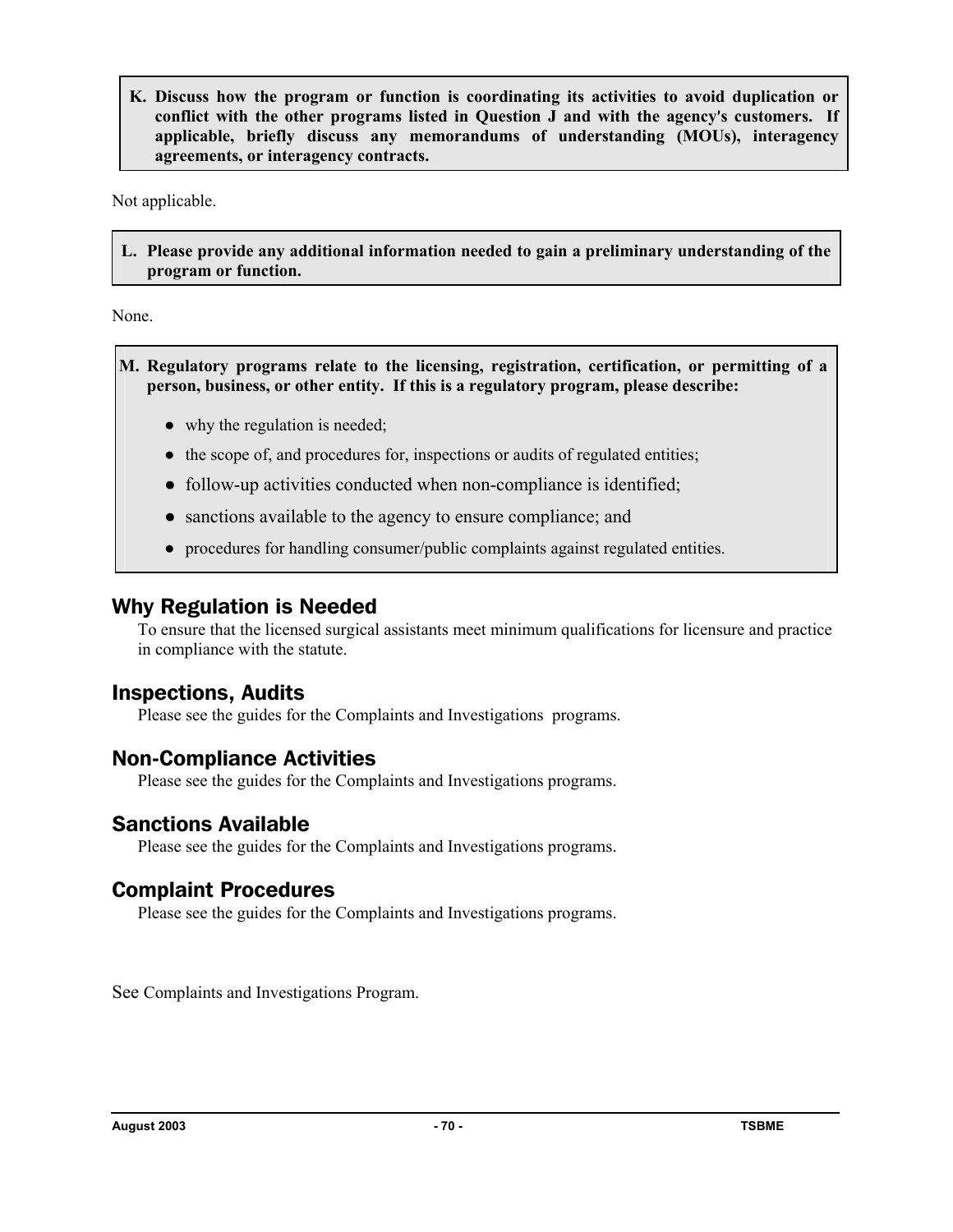# VI. 9. Guide to Agency Programs - Permits and Registration

**A. Please complete the following chart.**

| <b>Texas State Board of Medical Examiners</b><br><b>Exhibit 14: Program or Function Information — Fiscal Year 2002</b> |                                  |
|------------------------------------------------------------------------------------------------------------------------|----------------------------------|
| <b>Name of Program or Function</b>                                                                                     | Permits and Registration Program |
| <b>Location/Division</b>                                                                                               | <b>Customer Affairs</b>          |
| <b>Contact Name</b>                                                                                                    | Jaime Garanflo                   |
| <b>Number of Budgeted FTEs, FY 2002</b>                                                                                | 5.5                              |
| Number of Actual FTEs as of August 31, 2002                                                                            | 5 2 5                            |

## **B. What are the key services of this function or program? Describe the major activities involved in providing all services.**

This program conducts registration of physician, physician assistant and acupuncturist licensees, registration and renewal of non-certified radiologic technicians, registration of acudetox specialists, issuance/renewal of various postgraduate training permits. Activities include:

- Communication with applicants and licensees
- Data entry of application, registration and renewal information
- Review, investigation and analysis of applications, registrations and renewals
- Recommendations of eligibility to Executive Director and Board
- On-going communication with applicants
- Administrative support to the Texas State Board of Medical Examiners
- Reports and recommendations to Executive Director and Board regarding rules

## **C. When and for what purpose was the program or function created? Describe any statutory or other requirements for this program or function.**

Physician registration – Texas Occupations Code Chapter 156, Board Rules Chapter 166. The purpose of the program is to ensure that licensees meet ongoing requirements.

Physician Assistant registration – Texas Occupations Code Chapter 204.156-204.1565, Board Rules Chapter 185. The purpose of the program is to ensure that licensees meet ongoing requirements.

Acupuncturist registration – Texas Occupations Code Chapter 205.251-205.255, Board Rules Chapter 183. The purpose of the program is to ensure that licensees meet ongoing requirements.

Non-certified radiologic technician registration and renewal – Texas Occupations Code Chapter 601.252. Board Rules Chapter 194. The purpose of the program is to ensure that the technicians meet initial and ongoing requirements.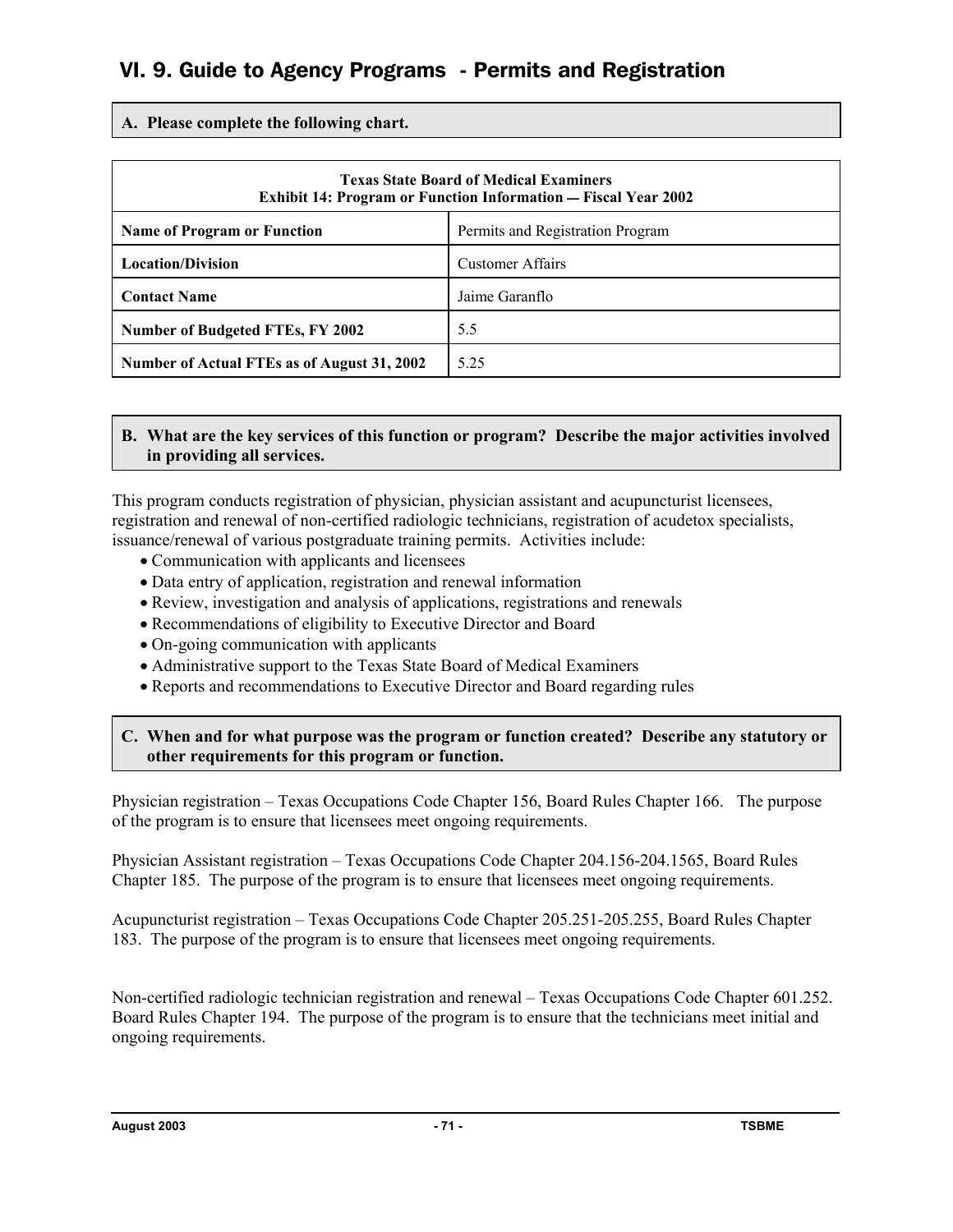Acudetox specialist registrations – Texas Occupations Code Chapter 205.303, Board Rules Chapter 183.14. The purpose of the program is to ensure that the acudetox specialists meet ongoing requirements.

Postgraduate training permit issuance/registration – Texas Occupations Code Chapter 155.105, Board Rules Chapter 171. The purpose of the program is to ensure that the permit holders meet initial and ngoing requirements.

**D. Describe any important history not included in the general agency history section, including a discussion of how the services or functions have changed from the original intent. Will there be a time when the mission will be accomplished and the program or function will no longer be needed?**

These function are on-going; there will not be a time when they are completed.

**E. Describe who or what this program or function affects. List any qualifications or eligibility requirements for persons or entities affected. Provide a statistical breakdown of persons or entities affected.**

Entities served by this program include:

- Patients receiving the services of licensees and registrants
- Entities employing the licensees and registrants
- Applicants for the various permits
- Board and committee members
- **F. Describe how the program or function is administered. Include flowcharts, timelines, or other illustrations as necessary to describe agency policies and procedures. List any field or regional services.**

This program is administered by the Customer Affairs Division of the agency. The manager of the department reports to the Director of Customer Affairs. Staff include the manager, two staff positions responsible for registration of licensees and non-certified radiologic technicians, and two positions responsible for postgraduate training permits. Applications and registrations are received by the mail room and forwarded to the program for data entry and processing. Staff then perform initial review and advise the applicant of any items lacking to make a determination of eligibility, if required. Questions related to an applicant's eligibility are presented to the Executive Director, who may make a determination or refer the applicant to a committee of a board for a determination.

**G. If the program or function works with local units of government, (e.g., Councils of Governments, Soil and Water Conservation Districts), please include a brief, general description of these entities and their relationship to the agency.**

Not applicable.

**H. Identify all funding sources and amounts for the program or function, including federal grants and pass-through monies. Describe any funding formulas or funding conventions. For state funding sources, please specify (e.g., general revenue, appropriations rider, budget strategy, fees/dues).**

**August 2003 120-2003 120-2003 120-2008 120-2008 120-2008 120-2008 120-2008 120-2008 120-2008 120-2008**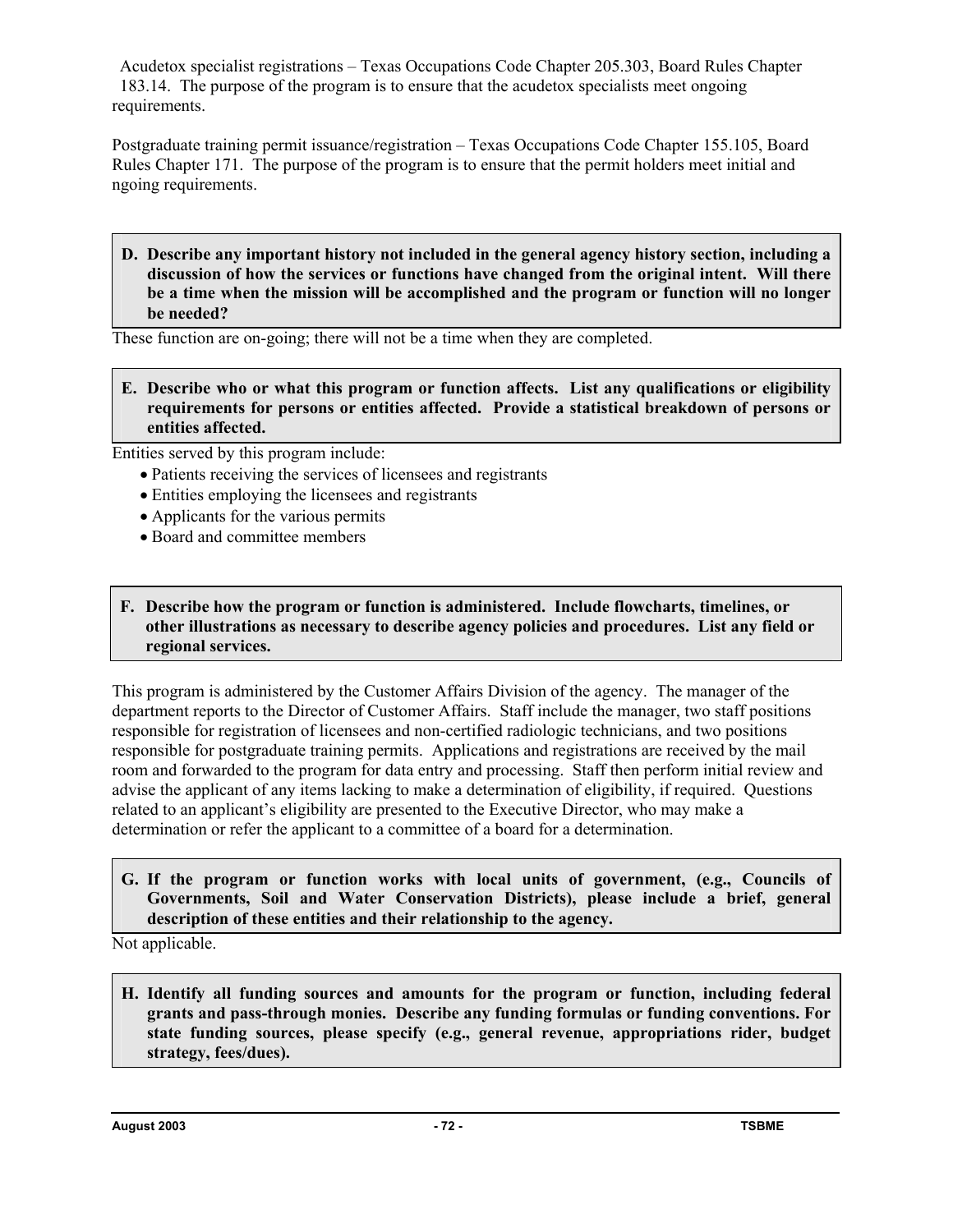This program is funded through the agency's licensure strategy via funds appropriated by the legislature (general revenue).

#### **I. Are current and future funding resources appropriate to achieve program mission, goals, objectives, and performance targets? Explain.**

Current funding resources are sufficient, however, additional resources would be needed in the future if services are to be expanded.

**J. Identify any programs internal or external to the agency that provide identical or similar services or functions. Describe the similarities and differences.** 

None.

**K. Discuss how the program or function is coordinating its activities to avoid duplication or**  conflict with the other programs listed in Question J and with the agency's customers. If **applicable, briefly discuss any memorandums of understanding (MOUs), interagency agreements, or interagency contracts.**

Not applicable.

**L. Please provide any additional information needed to gain a preliminary understanding of the program or function.**

**M. Regulatory programs relate to the licensing, registration, certification, or permitting of a person, business, or other entity. If this is a regulatory program, please describe:**

- why the regulation is needed;
- the scope of, and procedures for, inspections or audits of regulated entities;
- follow-up activities conducted when non-compliance is identified;
- sanctions available to the agency to ensure compliance; and
- procedures for handling consumer/public complaints against regulated entities.

#### **Why Regulation is Needed**

• To ensure that the licensees, permit holders and registrants meet minimum qualifications for licensure and practice in compliance with the statute.

#### **Inspections, Audits**

Please see the guides for the Complaints and Investigations programs.

#### **Non-Compliance Activities**

Please see the guides for the Complaints and Investigations programs.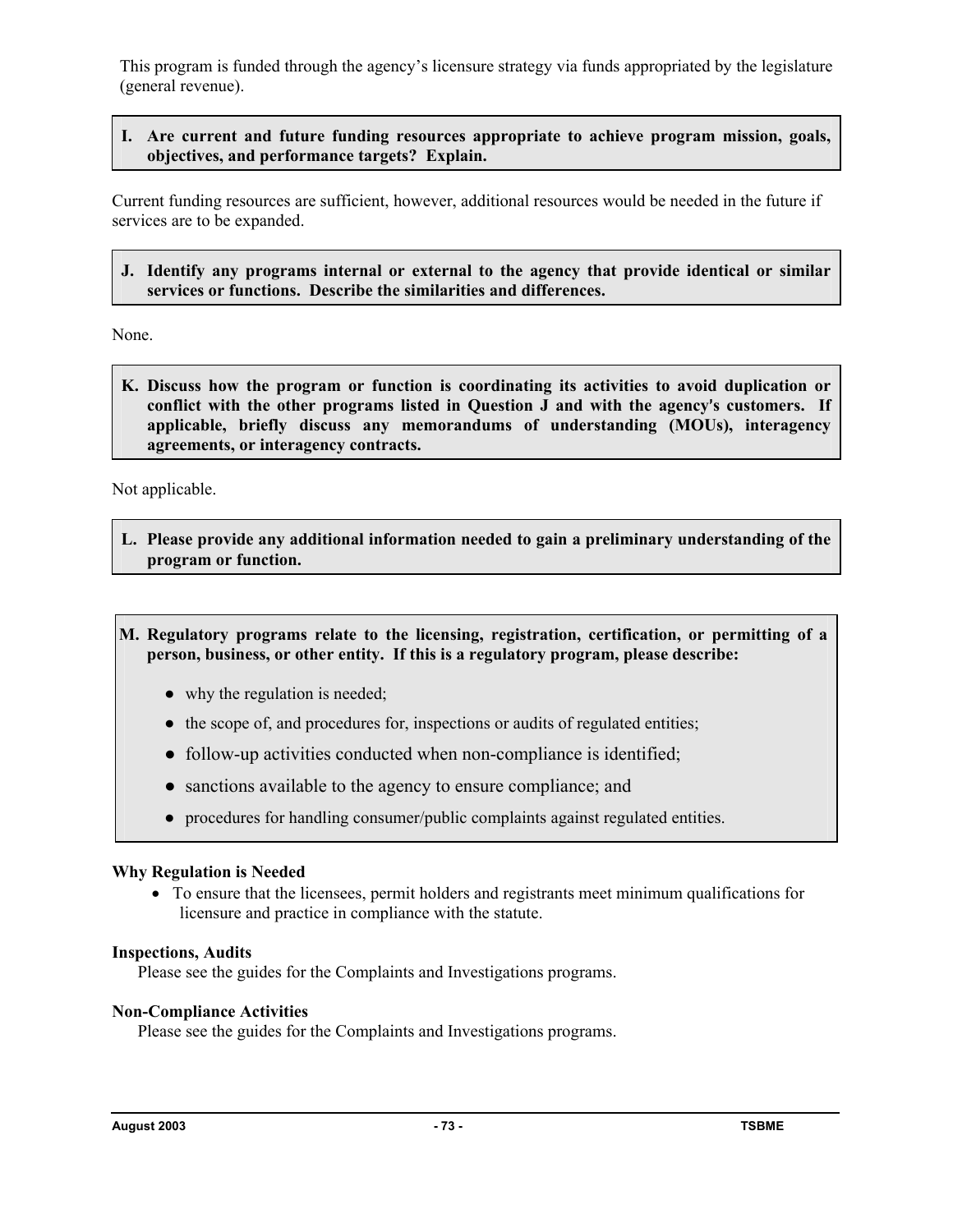#### **Sanctions Available**

Please see the guides for the Complaints and Investigations programs.

#### **Complaint Procedures**

Please see the guides for the Complaints and Investigations programs.

#### **N. Please fill in the following chart for each regulatory program. The chart headings may be changed if needed to better reflect the agency**=**s practices.**

See Complaints and Investigations Program.

# VI.10. Guide to Agency Programs - Complaints and Investigations

| A. Please complete the following chart.                                                                                |                                        |  |  |
|------------------------------------------------------------------------------------------------------------------------|----------------------------------------|--|--|
| <b>Texas State Board of Medical Examiners</b><br><b>Exhibit 14: Program or Function Information — Fiscal Year 2002</b> |                                        |  |  |
| <b>Name of Program or Function</b>                                                                                     | Complaints & Investigations Department |  |  |
| <b>Location/Division</b>                                                                                               | Austin and 16 Field Offices            |  |  |
| <b>Contact Name</b>                                                                                                    | Mari Robinson                          |  |  |
| <b>Number of Budgeted FTEs, FY 2002</b>                                                                                | 28.34                                  |  |  |
| Number of Actual FTEs as of August 31, 2002                                                                            | 28.00                                  |  |  |

#### **B. What are the key services of this function or program? Describe the major activities involved in providing all services.**

The key services of this department are to receive, process, file, and investigate complaints against licensees. The major activities involved in providing these services are:

- 1. Receiving the complaints via the mail, e-mail, and by telephone and routing the complaints through the evaluation system.
- 2. Determining which complaints fall within the jurisdiction of the board.
- 3. Gathering all evidence and information pertinent to jurisdictional complaints to allow the board to make an appropriate resolution for each complaint.
- 4. Maintaining all files and records related to the complaints.
- 5. Answering inquiries into current complaints and the history of licensees.
- 6. Corresponding with licensees and complainants.
- 7. Drafting reports related to investigations of jurisdictional complaints.
- 8. Giving testimony in informal and formal hearings concerning complaints.

#### **C. When and for what purpose was the program or function created? Describe any statutory or other requirements for this program or function.**

This Department was established at least as early as 1954 to investigate complaints received by the board, including communicating with complainants, licensees, and other governmental agencies about the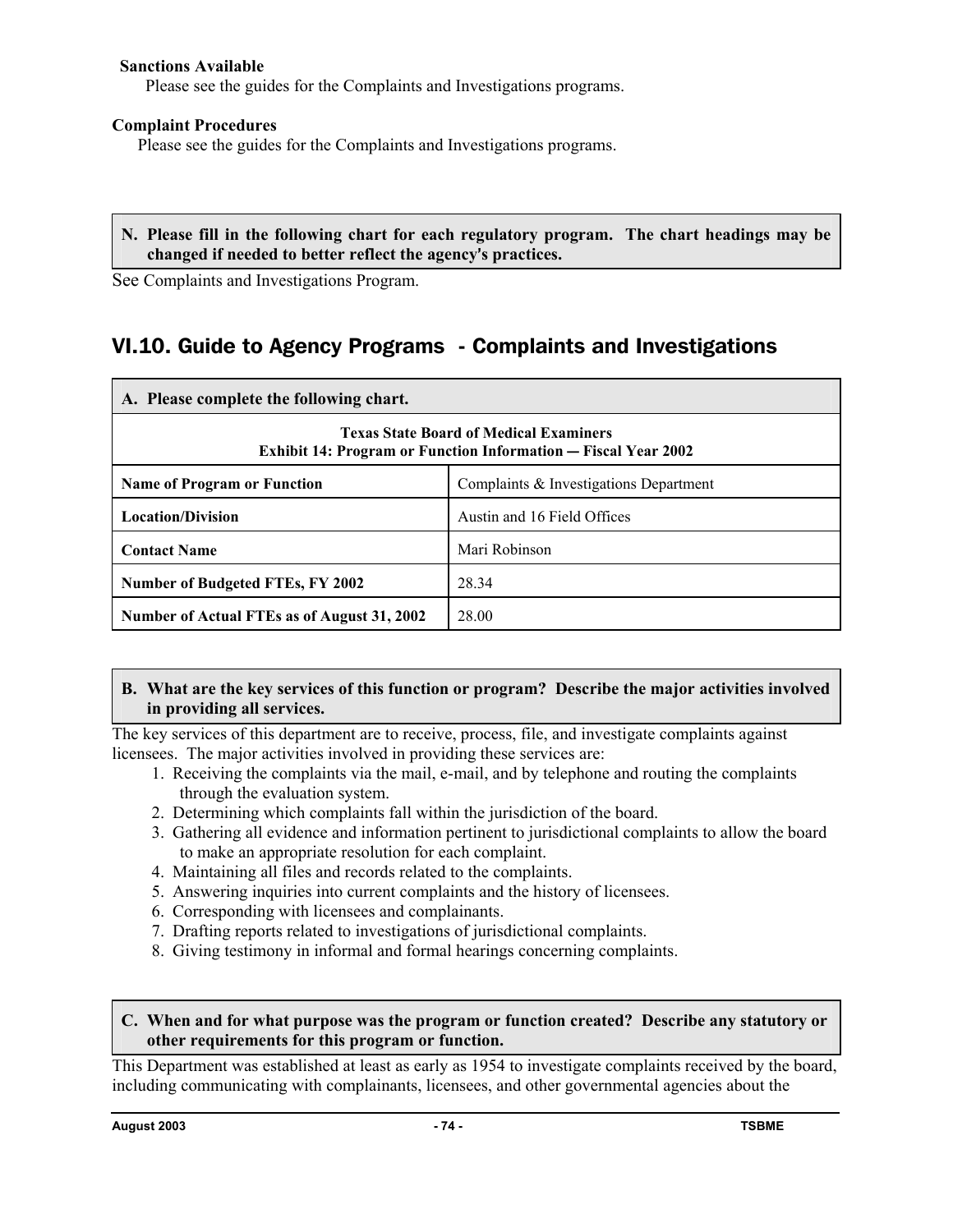complaints. The statutes that pertain to this department are in the Medical Practices Act, §§ 153.006, 153.007, 153.012, 154.051-.058, Chapter 164, 204.251-.305, 205.152, 205.351, 206.153-.159, and 206.302-.309.

#### **D. Describe any important history not included in the general agency history department, including a discussion of how the services or functions have changed from the original intent. Will there be a time when the mission will be accomplished and the program or function will no longer be needed?**

This department will always be needed.

#### **E. Describe who or what this program or function affects. List any qualifications or eligibility requirements for persons or entities affected. Provide a statistical breakdown of persons or entities affected.**

This Department affects the citizens of the state of Texas and potentially every licensee of the Board of Medical Examiners. It is the function of this department to identify those licensees that present a danger to the public and provide the necessary evidence and information to allow for the appropriate actions to be taken with regard to these licensees. Every citizen, including licensees, could be a complainant or a witness. Additionally, any licensee could be the subject of a complaint brought before the board.

**F. Describe how the program or function is administered. Include flowcharts, timelines, or other illustrations as necessary to describe agency policies and procedures. List any field or regional services.**

A compliant is sent to the board and received by this department. The complaint is analyzed to determine if the complaint is jurisdictional or not, and more information may be requested from the complainant before this determination is made. If a compliant is determined to be non-jurisdictional, the complainant is notified of this decision. A percentage of these complaints are reviewed by the Disciplinary Process Review Committee (DPRC). If a complaint is determined to be jurisdictional, it is assigned to a field investigator. The subject licensee is informed that a compliant has been opened against him. The field investigator gathers all pertinent information and evidence relating to the compliant, including a consultant opinion when necessary. The field investigator then writes a final report with a recommendation as to whether the compliant should be referred to DPRC for consideration of dismissal or to the legal department for further action on the complaint.

If a case is referred to DPRC it must be reviewed and accepted by the Manager of Investigations, who may send the complaint back for further investigation if necessary. If the Manager of Investigations accepts the recommendation to send the case the DPRC, the compliant will be reviewed at the next meeting of the DPRC. At that time, the DPRC can approve the case for closure (which will also require approval by the full board), return the case to the field investigator to gather more information, or forward the case to the legal for further action on the complaint.

If a case is referred to the legal department for further action on the complaint, it must be reviewed and accepted by the Manager of Investigations, the Manager of Legal, and the Executive Director (if a standard of care case)/Deputy Executive Director (if a non-standard of care case). Any of these reviewers may send the complaint back for further investigation if necessary or refer the case to DPRC. If the case is accepted to the legal department, it handled by the legal department from that point on.

In addition to the above, the complainant and the subject licensee are informed of the status of the complaint every 90 days. Requests by other entities are processed on an as received basis.

\*\*\*It is important to note that many aspects of this procedure will change in FY'04.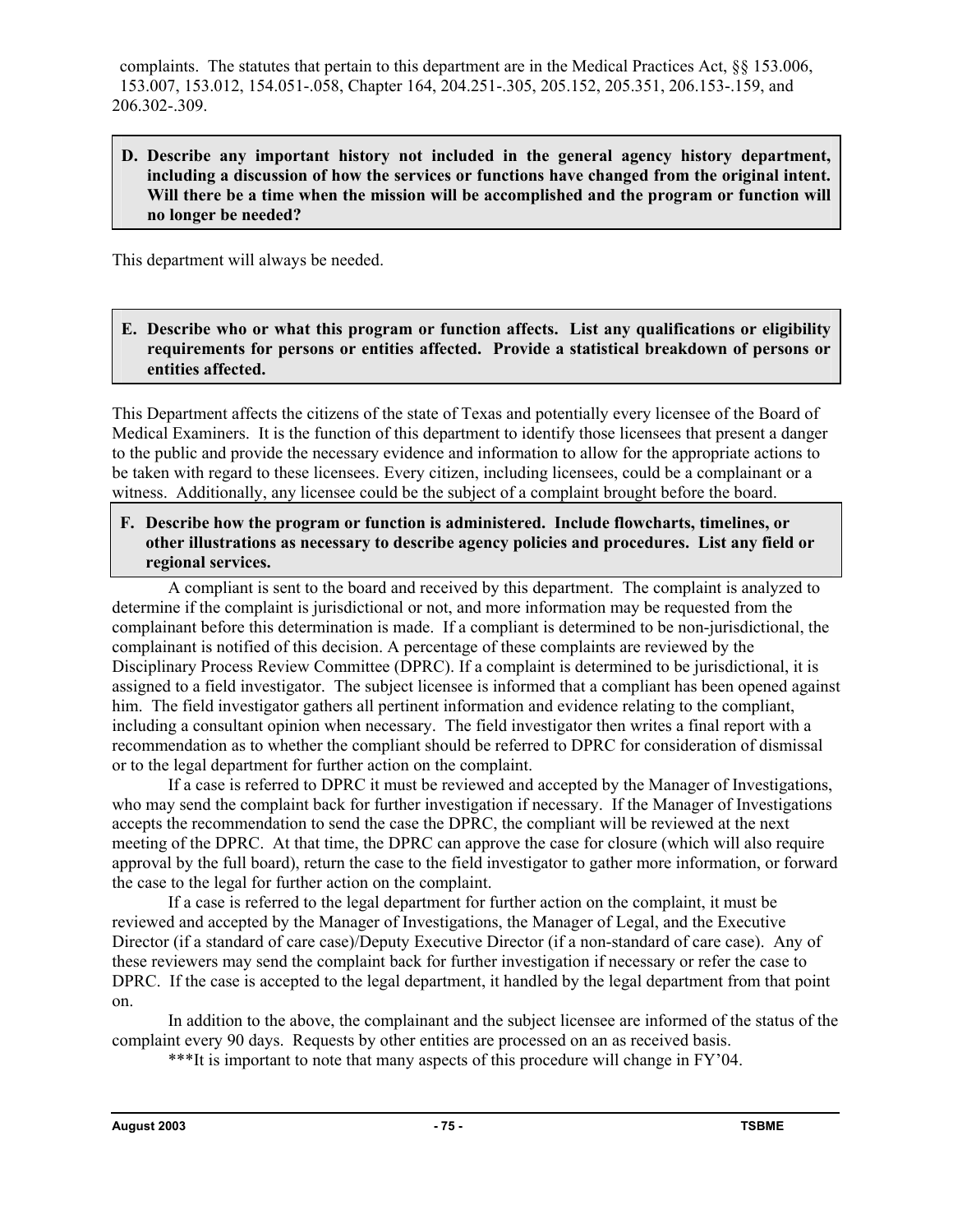**G. If the program or function works with local units of government, (e.g., Councils of Governments, Soil and Water Conservation Districts), please include a brief, general description of these entities and their relationship to the agency.**

This department, particularly field investigators, maintains relationships with state and local police departments and any other law enforcement agencies (DEA, FBI, etc) that may have involvement with licensees. In addition, this department responds to requests for information from other governmental entities.

**H. Identify all funding sources and amounts for the program or function, including federal grants and pass-through monies. Describe any funding formulas or funding conventions. For state funding sources, please specify (e.g., general revenue, appropriations rider, budget strategy, fees/dues).**

Appropriations

**I. Are current and future funding resources appropriate to achieve program mission, goals, objectives, and performance targets? Explain.**

Yes. While the agency has been under funded in the past, it is believed SB 104 has provided for sufficient future funds to achieve the goals of this department.

**J. Identify any programs internal or external to the agency that provide identical or similar services or functions. Describe the similarities and differences.** 

For licensees that commit a crime, other law enforcement agencies may also be investigating a licensee. However, such agencies often choose not to pursue such cases. When they do pursue a case, it is for violation of the criminal law while we are investigating possible violations of the Medical Practices Act.

**K. Discuss how the program or function is coordinating its activities to avoid duplication or**  conflict with the other programs listed in Question J and with the agency's customers. If **applicable, briefly discuss any memorandums of understanding (MOUs), interagency agreements, or interagency contracts.**

If we are notified of the other investigation, we often try to work in concert with other law enforcement agencies.

**L. Please provide any additional information needed to gain a preliminary understanding of the program or function.**

 $N/A$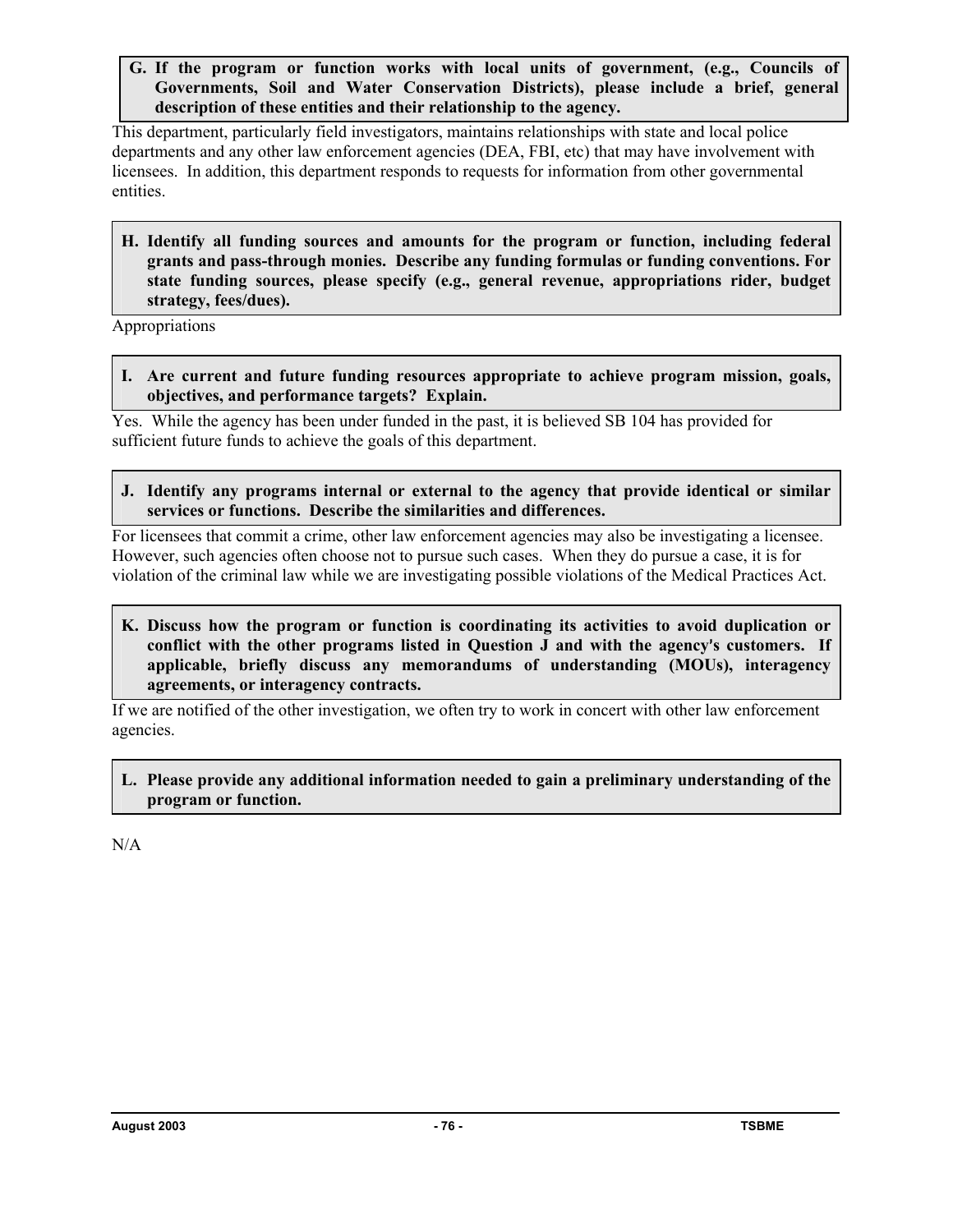- **M. Regulatory programs relate to the licensing, registration, certification, or permitting of a person, business, or other entity. If this is a regulatory program, please describe:**
	- why the regulation is needed;
	- the scope of, and procedures for, inspections or audits of regulated entities;
	- follow-up activities conducted when non-compliance is identified;
	- sanctions available to the agency to ensure compliance; and
	- procedures for handling consumer/public complaints against regulated entities.

All of the requested information is provided in the sections above.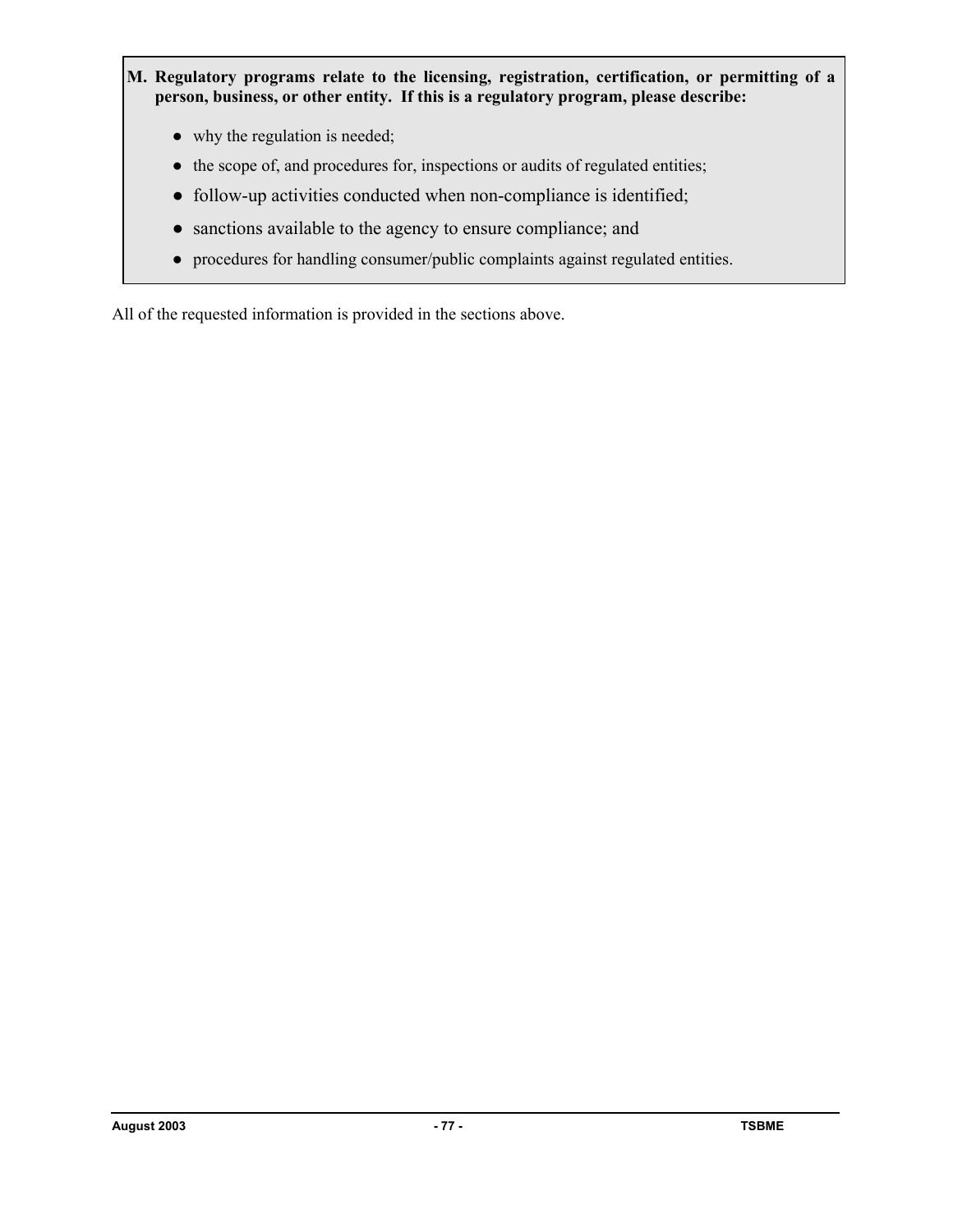**N. Please fill in the following chart for each regulatory program. The chart headings may be changed if needed to better reflect the agency**=**s practices.**

| <b>Texas State Board of Medical Examiners</b><br><b>Investigations Division</b><br><b>Exhibit 15: Complaints Against Regulated Entities or Persons - Fiscal Years 2001 and 2002</b> |                                                 |                                            |  |  |
|-------------------------------------------------------------------------------------------------------------------------------------------------------------------------------------|-------------------------------------------------|--------------------------------------------|--|--|
|                                                                                                                                                                                     | <b>FY 2001</b>                                  | <b>FY 2002</b>                             |  |  |
| Number of complaints received                                                                                                                                                       | 1,365 jurisdictional<br>$(4,648 \text{ total})$ | 1,725 jurisdictional<br>$(5, 164$ total)   |  |  |
| Number of complaints resolved                                                                                                                                                       | 1,118 (jurisdictional)                          | 1,773 (jurisdictional)                     |  |  |
| Number of complaints dropped/found to be without merit<br>(non-jurisdictional)                                                                                                      | 3,283                                           | 3,439                                      |  |  |
| <b>Number of sanctions</b>                                                                                                                                                          | 108                                             | 203                                        |  |  |
| Number of complaints pending from prior years                                                                                                                                       | No corresponding data<br>measure available      | No corresponding data<br>measure available |  |  |
| Average time period for resolution of a complaint                                                                                                                                   | 354 (physicians)                                | 308 (physicians)                           |  |  |
| Number of entities inspected or audited by the agency                                                                                                                               | <b>NA</b>                                       | <b>NA</b>                                  |  |  |
| Total number of entities or persons regulated by the<br>agency                                                                                                                      | 54,374                                          | 55,579                                     |  |  |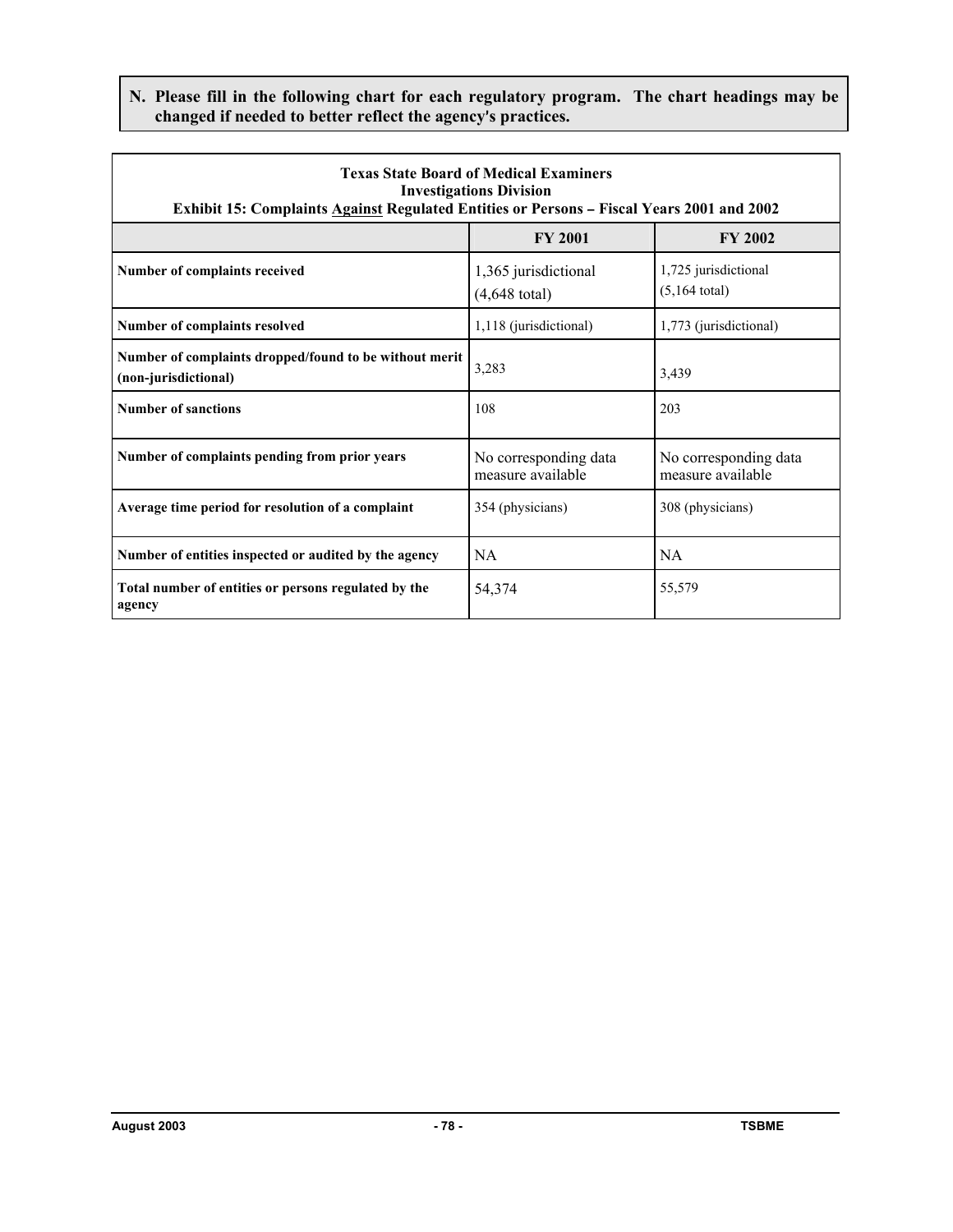# VI.11. Guide to Agency Programs - Litigation

**A. Please complete the following chart.**

| (Agency Name)<br><b>Exhibit 14: Program or Function Information — Fiscal Year 2002</b> |                      |  |  |
|----------------------------------------------------------------------------------------|----------------------|--|--|
| <b>Name of Program or Function</b>                                                     | <b>LITIGATION</b>    |  |  |
| <b>Location/Division</b>                                                               |                      |  |  |
| <b>Contact Name</b>                                                                    | <b>STEPHEN WHITE</b> |  |  |
| 18<br><b>Number of Budgeted FTEs, FY 2002</b>                                          |                      |  |  |
| Number of Actual FTEs as of August 31, 2002                                            | 18                   |  |  |

#### **B. What are the key services of this function or program? Describe the major activities involved in providing all services.**

The litigation department is responsible for the prosecution of all disciplinary actions brought by the agency against licensees and permit holders. The key services of the department are to handle all aspects of the resolution of disciplinary cases through the informal and formal processes. The major activities involved in providing these services:

- 1. Receiving an investigation that has been approved for litigation; assigning the case to an attorney; and establishing any special priority.
- 2. Organizing and preparing the investigation information into a packet of allegation and evidence (ISC packet) to be distributed to the licensee under review (and any attorney of the licensee), the board representatives who are scheduled to serve on the panel, and the hearings counsel.
- 3. Representing the agency in the presentation of the alleged violation at the informal hearing (ISC).
- 4. Preparing and distributing the draft of the agreed order that includes the terms and conditions recommended by the panel for informal resolution of the matter.
- 5. Communicating with the licensee (or the attorney) concerning the agreed order.
- 6. Preparing the final agreed order for signature by the licensee.
- 7. Presenting the final agreed order for action.
- 8. Following up as needed on the board's action regarding the agreed order.
- 9. If the case is not resolved by an agreed order, filing a Formal Complaint at the State Office of Administrative Hearings (SOAH).
- 10. Handling all aspects of presenting the case at SOAH to include drafting of pleadings, written discover, dispositions, briefs, and the oral and written argument.
- 11. Developing any needed exceptions to the Proposal for Decision.
- 12. Presenting the case to the board for action on the Proposal for Decision.
- 13. Preparing the order of the board in the case.

#### **C. When and for what purpose was the program or function created? Describe any statutory or other requirements for this program or function.**

The Medical Practice Act mandates the Board discipline licensees for violations of the Act.

**August 2003 - 79 - TSBME**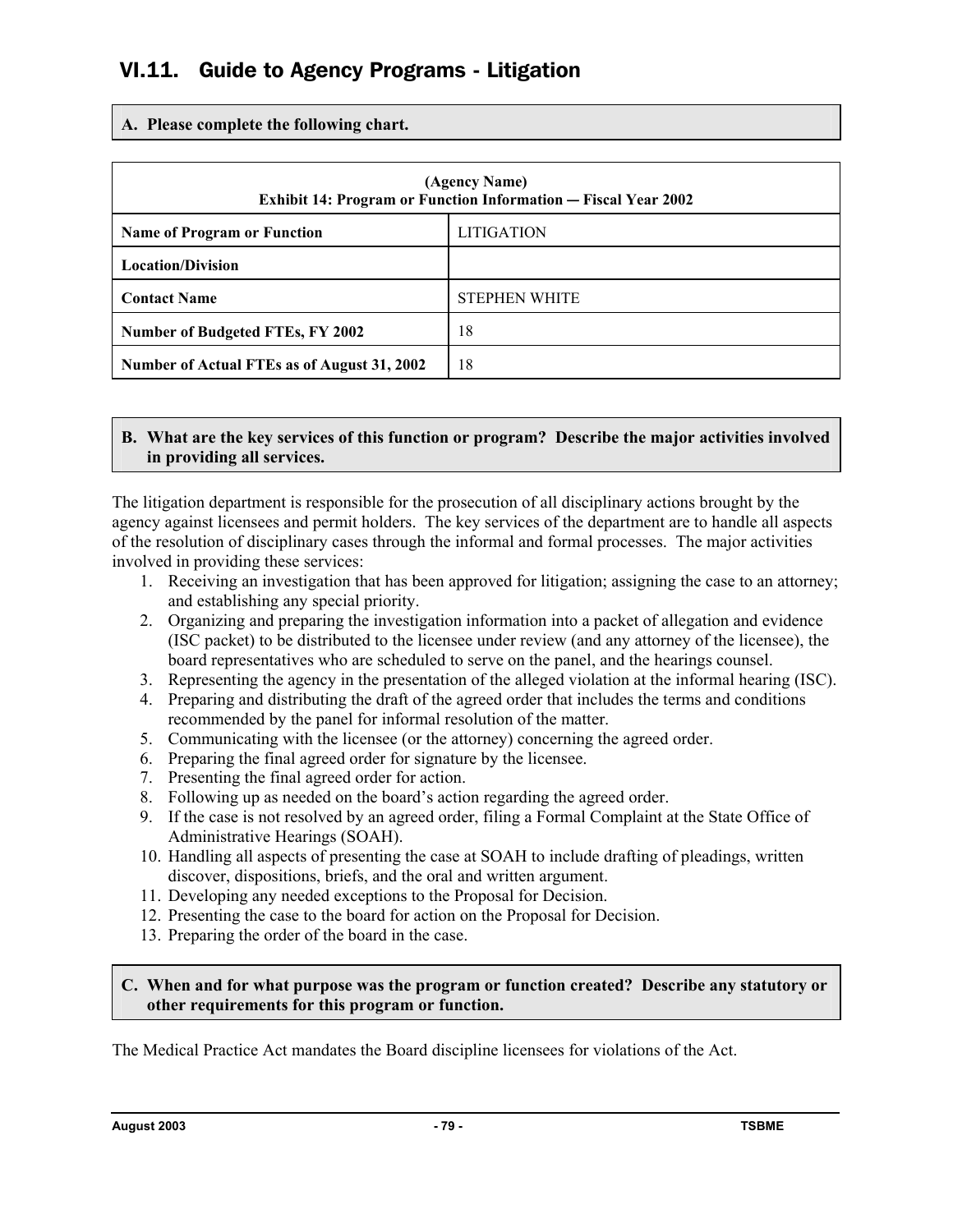**D. Describe any important history not included in the general agency history section, including a discussion of how the services or functions have changed from the original intent. Will there be a time when the mission will be accomplished and the program or function will no longer be needed?**

There is no foreseeable time when the program function will no longer be needed.

**E. Describe who or what this program or function affects. List any qualifications or eligibility requirements for persons or entities affected. Provide a statistical breakdown of persons or entities affected.** 

Effects physicians, physician assistants and acupuncturists. Indirectly affects complainants and the public in general when decisions are made to allow, or not to allow a licensee to continue to practice.

#### **F. Describe how the program or function is administered. Include flowcharts, timelines, or other illustrations as necessary to describe agency policies and procedures. List any field or regional services.**

Litigation staff are supervised by the Litigation Manager who reports to the General Counsel.

**G. If the program or function works with local units of government, (e.g., Councils of Governments, Soil and Water Conservation Districts), please include a brief, general description of these entities and their relationship to the agency.** 

We work with DPS, local law enforcement agencies and prosecutors, the U.S. Attorney's Office.

**H. Identify all funding sources and amounts for the program or function, including federal grants and pass-through monies. Describe any funding formulas or funding conventions. For state funding sources, please specify (e.g., general revenue, appropriations rider, budget strategy, fees/dues).** 

All funding comes from the general revenue fund.

**I. Are current and future funding resources appropriate to achieve program mission, goals, objectives, and performance targets? Explain.** 

Additional funding effective 1 Sept 03 will be adequate to meet agency litigation needs..

**J. Identify any programs internal or external to the agency that provide identical or similar services or functions. Describe the similarities and differences.** 

No other program in the agency provides litigation services regarding TSBME licensees.

**K. Discuss how the program or function is coordinating its activities to avoid duplication or**  conflict with the other programs listed in Question J and with the agency's customers. If

**August 2003 - 80 - TSBME**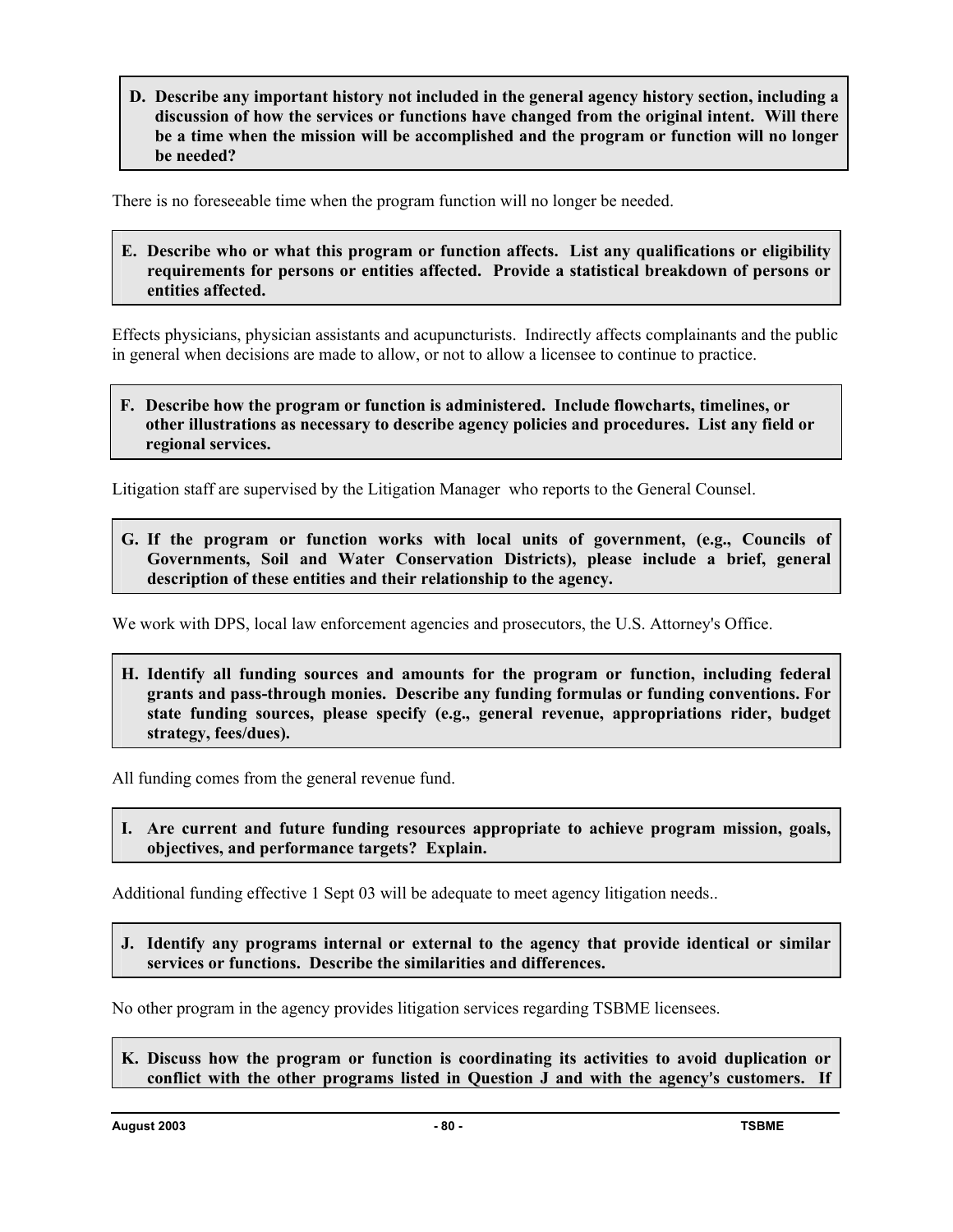N/A

- **L. Please provide any additional information needed to gain a preliminary understanding of the program or function.**
- **M. Regulatory programs relate to the licensing, registration, certification, or permitting of a person, business, or other entity. If this is a regulatory program, please describe:**

- why the regulation is needed; To protect the public from incompetent, impaired or dishonest physicians
- the scope of, and procedures for, inspections or audits of regulated entities; We are authorized to due drug audits of physicians. We are authorized to issue subpoenas.
- follow-up activities conducted when non-compliance is identified; We have an extensive Compliance Program once a physician is placed on an order including drug testing, additional training and testing, and monitoring of a physician's practice
- sanctions available to the agency to ensure compliance; and The Board can revoke or suspend the license of a physician or place the physician on probation under various terms and conditions
- procedures for handling consumer/public complaints against regulated entities. All complaints are reviewed and investigations are opened if appropriate
- **N. Please fill in the following chart for each regulatory program. The chart headings may be changed if needed to better reflect the agency**=**s practices.**

See Complaints and Investigations Program.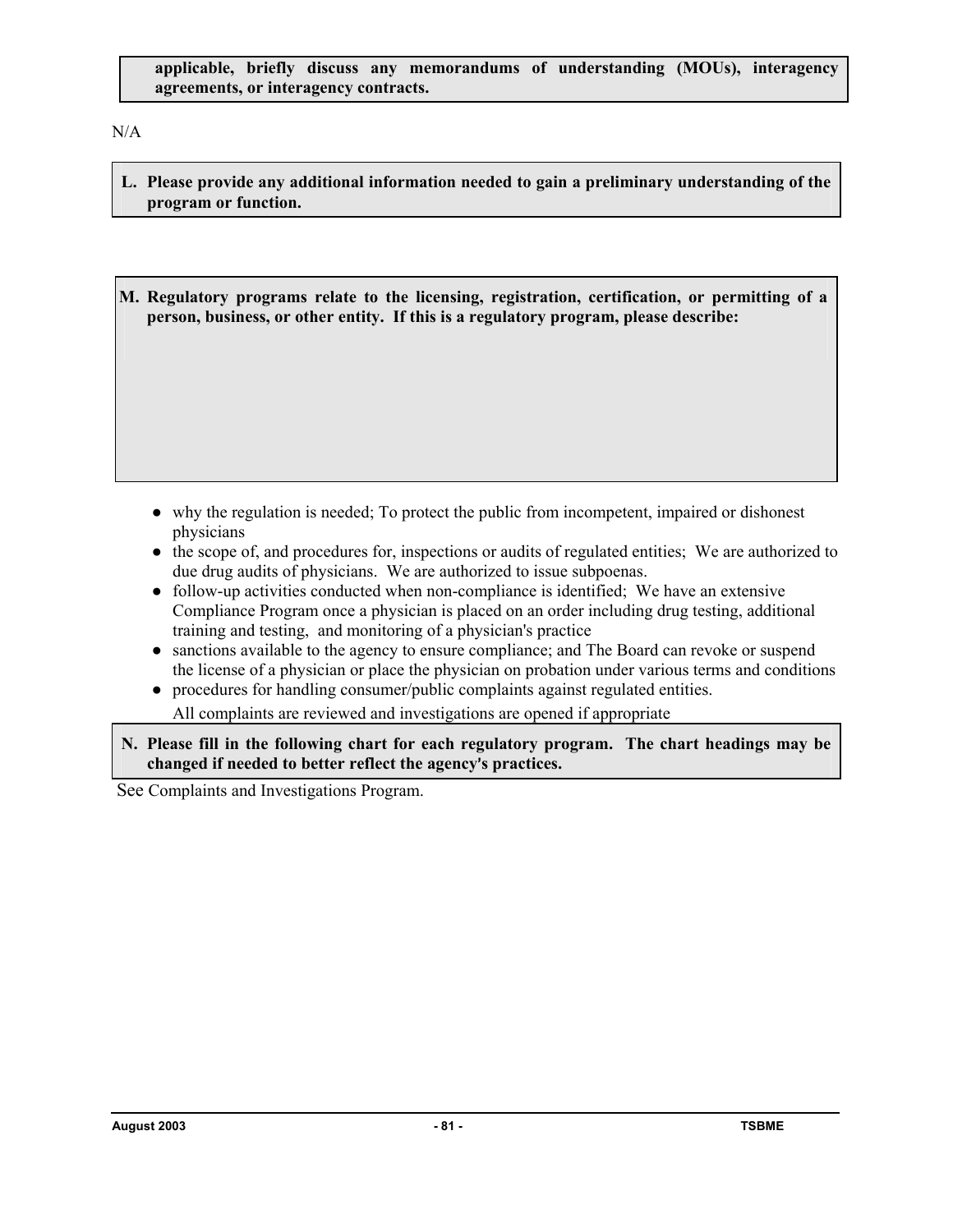# VI. 12. Guide to Agency Programs - Compliance

| (Agency Name)<br><b>Exhibit 14: Program or Function Information - Fiscal Year 2002</b> |                            |  |  |
|----------------------------------------------------------------------------------------|----------------------------|--|--|
| <b>Name of Program or Function</b>                                                     | Compliance                 |  |  |
| <b>Location/Division</b>                                                               | Austin and 4 Field Offices |  |  |
| <b>Contact Name</b>                                                                    | Ivan Hurwitz               |  |  |
| <b>Number of Budgeted FTEs, FY 2002</b>                                                | 7.33                       |  |  |
| 7.00<br>Number of Actual FTEs as of August 31, 2002                                    |                            |  |  |

### **B. What are the key services of this function or program? Describe the major activities involved in providing all services.**

Monitor and assure probationers' compliance with Board Orders. Compliance Officers serve as liaison to licensees sanctioned by the Board. The Compliance Section reviews Board Orders, meets with probationers to explain probation requirements, assists in the approval process for evaluators, monitors, trainers, treating physicians, etc. and oversees the alcohol/drug screening program. The Compliance Section identifies potential violations of probation and prepares reports, documents, and testimony for Board hearings. Compliance Officers routinely appear before investigative Panels to report on probationers' adherence to Board mandates.

#### **C. When and for what purpose was the program or function created? Describe any statutory or other requirements for this program or function.**

The Compliance Section was established in 1987 with the intention of offering the Board assurance that licensees were sanctioned, rehabilitated, and/or retrained according to its directives. MPA – 164.010 – 1993,

#### **D. Describe any important history not included in the general agency history section, including a discussion of how the services or functions have changed from the original intent. Will there be a time when the mission will be accomplished and the program or function will no longer be needed?**

NO

**E. Describe who or what this program or function affects. List any qualifications or eligibility requirements for persons or entities affected. Provide a statistical breakdown of persons or entities affected.**

The Compliance Section potentially affects every licensee of the Board of Medical Examiners. Any licensee who is found to be in violation of the Medical Practice Act or of Board Rules is subject to discipline by the Board and subsequent monitoring by the Compliance Section.

**F. Describe how the program or function is administered. Include flowcharts, timelines, or other illustrations as necessary to describe agency policies and procedures. List any field or regional services.**

**August 2003 - 82 - TSBME**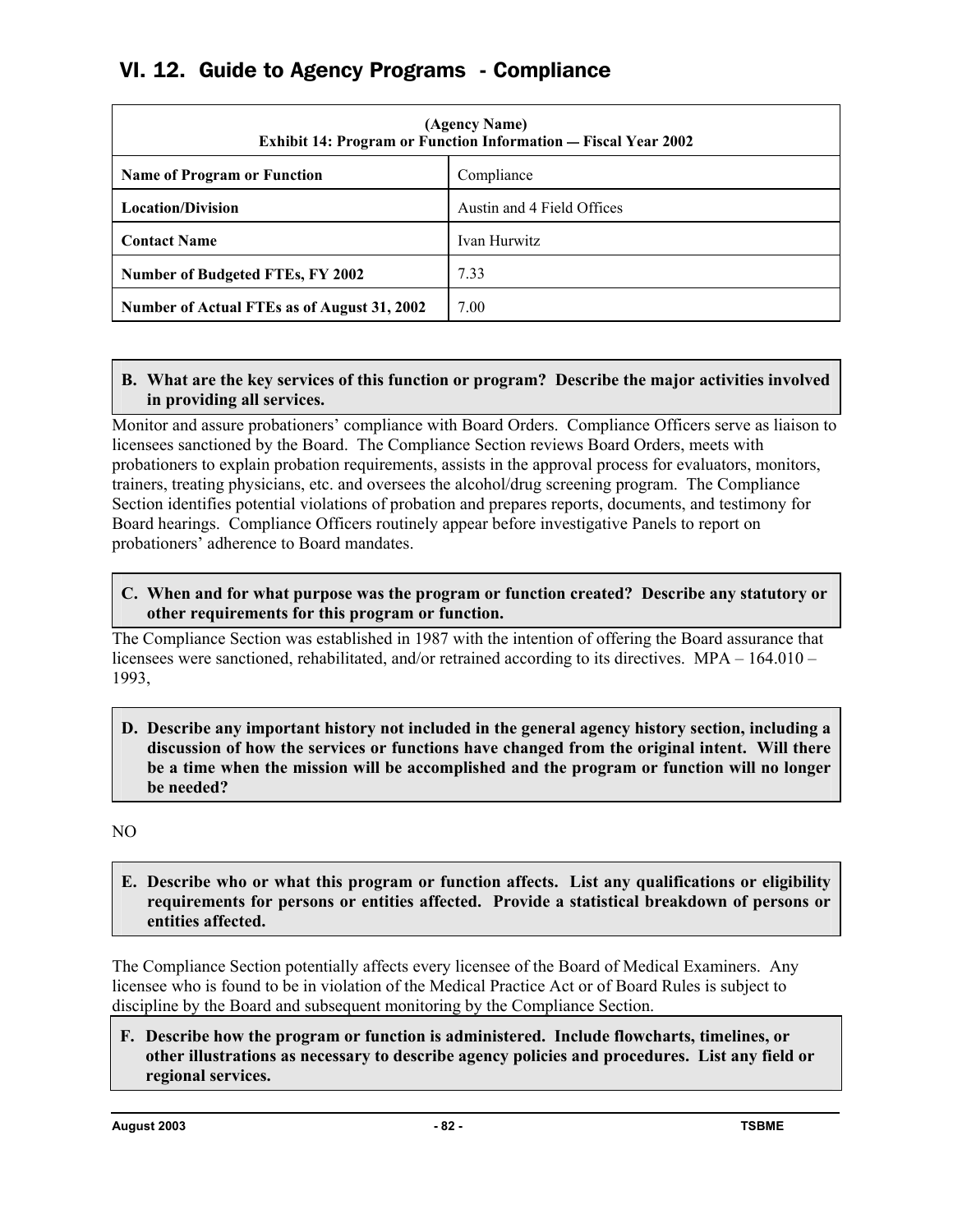The presiding Officer of the Board signs an Order. The Order is forwarded to the Compliance Section where the probationer is assigned to a Compliance Officer. The Compliance Officer personally visits the probationer to discuss the Order. Assistance is provided in obtaining approval for mandated education, evaluation or treatment that is required. Compliance Officers provide on-going monitoring of probationers' activities to assure that they are adhering to the Board's directives. Where deviations are noted, the Compliance Section prepares a report delineating potential violations. If deemed appropriate, a hearing for the probationer is scheduled before a Panel of the Board. Compliance Officers testify as needed. A significant number of probationers are required to participate in a drug-screening program. The Compliance Section monitors the program that is contracted for this activity as well as the probationers that are mandated to participate in it. The Compliance Section makes recommendations to the Board concerning the on-going status of probationers' licenses.

**G. If the program or function works with local units of government, (e.g., Councils of Governments, Soil and Water Conservation Districts), please include a brief, general description of these entities and their relationship to the agency.**

Compliance Officers maintain relationships with parole officers, State and local police departments and any other law enforcement agencies (DEA, FBI, etc) that may have involvement with their probationers.

**H. Identify all funding sources and amounts for the program or function, including federal grants and pass-through monies. Describe any funding formulas or funding conventions. For state funding sources, please specify (e.g., general revenue, appropriations rider, budget strategy, fees/dues).**

Appropriations

**I. Are current and future funding resources appropriate to achieve program mission, goals, objectives, and performance targets? Explain.**

As the number of licensees who are practicing under an Order of the Board increase, it is anticipated that the funding for additional personnel to monitor these probationers will increase as well.

**J. Identify any programs internal or external to the agency that provide identical or similar services or functions. Describe the similarities and differences.** 

For a small number of licensees who have been convicted of a crime, parole officers provide similar services. Parole officers, presumably, do not have extensive access to medicine-related resources, as would Medical Board staff. Monitoring of drug/alcohol addicted licensees is performed by some professional societies. The professional societies have no ability to compel compliance or to sanction for non-compliance.

**K. Discuss how the program or function is coordinating its activities to avoid duplication or**  conflict with the other programs listed in Question J and with the agency's customers. If **applicable, briefly discuss any memorandums of understanding (MOUs), interagency agreements, or interagency contracts.**

Compliance Officers establish personal contact with the parole officer assigned to any probationer assigned to him or her. The Compliance Officer shares such information as is public with the PO and vice versa. The drug monitoring programs of the professional societies are permitted, in some cases, to monitor licensees so long as they and the probationer agree that all information gathered through the monitoring is shared with the Board.

## **L. Please provide any additional information needed to gain a preliminary understanding of the**

**August 2003 188 ME 188 ME 188 ME 188 ME 188 ME 188 ME 188 ME 188 ME**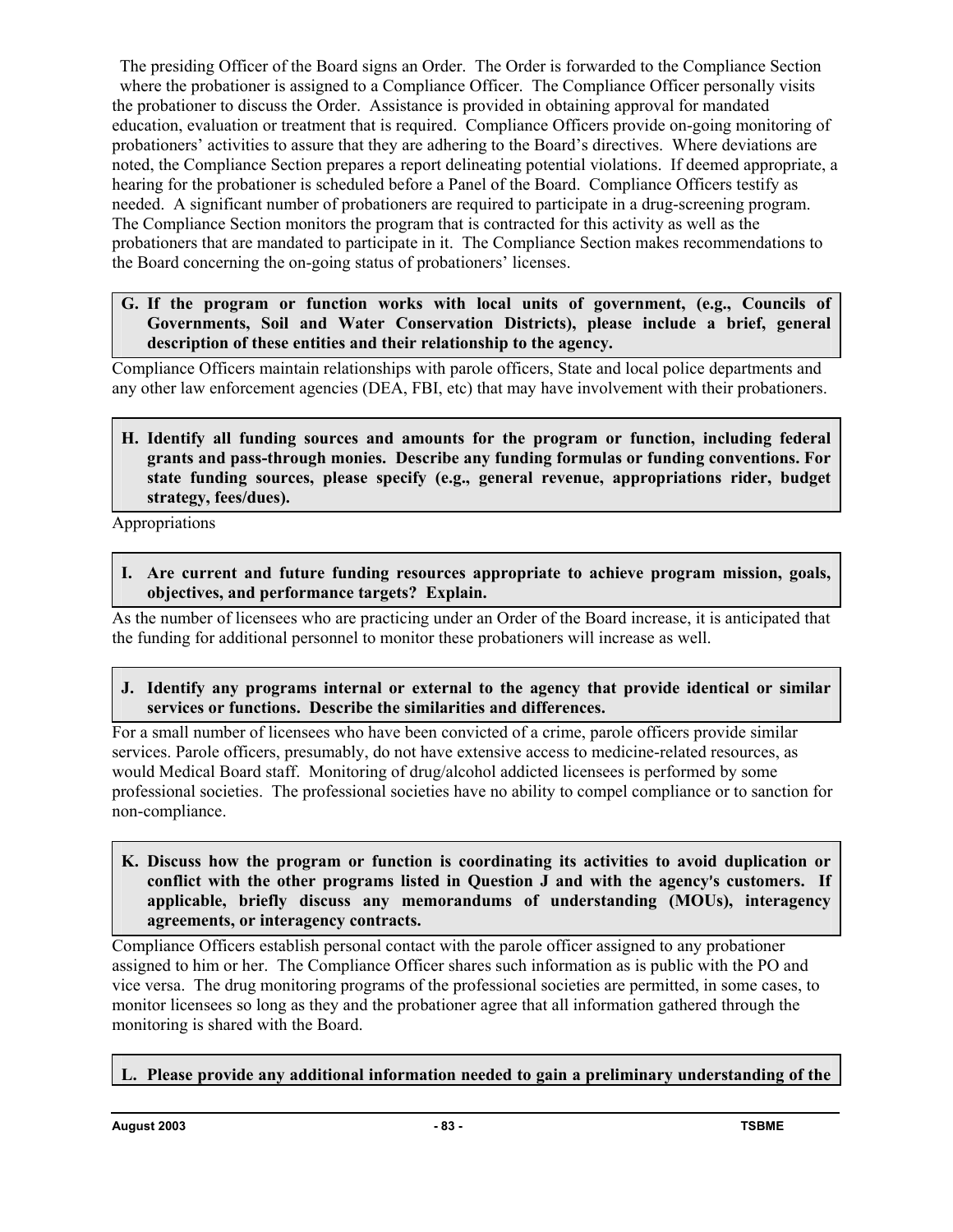**program or function.**

## N/A

**M. Regulatory programs relate to the licensing, registration, certification, or permitting of a person, business, or other entity. If this is a regulatory program, please describe:**

- why the regulation is needed;
- the scope of, and procedures for, inspections or audits of regulated entities;
- follow-up activities conducted when non-compliance is identified;
- sanctions available to the agency to ensure compliance; and
- procedures for handling consumer/public complaints against regulated entities.

Imposition of sanctions or retraining or rehabilitation would be pointless without a method of verification. The Compliance Section provides affirmation of the Board effectiveness. Compliance Officers provide on-going interaction with probationers, report on non-compliance and prepare files for the Board to determine issues of non-compliance. The Board determines appropriate sanctions based upon merits of the individual case.

#### **N. Please fill in the following chart for each regulatory program. The chart headings may be changed if needed to better reflect the agency**=**s practices.**

See Complaints and Investigations Program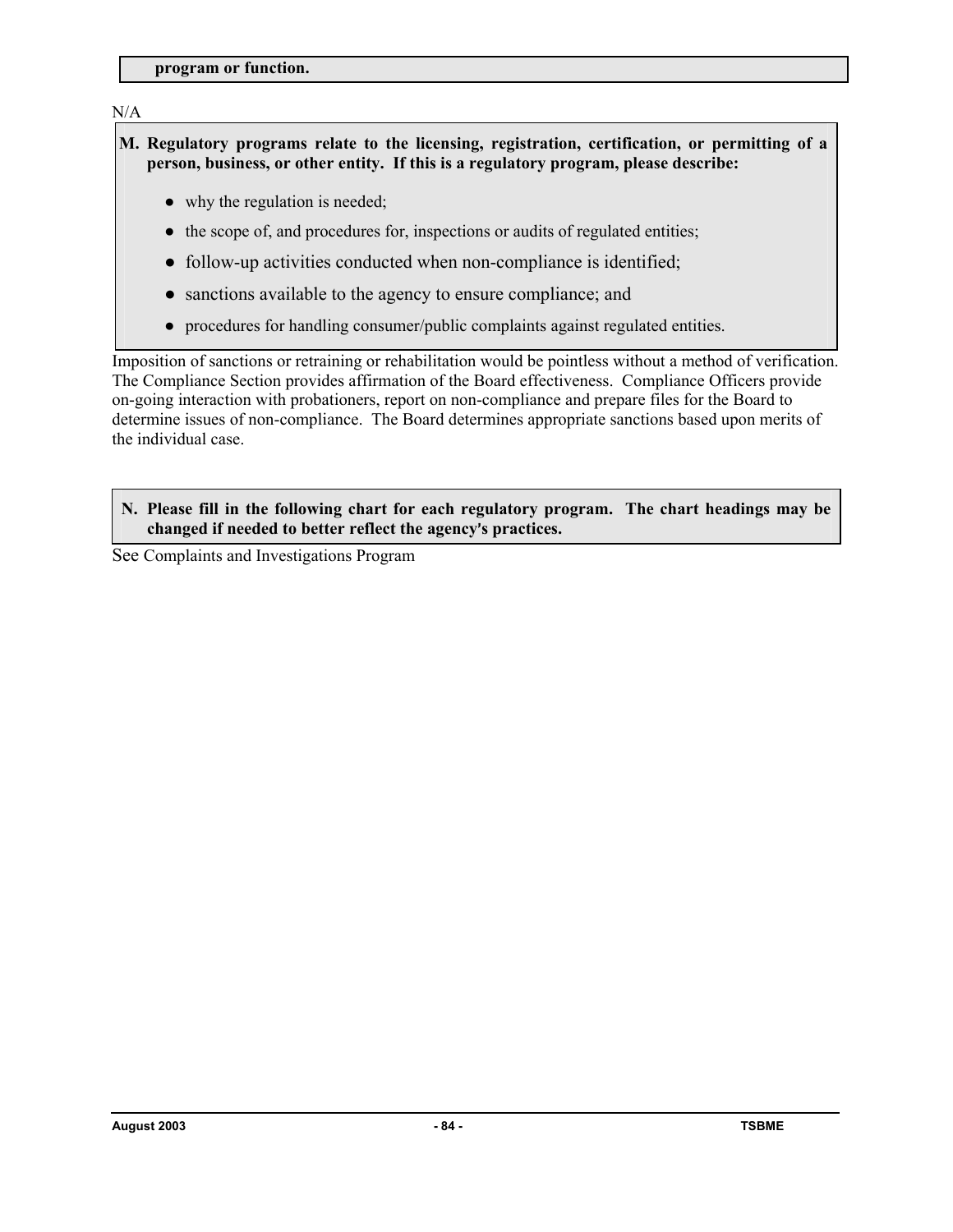# VII. Agency Performance Evaluation

## **A. What are the agency**=**s most significant accomplishments?**

In 1999, TSBME contracted with KPMG for a study which resulted in a complete reorganization of the agency along functional lines, eliminating duplication of processes between programs. Extensive process revisions and further reorganization of personnel were undertaken during the last two years to achieve even greater efficiency in all program areas. Licensure: Since the beginning of FY 2003, TSBME has decreased the average time to complete initial physician licensure applications from an average of 134 days to an average of 22 days for new applications filed after 9/1/02. This was accomplished by involving the Customer Information Center staff in the initial screening and applicant contact to assure licensure staff receive complete applications ready for analysis. The licensure application form was reduced from 49 pages to as few as eight pages which also increased processing efficiency. New efficiencies in the permit process for Physician in Training permits greatly reduced the staff time required to issue permits.

Enforcement: Staffing has been reorganized and processes revised to create both increased efficiency and an improved quality of product. The average time to complete an investigation has been reduced from 283 days to a current target of 125 days. The board has set a standard of 125 days for closure of litigation cases through filing at SOAH or completion of an agreed order. The agency implemented a new system of drug screening for probationers resulting in improved and expedited identification of physicians who are not in compliance.

|                            | 2001   | 2002    |
|----------------------------|--------|---------|
| Total disciplinary actions | 142    | 241     |
| Temporary suspensions      |        | 30      |
| Revocations/surrenders of  | 23     | 42      |
| licenses                   |        |         |
| License suspensions        | 19     | 43      |
| License restrictions       | 49     | 70      |
| Administrative penalties   | 29     | 57      |
| Penalties dollar amounts   | 76,800 | 356,380 |
| Contested cases filed at   |        | 57      |
| SOAH                       |        |         |

The number of disciplinary actions increased dramatically between calendar year 2001 and 2002:

It is also a significant accomplishment that the turnover in staff attorneys, once a major handicap, has been greatly reduced during FY 2003. Currently, all staff attorneys have at least one year of tenure.

Financial management: The agency reallocated resources to achieve required budget cuts in FY 03 while effectively fulfilling its core mission and meeting increased workloads.

### **B. Describe the internal process used to evaluate agency performance, including how often performance is formally evaluated and how the resulting information is used by the**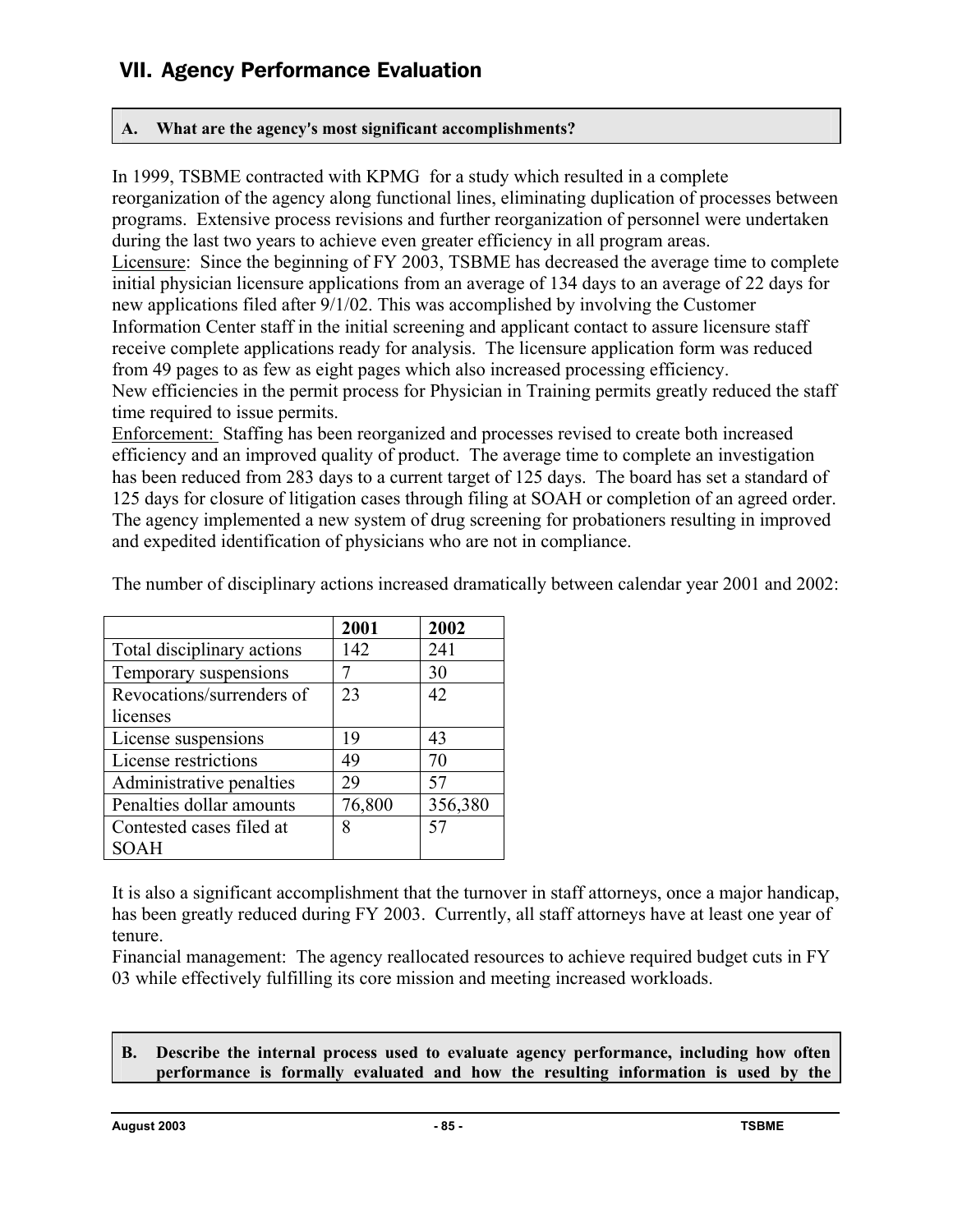### **policymaking body, management, the public, and customers.**

Internal evaluation is data-driven and constant. Data is collected at each point in the licensure and enforcement processes. Deadlines and performance data are tracked. Budget reports are prepared and reviewed monthly. All data is reviewed by the Senior Management Team, Executive Management Team and the Board. The Board has set performance goals such as the reduction in time to compete investigations and litigation of complaints. The agency also utilizes findings from an internal audit and external audits by the State Auditor and Comptroller.

## **C. What are the agency**=**s biggest opportunities for improvement?**

Agency staff have identified the following areas where they would like to improve:

Improved procedures to assure consistency and quality in enforcement.

Appropriate and effective allocation of resources to achieve disciplinary goals of agency.

Effective management of paper and elimination of paper that is not useful.

Improved management of data to provide better access, analysis, and interpretation of data. Improved communication with other agencies and with complainants.

Establish clear expectations regarding the disciplinary process. Communicate the cause and effect of violation of the Medical Practice Act.

Training to improve staff effectiveness.

Improved ongoing training of board and district review committee members.

Utilization of the expertise of former board members.

## **D. How does the agency ensure its functions do not duplicate those of other entities?**

The agency performs only those functions within its statutory authority which is not duplicated in the statutes of other agencies.

## **E.** Are there any other entities that could perform any of the agency's functions?

There are no other agencies with statutory authority to perform the functions of TSBME.

#### **F. What process does the agency use to determine customer satisfaction and how does the agency use this information?**

The agency conducts a formal survey of customer satisfaction once each biennium. Surveys are mailed to nine identified customer groups. A tenth group is composed persons who call the agencies toll-free number with requests and are asked to complete an oral survey. Survey ratings are used to determine areas of relative weakness.

Informal feedback through individual and institutional customers, elected officials and media have proven more reliable in determining customer satisfaction than formal surveys. Survey ratings have reflected a high level of satisfaction and no category of service has received negative ratings from more than 21 per cent of respondents. However, the agency had anecdotal evidence that there were customer service problems related to both the licensure and disciplinary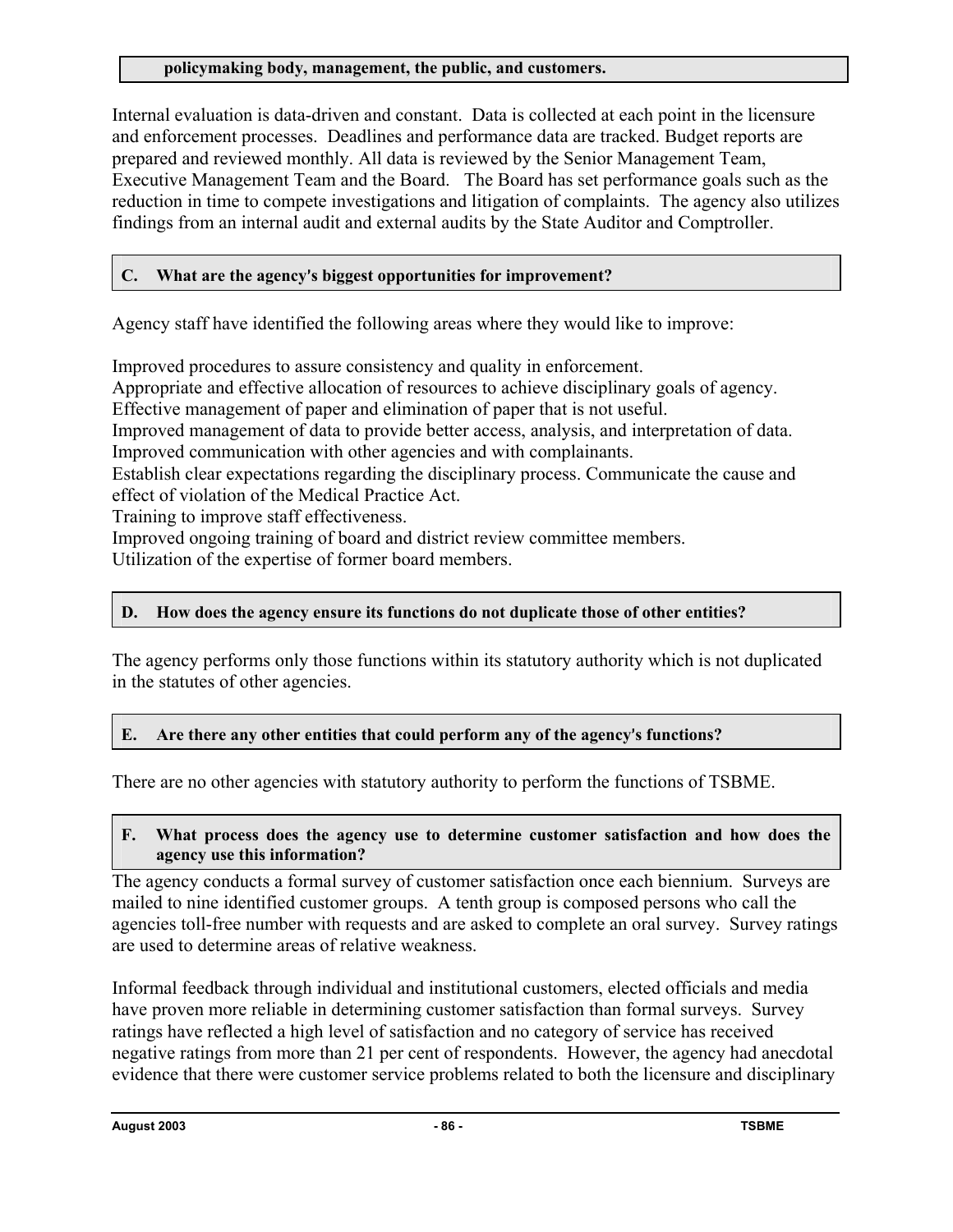processes. The board and agency staff responded by reorganizing process and staffing to improve service to both licensees and the public.

### **G. Describe the agency**=**s process for handling complaints against the agency, including the maintenance of complaint files and procedures for keeping parties informed about the process. If the agency has a division or office, such as an ombudsman, for tracking and resolving complaints from the public or other entities, please provide a description.**

The agency has a designated the Director of Customer Affairs as the Customer Relations Representative to receive complaints about the agency's facilities, staff, communications, Internet site, complaint handling process, timeliness of service delivery or printed information.

Every effort will be made by agency staff members to resolve concerns when customers contact the agency. If concerns cannot be resolved by telephone, agency staff direct customers to submit written complaints by mail, fax or e-mail to Director of Customer Affairs.

Within two working days of receipt of the complaint, the Director of Customer Affairs will:

- Log the complaint
- Provide a copy of the complaint to the appropriate Division Director(s)

Within the next two weeks, the Division Director(s) involved will:

- Investigate the complaint
- Summarize their findings
- Prepare a response to send to the complainant
- Forward the response to the customer and a copy to the Director of Customer Affairs

Within two working days, the Director of Customer Affairs will log the response.

Once a month, the Director of Customer Affairs prepares a summary report of complaints and their resolution. At the end of each fiscal year, the Director of Customer Affairs prepares a summary report of the year's complaints and their resolutions.

### **H. Please fill in the following chart. The chart headings may be changed if needed to better reflect the agency**=**s practices.**

| (Agency Name)<br>Exhibit 16: Complaints <b>Against the Agency</b> - Fiscal Years 2001 and 2002 |                                      |  |  |  |
|------------------------------------------------------------------------------------------------|--------------------------------------|--|--|--|
| <b>FY 2001</b><br><b>FY 2002</b>                                                               |                                      |  |  |  |
| Number of complaints received                                                                  | <b>CHART FOLLOWS</b><br>ON NEXT PAGE |  |  |  |
| Number of complaints resolved                                                                  |                                      |  |  |  |
| Number of complaints dropped/found to be without merit                                         |                                      |  |  |  |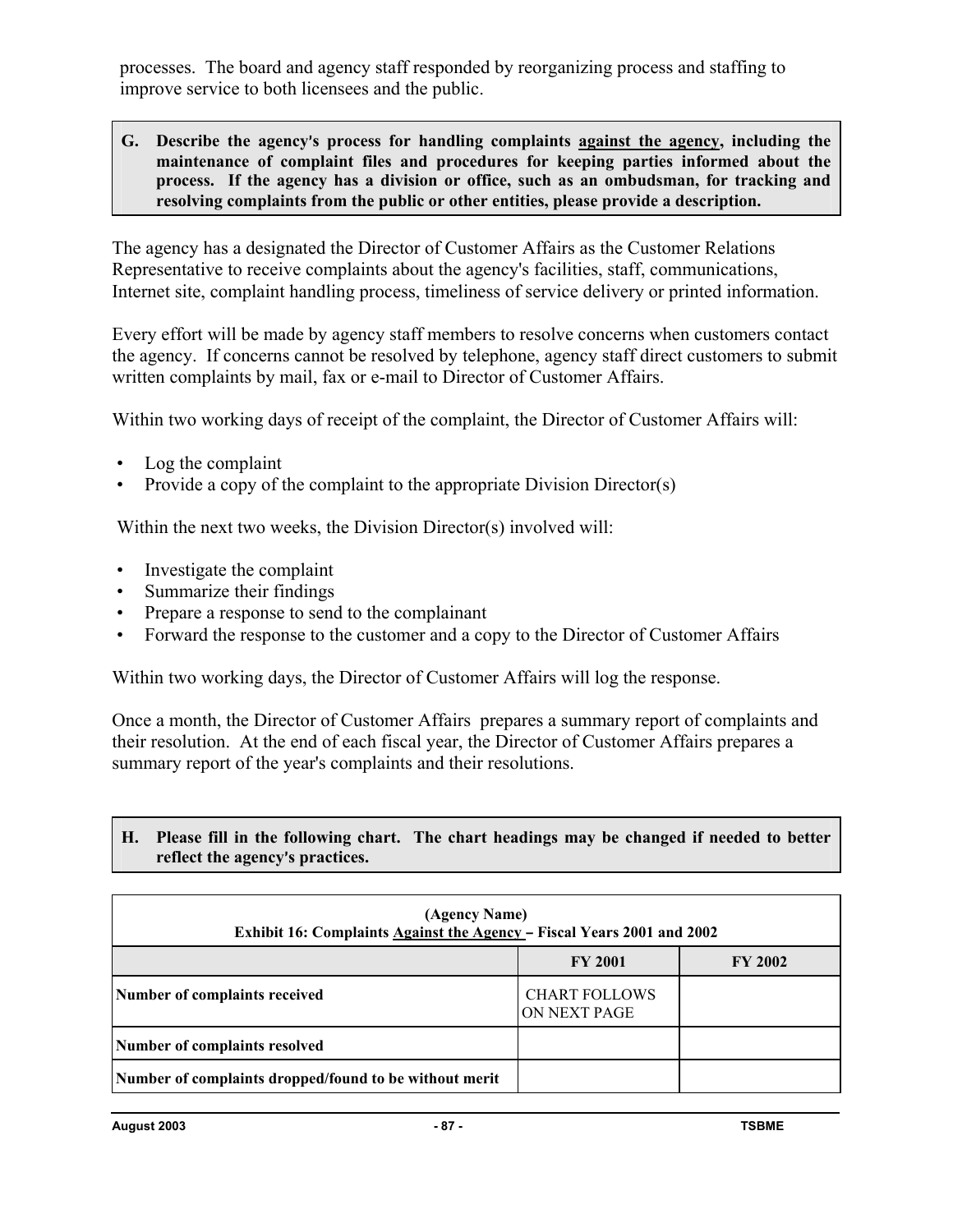| Number of complaints pending from prior years     |  |
|---------------------------------------------------|--|
| Average time period for resolution of a complaint |  |

#### **LOG OF AGENCY COMPLAINTS**

|              | Log # Complainant    | <b>Location of Complaint</b>                                     | Date Rec'd<br>by Customer Copy to<br><b>Affairs</b> | Div Dir on | Copy of<br><b>Response</b><br>Rec'd from<br>Div Dir on | <b>Note</b>                                                                                                              |
|--------------|----------------------|------------------------------------------------------------------|-----------------------------------------------------|------------|--------------------------------------------------------|--------------------------------------------------------------------------------------------------------------------------|
| <b>FY 01</b> |                      |                                                                  |                                                     |            |                                                        |                                                                                                                          |
| $01 - 01$    | <b>Mark Shippy</b>   | <b>Agency Complaint 01-01.txt</b>                                | 10/2/2000                                           |            |                                                        | Thought this would develop<br>into agency complaint, so<br>log # assigned, but no<br>complaint rec'd as of<br>10/24/00   |
| $01-02$      | <b>Chae Miebs</b>    | Agency complaint 01-02. Miebs.doc                                | 10/16/2000                                          |            | 10/31/2000                                             |                                                                                                                          |
|              |                      | Agency Complaint 01-02 2nd email.txt                             |                                                     |            |                                                        |                                                                                                                          |
| $01 - 03$    | Heinz Aeschbach, MD  | Hard copy - my file; original - Lloyd                            | 11/1/2000                                           | 11/1/2000  | 11/7/2000                                              |                                                                                                                          |
| $01 - 04$    |                      | James Jay Herman, MD Hard copy - my file; original - Lloyd       | 11/1/2000                                           | 11/1/2000  | 11/7/2000                                              |                                                                                                                          |
| $01 - 05$    | Vicki S Adelman, RN  | Hard copy - my file                                              | 12/1/2000                                           | 12/1/2000  | 12/7/2000                                              |                                                                                                                          |
| 01-06        | Joel Dow, MD         | <b>Agency Complaint 01-06.txt</b>                                | 12/14/2000                                          | 12/14/2000 |                                                        | see e-mail folder for<br>responses                                                                                       |
| 01-07        | Sally Boesdorfer     | Hard copy - my file                                              | 1/2/2001                                            | 1/8/2001   |                                                        | Will send to all SMT as<br>involves agency, but with<br>note that I will draft<br>1/8/2001 response.                     |
|              |                      |                                                                  |                                                     |            |                                                        |                                                                                                                          |
| <b>FY 02</b> |                      |                                                                  |                                                     |            |                                                        |                                                                                                                          |
| $02 - 01$    | Ajey Godbole MD      | <b>Agency Complaint 02-01.txt</b>                                | 1/21/2002                                           | 1/23/2002  |                                                        | See e-mail folder for<br>1/30/2002 response from Ivan.                                                                   |
| $02 - 02$    | Dr. Rozner           | File cabinet - agency complaint 02-02.<br>Also in e-mail folder. | 1/29/2002                                           | 1/29/2002  |                                                        | I handled this one with<br>SMT and Dr. Patrick. See<br>2/4/2002 e-mail folder for response.                              |
|              | 02-03 Linda M Miller | File cabinet - agency complaint 02-03                            | 6/12/2002                                           | 6/12/2002  |                                                        | See word document<br>responses to both<br>complainant and<br>governor's office in agency<br>6/14/2002 complaints folder. |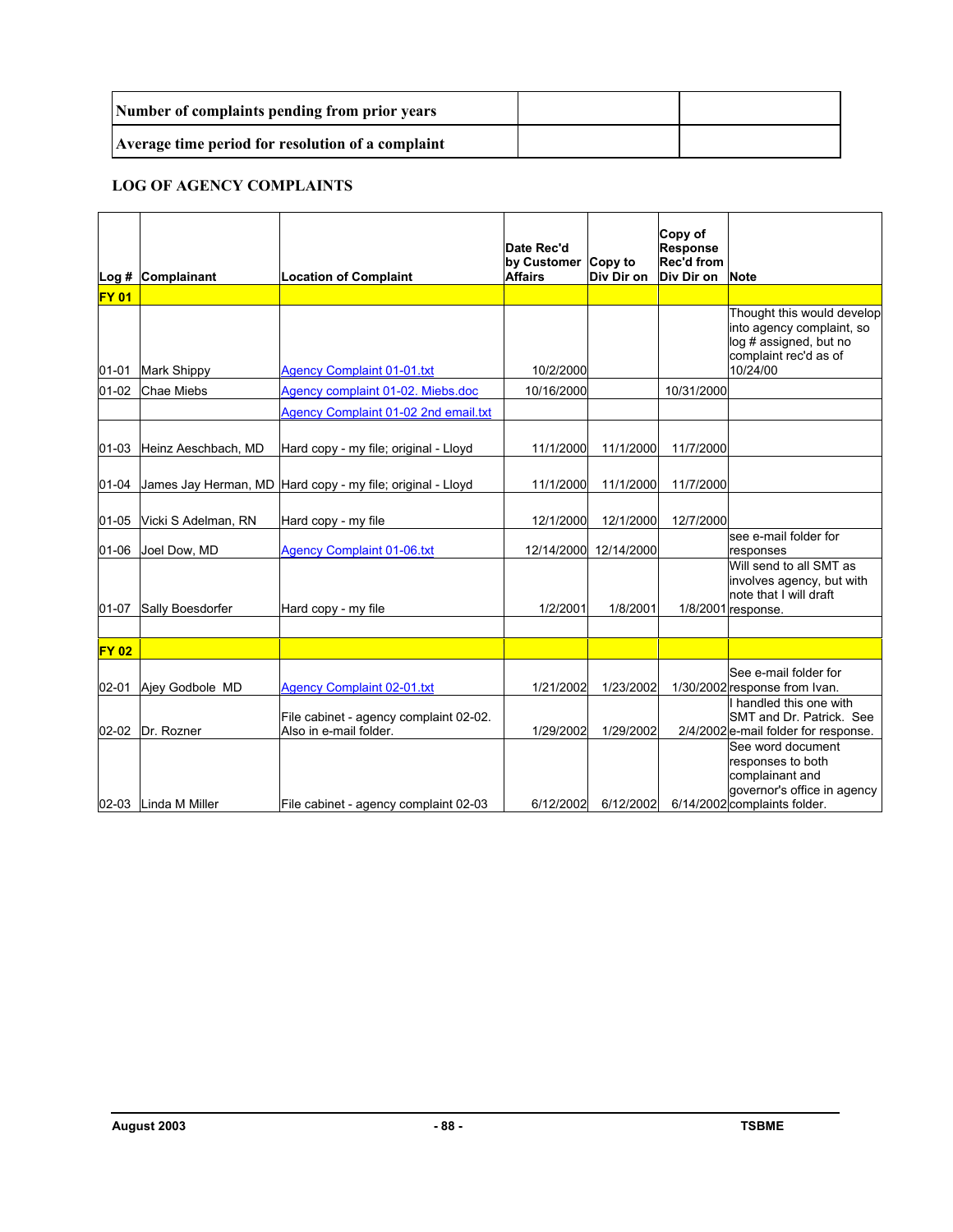#### **I. What process does the agency use to respond to requests under the Public Information (Open Records) Act?**

The agency has adopted a policy and an 8-page procedure for responding to Open Records requests. Requests may be submitted in writing through mail, fax or email through the agency website. Requests are logged as received and the requestor is notified immediately that the agency has received the request. Documents that meet Open Records guidelines are forwarded to the Open Records Assistant to be filled. Documents that are not clearly open under agency statutes are forwarded to \the Assistant General Counsel for review. If the requested documents are not available under statute, the request is forwarded to the Attorney General's Office for review. The requestor and the subject are notified of that the matter has been referred to the AG for opinion. Copies of open records requests are filed and kept for two years.

#### **J. Please fill in the following chart with updated information and be sure to include the most recent e-mail address if possible.**

| (Agency Name)<br><b>Exhibit 17: Contacts</b>                               |                                                                                                                                |                                                                                  |                             |  |
|----------------------------------------------------------------------------|--------------------------------------------------------------------------------------------------------------------------------|----------------------------------------------------------------------------------|-----------------------------|--|
|                                                                            | <b>INTEREST GROUPS</b><br>(groups affected by agency actions or that represent others served by or affected by agency actions) |                                                                                  |                             |  |
| <b>Group or Association Name/</b><br><b>Contact Person</b>                 | <b>Address</b>                                                                                                                 | Telephone &<br><b>Fax Numbers</b>                                                | <b>E-mail Address</b>       |  |
| Texas Academy of Physician<br><b>Assistants</b><br>Lisa Jackson            | T.A.P.A.<br>401 W. 15th Street<br>Austin, Texas 78701-1680                                                                     | Phone: (800)280-<br>7655<br>Fax: 512-370-<br>1626                                | lisa.jackson@tex<br>med.org |  |
| Texas Association of Community<br><b>Health Centers</b><br>Joe Comacho     | 2301 South Capital of Texas Hwy.<br><b>Building H</b><br><b>Austin, TX 78746</b>                                               | $(512)$ 329-5959<br>phone<br>$(512)$ 329-9189<br>fax                             | jcamacho@tachc<br>.org      |  |
| Texas Association of Acupuncture<br>and Oriental Medicine                  |                                                                                                                                |                                                                                  |                             |  |
| <b>Texas Association of Family</b><br>Practice<br>Jim White                | 6034 W. Courtyard #140<br>Austin Texas 78730                                                                                   | 512-329-8666                                                                     |                             |  |
| <b>Texas Association of Health Plans</b><br>Leah Rummel                    | 1115 San Jacinto, Ste. 275<br>Austin TX 78701                                                                                  | $(512)$ 476-2091                                                                 | lrummel@tahp.o<br>rg        |  |
| <b>Texas Hospital Association</b><br>Matt Wall or<br><b>Charles Bailey</b> | P.O. Box 15587<br>Austin, TX 78761-5587                                                                                        | 512/465-1000                                                                     | cbailey@tha.org             |  |
| <b>Texas Medical Association</b><br>Louis Goodman                          | 401 West 15th Street<br>Austin TX 78701                                                                                        | 512/370-1301                                                                     | lou.goodman<br>@texmed.org  |  |
| <b>Texas Medical Foundation</b><br>Tom Manley                              | Barton Oaks Plaza Two, Suite 200<br>901 Mopac Expressway South<br>Austin, Texas 78746-5799                                     | Phone: 1-800-<br>725-9216<br>Local Phone:<br>$(512)$ 329-6610<br>Fax: (512) 327- | tmanley<br>@tmf.org         |  |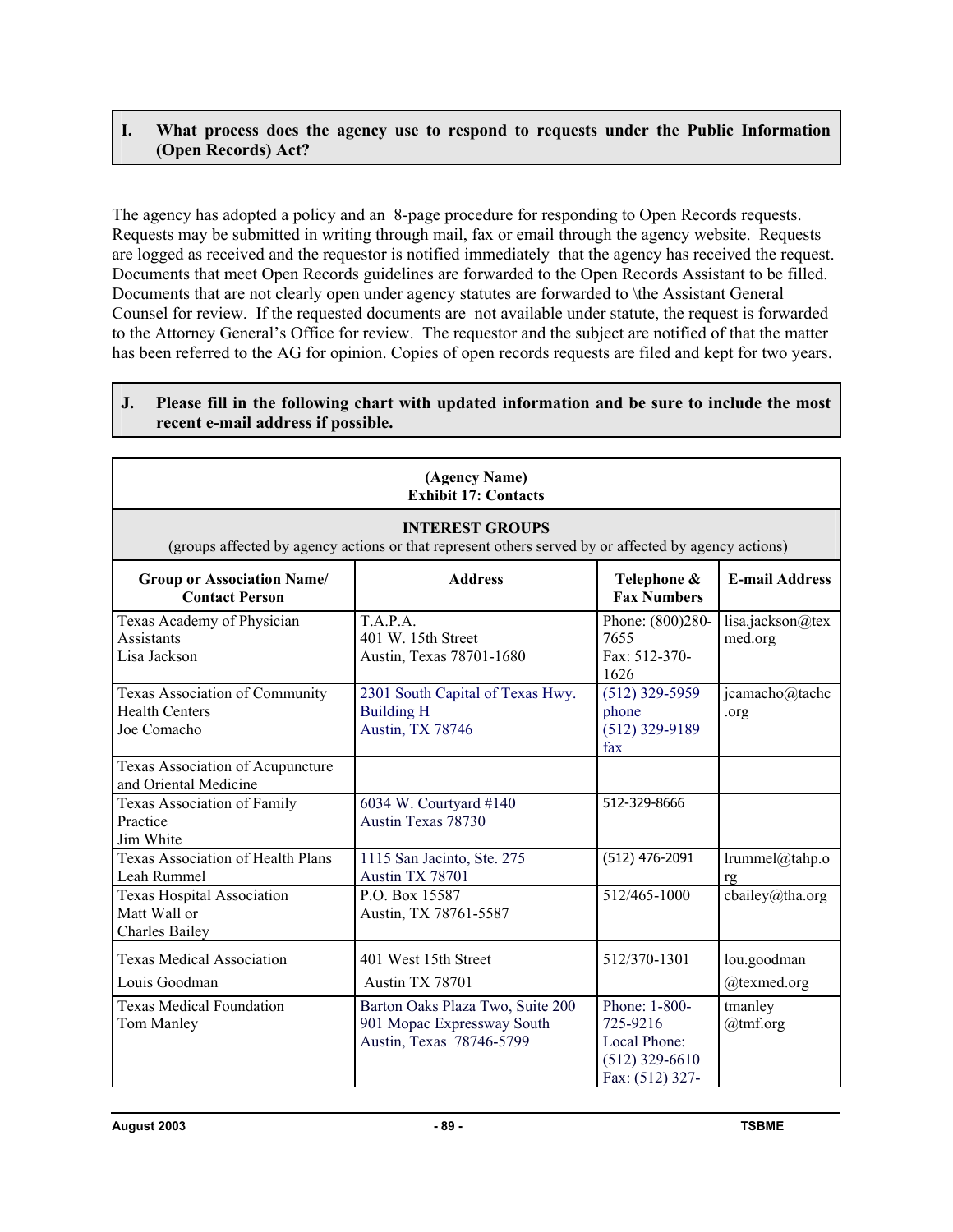|                                                                                                             |                                                                                                                                    | 7159                                                |                               |
|-------------------------------------------------------------------------------------------------------------|------------------------------------------------------------------------------------------------------------------------------------|-----------------------------------------------------|-------------------------------|
| Texas Organization of Rural and<br><b>Community Hospitals</b><br>John Boff                                  | P.O. Box 14547<br>Austin, Texas 78761                                                                                              | 512-873-0045                                        | torch@torchnet.o<br>rg        |
| Texas Osteopathic Medical<br>Association<br>Terry Boucher, M.P.H.                                           | 1415 Lavaca Street<br>Austin, TX 78701-1634                                                                                        | $(512)$ 708-8662<br>Fax: (512) 708-<br>1415         | terryb<br>@txosteo.org        |
| <b>Texas Rural Health Association</b><br>Lolly Lockhart                                                     | Address: PO Box 2337, Austin TX<br>78768-2337                                                                                      | Phone: (512)990-<br>7755<br>Fax: (512) 252-<br>2965 | lollylock<br>@aol.com         |
| Texas Society of Medical Staff<br>Services<br>Roy Boher                                                     | 8317 Cross Park Dr., Suite 150<br>Austin, Texas 78754                                                                              | Phone: 512-454-<br>8626<br>Fax: 512-454-3036        | rbohrer@assnmg<br>mt.com      |
|                                                                                                             | INTERAGENCY, STATE, OR NATIONAL ASSOCIATIONS<br>(that serve as an information clearinghouse or regularly interact with the agency) |                                                     |                               |
| <b>Group or Association Name/</b><br><b>Contact Person</b>                                                  | <b>Address</b>                                                                                                                     | Telephone &<br><b>Fax Numbers</b>                   | <b>E-mail Address</b>         |
| Administrators in Medicine<br>Barbara Neuman                                                                |                                                                                                                                    |                                                     | aim.docfinder@v<br>erizon.net |
| American Board of Medical<br>Specialties                                                                    | 1007 Church Street, Suite 404<br>Evanston, IL 60201-5913                                                                           | Phone: (847)<br>491-9091 Fax:<br>$(847)$ 328-3596   |                               |
| American Medical Association                                                                                | 515 N. State Street<br>Chicago, IL 60610                                                                                           | 312-464-5000                                        |                               |
| American Osteopathic Association                                                                            | 142 East Ontario Street<br>Chicago, IL 60611                                                                                       | $(312)$ 202-8000<br>$(312) 202 - 8200$              |                               |
| American Association of College<br>Registrars and Admissions Officers<br>Dale Gough                         | One Dupont Circle NW   Suite<br>520   Washington, DC 20036                                                                         | Tel: (202) 293-<br>9161   Fax: (202)<br>872-8857    | GoughD@aacrao<br>.org         |
| Educational Commission for Foreign 3624 Market Street<br><b>Medical Graduates</b><br><b>Stephen Seeling</b> | Philadelphia, PA 19104-2685                                                                                                        | $(215)$ 386-5900<br>FAX: (215) 386-<br>9196         | Sseeling<br>@ECFMG.org        |
| Federation of State Medical Boards<br>Tim Knettler                                                          | P.O. Box 619850<br>Dallas, TX 75261-9850                                                                                           | phone (817) 868-<br>4000;<br>fax (817) 868-<br>4098 | Tknettler@fmsb.<br>org        |
| National Association of Medical<br><b>Staff Services</b><br><b>Becky Nichols</b>                            | 8317 Cross Park Drive, Suite 150<br>Austin, TX 78754                                                                               | 512 454-7928<br>512 454-0336<br>(fax)               |                               |
| National Board of Medical<br>Examiners<br>Ellen Landau                                                      | 3750 Market Street<br>Philadelphia, PA 19104-3102                                                                                  | Telephone (215)<br>590-9500                         |                               |
| National Board of Osteopathic<br>Examiners                                                                  | 8765 W. Higgins Rd Suite 200<br>Chicago, IL 60631-4101                                                                             | Phone: (773)<br>714-0622                            | jsmoley@nbome.<br>com         |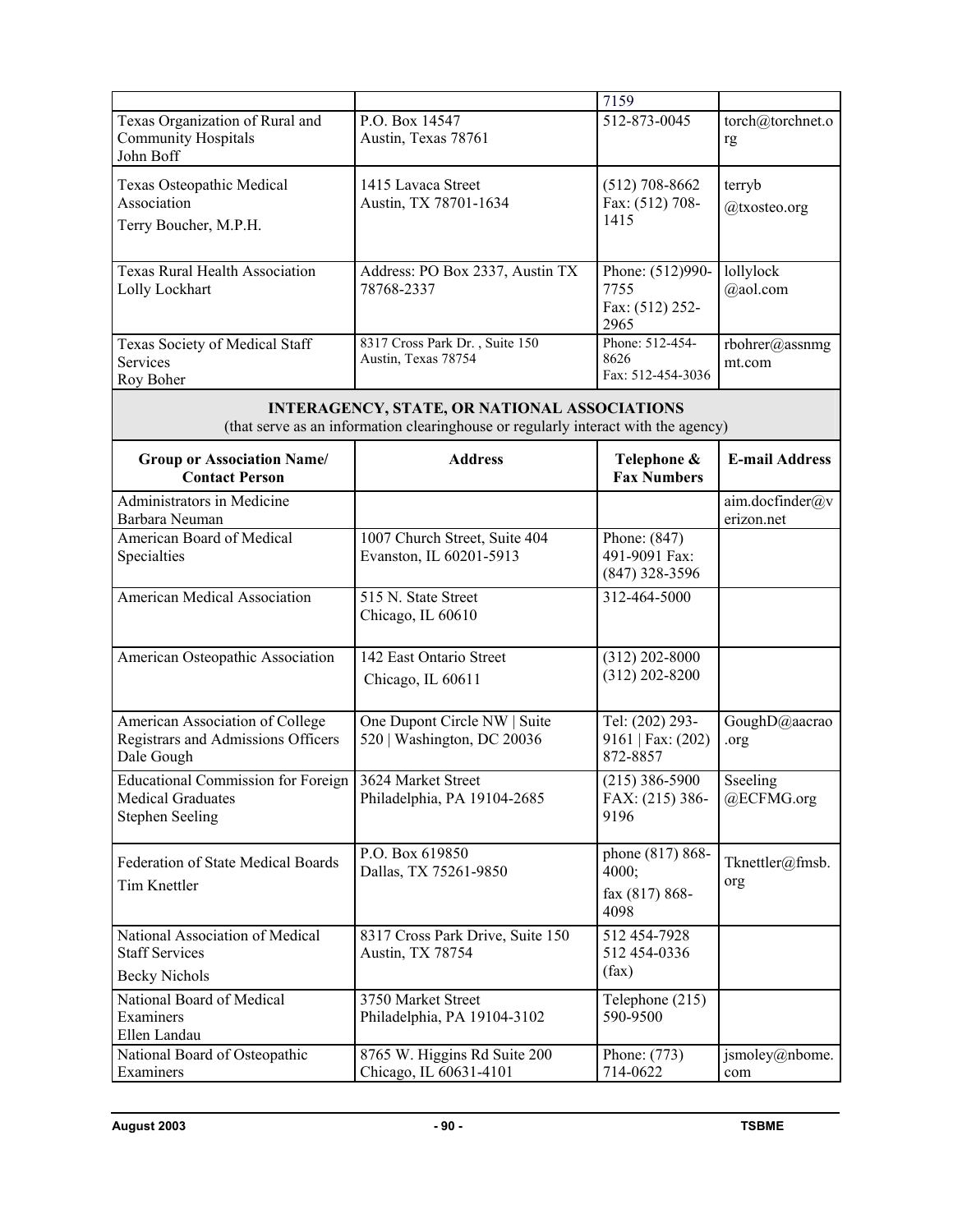| Joe Smoley                                                                     |                                                                                                                                                                                                                                               | Fax: (773) 714-<br>0631                  |                                            |
|--------------------------------------------------------------------------------|-----------------------------------------------------------------------------------------------------------------------------------------------------------------------------------------------------------------------------------------------|------------------------------------------|--------------------------------------------|
| National Practitioners Data<br>Bank/Healthcare Integrity Data<br>Bank          | U.S. Department of Health and<br>Human Services<br>U.S. Public Health Service<br><b>Health Resources and Services</b><br>Administration<br>Division of Practitioner Data Banks<br>7519 Standish Place, Suite 300<br>Rockville, Maryland 20857 | 301-443-2300<br>301-443-6725             |                                            |
| <b>USMLE</b> (United States Medical<br>Licensing Examination                   | 3750 Market Street<br>Philadelphia, PA19104-3190                                                                                                                                                                                              | Telephone: (215)<br>590-9700             |                                            |
|                                                                                | <b>LIAISONS AT OTHER STATE AGENCIES</b><br>(with which the agency maintains an ongoing relationship, e.g., the agency's assigned analyst at the Legislative<br>Budget Board, or attorney at the Attorney General's office)                    |                                          |                                            |
| <b>Agency Name/Relationship/</b><br><b>Contact Person</b>                      | <b>Address</b>                                                                                                                                                                                                                                | Telephone &<br><b>Fax Numbers</b>        | <b>E-mail Address</b>                      |
| Legislative Budget Board<br>Jody Wright                                        | Robert E. Johnson Building<br>Fifth Floor<br>1501 North Congress<br>Austin, Texas 78701                                                                                                                                                       | $(512)$ 475-2106                         | jody.wright@lbb.<br>state.tx.us            |
| Comptroller's Office<br>Cheryl Ornelas<br>Appropriation Control Officer        | Post Office Box 13528, Capitol<br><b>Station</b><br>Austin, Texas 78711-3528                                                                                                                                                                  | 463-3848                                 | Cheryl.Ornelas@<br>cpa.state.tx.us         |
| <b>State Auditors Office</b><br><b>Stacy McClure</b><br><b>HR</b> Contact      | Robert E. Johnson, Sr. Building -<br>1501 N. Congress Avenue - Austin,<br>TX 78701                                                                                                                                                            | 936-9632                                 |                                            |
| Office of the Governor<br>Victoria Ford                                        | Office of the Governor<br>P.O. Box 12428<br>Austin, Texas 78711-2428                                                                                                                                                                          | $(512)$ 463-5449<br>fax-463-8158         | vford@governor.<br>state.tx.us             |
| Office of the Attorney General<br>Joseph Pitner                                | PO Box 12548<br>Austin 78711-2548                                                                                                                                                                                                             | 475-4300<br>fax 474-1062                 | joseph.pitner@oa<br>g.state.tx.us          |
| Health Professions Council<br>Charles Horton                                   | 333 Guadalupe, Ste. 2-220<br>Austin, Texas                                                                                                                                                                                                    | 512-305-8550<br>512-305-8553-<br>fax     | charles.horton $@$<br>hpc.state.tx.us      |
| <b>Texas Higher Education</b><br>Coordinating Board<br><b>Stacey Silverman</b> | P.O. Box 12788<br>Austin, TX 78711.                                                                                                                                                                                                           | 512-427-6101<br>512-427-6127<br>(fax)    | Stacey.Silverman<br>@THECB.state.t<br>x.us |
| Texas Department of Health<br>Texas Primary Care Office<br>Connie Berry        | 1100 West 49 <sup>th</sup> Street<br>Austin, Texas 78756-3199                                                                                                                                                                                 | 458-7111, X2187<br>Fax: 458-7235         |                                            |
| Office of Rural and Community<br>Affairs<br>Rural Health Unit<br>Mike Easely   | 1700 N. Congress Suite 220<br>Austin, TX 78701                                                                                                                                                                                                | $(512) - 936 - 6701$<br>$(512)-936-6776$ | measely@orca.<br>state.tx.us               |
| Texas Department of Public Safety                                              | PO Box 4087                                                                                                                                                                                                                                   | 512-424-2000,                            |                                            |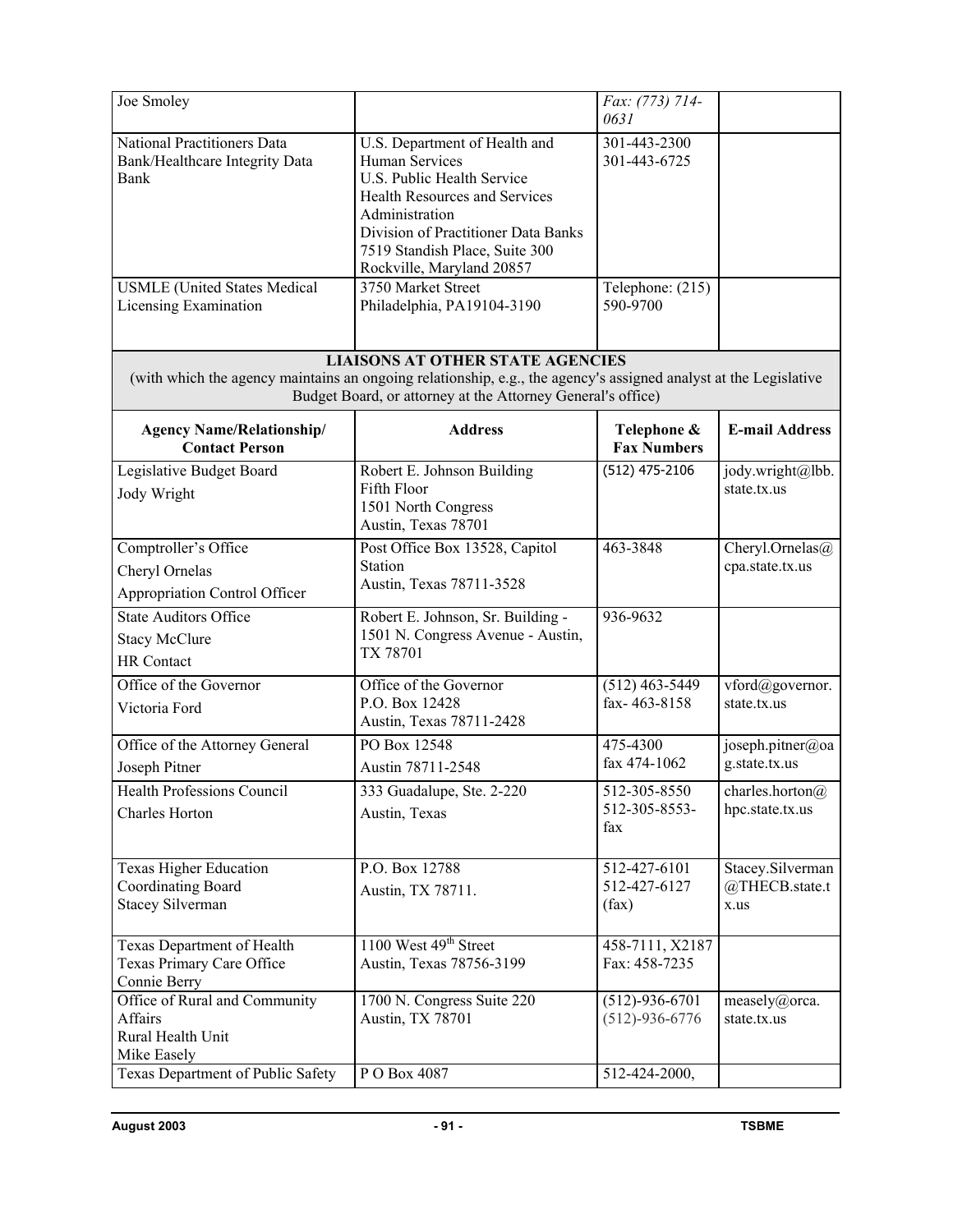| Fingerprinting<br>Dorothy Porter                                                    | Austin, Texas 78773-0001                                      | ext. 2089                        |                                                 |
|-------------------------------------------------------------------------------------|---------------------------------------------------------------|----------------------------------|-------------------------------------------------|
| Texas Department of Public Safety<br><b>Controlled Substances Registration</b>      | P O Box 4087<br>Austin, Texas 78773-0001                      | 512-24-2188                      | controlled.substa<br>nces@txdps.state<br>.tx.us |
| Texas Department of Insurance<br>Dept. of HMO Quality Assurance<br>Cady Crismon     | P.O. Box 149104<br>Mail Code 103-6A<br>Austin TX 78714        | (512) 305-7238<br>(512) 322-4260 | cady.crismon@td<br>i.state.tx.us                |
| <b>Texas Workers Compensation</b><br>Commission<br>Dr. Bill Nemoth, Medical Dirctor | Southfield Building<br>4000 S. IH-35<br>Austin, TX 78704-7491 | 512-804-4000<br>512-804-4001     |                                                 |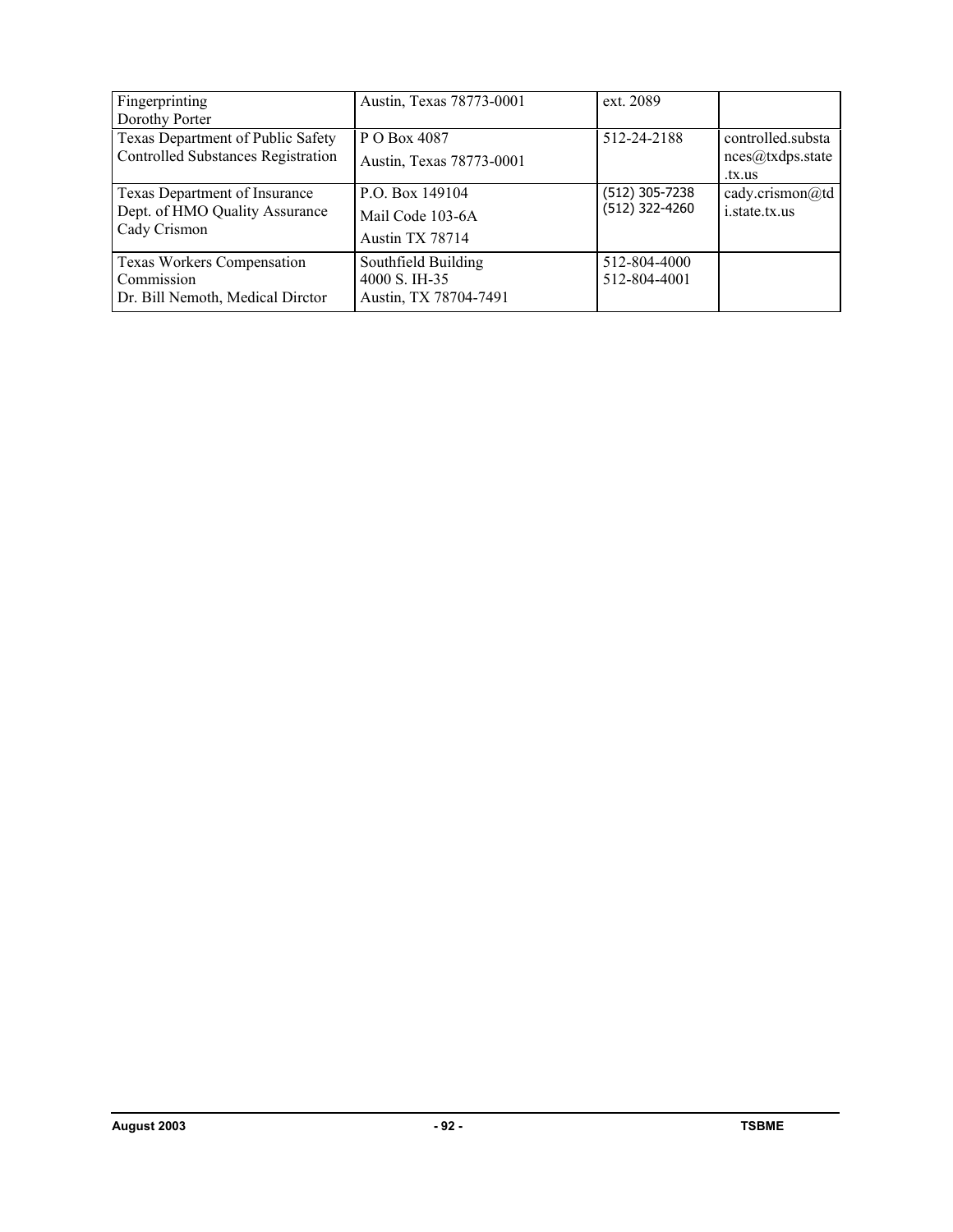# VIII. 78th Legislative Session Chart

Fill in the chart below or attach information if it is already available in an agency-developed format. In addition to summarizing the key provisions, please provide the intent of the legislation. For example, if a bill establishes a new regulatory program, please explain why the new program is necessary (e.g., to address specific health and safety concerns, or to meet federal mandates). For bills that did not pass, please briefly explain the issues that resulted in failure of the bill to pass (e.g., opposition to a new fee, or high cost of implementation). See Exhibit 18 Example or click here to link directly to the example.

|                    |                                                                                | (Agency Name)<br>Exhibit 18: 78th Legislative Session Chart |  |
|--------------------|--------------------------------------------------------------------------------|-------------------------------------------------------------|--|
|                    | <b>Legislation Enacted - 78th Legislative Session</b>                          |                                                             |  |
| <b>Bill Number</b> | <b>Author</b><br><b>Summary of Key Provisions/Intent</b>                       |                                                             |  |
|                    |                                                                                | See attached chart.                                         |  |
|                    |                                                                                |                                                             |  |
|                    |                                                                                |                                                             |  |
|                    |                                                                                |                                                             |  |
|                    |                                                                                |                                                             |  |
|                    |                                                                                | <b>Legislation Not Passed - 78th Legislative Session</b>    |  |
| <b>Bill Number</b> | <b>Author</b><br>Summary of Key Provisions/Intent/Reason the Bill did not Pass |                                                             |  |
|                    |                                                                                | See attached chart.                                         |  |
|                    |                                                                                |                                                             |  |
|                    |                                                                                |                                                             |  |
|                    |                                                                                |                                                             |  |
|                    |                                                                                |                                                             |  |
|                    |                                                                                |                                                             |  |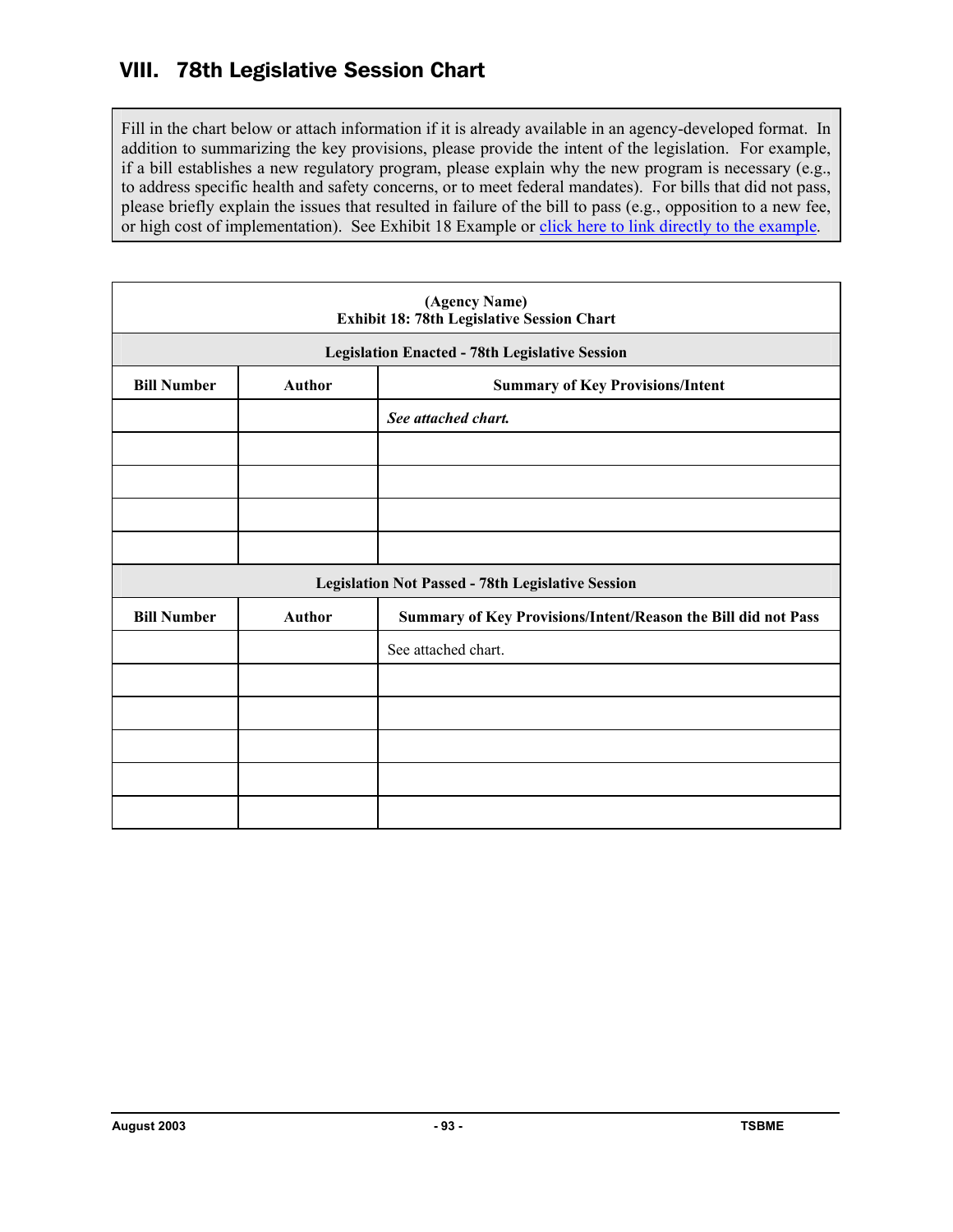### **TSBME/MEDICAL PRACTICE ACT BILLS PASSED 78TH LEGISLATURE**

| No.           | <b>Author</b> | <b>Description</b>                                              |
|---------------|---------------|-----------------------------------------------------------------|
| HB            | Capelo        | Extends delegated prescriptive authority for Pas/APNs to        |
| 1095          |               | include controlled substances.                                  |
|               |               |                                                                 |
|               |               |                                                                 |
| HB            | Capelo        | Creates Office of Patient Protection at Health Professions      |
| 2985          |               | Council funded by increase in licensure fess for TSBME and      |
|               |               | all HPC member boards.                                          |
| SB 104        | Nelson        | TSBME omnibus bill – See attached summary.                      |
|               | Comp. HB      |                                                                 |
|               | 6 by Allen    |                                                                 |
| <b>SB 144</b> | Averitt       | Requires TSBME to provide information to license holders        |
|               | House         | each biennium on                                                |
|               | sponsor       | pain medications. Allows electronic communication of            |
|               | Capelo        | information.                                                    |
| SB 279        | Jackson       | Requires TDLR to collect address changes for licensing          |
|               |               | entities and recover costs; requires licensing entities to      |
|               |               | electronically share disciplinary information; requires TDLR to |
|               |               | establish 800 number for all licensing entities. (HPC agencies  |
|               |               | already use common 800 number operated by HPC)                  |
| SB 287        | Ellis, R      | Alters membership of state agency governing bodies to           |
|               | Comp.         | establish odd-numbers of members. Adds one public member        |
|               | HB 2495       | to Medical Board.                                               |
|               | by Branch     |                                                                 |
| SB 769        | Carona        | Creates biennial license registration process for surgical      |
|               | Companion     | assistants.                                                     |
|               | HB 3008       |                                                                 |
|               | by Capelo     |                                                                 |
| SB 1574       | Carona        | Authorizes the Texas Workers' Compensation Commission and       |
|               | House         | the Texas State Board of Medical Examiners to share             |
|               | sponsor       | information for investigative purposes                          |
|               | Giddings      |                                                                 |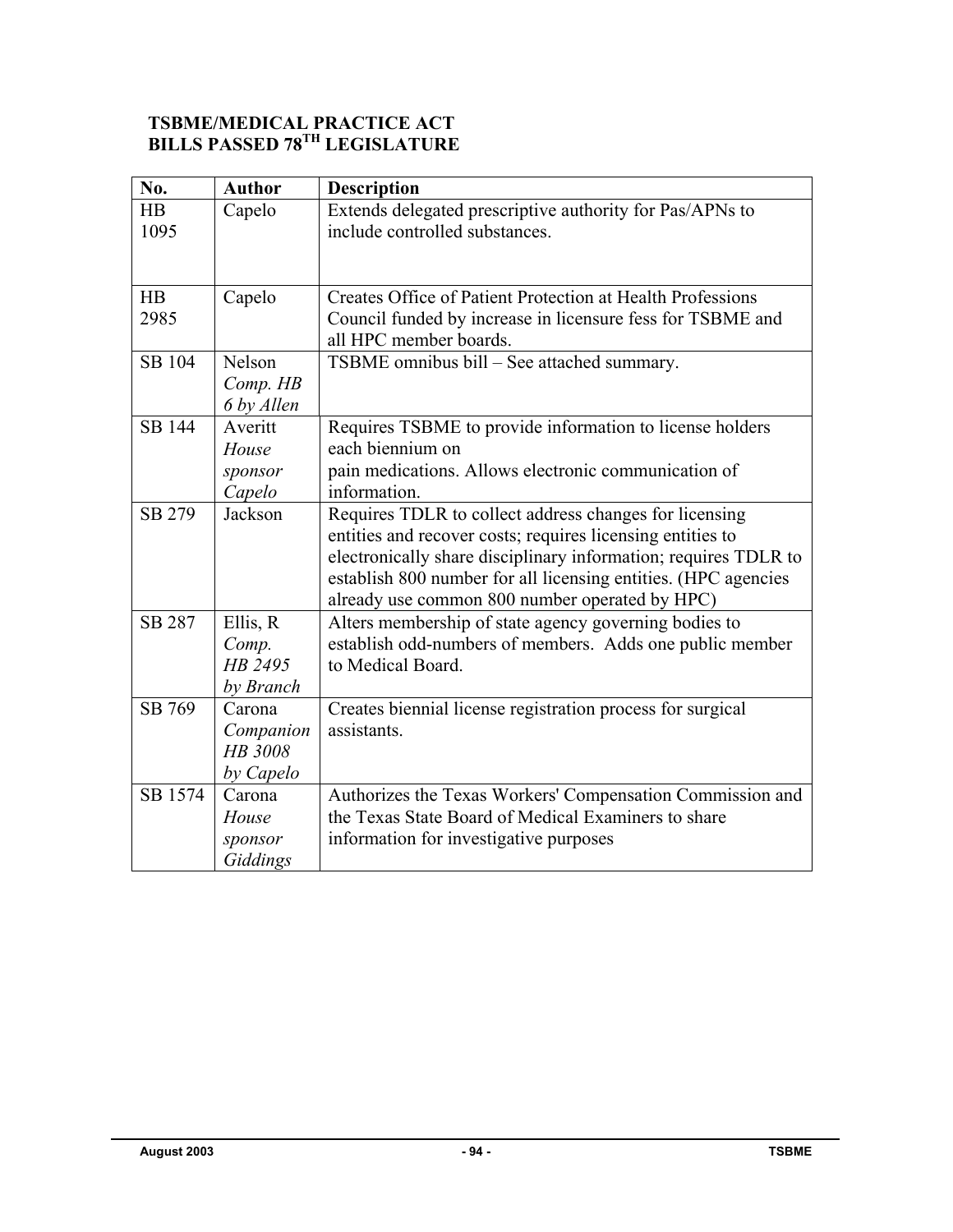### **TSBME BILLS INTRODUCED – NOT PASSED 78TH LEGISLATURE**

| <b>Bill</b>   | <b>Author</b> | <b>Description</b>                              | <b>Notes</b>  |
|---------------|---------------|-------------------------------------------------|---------------|
| HB 945        | King          | Requires TSBME to suspend license of            | Died in       |
|               |               | physician who performs abortion without         | House         |
|               |               | parental consent                                |               |
| HB            | Thompson      | Allows pharmacists to initiate emergency        | Died in       |
| 1381          |               | contraception drug therapy. Requires            | House         |
|               |               | Pharmacy Bd. to consult with TSBME to           |               |
|               |               | develop fact sheet for patients. SAME AS SB     |               |
|               |               | 1339.                                           |               |
| HB            | Solis         | Reduces 3 year training requirement for         | Died in       |
| 1383          |               | foreign medical graduates to 1 year             | House         |
| HB            | Smithee       | Revises reporting of malpractice claims by      | Included in   |
| 2260          |               | insurers to TSBME to include only those         | SB 104        |
|               |               | claims in which a settlement agreement was      |               |
|               |               | made or an expert report filed.                 |               |
| HB            | Coleman       | Raises caps on TSBME fees                       | Died, but was |
| 2281          |               |                                                 | not necessary |
|               |               |                                                 | as most fees  |
|               |               |                                                 | are far below |
|               |               |                                                 | caps.         |
| HB            | Keffer        | Requires PA loan reimbursement program          | Died in       |
| 1325          |               | funded by TSBME                                 | House         |
| HB            | Thompson      | Gives Board discretion to determine by rule     | Died in       |
| 2800          |               | the number of examination attempts              | House         |
| HB            | Cook, R.      | Eliminates Acupuncture Board and transfers      | Died in       |
| 3038          |               | most duties to Association.                     | House         |
| HB            | Madden        | Requirement that health care entities notify    | Died in       |
| 3091          |               | TSBME of all actions regarding privileges of    | House         |
|               |               | physician                                       |               |
| HB            | Madden        | Requires HCE's report to TSBME within 30        | Died in       |
| 3095          |               | days after final actions regarding actions over | House         |
|               |               | 30 days.                                        |               |
| HB            | Giddings      | Requires exchange of information between        | Provisions    |
| 3590          |               | <b>TWCC and TSBME</b>                           | included in   |
|               |               |                                                 | SB 1574       |
| <b>SB 208</b> | Harris        | Removes criminal history, malpractice           | Died in       |
|               |               | investigations and formal complaints from       | Senate        |
|               |               | profiles.                                       |               |
| SB 248        | Janek         | TSBME omnibus bill                              | Some          |
|               |               |                                                 | provisions    |
|               |               |                                                 | incorporated  |
|               |               |                                                 | into SB 104.  |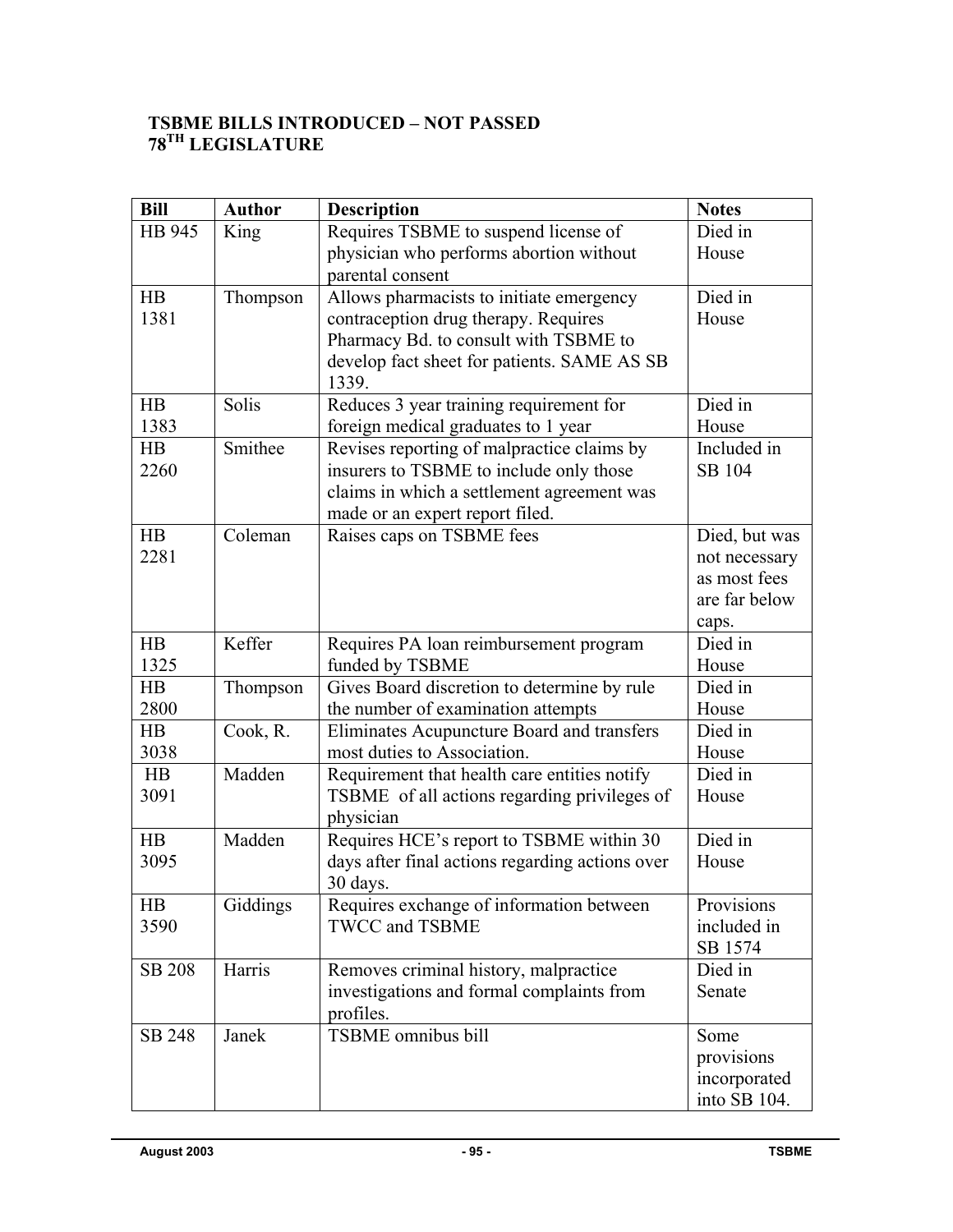| SB 702<br><b>SB 787</b> | Harris<br>Carona<br>Companion        | Same bill as last session revising reporting<br>requirements for reporting pending complaints<br>to health care entities, eliminating claim letters<br>(4590i's) submission. Also requires deletion<br>of information regarding dismissed complaints<br>after 10 years.<br>Extends time to pass all parts of licensure<br>examination from 7 to 10 years. | Some<br>provisions<br>incorporated<br>into SB 104<br>Died with SB<br>1952                                                                                       |
|-------------------------|--------------------------------------|-----------------------------------------------------------------------------------------------------------------------------------------------------------------------------------------------------------------------------------------------------------------------------------------------------------------------------------------------------------|-----------------------------------------------------------------------------------------------------------------------------------------------------------------|
|                         | HB 2495<br>by Branch                 |                                                                                                                                                                                                                                                                                                                                                           |                                                                                                                                                                 |
| <b>SB 788</b>           | Carona<br>House<br>sponsor<br>Capelo | Creates eminent physician licensure<br>requirements                                                                                                                                                                                                                                                                                                       | Failed to<br>receive<br>unanimous<br>vote in House<br>Public Health<br>committee to<br>get on local<br>calendar.<br>Died in<br>House<br>calendars<br>committee. |
| SB 1172                 | Janek                                | Creates medical expert witness certificate                                                                                                                                                                                                                                                                                                                | Died in<br>Senate                                                                                                                                               |
| SB 1266                 | Armbrister                           | Billing, scope of practice, and control over the<br>initiation of practitioner/patient relationships<br>for practice of acupuncture.                                                                                                                                                                                                                      | Died in<br>Senate                                                                                                                                               |
| SB 1339                 | Wentworth                            | Allows pharmacists to initiate emergency<br>contraception drug therapy. Requires<br>Pharmacy Bd. to consult with TSBME to<br>develop fact sheet for patients. SAME AS HB<br>1381                                                                                                                                                                          | Died in<br>Senate                                                                                                                                               |

# CONSOLIDATION BILLS

| No.             | <b>Author</b> | <b>Description</b>                              | <b>Notes</b>  |
|-----------------|---------------|-------------------------------------------------|---------------|
| HB <sub>2</sub> | Swinford      | Omnibus reorganization bill                     | Much of bill  |
|                 |               |                                                 | in SB 1952    |
| HB              | Hamric        | Consolidates Customer Service functions of      | Died in House |
| 1386            |               | all licensing agencies at Texas Dept. of        |               |
|                 |               | Licensing and Regulation. May also              |               |
|                 |               | encompass annual permits functions. SAME        |               |
|                 |               | AS SB 622                                       |               |
| HB              | <b>Pitts</b>  | Omnibus reorganization of Health and Human      | HB 2292 by    |
| 1814            |               | Service agencies. Eliminates TSBME and          | Wohlgemuth    |
|                 |               | other licensing boards, transfers duties to new | passed with   |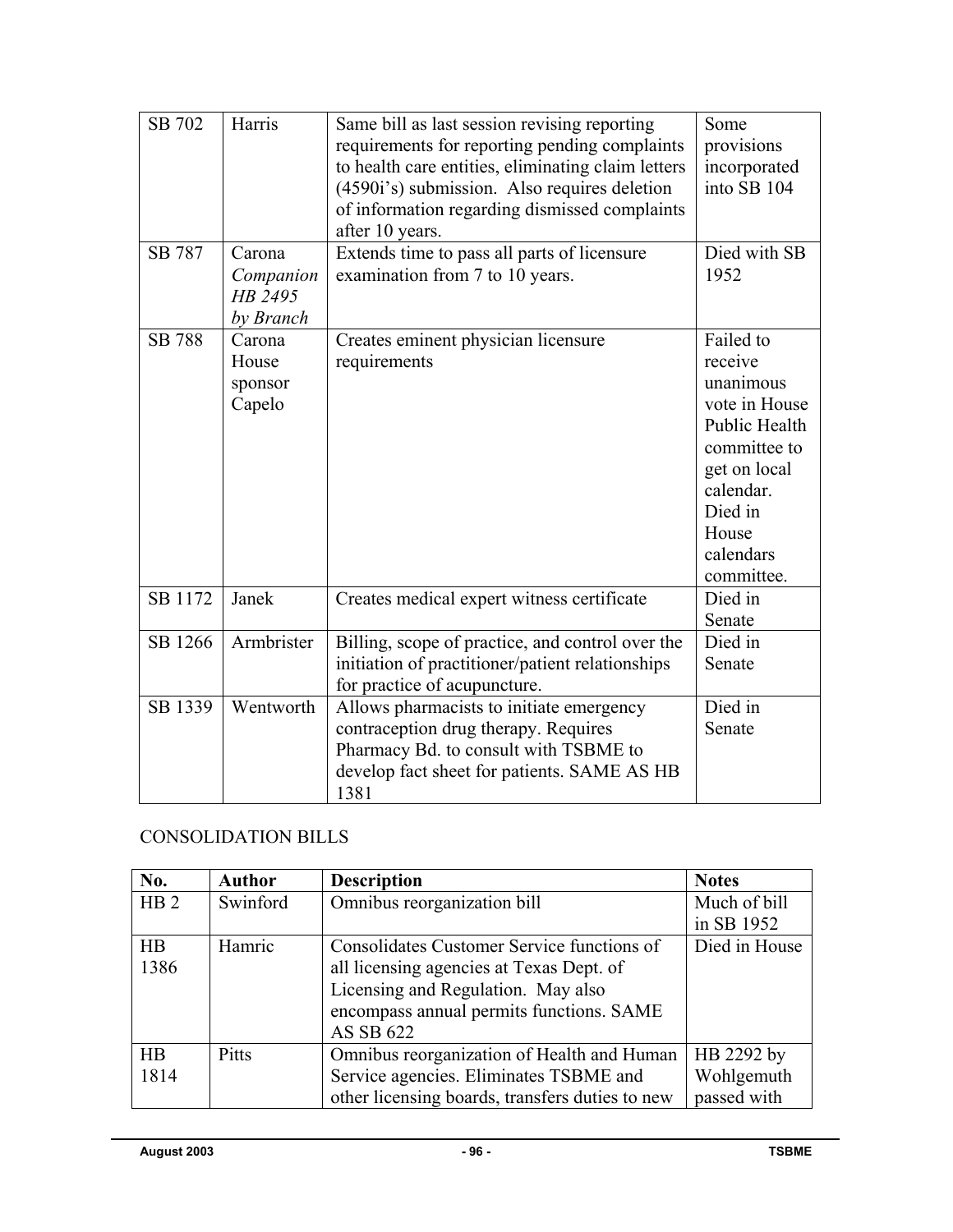|            | Swinford    | agency Department of Health and Mental<br>Health under HHSC. Eliminates both boards<br>and agencies. Based on recommendation in<br>Comptroller's E-Texas Report. SAME AS<br>1421<br>Consolidates administrative services at HPC                                | similar<br>provisions but<br>did not<br>include<br>licensing<br>boards<br>Died in House |
|------------|-------------|----------------------------------------------------------------------------------------------------------------------------------------------------------------------------------------------------------------------------------------------------------------|-----------------------------------------------------------------------------------------|
| HB<br>3006 |             | for member agencies. Includes finance, HR,<br>IT.                                                                                                                                                                                                              |                                                                                         |
| HB<br>3231 | Smith, Todd | Requires HPC to "adopt policies to govern"<br>the member agencies. Gives HPC rulemaking<br>authority. States HPC may manage the<br>operations of member agencies. SAME AS<br>SB 1353                                                                           | Died in House                                                                           |
| SB 622     | Armbrister  | Consolidates Customer Service functions of<br>all licensing agencies at Texas Dept. of<br>Licensing and Regulation. May also<br>encompass annual permits functions. SAME<br>AS HB 1286.                                                                        | Died in<br>Senate                                                                       |
| SB<br>1353 | Ellis, R    | Requires HPC to "adopt policies to govern"<br>the member agencies. Gives HPC rulemaking<br>authority. States HPC may manage the<br>operations of member agencies. SAME AS<br>HB 3231                                                                           | Died in<br>Senate                                                                       |
| SB<br>1421 | Janek       | Eliminates TSBME and other licensing<br>boards, transfers duties to new agency<br>Department of Health and Mental Health<br>under HHSC. Eliminates both boards and<br>agencies. Based on recommendation in<br>Comptroller's E-Texas Report. SAME AS<br>HB 1814 | Died in<br>Senate                                                                       |
| SB<br>1684 | Gallegos    | Establishes requirement for TDI to receive<br>and report medical liability statistics and to<br>provide report to TSBME. SAME AS HB<br>3405                                                                                                                    | Died in<br>Senate                                                                       |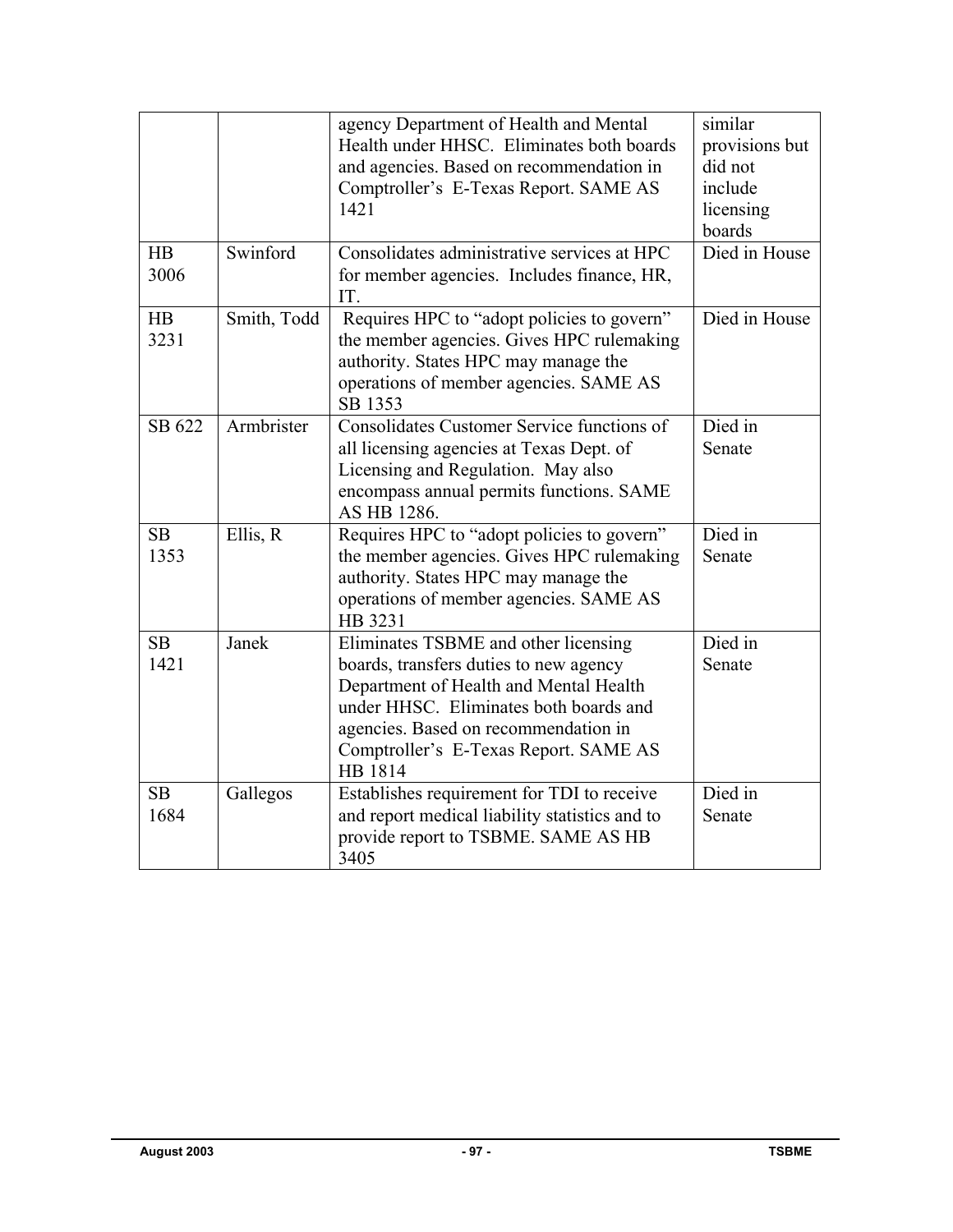# IX.1. Policy Issues – Administrative Penalties

### **A. Brief Description of Issue**

Should the agency be allowed to impose administrative penalties without either the agreement of the licensee or a formal hearing at the State Office of Administrative Hearings (SOAH)?

### **B. Discussion**

Currently, the board is only utilizing three methods of complaint resolution: dismissal of the complaint; entry of an Agreed Order; and the adoption of a final order following a formal hearing at SOAH. An Agreed Order is settlement agreement between the board and the subject licensee that resolves an open complaint(s) against the subject licensee. This is also referred to as a Mediated Order if the case settles after a Formal Complaint is filed with SOAH or a Rehabilitation Order if it is a confidential order under §§164.202, 204.305, 205.356, or 206.305 of the Medical Practices Act.

In 1999 and 2001, the  $76<sup>th</sup>$  and  $77<sup>th</sup>$  Legislature enacted §§165.001-.008, 204.351, and 206.351 of the Medical Practices Act relating to Administrative Penalties. Each of these statutes states that the board "shall prescribe by rule the procedure by which it may impose an administrative penalty" and that these rules shall be subject to Chapter 2001 of the Government Code. Each of these provisions also state that if the board determines that a violation has occurred and imposes an administrative penalty, the board shall notify the licensee of the penalty and his right of review of the imposition of the penalty.

The above provisions very strongly imply that the board may impose an administrative penalty without either the agreement of the licensee or a formal hearing at SOAH, yet it does not expressly state so.

#### **C. Recommendation(s) and Impact**

Recommendation 1: Modify §§165.001-.008, 204.351, and 206.351 of the Medical Practices Act relating to Administrative Penalties to expressly state that an administrative penalty may be imposed by the board without either the agreement of the licensee or a formal hearing at SOAH.

Impact: This recommendation would allow the agency to save time and money by giving the board the authority to issue administrative penalties without the necessity of either the agreement of the physician or a hearing at SOAH. It will also allow the board to put more time and resources on the more egregious cases, those that are not appropriate for administrative penalties.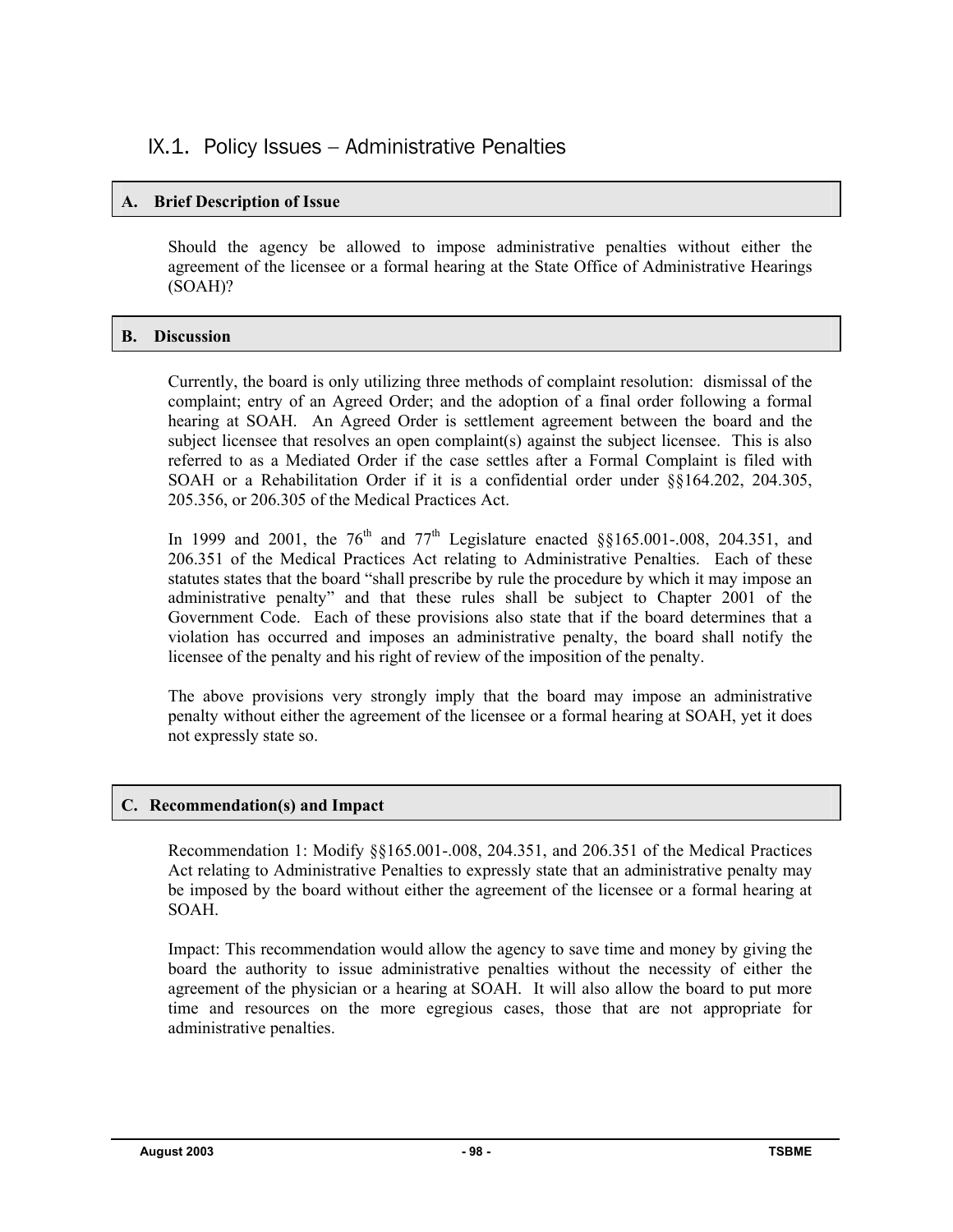# IX. 2. Policy Issues – Hearing and Compliance Costs

### **A. Brief Description of Issue**

Should the board have the authority to assess and collect its costs in an administrative hearing and for participation in the board's compliance program for licensees under an order?

### **B. Discussion**

The Medical Practice Act does not speak to the assessment of costs of an administrative hearing against the licensee. At the current time, the taxpayers pay all board costs for an administrative hearing. This eliminates an incentive for the physician to settle a matter through an Agreed Order. Instead, the physician can force the matter to a hearing before the State Office of Administrative Hearings without any possible additional financial consequences concerning the board's cost. The longer a matter goes unresolved, the longer the physician stays out in unrestricted practice. The Administrative Law Judge should have the option of assessing hearing costs against the physician.

The Medical Practice Act does not speak to the assessment of costs against a probationer for participation in the board's Compliance Program. At the current time, physicians under board monitoring pay nothing for the costs incurred by the state to provide this program. Without this monitoring, there would be no way to investigate compliance by each probationer concerning the individual requirements and restrictions set out in each board order. Without a Compliance Program, the options for disciplinary action by the board would be narrowed to either a fine or revocation. In order to have the opportunity to stay in practice with restrictions, the probationer should pay a fee to participate in the Compliance Program.

#### **C. Possible Solutions and Impact**

Recommendation: Amend the Medical Practice Act to allow the board to assess, in addition to or instead of any administrative penalty, the actual costs of the administrative hearing, including investigative and legal costs, witness fees, deposition expenses, travel expenses, costs of adjudication before State Office of Administrative Hearings, costs of transcriptions of testimony, and any other costs that are necessary of the board's case.

Recommendation: Amend the Medical Practice Act to allow the board to charge a fee to participate in the Compliance Program.

Impact: The recommendation concerning assessment of hearing costs will allow relief for the state and the taxpayer to fund unnecessary and expensive hearings costs. The recommendation concerning participation fee in the Compliance Program will also allow relief for the state and the taxpayer for a program that allows physicians to stay in practice while under an order.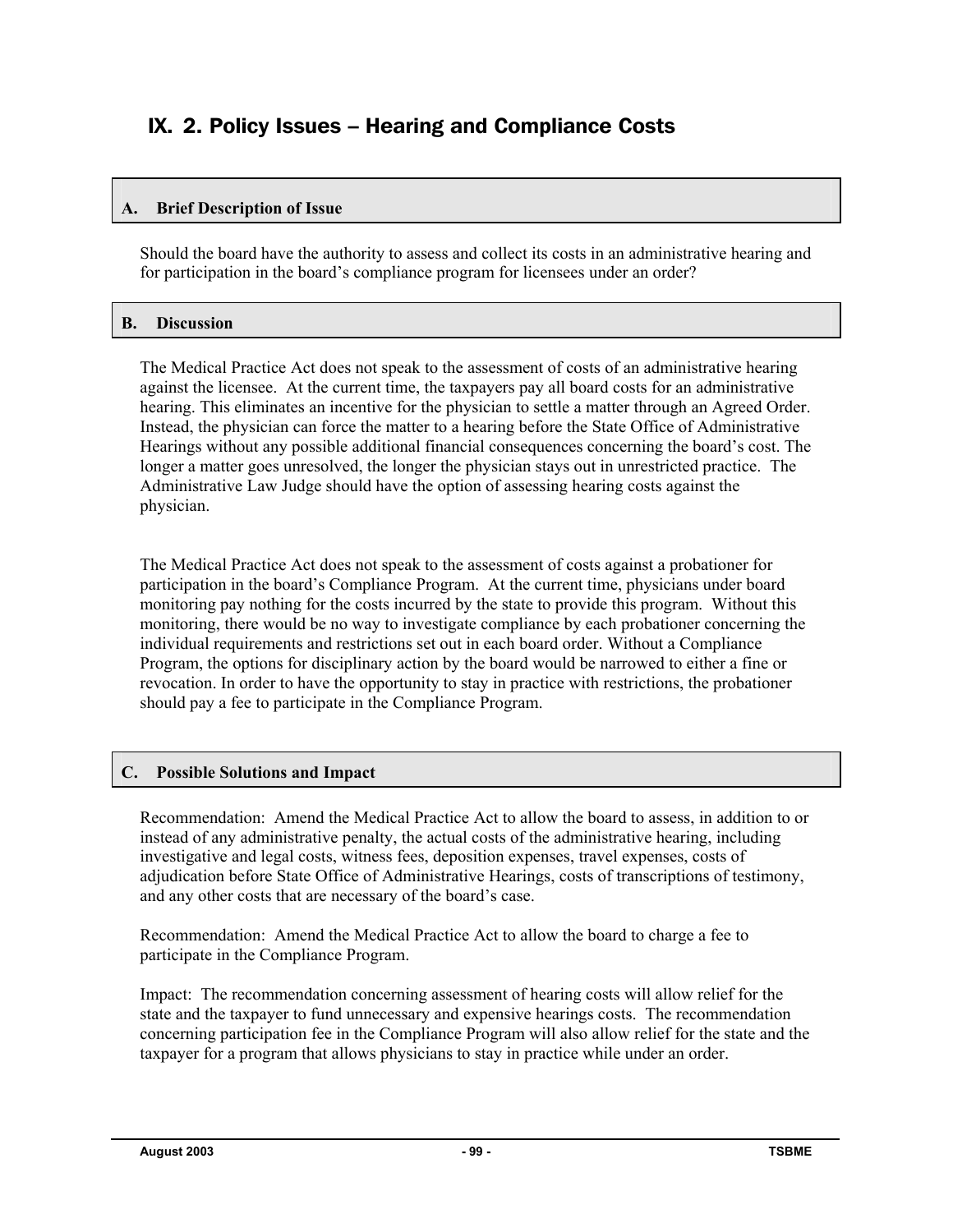# IX.3. Policy Issues – Peer Action Reporting

#### **A. Brief Description of Issue**

Should a medical peer review committee be required to report in writing to the board the results and circumstances of all medical peer review actions that adversely affect the clinical privileges of a physician?

#### **B. Discussion**

Medical peer committees are required by the Medical Practice Act and federal law to assure high standards of medical care by reporting any peer review that adversely affects the clinical privileges of a physician for a period of longer than 30 days. As set out in the Medical Practice Act, the board may take disciplinary action against a physician who is the subject of a medical peer review action if the board finds the action was based on unprofessional conduct or professional incompetence that was likely to harm the public, and was supported by evidence submitted to the board.

This system provides that medical review by other physicians and health care professionals most familiar with the physician identifies a problem appropriate for review by the board. However, the 30-day limitation on reporting prevents the board from learning about all peer review actions in this state. It is common for physicians who have been sanctioned for unprofessional conduct or professional incompetence to negotiate with the health care entity for a disciplinary action of period of less than 30 days so as to evade possible investigation by the board. This allows dangerous physicians to continue to practice without review or restrictions because of lack of required notification to the board.

#### **C. Possible Solutions and Impact**

Recommendation: Amend Section 160.002 of the Medical Practice Act to require the reporting by a medical peer review committee or health care entity of all medical review actions regardless of the length of the period of the action.

Impact: This recommendation will provide the board with necessary information concerning those physicians identified by their peers of not meeting the professional standards for competence and conduct. This information will allow the board to review the facts of the actions and consider possible restrictions or requirements as deemed necessary to protect the public. This recommendation will provide a mandated reporting requirement instead of presenting an option for negotiation.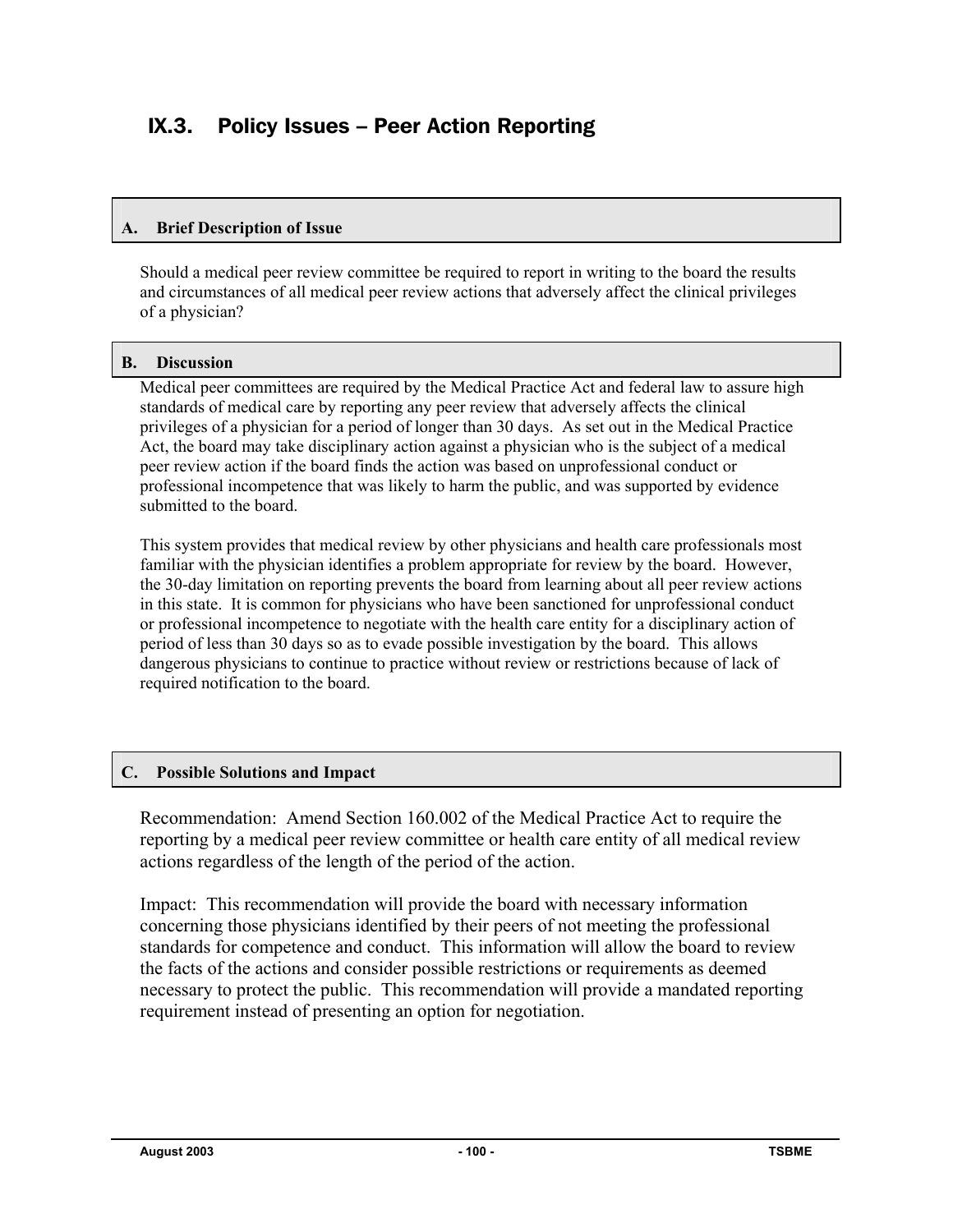# IX. 4. Policy Issues – Peer Review Evidence

### **A. Brief Description of Issue**

Should records and documents relating to medical peer review by a hospital or health care entity be admissible as evidence in an administrative hearing on a disciplinary matter concerning the same issue?

### **B. Discussion**

The Medical Practice Act authorizes the board to discipline a physician who is removed, suspended, or is subject to disciplinary action as a result of medical peer review. During the investigation of the matter, the medical peer review committee of the hospital or health care entity taking the action develops records and documentation. The board is authorized to subpoena these records and documents during any board investigation of the physician.

This information may be presented to a panel of representatives of the board charged with making a recommendation concerning whether a violation of the Medical Practice Act has occurred. Upon a recommendation of a violation, the board may attempt to resolve the case through an Agreed Order. If informal resolution is not successful, the board files a formal complaint at the State Office of Administrative Hearings on the alleged violation of medical peer review action. During the administrative hearing, the board attorney needs to introduce the evidence of the medical peer review action to prove up the statutory violation.

At the current time, some Administrative Law Judges have taken the position that the records and documentation related to the medical peer review action are privileged and not admissible without a written waiver from the peer review committee. Peer review committees are understandably reluctant to waive the privilege because of fear of retaliation by the physician. As a result, the board is left with no way to prove up the very act set out as a violation of the Medical Practice Act.

#### **C. Possible Solutions and Impact**

Recommendation: Amend Section 164.007 of the Medical Practice Act to clarify that there is no requirement to obtain a waiver to use peer review documents in a disciplinary hearing before the board or the State Office of Administrative Hearings or subsequent trial or appeal of a board action or order.

Impact: This recommendation will allow the board to use the same information in both the informal and formal hearings as necessary to prove up a medical peer review action. To do otherwise obliterates the intent of the Legislature to include peer review action as a violation of the Medical Practice Act.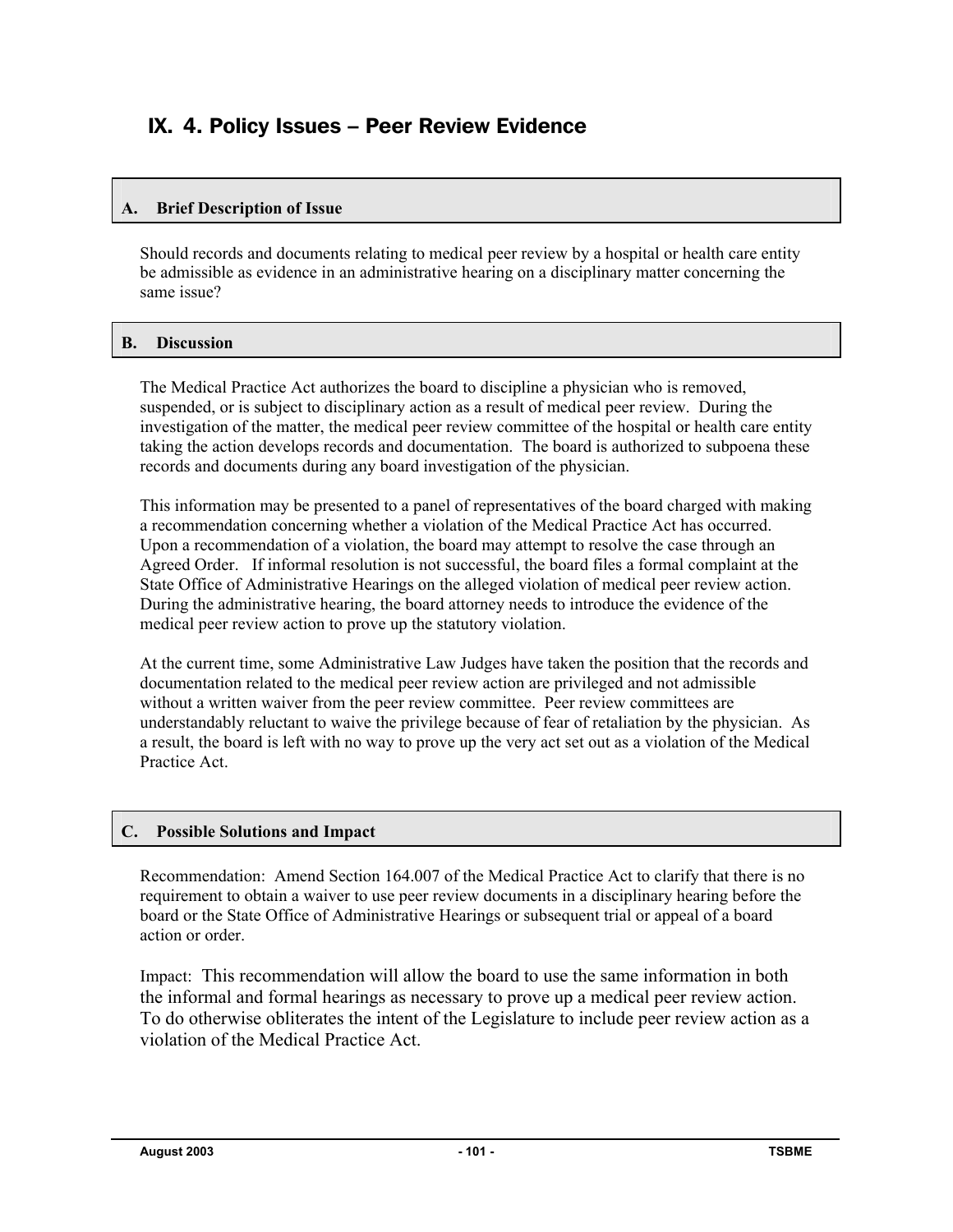# IX.5. Policy Issues – Corrective Actions

#### **A. Brief Description of Issue**

Should the board be allowed to take action against a licensee who does not commit an act that violates the Medical Practice Act but yet whose practice raises concerns that a future injury could occur?

### **B. Discussion**

Currently under the Medical Practice Act, when a complaint is filed with the board, the board has two options. The board may either close the complaint for lack of sufficient evidence to support a violation of the Act, or the Board may determine that the licensee violated the Act and dispose of the complaint through a public disciplinary order.

The Board receives thousands of complaints each year. As evidenced by the number of investigations the Board conducts and the subsequent number of Board orders that result, not all complaints result in disciplinary action. Often the Board is presented with single patient cases with minimal harm that are the result of several factors. To discipline a doctor for a single occurrence with no other history of poor outcomes is not something the Board believes is appropriate. Disciplinary actions that include a public reprimand or more severe action are reportable to the National Practitioner Data Bank and often result in physicians losing hospital privileges and insurance coverage.

Medical errors are unfortunately a frequent occurrence in the medical community. Many medical errors are the result of system failures and not just one practitioner. Further many medical errors do not necessarily result in poor outcomes, yet clearly if they continue, there is the potential for future harm.

#### **C. Possible Solutions and Impact**

Recommendation: Amend Section 164.002 of the Medical Practice Act to allow the Board to dispose of complaints through letters of concern and corrective action plans that are not considered disciplinary in nature. Failure to comply with the corrective action plan may result in disciplinary action.

Impact: This recommendation will provide the Board with a third option of how to resolve complaints. Licensees and the public will be put on notice that the Board has concerns with the licensee's current practice, even when the Board determines that the conduct does not warrant a violation of the Medical Practice Act. Letters of concern and corrective action plans would educate other practitioners on concerns of the Board, encourage physicians and health care entities to report instances of medical errors to the Board, and allow the Board to be more responsive to the 80% of complaints filed with the Board that are currently dismissed for lack of sufficient evidence to support a violation of the Act.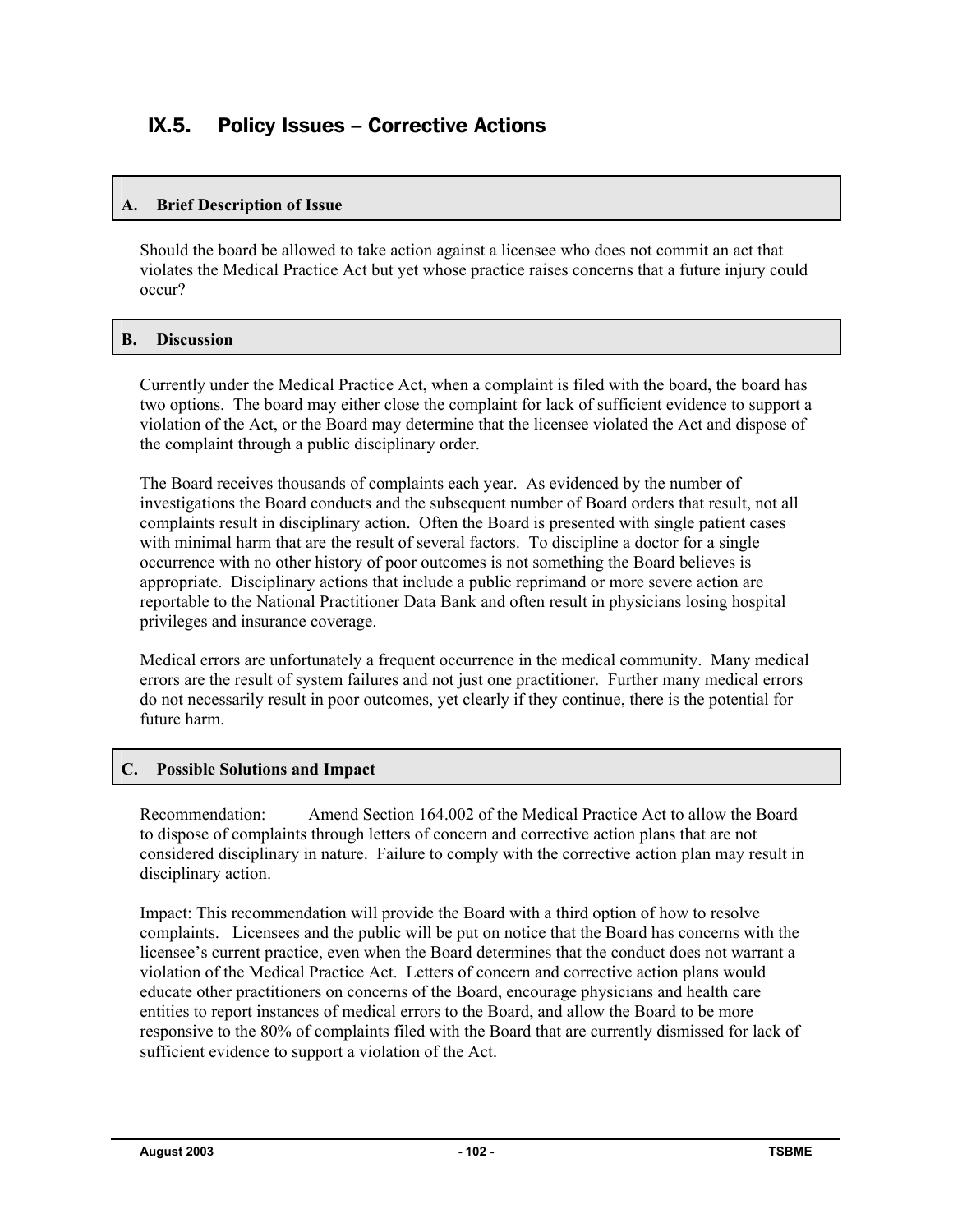# IX.6. Policy Issues – Consistency of Statutues

#### **A. Brief Description of Issue**

Should the provisions in the Medical Practice Act that pertain to physicians be applied to Physician Assistants, Acupuncturists, and Surgical Assistants if the topics of those provisions are not specifically addressed in the PAs, Acupuncturists, and SAs respective Acts or are otherwise inconsistent with the Medical Practice Act?

#### **B. Discussion**

Until the 1990s, the only board that made up the agency was the Texas State Board of Medical Examiners. Although the Medical Board licensed acupuncturists and physician assistants, neither profession had their own board. Today, pursuant to statute, agency staff serve the Texas State Board of Medical Examiners, the Texas State Board of Acupuncture Examiners, and the Texas State Board of Physician Assistant Examiners. Physician Assistants are subject to Chapter 204 of the Occupations Code and Acupuncturists are subject to Chapter 205 of the Occupations Code. In addition, in 2001, the Legislature enacted Chapter 206 of the Occupations Code, establishing procedures for the licensing and discipline of surgical assistants by the Medical Board with the appointment of surgical assistant advisory committee.

Agency staff provide support for all three boards. For instance, staff investigators and attorneys at any given time will have cases comprised of licensees of all three boards. Although many of the policies and procedures that are applied to physicians are uniformly applied to other licensees, with four different statutory acts applied, especially with regard to disciplinary matters, there are frequent inconsistencies.

During the 78<sup>th</sup> legislative session, the Medical Practice Act was amended under SB104. Changes to the Act included changes in reference to complaint resolution, investigative processes, temporary licensure restrictions, grounds for suspension and revocation, and the definition of "continuing threat to public health and welfare." These changes however were not made to the PA, SA, or Acupuncture Acts.

In addition, as the Acts have evolved over the years, there have been inconsistencies between the Acts with regard to confidentiality of agency records, eligibility for temporary licenses, medical record release, grounds for disciplinary actions, health care entity requests for information, and voluntary surrender of licenses.

#### **C. Possible Solutions and Impact**

Recommendation 1: The Medical Practice Act, Physician Assistant Act, Acupuncture Act, and Surgical Assistant should all be reviewed with uniform provisions applied when appropriate.

Impact 1: This change should make the agency more efficient and provide each board with the same availability of options in licensing and disciplinary matters.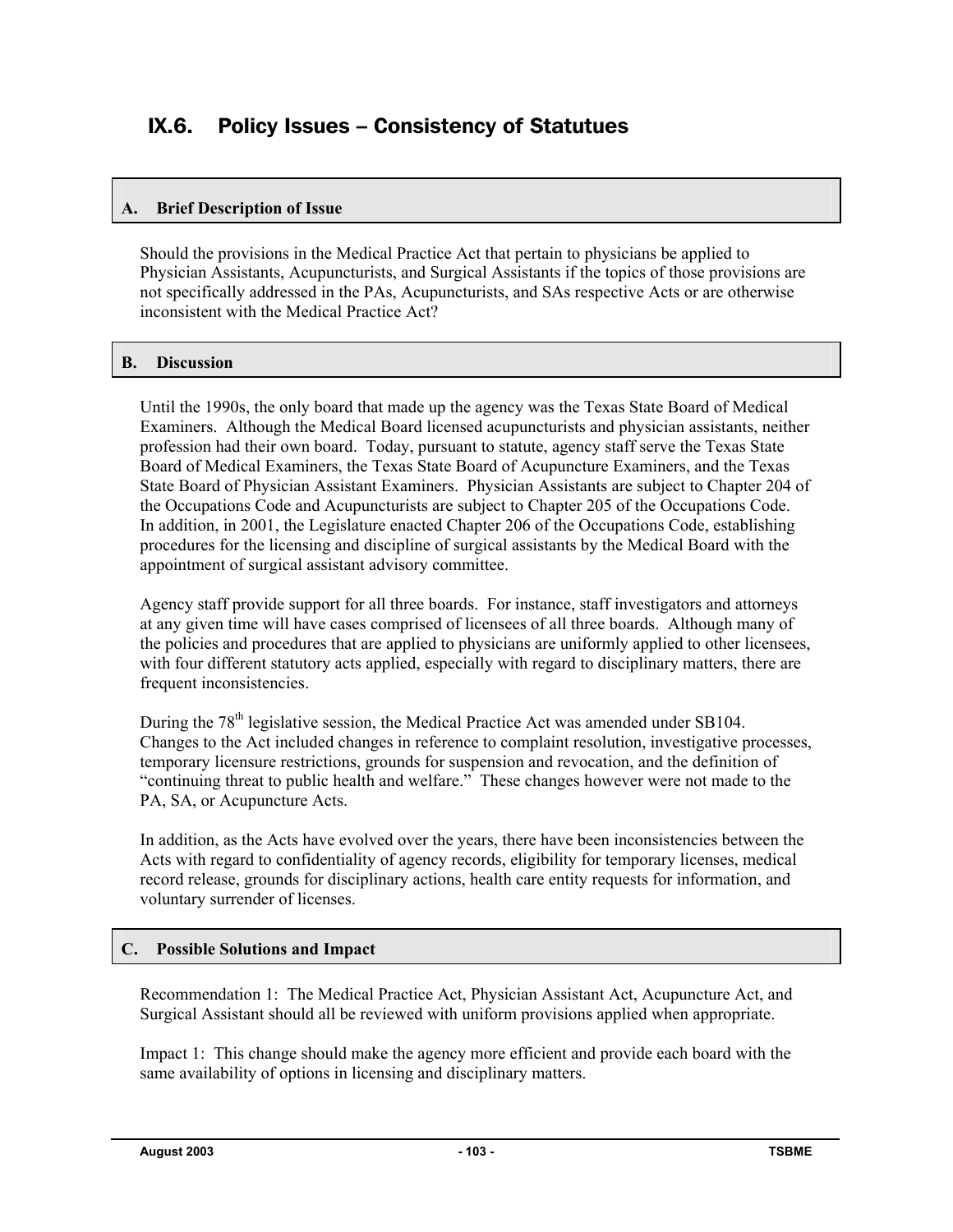Recommendation 2: The Physician Assistant Act, Acupuncture Act, and Surgical Assistant Act should be amended so that in future legislative sessions when the Medical Practice Act is amended, those amendments are applied to the other three Acts when appropriate.

Impact 2: This change will ensure that licensees other than physicians will have the benefit of changes made to the Medical Practice Act.